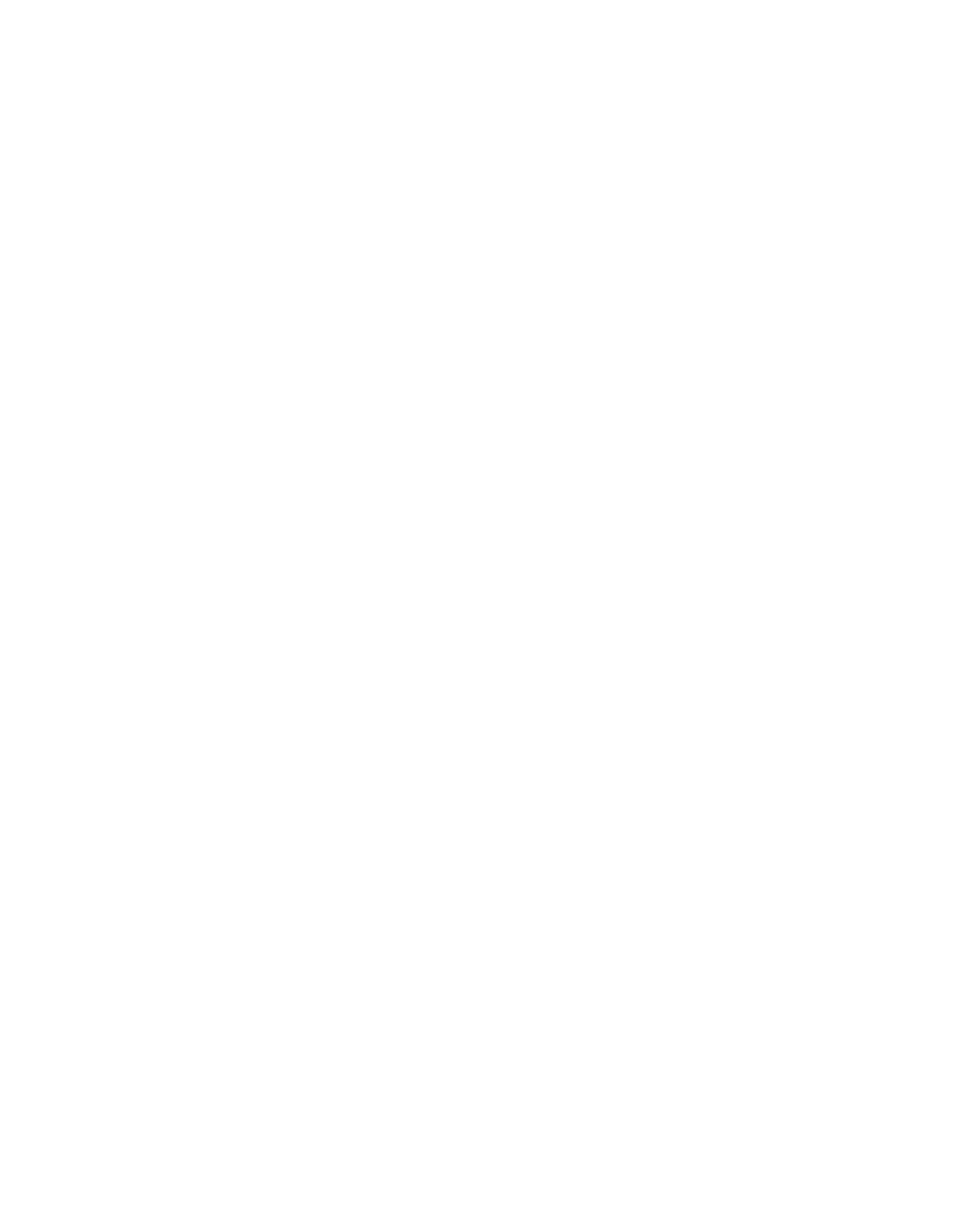## **Contents**

| Preface                |                                                                                                                                                                                                                                                                                                                                              |              | $\mathbf v$ |
|------------------------|----------------------------------------------------------------------------------------------------------------------------------------------------------------------------------------------------------------------------------------------------------------------------------------------------------------------------------------------|--------------|-------------|
| <b>Acknowledgments</b> |                                                                                                                                                                                                                                                                                                                                              |              | vii         |
| <b>Introduction</b>    |                                                                                                                                                                                                                                                                                                                                              |              | 1           |
|                        | The Breath and Depth of Deming's Thinking                                                                                                                                                                                                                                                                                                    | $\mathbf{1}$ |             |
|                        | How Deming Presents the Details of the Quality Model                                                                                                                                                                                                                                                                                         | 6            |             |
|                        | The Purpose of This Monograph                                                                                                                                                                                                                                                                                                                | 8            |             |
|                        | <b>Section 1. The 14 Management Points</b>                                                                                                                                                                                                                                                                                                   |              | 11          |
|                        | Overview of the 14 Management Points                                                                                                                                                                                                                                                                                                         | 11           |             |
|                        | Detailed Analysis of Deming's 14 Points                                                                                                                                                                                                                                                                                                      | 12           |             |
| Point 1.               | Create constancy of purpose toward improvement of product and serv-<br>ice, with the aim to become competitive and to stay in business, and to<br>provide jobs.                                                                                                                                                                              | 12           |             |
| Point 2.               | Adopt the new philosophy. We are in a new economic age. Western<br>management must awaken to the challenge, must learn their responsi-<br>bilities, and take on leadership for change.                                                                                                                                                       | 17           |             |
| Point 3.               | Cease dependence on inspection to achieve quality. Eliminate the need<br>for inspection on a mass basis by building quality into the product in the<br>first place.                                                                                                                                                                          | 18           |             |
| Point 4.               | End the practice of awarding business on the basis of price tag. Instead,<br>minimize total cost. Move toward a single supplier for any one item, on a<br>long-term relationship of loyalty and trust.                                                                                                                                       | 20           |             |
| Point 5.               | Improve constantly and forever the system of production and service.                                                                                                                                                                                                                                                                         | 22           |             |
| Point 6.               | Institute training on the job.                                                                                                                                                                                                                                                                                                               | 24           |             |
| Point 7.               | Institute leadership (see Point 12 and Ch. 8). The aim of supervision<br>should be to help people and machines and gadgets to do a better job.<br>Supervision of management is in need of overhaul, as well as supervi-<br>sion of production workers.                                                                                       | 28           |             |
| Point 8.               | Drive out fear, so that everyone may work effectively for the company<br>(see Ch. 3).                                                                                                                                                                                                                                                        | 31           |             |
| Point 9.               | Break down barriers between departments. People in research, design,<br>sales, and production must work as a team, to foresee problems of pro-<br>duction and in use that may be encountered with the product or<br>service.                                                                                                                 | 33           |             |
|                        | Point 10. Eliminate slogans, exhortations, and targets for the work force asking for<br>zero defects and new levels of productivity. Such exhortations only cre-<br>ate adversarial relationships, as the bulk of the causes of low quality and<br>low productivity belong to the system and thus lie beyond the power of<br>the work force. | 35           |             |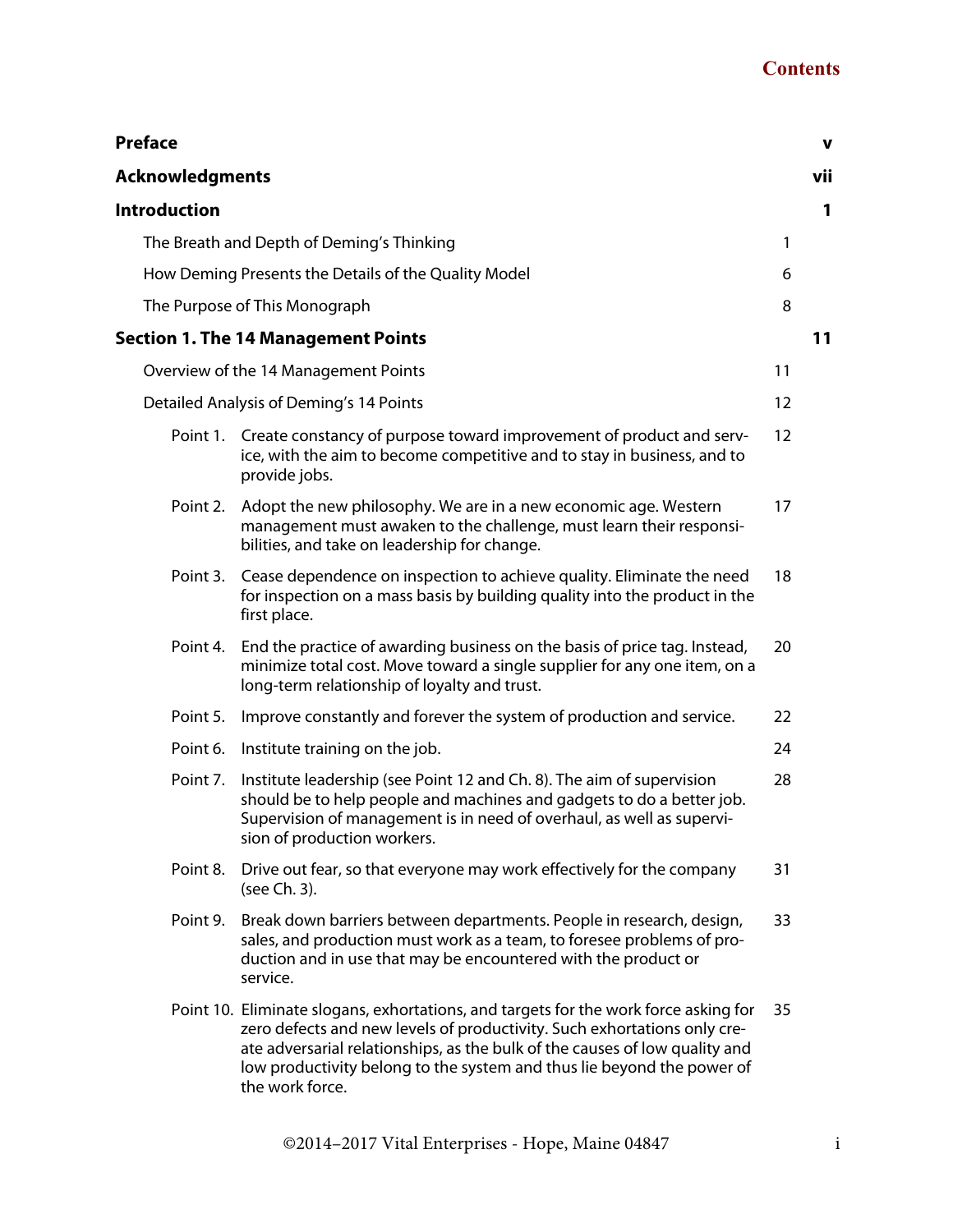## **Contents**

| Point 11. Eliminate work standards that prescribe numerical quotas.                                                          | 37 |    |
|------------------------------------------------------------------------------------------------------------------------------|----|----|
| Point 12. Remove barriers that rob people of pride of workmanship.                                                           | 41 |    |
| Point 13. Institute a vigorous program of education and self improvement.                                                    | 45 |    |
| Point 14. Put everybody in the company to work to accomplish the transforma-<br>tion. The transformation is everybody's job. | 47 |    |
| A Summary of Deming's View of the Functions of the Executive as Described in His 14<br><b>Management Points</b>              | 52 |    |
| Effectiveness                                                                                                                | 52 |    |
| Sufficiency                                                                                                                  | 54 |    |
| Synergy                                                                                                                      | 55 |    |
| Section 2. The Organization for Improvement of Quality and Productivity                                                      |    | 57 |
| Introduction                                                                                                                 | 57 |    |
| Purpose                                                                                                                      | 57 |    |
| Organization                                                                                                                 | 57 |    |
| Responsibilities                                                                                                             | 59 |    |
| <b>Reporting Relationships</b>                                                                                               | 60 |    |
| Authority                                                                                                                    | 60 |    |
| Is the Quality Organization as a Specific Organizational Unit Relevant Today?                                                | 61 |    |
| An Analysis of the Critical Functions of the Quality Organization                                                            | 62 |    |
| Is the Quality Organization as a Specific Organizational Unit Relevant Today? The<br>Evidence Says "No"                      | 66 |    |
| Section 3. Deming's System of Profound Knowledge                                                                             |    | 67 |
| Introduction                                                                                                                 | 67 |    |
| The Scope of the System                                                                                                      | 67 |    |
| Theory of Organization                                                                                                       | 68 |    |
| The Concept of Variation and Its Significance                                                                                | 70 |    |
| The Challenge Variation Creates                                                                                              | 71 |    |
| Variation, Statistics, and Industry                                                                                          | 72 |    |
| Every Process Must Be Stabilized                                                                                             | 73 |    |
| A Stable System Is Only a First Step                                                                                         | 73 |    |
| Implications                                                                                                                 | 74 |    |
|                                                                                                                              |    |    |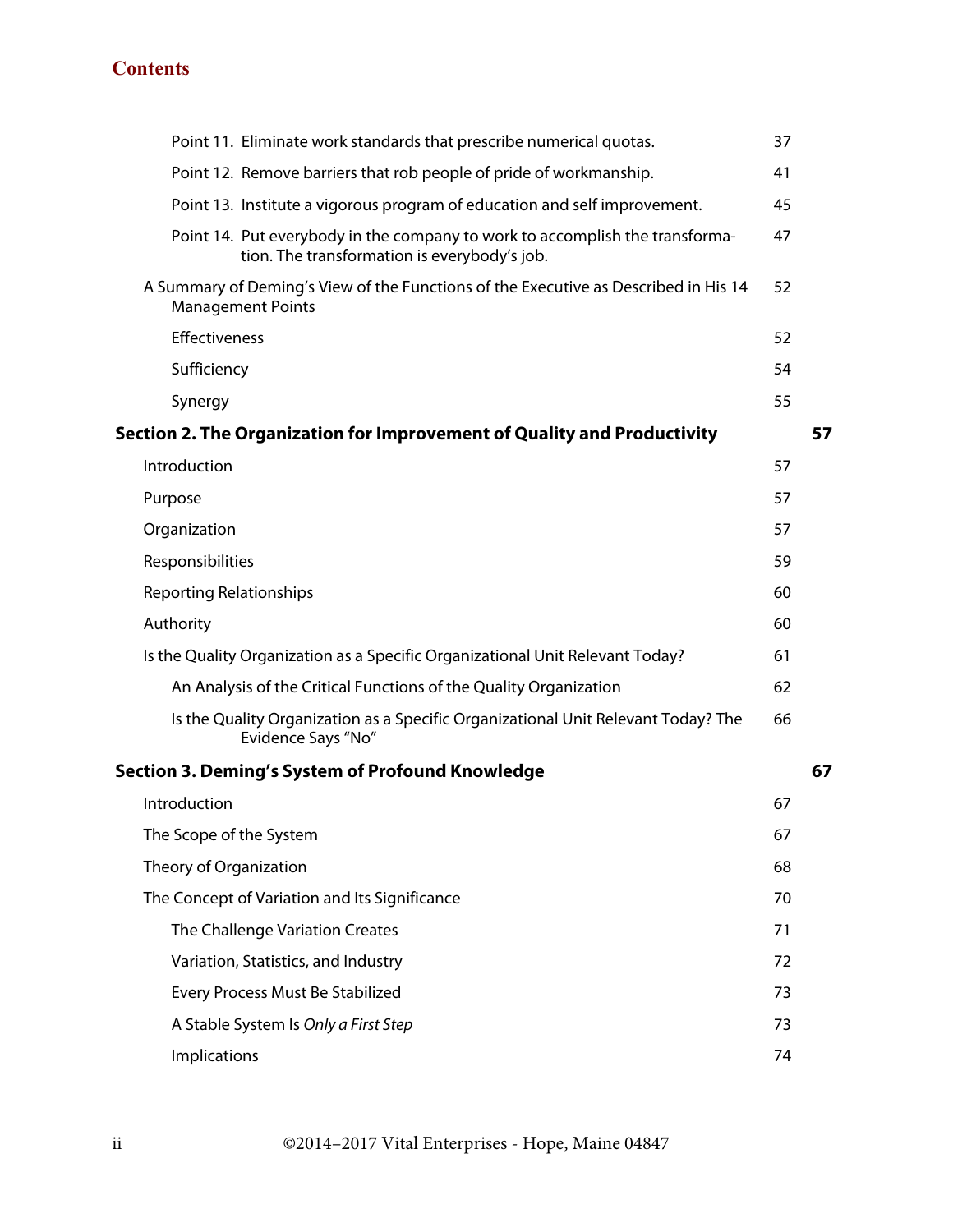## **Contents**

| Deming's Theory of Knowledge                                                                        | 75  |     |
|-----------------------------------------------------------------------------------------------------|-----|-----|
| Distinguishing Between Knowledge and Information                                                    | 75  |     |
| Knowledge and Management                                                                            | 76  |     |
| Implications                                                                                        | 78  |     |
| The Nature of People and Its Significance                                                           | 78  |     |
| The Principle of 'Sameness' and 'Differentness'                                                     | 79  |     |
| What Is Common to All                                                                               | 79  |     |
| Deming's Management Guidance About People                                                           | 80  |     |
| The Consequences of Ignorant Management                                                             | 81  |     |
| <b>Section 4. The Path of Transformation</b>                                                        |     | 83  |
| Introduction                                                                                        | 83  |     |
| <b>Transformational Change</b>                                                                      | 83  |     |
| Driven by Personal Change                                                                           | 87  |     |
| The Flow of Transformation                                                                          | 88  |     |
| <b>Model Versus Practice</b>                                                                        | 89  |     |
| <b>The Detailed Process</b>                                                                         | 90  |     |
| Section 5. What's Wrong With the Quality Model?                                                     |     | 93  |
| Introduction                                                                                        | 93  |     |
| One Answer Is, "Nothing"                                                                            | 93  |     |
| Another Answer Is, "Everything"                                                                     | 94  |     |
| The Mismatch in Values                                                                              | 94  |     |
| Competence and Custom                                                                               | 94  |     |
| The End Result                                                                                      | 96  |     |
| <b>References</b>                                                                                   |     | 97  |
| <b>Appendix A: Deming's Guidance for Implementing of Executive Functions</b>                        |     | 103 |
| Exhibit A1. How People Implementing the Executive Functions Realize the Purpose of<br>Effectiveness | 103 |     |
| Exhibit A2. How People Implementing the Executive Functions Realize the Purpose of<br>Sufficiency   | 105 |     |
| Exhibit A3. How People Implementing the Executive Functions Realize the Purpose of<br>Synergy       | 108 |     |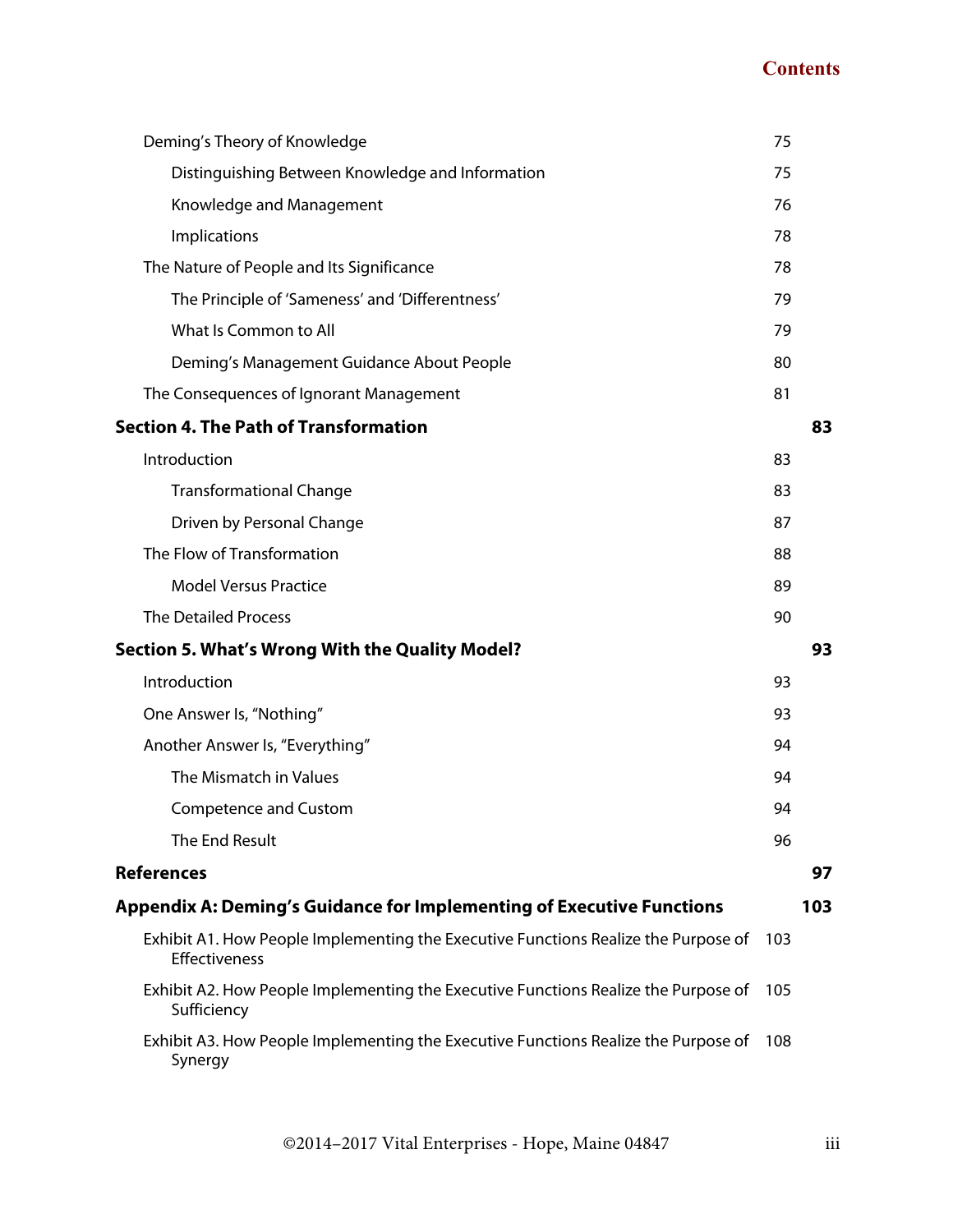iv ©2014–2017 Vital Enterprises - Hope, Maine 04847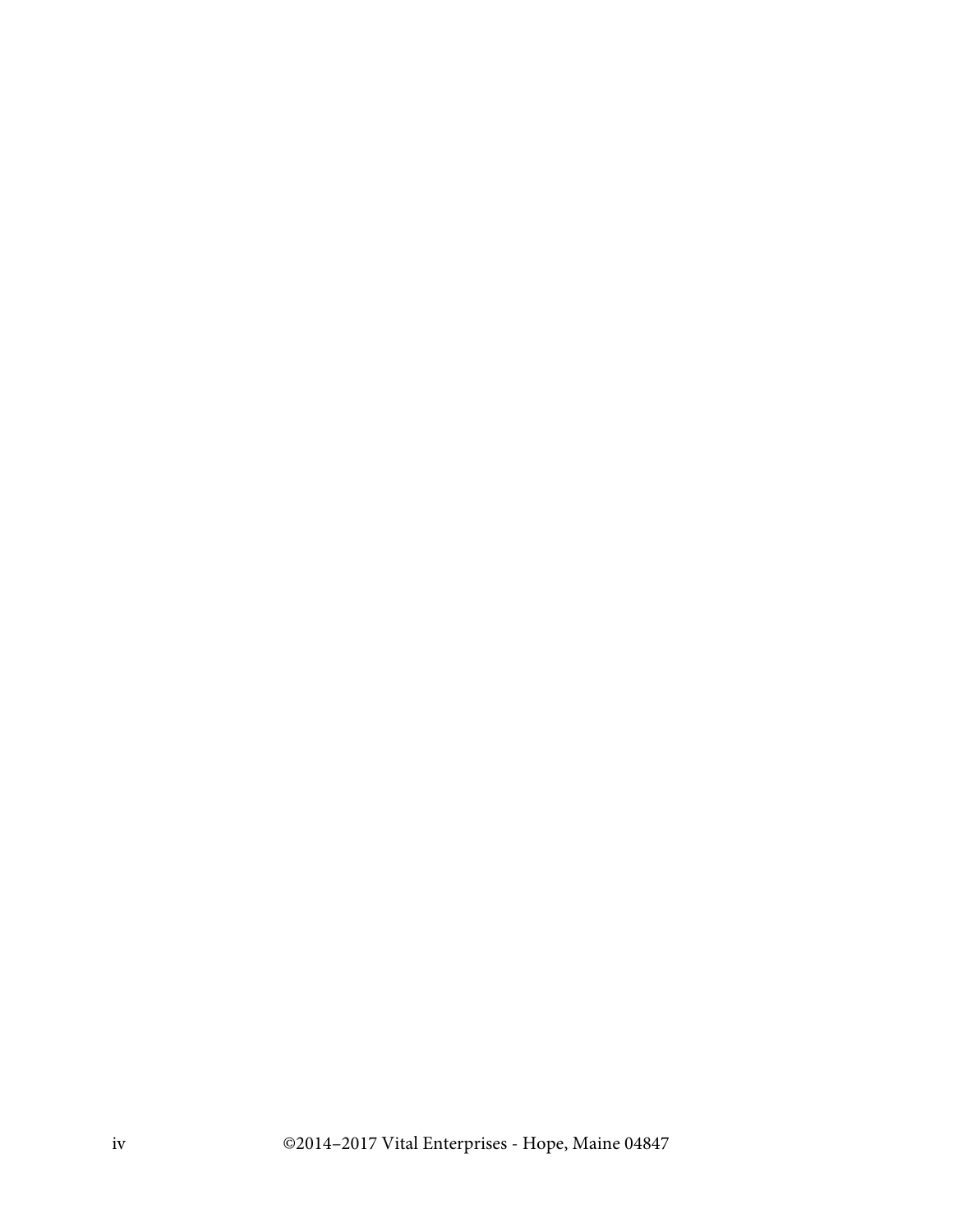## **Preface**

I came to prepare this monograph on the work of W. Edwards Deming by way of researching the roots of the Lean Enterprise model. Based on my earlier reading of Deming, it was clear to me that he had a major contribution to the lean model. This judgment was based on four facts. First, Deming's views and the lean model's views concerning the role of executives, managers, and supervisors are essentially identical. Second, Deming taught the leaders of Japanese industry about the quality approach to commerce through the auspices of the Union of Japanese Science and Engineering (JUSE) in the early 1950s. Third, Deming played a pivotal role in enabling the resurrection of Japanese industry to its place of worldwide importance in the post World War II era. Indeed, Japan as a nation recognized Deming's contributions to the resurrection of their industry by extending to him the Second Order Medal of the Sacred Treasure. And fourth, Deming's contributions to the lean model as practiced by Toyota Motor Corporation were personally acknowledged and appreciated by Dr. Shoichiro Toyoda, the son of the founder of the Toyota Motor Corporation and its chairman from 1992–1999. "Everyday I think about what he [Deming] meant to us," said Dr. Toyoda, "Deming is the core of our management" (Toyoda, 1988). As you probably know, the Toyota Production System is often cited as a foundation for the Lean Enterprise model.

As I dug into his works, I discovered an alignment between the Quality approach to commerce and the Lean Enterprise approach that was far broader and deeper than I first presumed. By the time I finished, it seemed to me that Deming's work represents the heart and soul of Lean Enterprise, especially given his understanding of people and their striving to learn, grow, and achieve; his sensitivity to their needs and wants; and his recognition that they possessed an immense pool of untapped and largely ignored creativity. Beyond his understanding of the primary importance of people, other core elements of Deming's thinking confirmed my judgment. These include:

- his anchoring of enterprise on maximizing the delivery of value to customers as judged by customers,
- his view of the absolute synergy between personal development and organizational success,
- $\blacksquare$ his inclusive perspective of whom must benefit from commerce,
- his identification of learning as the engine of success, and
- his continuous pursuit of perfection defined as a 'zero loss function.'<sup>1</sup>

Once a proper understanding of his work is realized, the narrowing of his contribution to the notion of teaching the application of statistical quality control borders on the criminal. Indeed, it was with ever-greater dismay that I recognized how inadequately the totality of Deming's thinking was understood. In its fullness, it represents nothing less than an alternative approach to

<sup>&</sup>lt;sup>1</sup> This judgment of Deming's role seems further supported by the description of the Toyota culture provided by Liker and Hoseus (2007) and their assertion that it is this culture that is the heart of Lean Enterprise. The contents of that culture fully align with the teachings of Deming.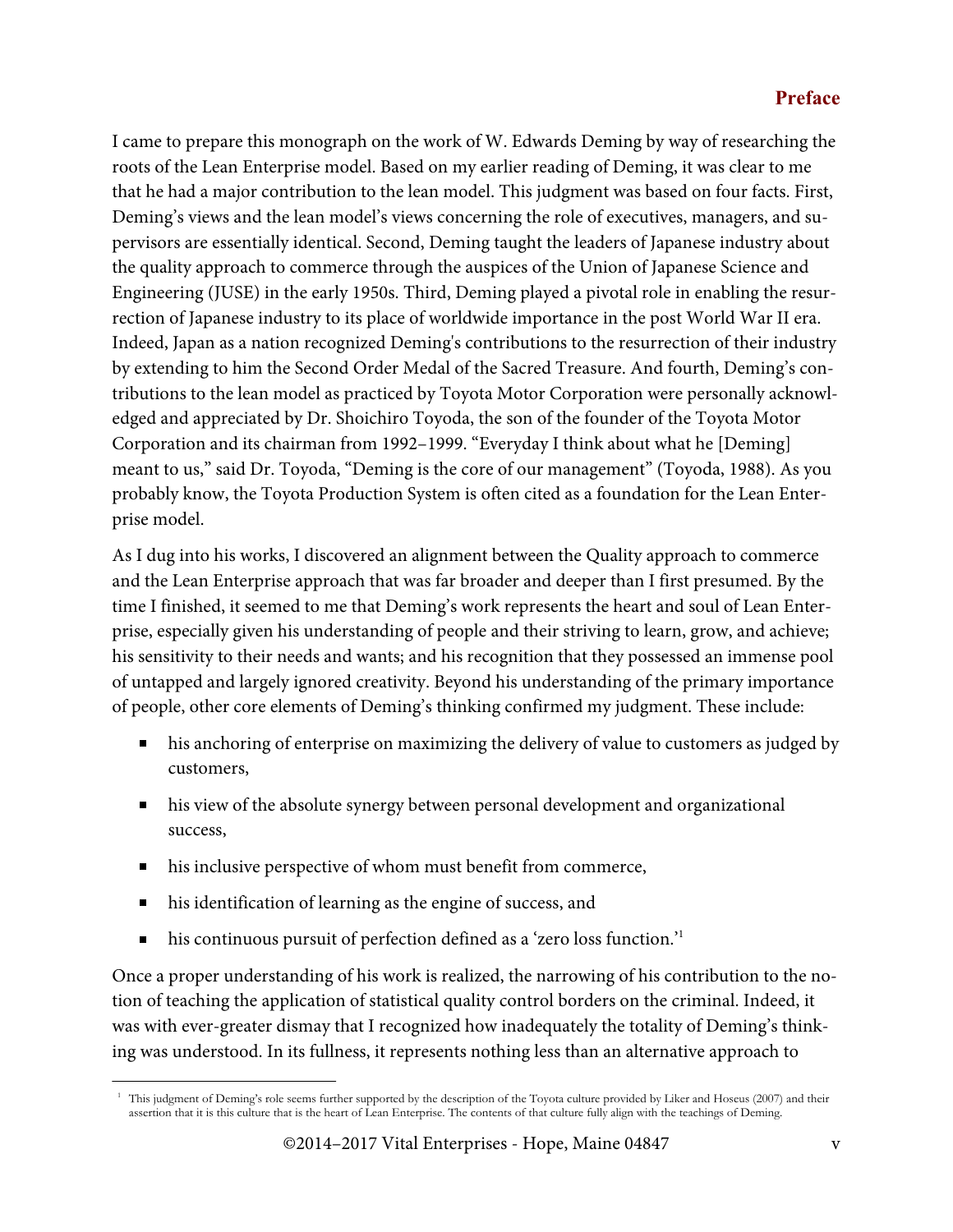## **Preface**

commerce. Its breath and depth renders its reduction to process control charts, the use of statistical methods to stabilize processes, or even the application of Plan, Do, Study, Act (PDSA) to make process improvements as worse than a caricature.

For those who value fact over fancy or popular narrative, the facts about Deming's Quality model are essential. Facts allow proper analysis and interpretation. They open up possibilities that do not fit within popular narratives. They enable a correct grasp of the origins of current directions, what new ideas they truly contain, and what past and still valid contributions they have left out. When a body of thought is fully documented, it provides a true student of those ideas a resource essential to understanding the original intent and scope of those ideas. No one seeking to operate from a base of knowledge—which Deming viewed as essential to responsible conduct—would be satisfied with less.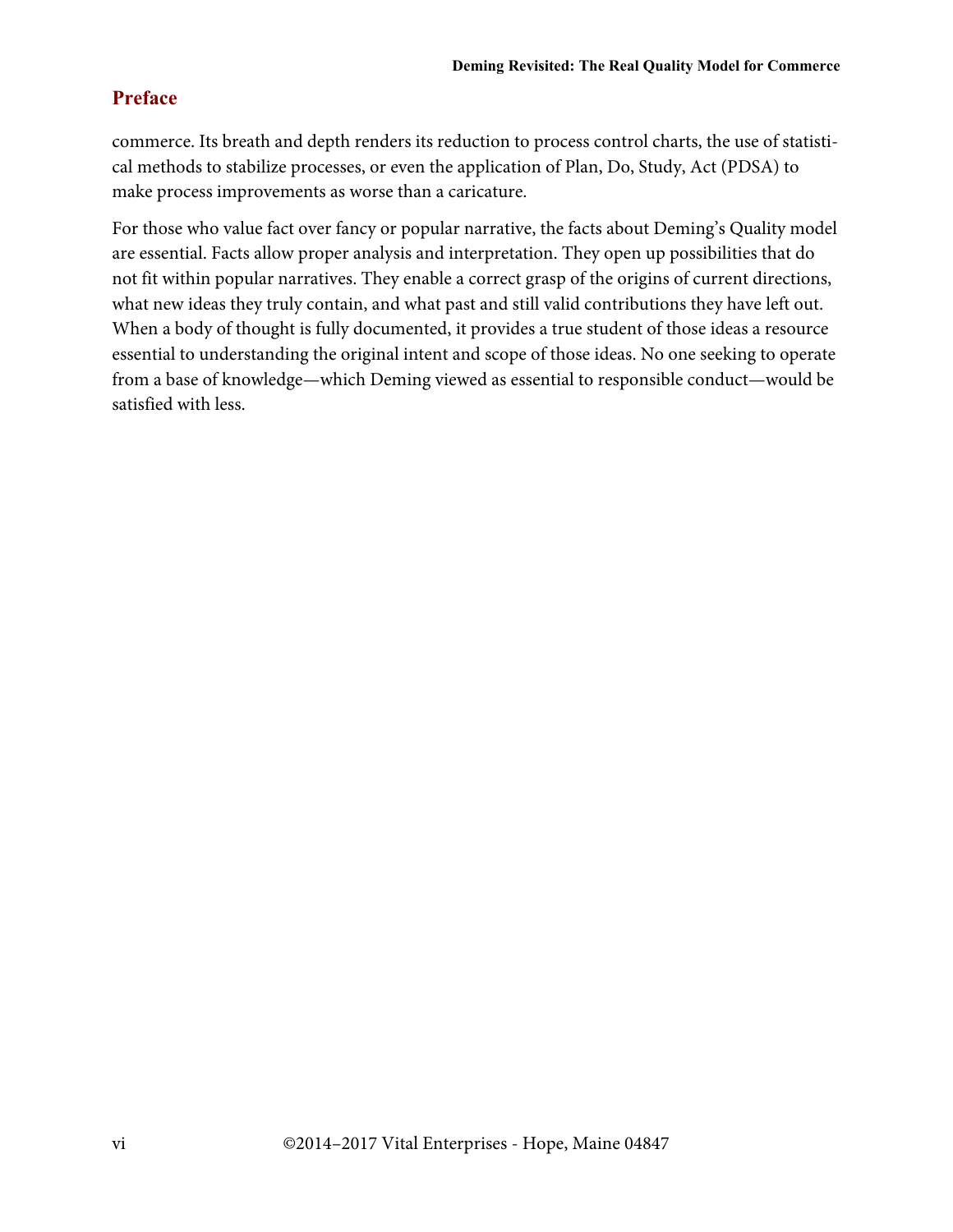## **Acknowledgements**

Christopher J. Bujak, President of Continual Impact LLC, was a major contributor to this monograph. His review and analysis of its findings stimulated greater inquiry and produced a clearer and more accurate product. His creative ideas advanced the clarification of issues and the development of more significant implications of the research's findings.

I would also like to thank Phyllis M. Virgil, Principal, PMV Consulting, for her valuable review of the manuscript and suggested improvements to its contents. Her earnest study of Deming and appreciation of his contributions has been an invaluable boost to this effort.

Finally, I would like to thank Patricia Bierley for her careful editing of the manuscript and many suggestions for improving its clarity.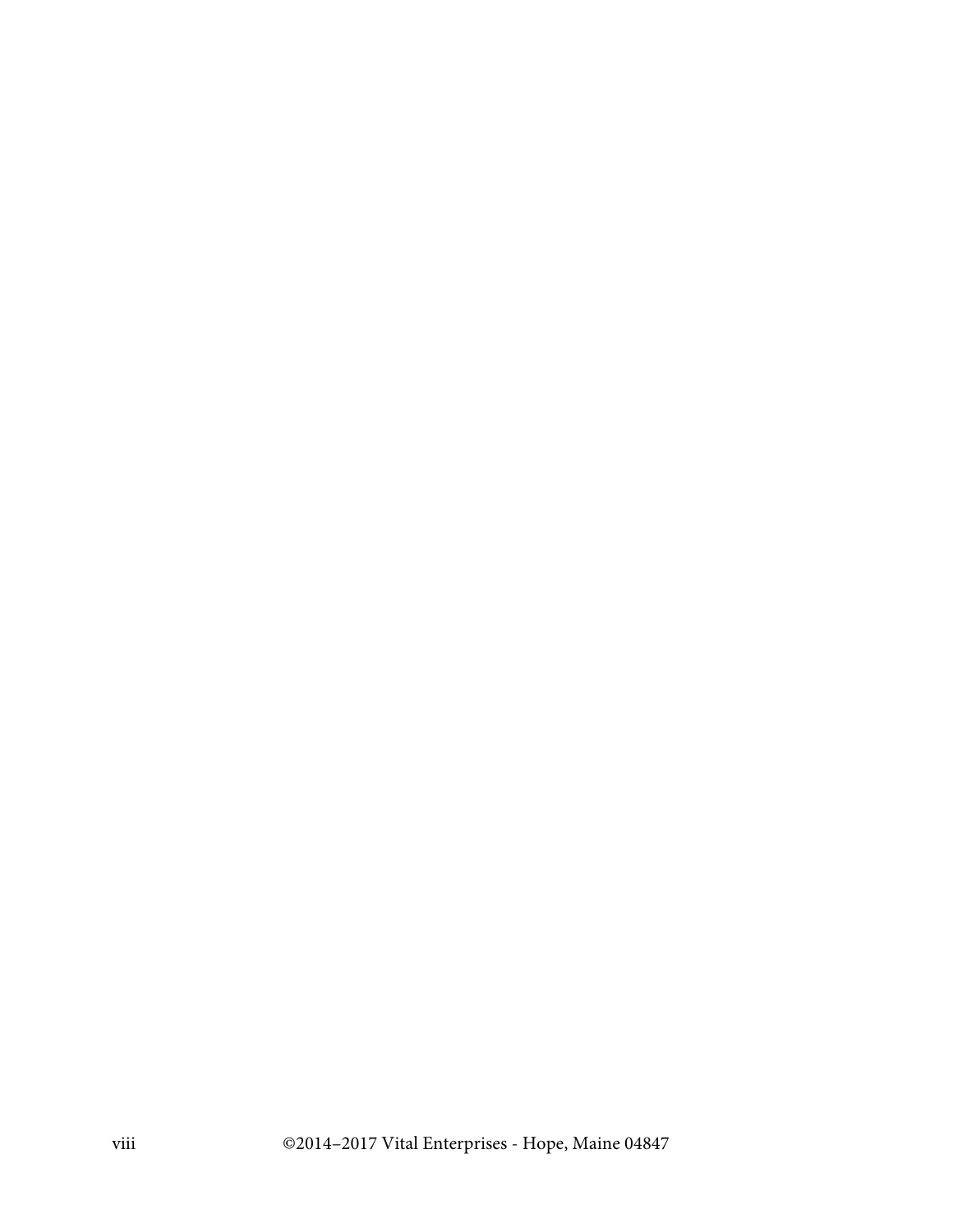#### **The Breath and Depth of Deming's Thinking**

W. Edwards Deming's written works address every element that constitutes a model for conducting commerce. His writing defines the ultimate purpose commerce must serve. It describes the strategic direction and approach an enterprise should use to realize that purpose, the operational focus and methods it should employ, and how it should implement executive functions. Deming defines the ultimate purpose of commerce as maximizing the satisfaction of customer needs and wishes in ways that provide "better living for him in the future" (Deming, 1982a, p. 175). For Deming, the label "quality" means that an offering and its attendant services enabled the customer to realize his/her purposes at least to the degree the customer sought. It also means that the customer was able to install, use, and maintain it in a way that satisfied all the customer's requirements (Deming, 1982a, p. 177).

Deming makes clear, however, that this end of maximizing the quality delivered to customers is to benefit *all stakeholders inclusively*. "The aim proposed here for any organization is for everybody to gain—stockholders, employees, suppliers, customers, community, the environment" (Deming, 2000, p. 51). Deming's vision of a commercial enterprise is of a system comprised of all these stakeholders committed to implementing the quality approach to commerce. $2$ This interdependent and dynamic system operates synergistically. Its aim establishes serving the customer as its primary value augmented by other values essential to Quality's communal perspective. These include inclusiveness in thinking, acting, and benefiting; respect for people's inherent striving to learn and achieve and their right to pride of workmanship; action based on

## **Exhibit 1. The Purpose, Vision, and Values Elements of the Quality Model's Strategic Component**

#### *Purpose*

- Maximize the satisfaction of customer needs and wishes in ways that provide "better living for him in the future" **To:**
- For: Customers, producer, and all other stakeholders
- Continuously improving the enterprise's products and **By:** services and the processes that produce them

#### **So**

All stakeholders are benefited inclusively **That:**

#### *Vision*

An interdependent and dynamic system organized around a customer and made up of a producer, its suppliers, and all other stakeholders each of whom is aligned on purpose, teamed in their performance, energized by their personal conviction, capable of leveraging learning to continuously improve everything they do, and pioneering forever in the pursuit of maximizing customer value.

#### *Values*

- $\blacktriangleright$  Provide real utility to customers that enhances their lives
- $\blacktriangleright$  Be inclusive in thinking, acting, and benefiting
- Respect people's inherent striving to learn and achieve and their right to pride of workmanship,
- Act from a base of knowledge not intuition, and
- Use learning as the means for realizing success.

knowledge; and learning as the means for realizing success.

<sup>&</sup>lt;sup>2</sup> We use the terms "Quality approach to commerce" and "Quality model" interchangeably. Both refer to the set of knowledge that defines the Deming approach to implementing a commercial enterprise. In almost all aspects, Joseph M. Juran's writings, which provided detailed operational guidance for implementing the technical aspects of the model, are consistent with Deming's model. For one example of where Juran deviated from Deming, see *Section 3. The Path of Transformation*.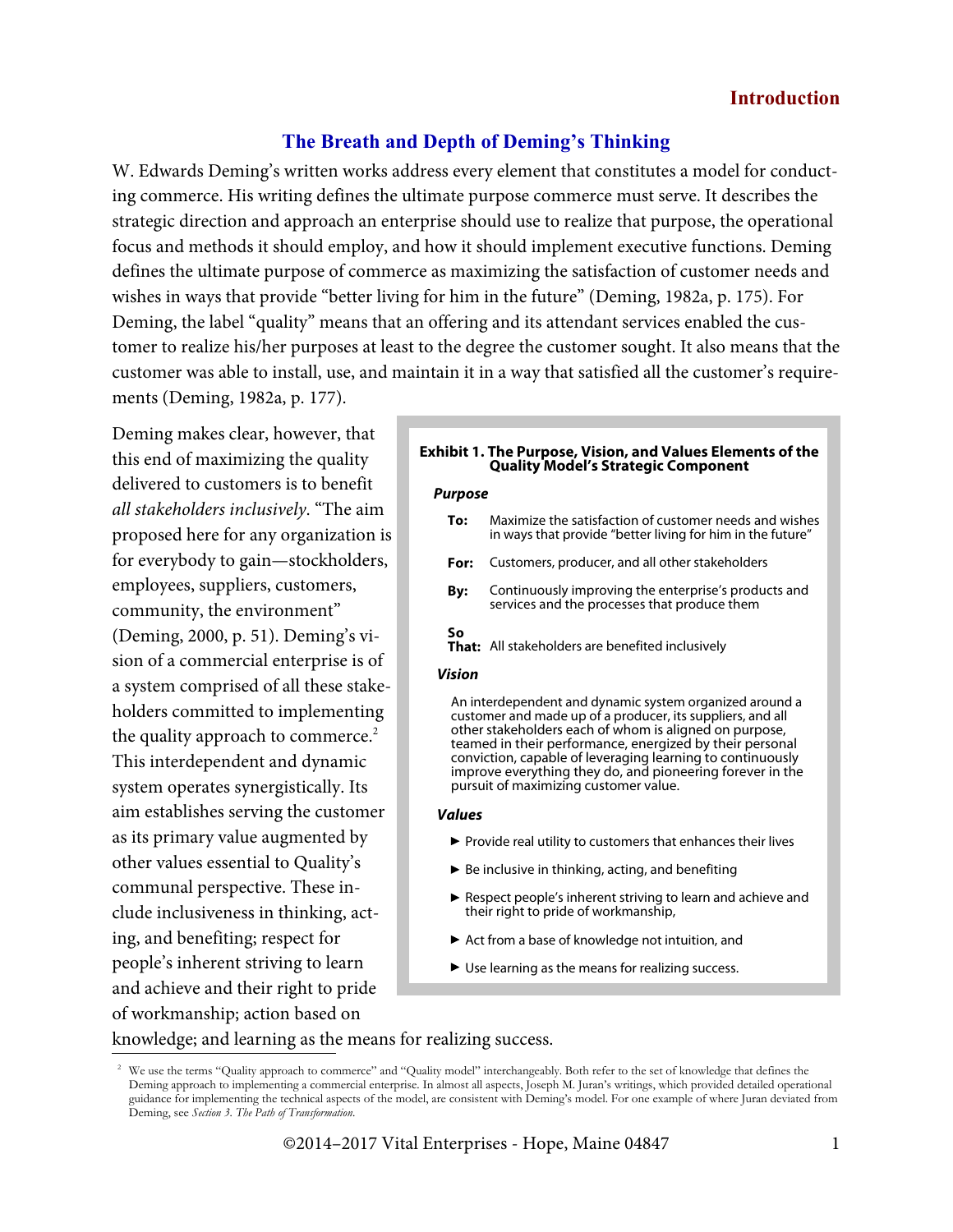The competitive strategy of the Quality model prescribes building an extended value stream<sup>3</sup> committed to improving quality constantly and forever. This extended value stream is composed of all the agents involved in delivering a customer a product or service. It anchors the efforts of the business and the members of its extended value stream in an understanding of customer needs and expectations. It resources, designs, builds, and delivers offerings that satisfy customer values. It continuously improves both its offerings and all its operations in their delivery of quality. The driving intent of continuous improvement is to reduce the loss function in every operation to zero (Deming, 1982a, p. 141).<sup>4</sup> This means optimizing every process's capability by aligning exactly its typical performance with that needed to ensure maximum customer value and eliminating all variability in realizing that target performance. This effort results in offerings that customers "will boast about" (Deming, 1982a, p. 87). The reputation that ensues attracts new customers and expands the business's market share. A zero loss function also elevates productivity and decreases costs. Together, expanded sales, higher productivity, and lower costs combine to increase profitability, sustain employment, expand jobs, and produce opportunities for advancement for all employees.

To sustain this virtuous cycle, the business's competitive strategy must focus not only on delivering quality today, but it must invest in ensuring better quality tomorrow. This means putting resources into uncovering and creating innovations in offerings, methods, and materials that will better serve the future needs of customers. It also means investing in uncovering ways to elevate its contributors' (employees, suppliers, customers, etc.) capabilities so they can reach new levels of achievement and advance to pursue new and more rewarding roles and purposes.

The organizational strategy prescribed by the Quality model is based on the primacy of people aligned to a common goal as the creative agents of success. This means that a business

## **Exhibit 2. The Competitive and Organizational Elements of the Quality Model's Strategic Component**

#### *Competitive Strategy*

- Build an extended value stream of people and organizations committed to improving quality as defined by the customer constantly and forever.
- Anchor every member's efforts in an understanding of customer values and expectations.
- Resource, design, build, deliver, and continuously improve offerings that maximally satisfy customer needs and expectations.
- $\blacktriangleright$  Pursue constantly and forever the reduction of the loss curve in every operation to zero.
- $\blacktriangleright$  Invest in ensuring better quality tomorrow.

#### *Organizational Strategy*

- Recognize the primacy of people aligned to a common goal as the creative agents of success.
- Eliminate any and all barriers to the free and full expression of people's desire to learn, achieve, and contribute.
- Eliminate any and all barriers to teaming within and across the extended value stream.
- Maximize and sustain communication and trust across the extended value stream.

<sup>&</sup>lt;sup>3</sup> Deming depicts the extended value stream as a "flow diagram" (Deming, 1982a, p. 4) that begins on its left side with suppliers and ends on its right side with customers. He first presented it to the leaders of Japanese industry in 1950 at the Mt. Hakone conference. The term 'extended value stream' was coined by Womack and Jones (2003) and is used in the Lean Enterprise model but the meaning appears, in all its particulars, the same.

<sup>4</sup> The loss function mathematically represents the loss due to the gap between what is produced and what a customer ideally seeks.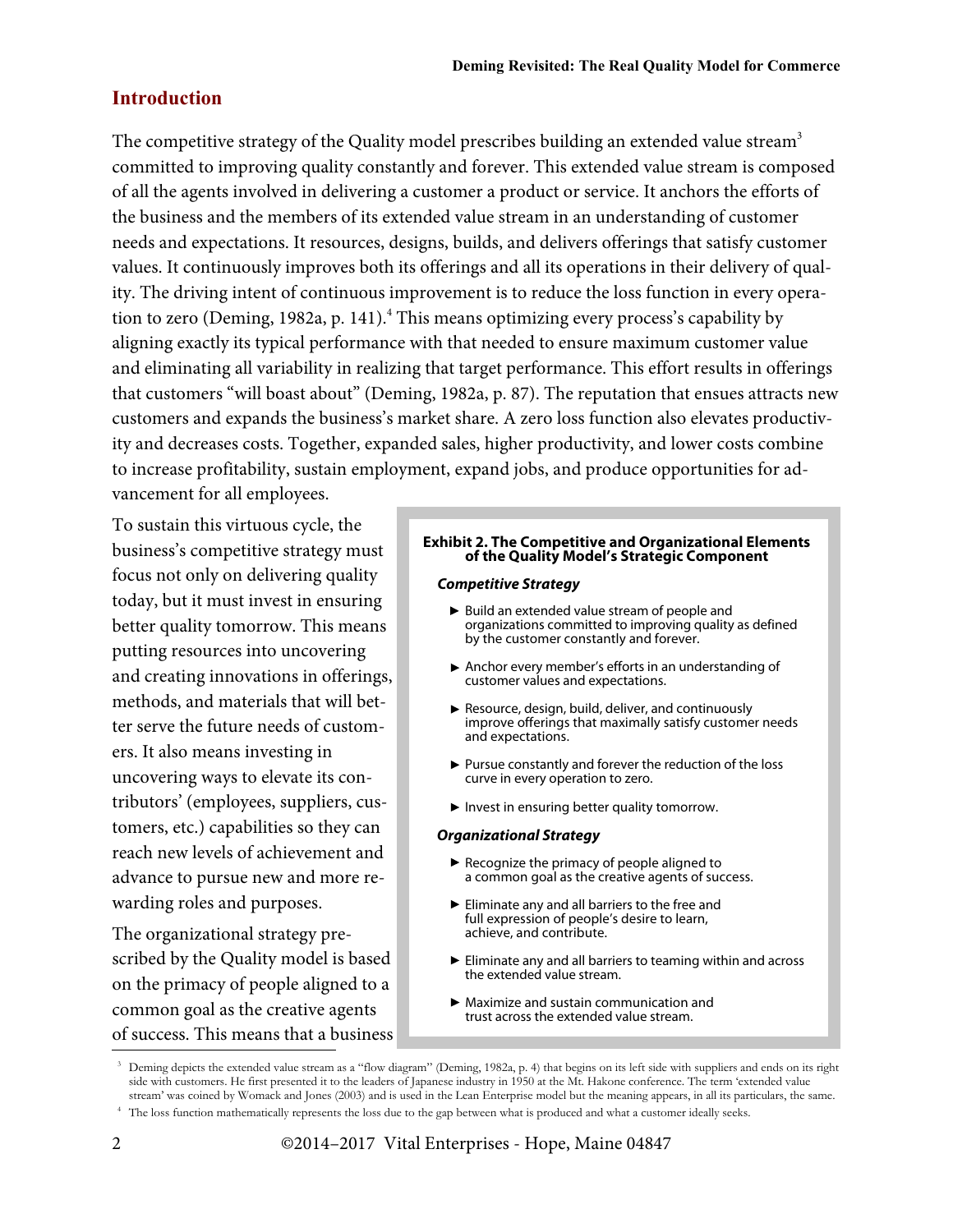must eliminate any and all barriers to the free and full expression of people's desire to learn and achieve and contribute to that goal. It also means understanding that, for people to operate with synergy, all barriers to teaming must be removed, communication must be maximally enabled, and trust across the extended value stream must be established and maintained.

The Quality model's guidance for operations directs it to focus on delivering customers products

and service outcomes that delight them. Its prescribed approach is first to involve all contributors in understanding customer values. The people implementing operations use this base of understanding to design quality into every offering and process, make every process stable, optimize every process's capability by reducing its loss function, and improve constantly and forever every activity the enterprise implements and each of its offerings. These five activities are recycled continuously within the operations of *every business function* making each function effective. In this way the operations of every function accomplish the focus defined by the Quality model

#### **Exhibit 3. The Quality Model's Guidance for Business Function Implementing Operations Within Every**

#### *Focus*

Delivering customers products and service outcomes that delight them and enable their success

#### *Approach*

- 1. Involve all contributors in working together to understand customer values.
- 2. Design quality into every offering and process.
- 3. Make every process stable.
- 4. Optimize every process's capability by reducing its loss function.
- 5. Improve constantly and forever every activity the enterprise implements and each of its offerings.

and collectively realize the strategic aims of the business.

Most prominent in Deming's writings, apart from the importance of a statistical approach to quality control, are his dictates regarding the performance of executive functions. As defined by Barnard (1968, p. 215), executive functions are *"*the specialized work of *maintaining* the organization in operation." They keep the organization whole, capable, and moving forward towards its goals. Executive functions must accomplish three purposes: effectiveness, sufficiency, and synergy. *Effectiveness* means that the enterprise is demonstrably advancing toward fulfilling the aim it has defined. The executive activities that relate to effectiveness (e.g., setting goals, developing plans, measuring progress, improving performance) address the technical issues that affect a

business's progress toward its goals. *Sufficiency* refers to the presence, engagement, and contribution of cooperative efforts from each person needed to accomplish the business's strategic aim. The executive functions that affect sufficiency engage and involve people needed to achieve the organization's purposes and enable and ensure their contribution to the business. *Synergy* refers to the state in which contributors collaborate with each other such that their individual efforts interact to yield outcomes greater

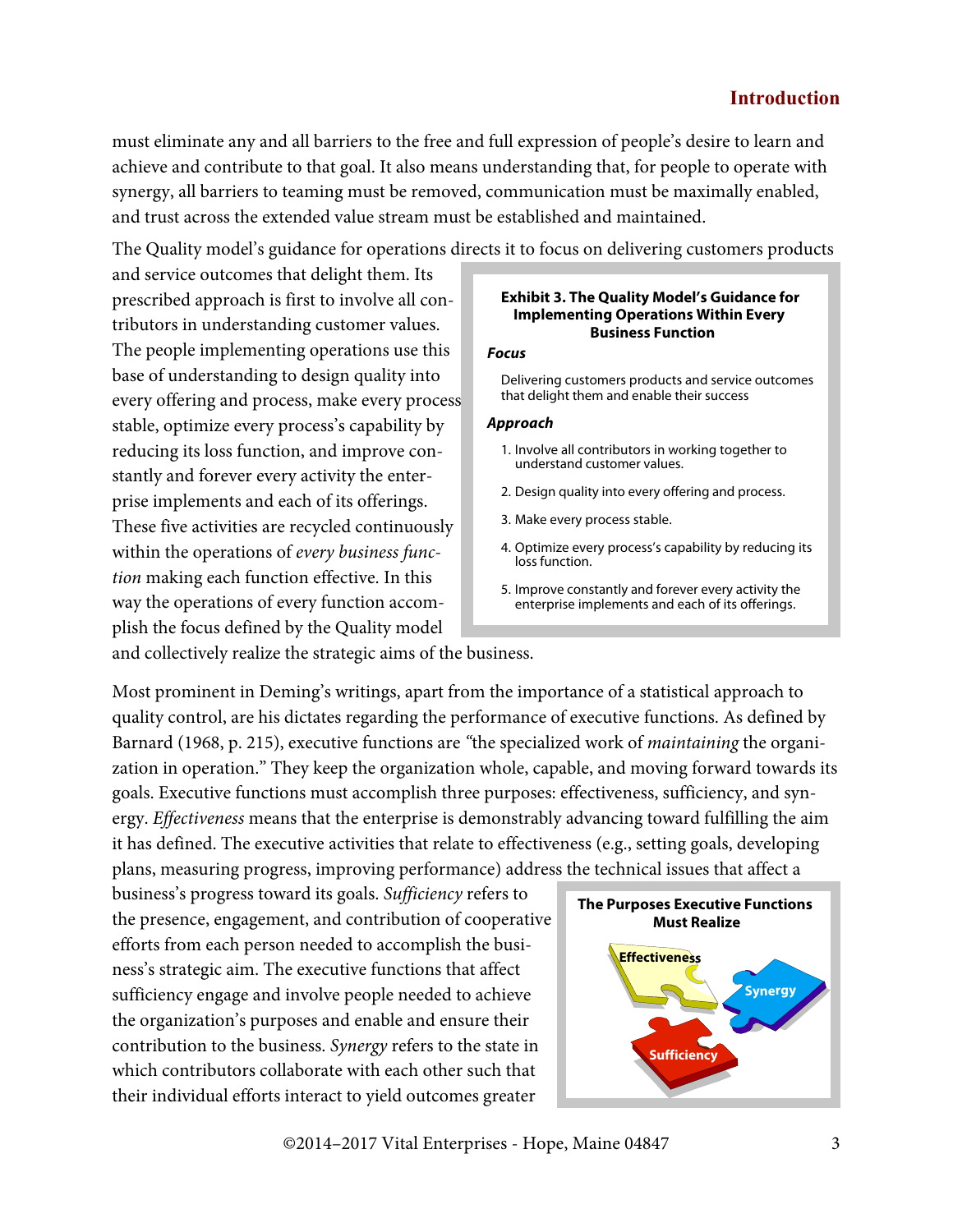than the sum of their separate achievements. All three purposes must be realized in order for a commercial enterprise to sustain and succeed. *In essence, an organization's integrity is maintained when it has the people it needs to accomplish its purpose engaged fully and working together in a manner that is advancing its success*. Absent any of these elements, an organization dissipates and its prospects of success evaporate.

Deming's approach to *implementing* executive functions represents a dramatic contrast to that defined by Barnard whose guidance is more or less standard practice in businesses pursuing the traditional profit-driven, financially-focused approach to commerce. The logic of Deming's Quality model makes a different approach a necessity. After all, its purpose is to deliver benefit *inclusively*, not to maximize profit for the business's owners. Its focus is long-term, not nearterm. Its means for marketplace success is the superior delivery of value and not the manipulation of markets or the use of any other method of control for establishing what Warren Buffet euphemistically terms "pricing power" (Frye and Campbell, 2011).<sup>5</sup>

Furthermore, its core dynamic for realizing success requires that all contributors generate and leverage learning together to improve both their own performance and that of the business. That factor alone requires that executive functions be implemented in a way that (1) unleashes the capabilities of its people, (2) enables their collaborative efforts, and (3) sustains faithfully the organization's commitment to its purpose. As Deming teaches, the failure to satisfy the first two of these three conditions means learning will not be maximized nor will it be leveraged. The failure to satisfy the third condition means people will doubt ownership's commitment to continuously

improving quality as delivered to customers and thereby fall away from investing themselves in that effort. Also, any model whose core dynamic is learning must implement its executive functions in a way that recognizes the primacy of people—the generators of learning—and the need for teaming among them as they strive to accomplish their common aim. Deming used the term "leadership" to encapsulate the approach to executive functions that incorporated an understanding of these fundamental principles. His definition of the term deviates from the traditional. In Deming's view, a person exhibiting leadership operates from a base of knowledge, not instinct; focuses on the long-term, not solely the

#### **Exhibit 4. The Quality Model's Guidance for Implementing Executive Functions**

Implement executive functions in a way that:

- sustains an absolute focus on delivering quality today and better quality tomorrow,
- $\blacktriangleright$  ensures the delivery of benefits inclusively to all stakeholders,
- $\blacktriangleright$  enables and ensures the success of every contributor,
- $\blacktriangleright$  eliminates all barriers to pride of workmanship,
- $\blacktriangleright$  eliminates all barriers to teaming across the enterprise,
- **Exercise** recognizes the importance of using knowledge not intuition as a basis for action,
- $\blacktriangleright$  enforces the rule that all problem solving and decision making is evidenced-based, and
- acts always to support learning and its leveraging as the central means of success.

near-term; and is dedicated to enabling the success of every contributor to the organization.

<sup>5</sup> Pricing power means being able to set prices independent of market conditions. It requires a company to control a marketplace through one or another means thereby compromising the operation of free-market forces.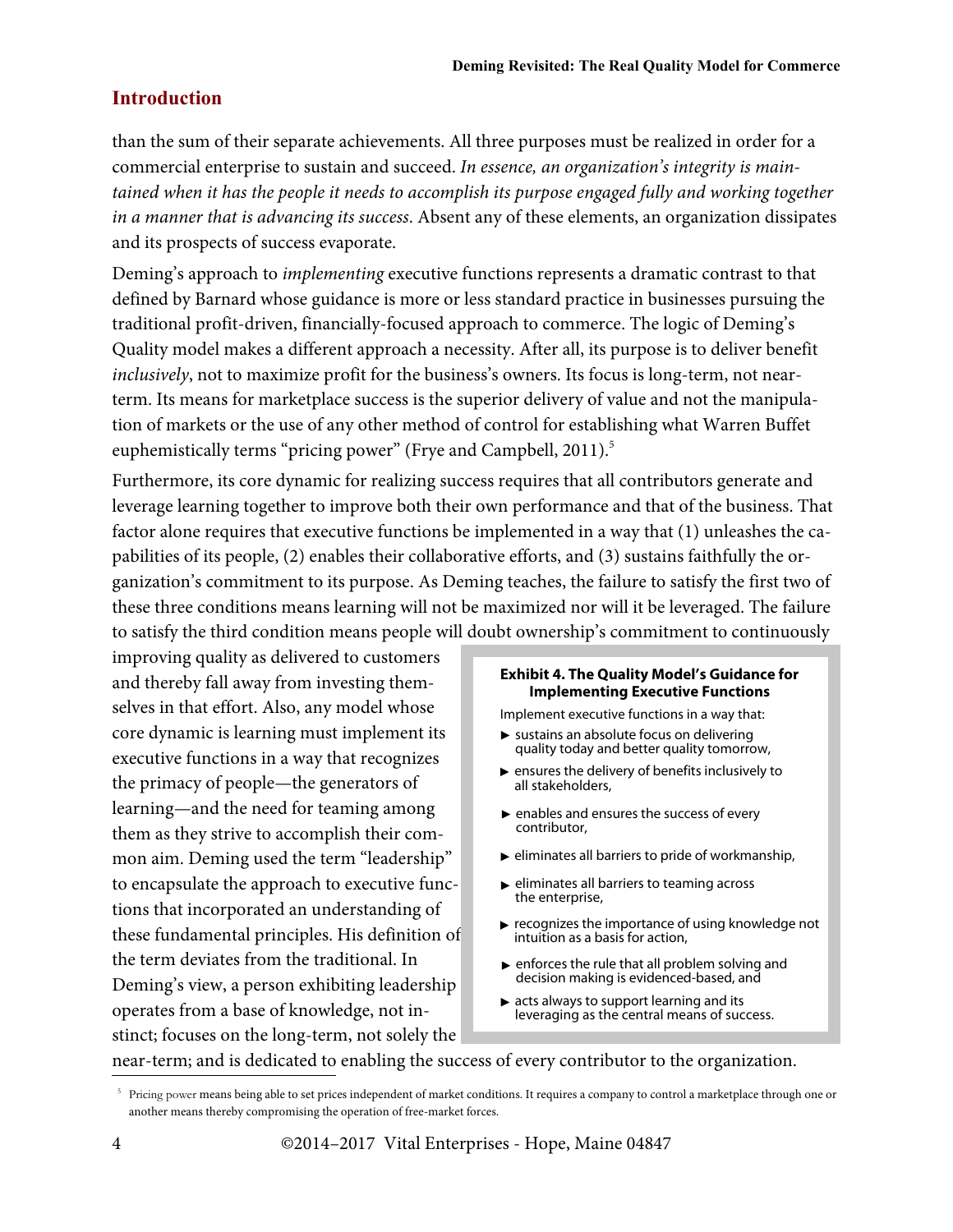*Everyone performing executive functions within a business implementing the Quality model must exhibit leadership.* By applying their understanding of people, leaders will seek to remove all obstacles to pride of workmanship— e.g., fear, distrust, ineffective systems, indifference to new ideas, etc. By applying their understanding of dynamic systems, of which a human organization is an example, they will recognize the necessity of teaming and establish it across the enterprise.<sup>6</sup> Any obstacle to teaming—whether it be a deficiency in communication, an internal system that segregates contributors into groups having differential status and privileges, or a focus on numbers not quality—are targets for elimination or correction. Leadership within the Quality model is not distinguished by flashes of insight, deft moves in the marketplace, the display of panache in public forums, or the cultivation of a public image. Rather leadership is about maintaining the integrity of the organization by:

- sustaining an absolute focus on delivering quality today and better quality tomorrow,
- ensuring the delivery of benefits inclusively to all stakeholders,
- enabling and ensuring the success of every contributor,  $\blacksquare$
- eliminating all barriers to pride of workmanship,  $\blacksquare$
- eliminating all barriers to teaming across the enterprise,  $\blacksquare$
- recognizing the importance of using knowledge not intuition as a basis for action,
- enforcing the rule that all problem solving and decision making will be evidence-based, and
- acting always to support learning and its leveraging as the central means of success.

## **The Transformation Process**

Deming detailed the flow of activities that a business must undertake to move from implementing the prevalent financially-focused, profit-driven commercial model to implementing the Quality model. This guidance sequences the actions that must occur into an order that is necessary for success. All the components of the process are documented throughout his work and the contents of the transformation process itself are consistent with the guidance provided by the best of the empirical research into transformational change. The process emphasizes the essential role of the executive and his or her need for realizing a personal transformation before pursuing an organizational transformation.

Deming's presentation of the workflow for transformation is embedded in his discourses about the 14 management points and his writing about profound knowledge. Later in this monograph, we will provide a flow diagram representing the transformation process that graphically

<sup>6</sup> The knowledge of people and systems are two components of Deming's System of Profound Knowledge that is described later in this monograph beginning on page 67.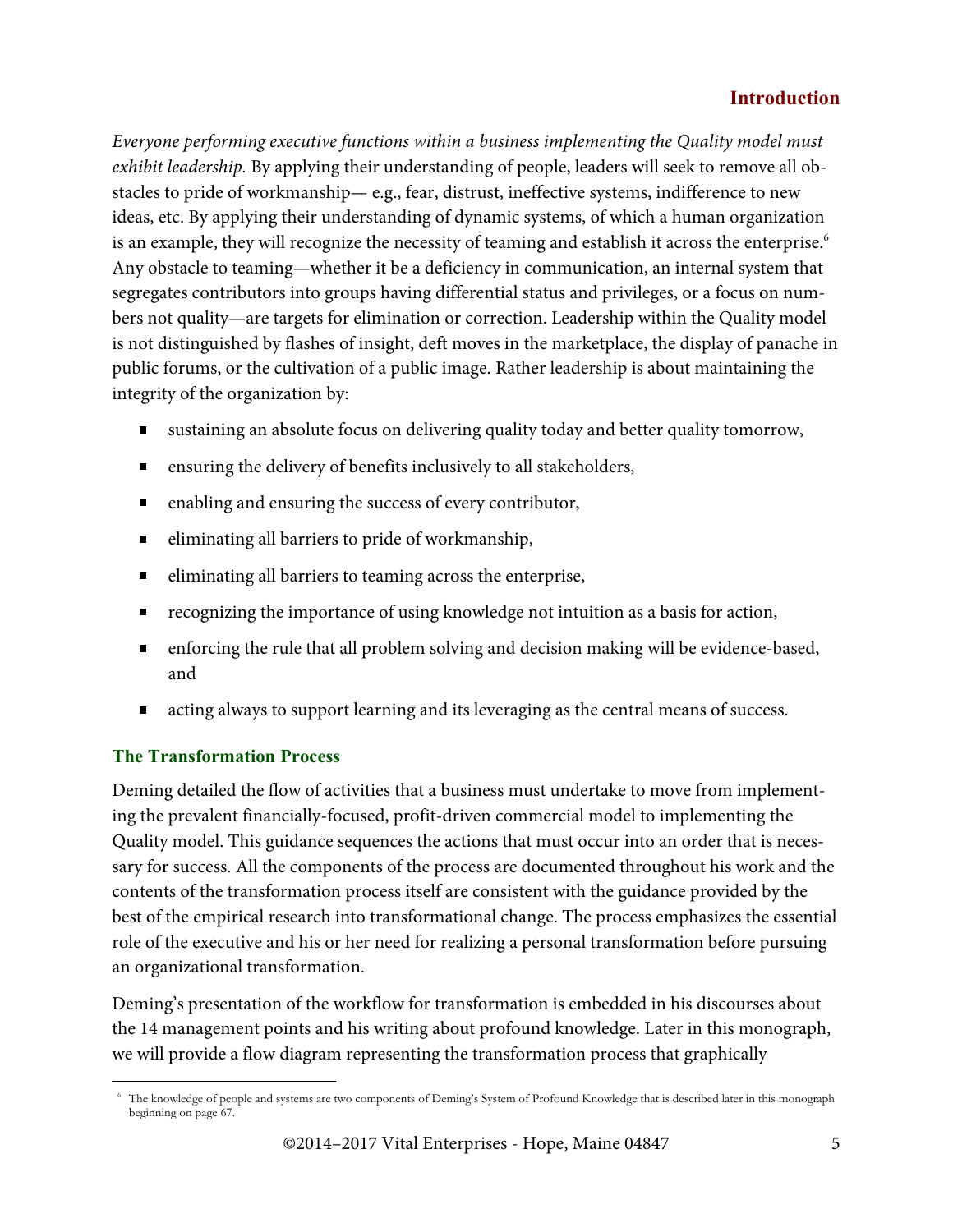integrates Deming's thinking. For now, we summarize the process as beginning with ownership and management's mastery of the 14 management points. To accomplish this, they must also master the set of knowledge Deming's refers to as "profound." Absent the mastery of this profound knowledge, the 14 points become empty slogans and management's attempts to implement them will fail. Acting based on this knowledge, management exhibits the qualities of leadership as defined by Deming and acts to eliminate all barriers to quality improvement. Their demonstrated and sustained action to this end establishes their credibility in the eyes of all stakeholders and instills in stakeholders the confidence that investing their energies to further the ends of continuous quality improvement will bear fruit and cause them no harm. To further support their efforts, management eliminates all barriers to teaming and establishes, with the participation of all contributors, goals and plans for guiding the maximization of quality in offerings and operations. This effort is anchored in the continual improvement of everyone's understanding of customer needs. It proceeds by building quality into every offering and operation in its design stage, stabilizing every operation once it is launched, reducing common cause variation and elevating the capabilities of every process, improving the business's supply chain, and investing in innovation. Each of these areas of activity is established and sustained. In each, learning is generated and applied to improve its performance. Across these areas of activities and the enterprise as a whole, learning is recycled into new goals and plans to deliver improved quality tomorrow.

As stated before, the transformation process is first and foremost a personal change initiative, *not* an organizational change initiative. Deming makes clear that mastery of the Quality model is not simply the mental 'on-boarding' of its concept and principles. It is internalizing the new philosophy, making it one's own, acting consistently with its dictates, and taking pride in it. It involves shedding one's conditioning and reestablishing one's connection to his or her intrinsic desire to learn and achieve and experience the pride of workmanship.

#### **How Deming Presents the Details of the Quality Model**

If you are familiar with Deming's thinking from having read his works directly, then you are likely to have two reactions to the summary of the Quality model just presented. Your first reaction is likely to be, "Yes, that seems consistent with Deming's thinking." Your second reaction is likely to be, "But just where does he say all this? I don't recall seeing this presentation in any of his works." Both reactions are legitimate. As this monograph documents, every element of the Quality model described above is directly traceable to Deming's writings. However, nowhere in his works is his thinking presented in such a formal and academic manner. While Deming was recognized as a scholar, he chose a practical approach to the presentation of his ideas both in his writings and his lectures. He offered his ideas in a series of required actions liberally laced with real-world examples of either what he was advising or warning us about. Occasionally, he used a graphic to depict elements of his thinking, their interactions, and consequences. For example, in *Out of Crisis*, he depicts what we refer to as the *extended value stream* in a graphic that shows the

6 ©2014–2017 Vital Enterprises - Hope, Maine 04847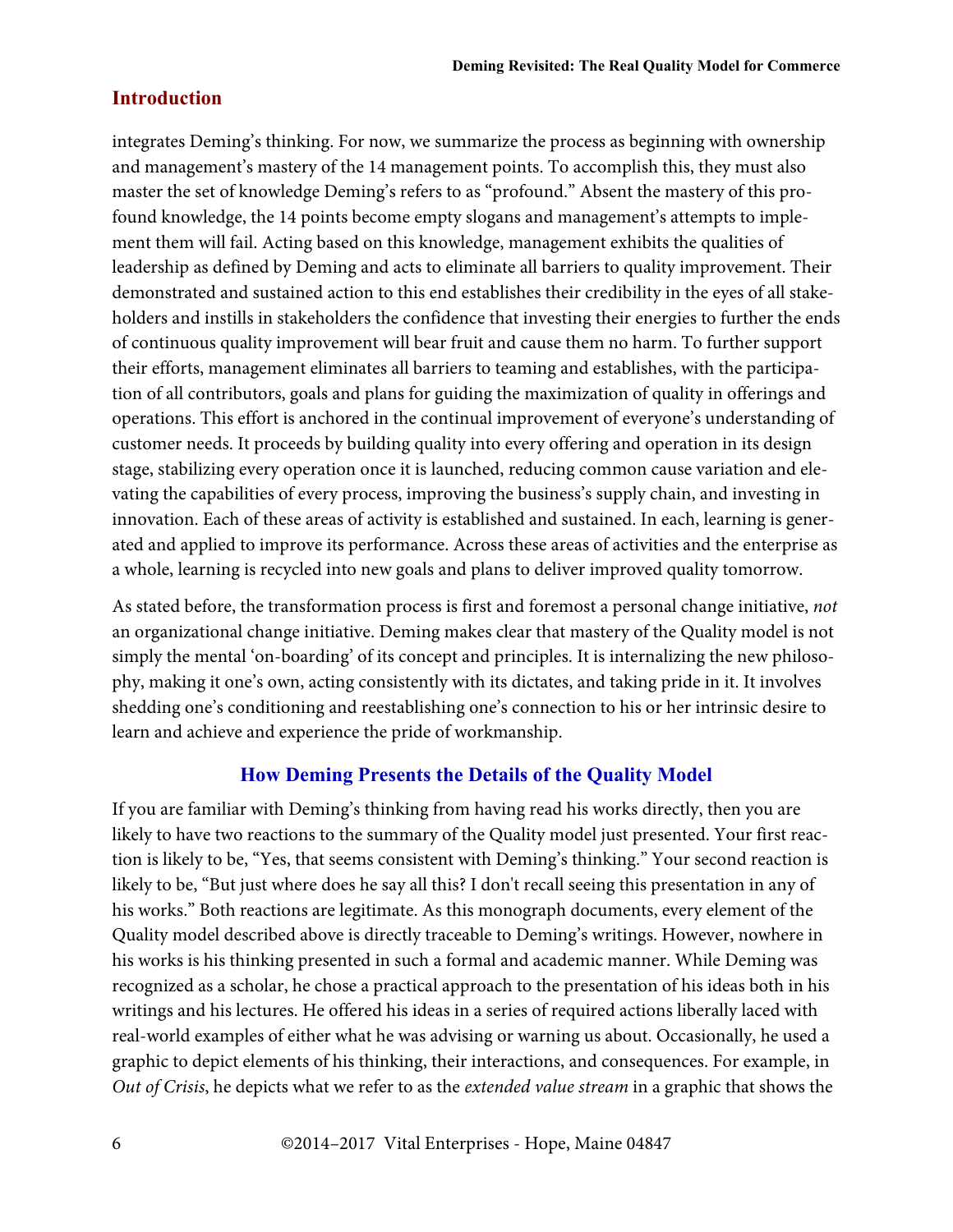collection of contributors to the production system that generates a business's offering and provides it to its customers (Deming, 1982a, p. 4). On page 3 of the same book he presents a graphic that shows the causal chain from improved quality to realizing business success and providing employment stability and job growth. But these examples are exceptions. Almost always, Deming unfolds his thinking through a presentation of his 14 management points. He uses these 14 points as the framework for introducing *all the remaining elements* of the Quality model. In his book *Out of Crisis* (Deming, 1982a), Chapter 2's overview of the 14 points introduces the reader to the book's remaining contents. The contents of its chapters elaborate the meaning and necessity of each point and supply more detailed knowledge and real-world examples essential for its proper application. The same is true for his earlier work, *Quality, Productivity, and Competitive Position* (Deming, 1982). And, while the structure of *The New Economics for Industry, Government, and Economics* (Deming, 2000) is somewhat different, its Chapter 2 also is used to present the 14 management points although in a different format. Here, Deming contrasts "Present Practice" and "Better Practice." In each instance, the comparison addresses an executive function and each "Better Practice" relates to one or another of the 14 management points.

Deming's use of the 14 points as the vehicle for explaining his thinking is absolutely consistent with his personal learning about the role of management in transforming a business from the traditional approach to the Quality approach to commerce. In essence, *without a transformation in leadership there will be no transformation of the business to the Quality model*. During the early 1940s, Deming undertook what he considered a failed attempt to introduce Shewhart's process control and quality improvement ideas and methods to U.S. industries serving the war effort (Deming, 1982; Walton, 1986). At that time, he suggested to Stanford University that it offer a series of 10-day courses instructing engineers, inspectors, purchasing managers, and others in these ideas. The initiative ultimately trained 31,000 professionals. While it raised consciousness about quality and contributed to the emergence of American Society of Statistical Quality Control, Deming later judged that his intent of affecting the *practices* of businesses had failed. Deming writes, "Brilliant applications burned, sputtered, fizzled, and died out" (Deming, 1982, p.101). A major reason he identified for the failure was that "there was no structure to teach management their responsibilities" (ibid, p. 102) and therefore no way to ensure that the focus on quality became pervasive and persistent within each company. When Deming began his lectures in Japan in 1950, he looked out and recognized once more that he "was not talking to the right people" (Walton, 1986, page 13). While earnest in their intent to learn, the attendees had no decision-making power in their companies. Thus, when he was asked to extend his teaching on quality and process control in Japan, he requested to meet with the association of Japanese chief executives, the *Keidanren*. This Ichiro Ishikawa arranged for him. These chief executives became Deming's major audience and an early version of the 14 management points was the focus of his teaching.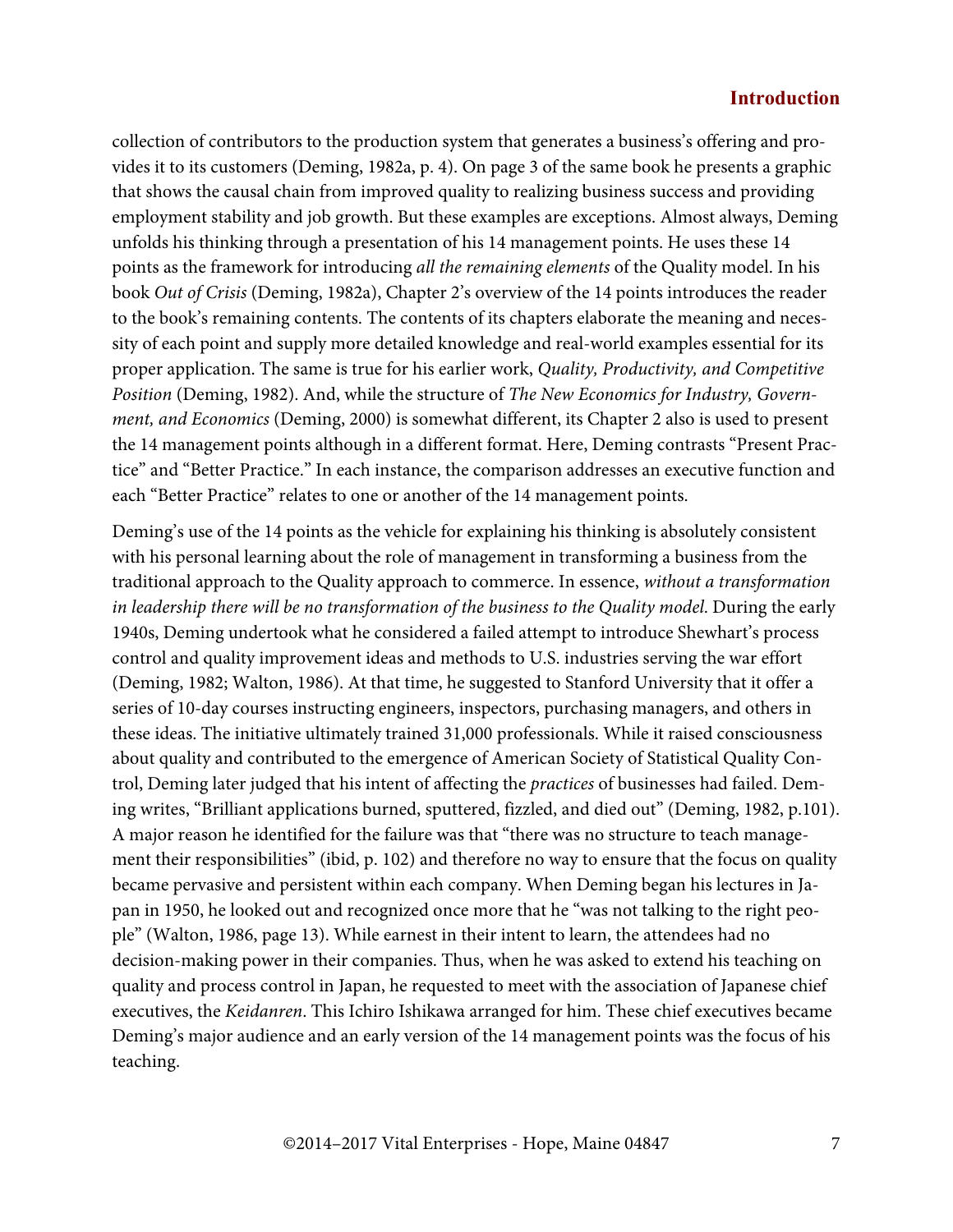#### **The Problem With Deming's Approach**

The problem with Deming's approach to sharing his thinking is that the Quality model, as just summarized, and Deming's detailed guidance for transitioning a business to its use is largely *invisible*. It is there but not there in Deming's writings and lectures. It is there in the sense that every element of it is directly traceable to Deming's written work. It is not there in the sense nowhere does he present the model in a complete, formally organized manner. The reason, as stated above, is that Deming was focused on changing the way businesses were implemented, not on the more academic intent of developing and disseminating a new model for conducting commerce. For this reason he used the 14 management points to frame the communication of his strategic and executive perspectives and his guidance for transforming a business to the Quality model. He used statistical quality control and the concept of continuous improvement in quality by the repetitive use of the Shewhart cycle (Plan, Do, Check, Act [PDSA]) as his major vehicles for elaborating his approach to operations. His intent was to make the teaching concrete and actionable. To be fair, he gave ample warning that behind these elements was a deeper knowledge—a set of profound knowledge—that needed to be understood fully and integrated into one's personal conduct otherwise the practical guidance he provided would be rendered ineffective—mere empty phrases. He also made it abundantly clear that transforming to the Quality model was not simply an issue of adopting new methods but of internalizing new values and perspectives. The necessary first step to organizational transformation was, for Deming, personal transformation. But, by and large, his warnings and admonitions about the necessity of mastering the set of knowledge he called "profound" never took hold. What people seem to have settled for is to understand his contribution in terms of just 14 simple commands and the remaining practical tools he used to convey the meaning of the Quality approach to commerce. Thus, Deming is identified with promoting Shewhart's statistical approach to quality control and the use of control charts to stabilize processes by eliminating special cause variation. Or, he is identified as the man who pushed the idea of quality (usually undefined) and its continuous improvement as the way to succeed in business. Or, he is identified with the four-step method for testing an hypothesis, extracting learning, and using it to make improvements (PDSA). Or, he is recognized as a management theorist who promoted a high involvement management style. Nowhere is the full breadth and depth of his thinking explicated and treated as a whole.

#### **The Purpose of This Monograph**

It is the purpose of this monograph to correct these distortions of Deming's thinking by providing a detailed analysis and integration of the breadth and depth of his thinking. Only when the full scope of Deming's thinking is appreciated can one properly appreciate his contribution and benefits from his ideas. Also, only then can one correctly evaluate the underlying reasons for the trajectory of quasi adoption and ultimate indifference to those ideas. Finally, only then can one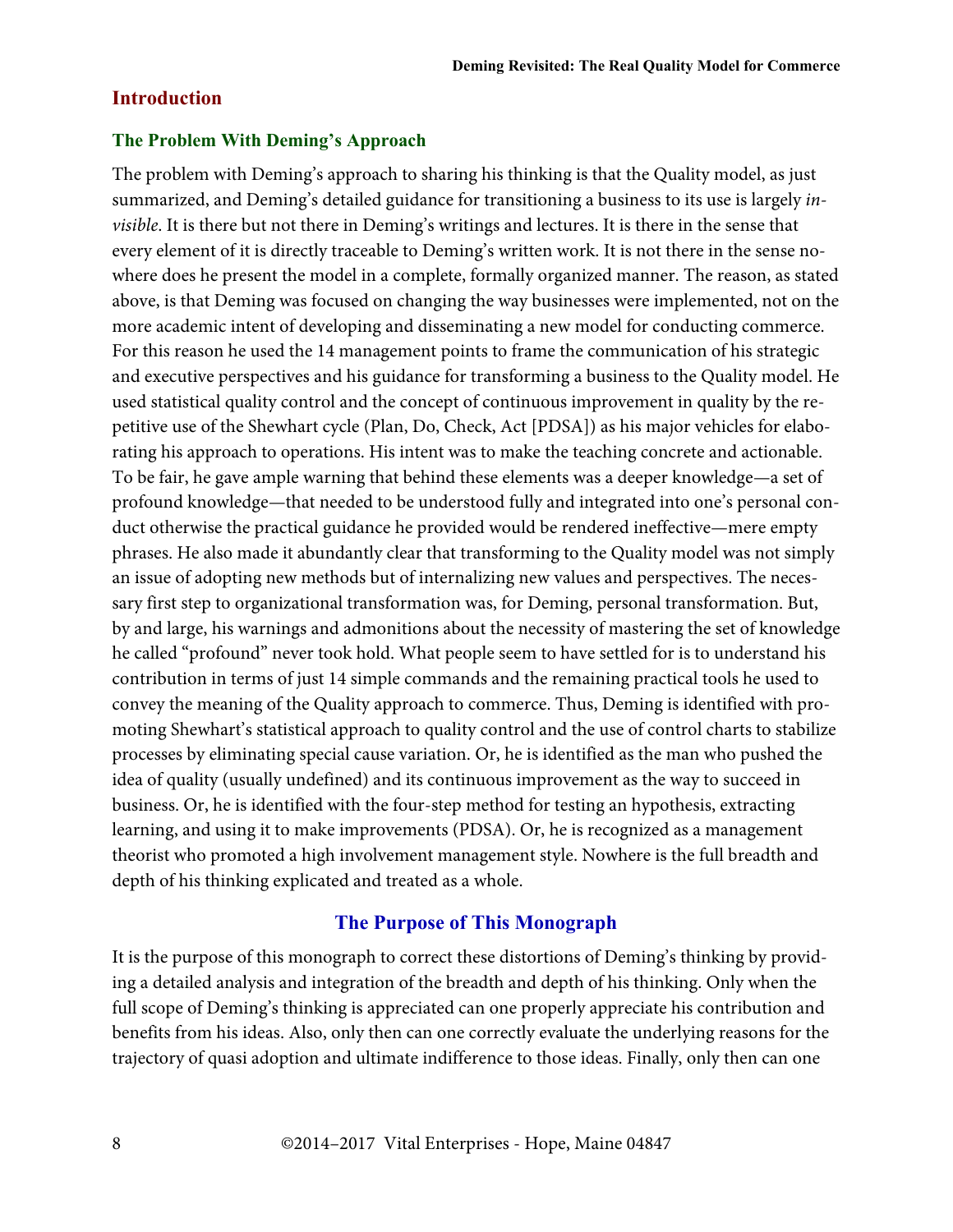understand Deming's contribution to other commercial models—especially the Lean Enterprise model.

Section 1 of this monograph focuses on the 14 management points. Each point is presented and its surface meaning identified. Then the content Deming added as he explored each point is analyzed. Some of the content Deming presents proximate to introducing each point. Other elements are spread throughout the remaining chapters of his works. From this analysis, the monograph extracts and records each point's deeper contribution to the Quality model. Special attention is paid to each point's guidance concerning the implementation of executive functions since it is to this element of the model to which they most pointedly speak. At the end of the Section 1, the monograph integrates all of Deming's guidance for implementing executive functions. This integration of his thinking will make clear that Deming's thinking about executive functions, while divergent in its perspective and guidance, is on par in comprehensiveness and significance with that of Chester I. Barnard, the author of the seminal work on the functions of the executive (Barnard, 1968).

Section 2 analyzes Deming's writing about the four bodies of knowledge he identifies as "profound." It shows how these bodies of knowledge underpin the meaning of the 14 management points. It also presents empirical findings that address the scientific legitimacy of Deming's thinking.

Section 3 integrates Deming's guidance for how a business proceeds in adopting the Quality model. It shows the sequence of actions that must occur and the multiple fronts of activity that must be sustained in parallel. It makes clear that the initial and continuing focus of transformation is in the performance of executive functions, not operations. As Deming bemoaned,

"Somehow the theory of transformation [the adoption of the Quality model] has been applied to the shop floor. Everyone knows about the statistical control of quality. This is important, but the shop floor is only a small part of the total. Anyone could be 100 per cent successful with the 3 per cent [shop floor reference], and find himself out of business.

Ninety-five percent of the changes made by management today make no improvement" (Deming, 2000, pp. 37–38).

Section 4 addresses the question, "What's Wrong With the Quality Model?" The question flows naturally once one juxtaposes the completeness and comprehensiveness of the model, the empirical support for its effectiveness, and its lack of adoption in commercial organizations. If the Quality approach to commerce is as good as the evidence suggests, then why is it not broadly embraced and implemented as specified by Deming?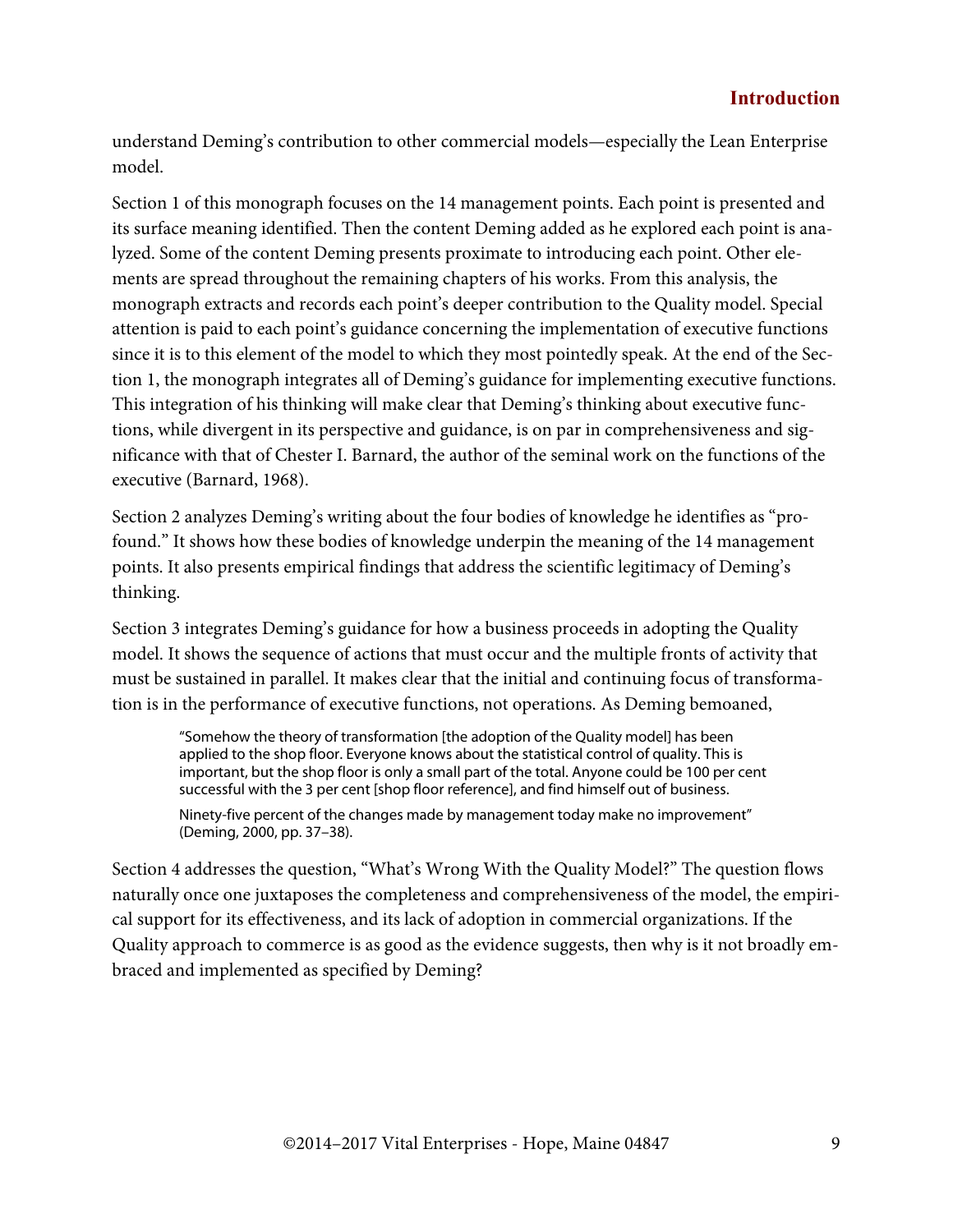©2014–2017 Vital Enterprises - Hope, Maine 04847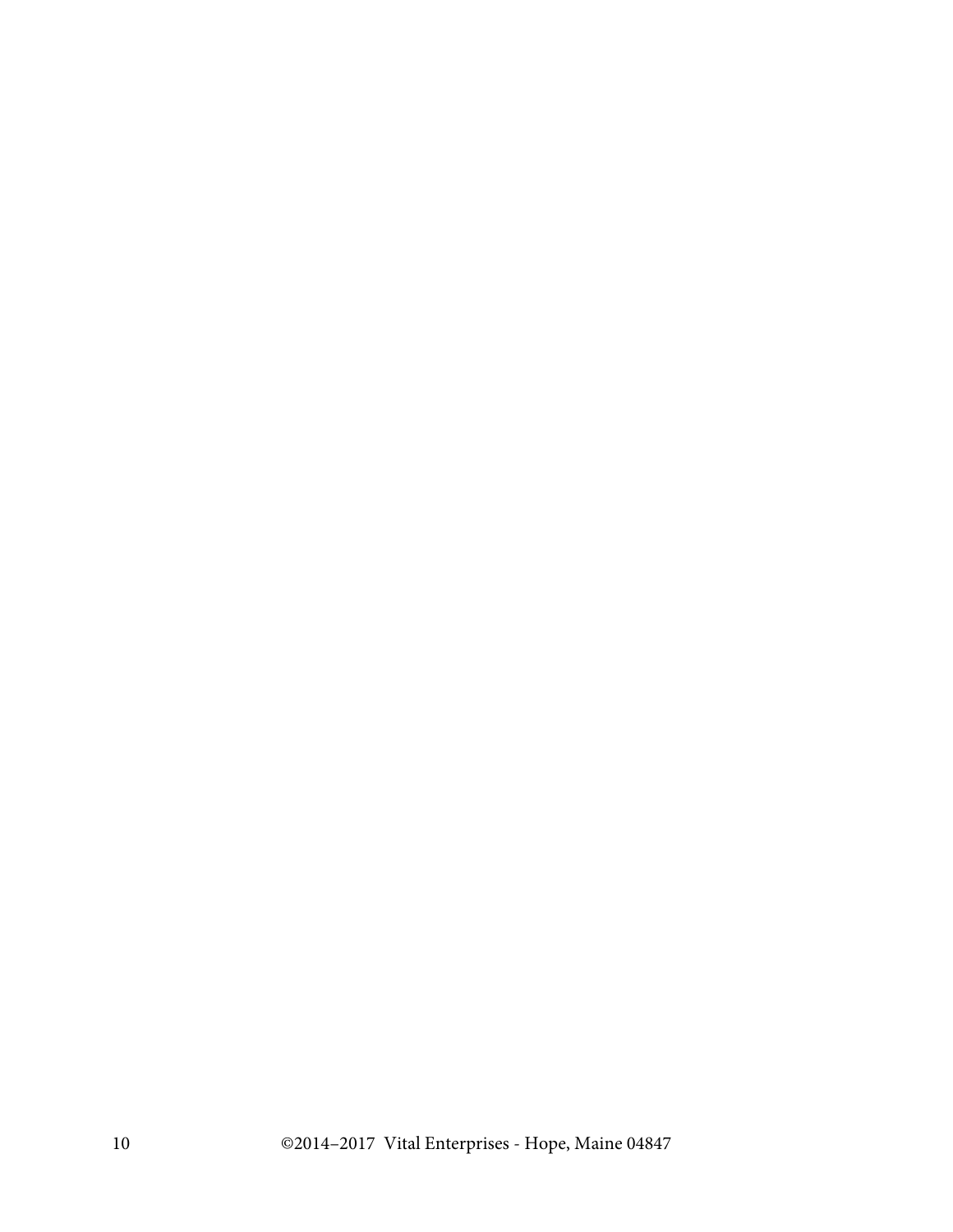Deming states that his 14 management points "constitute a theory of management" (Deming, 1982a, p. 97). They define the necessary changes managers must make in how they execute their executive functions if they seek to implement the Quality model. Mastery of these 14 points is so fundamental to adopting the Quality model that Deming designates them as "the basis for transformation" from the traditional American approach to implementing a business to the quality approach (Deming, 1982a, p. 23).<sup>7</sup>

## **Overview of the 14 Management Points**

Deming's statement of the 14 points varies in wording across his different publications. He even offers a version of them tailored to the health care industry (Deming, 1982a, pp. 199–203). The essential meaning of each point, however, is stable. Here are the 14 points as presented in his book, *Out of Crisis* (Deming, 1982a), on pages 23–24.

"The 14 points apply anywhere, to small organizations as well as to large ones, to the service industry as well as to manufacturing. They apply to a division within a company.

- 1. Create constancy of purpose toward improvement of product and service, with the aim to become competitive and to stay in business, and to provide jobs.
- 2. Adopt the new philosophy. We are in a new economic age. Western management must awaken to the challenge, must learn their responsibilities, and take on leadership for change.
- 3. Cease dependence on inspection to achieve quality. Eliminate the need for inspection on a mass basis by building quality into the product in the first place.
- 4. End the practice of awarding business on the basis of price tag. Instead, minimize total cost. Move toward a single supplier for any one item, on a long-term relationship of loyalty and trust.
- 5. Improve constantly and forever the system of production and service, to improve quality and productivity, and thus constantly decrease costs.
- 6. Institute training on the job.
- 7. Institute leadership (see Point 12 and Ch.  $8)^8$ . The aim of supervision should be to help people and machines and gadgets to do a better job. Supervision of management is in need of overhaul, as well as supervision of production workers.
- 8. Drive out fear, so that everyone may work effectively for the company (see Ch. 3).
- 9. Break down barriers between departments. People in research, design, sales, and production must work as a team, to foresee problems of production and in use that may be encountered with the product or service.

<sup>7</sup> References appear at the end of this monograph beginning on page 97.

<sup>8</sup> Chapter references (e.g., "Ch. 8") appearing in quotations refer to chapters in *Out of Crisis* (Deming, 1982a) unless otherwise indicated.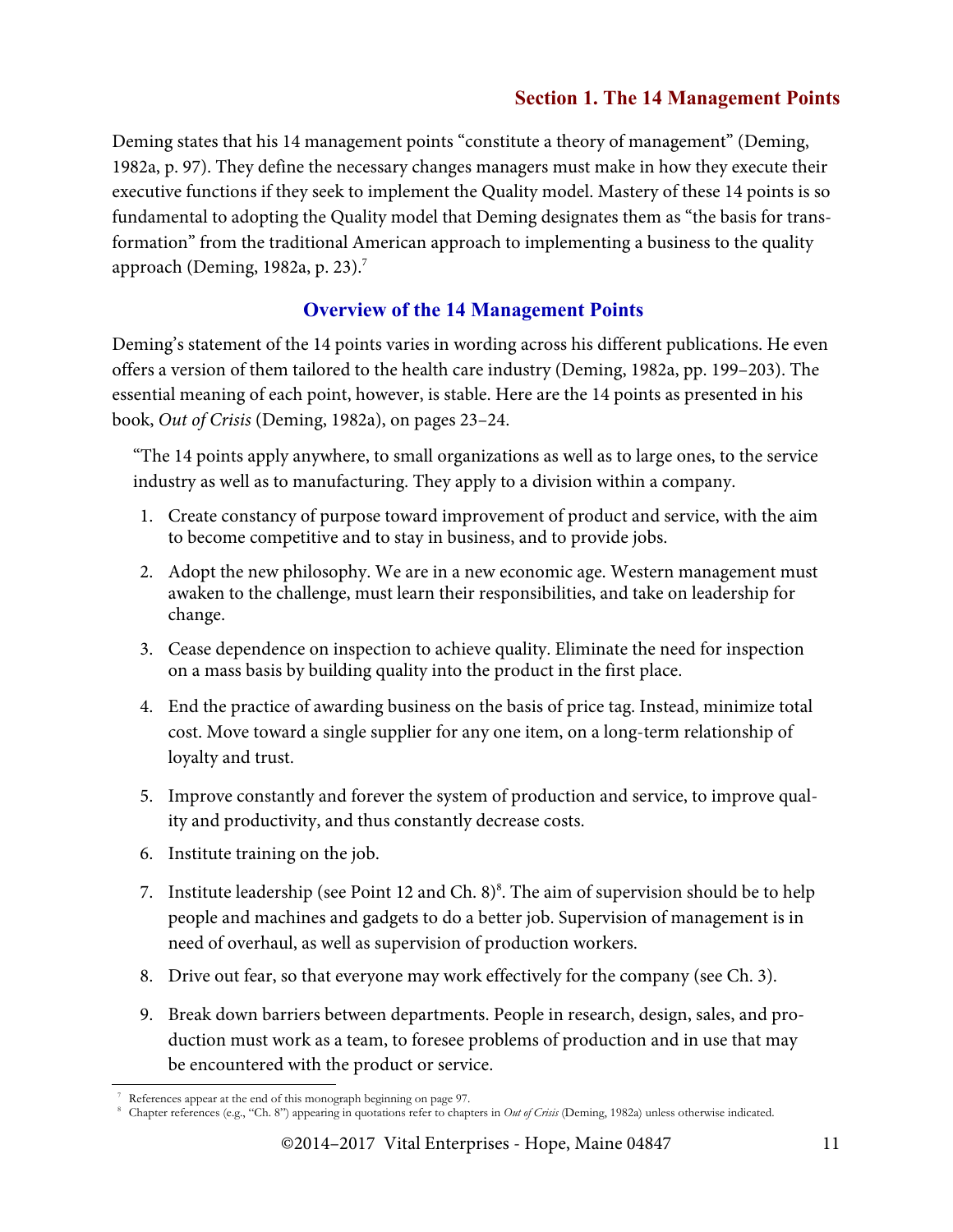- 10. Eliminate slogans, exhortations, and targets for the work force asking for zero defects and new levels of productivity. Such exhortations only create adversarial relationships, as the bulk of the causes of low quality and low productivity belong to the system and thus lie beyond the power of the work force.
- 11. ["Eliminate work standards that prescribe numerical quotas." Inserted from "Quality and the required style of management" (Deming, 1988). On page 23 of *Out of Crisis* Deming just presents 11a and b.]
	- a. Eliminate work standards (quotas) on the factory floor. Substitute leadership.
	- b. Eliminate management by objective. Eliminate management by numbers, numerical goals. Substitute leadership.
- 12. ["Remove barriers that rob people of pride of workmanship." Inserted from page 77 in *Out of Crisis*. On page 23 of *Out of Crisis*, Deming just presents 12a and b.]
	- a. Remove barriers that rob the hourly worker of his right to pride of workmanship. The responsibility of supervisors must be changed from sheer numbers to quality.
	- b. Remove barriers that rob people in management and in engineering of their right to pride of workmanship. This means, inter alia, abolishment of the annual or merit rating and of management by objective (see Ch. 3).
- 13. Institute a vigorous program of education and self improvement.
- 14. Put everybody in the company to work to accomplish the transformation. The transformation is everybody's job."

## **Detailed Analysis of Deming's 14 Points**

This monograph analyzes Deming's theory of management using the following process. First, the analyst studied Deming's writing about each management point as he presented each to his readers. Second, he analyzed the content of references Deming directs the reader to for further development of his thinking about a point. Third, the analyst integrated statements Deming made elsewhere in his writings that amplified one or another idea Deming associated with a particular point. The following works were studied: *Elementary Principles of the Statistical Control of Quality* (Deming, 1950), *On Probability as a Basis for Action* (Deming, 1975), *Out of Crisis* (Deming, 1982a), *Quality, Productivity and Competitive Position* (Deming, 1982), *The New Economics for Industry, Government, and Economics* (Deming, 2000), and Deming's journal article addressing Quality and the Required Style of Management-The Need for Change (Deming, 1988).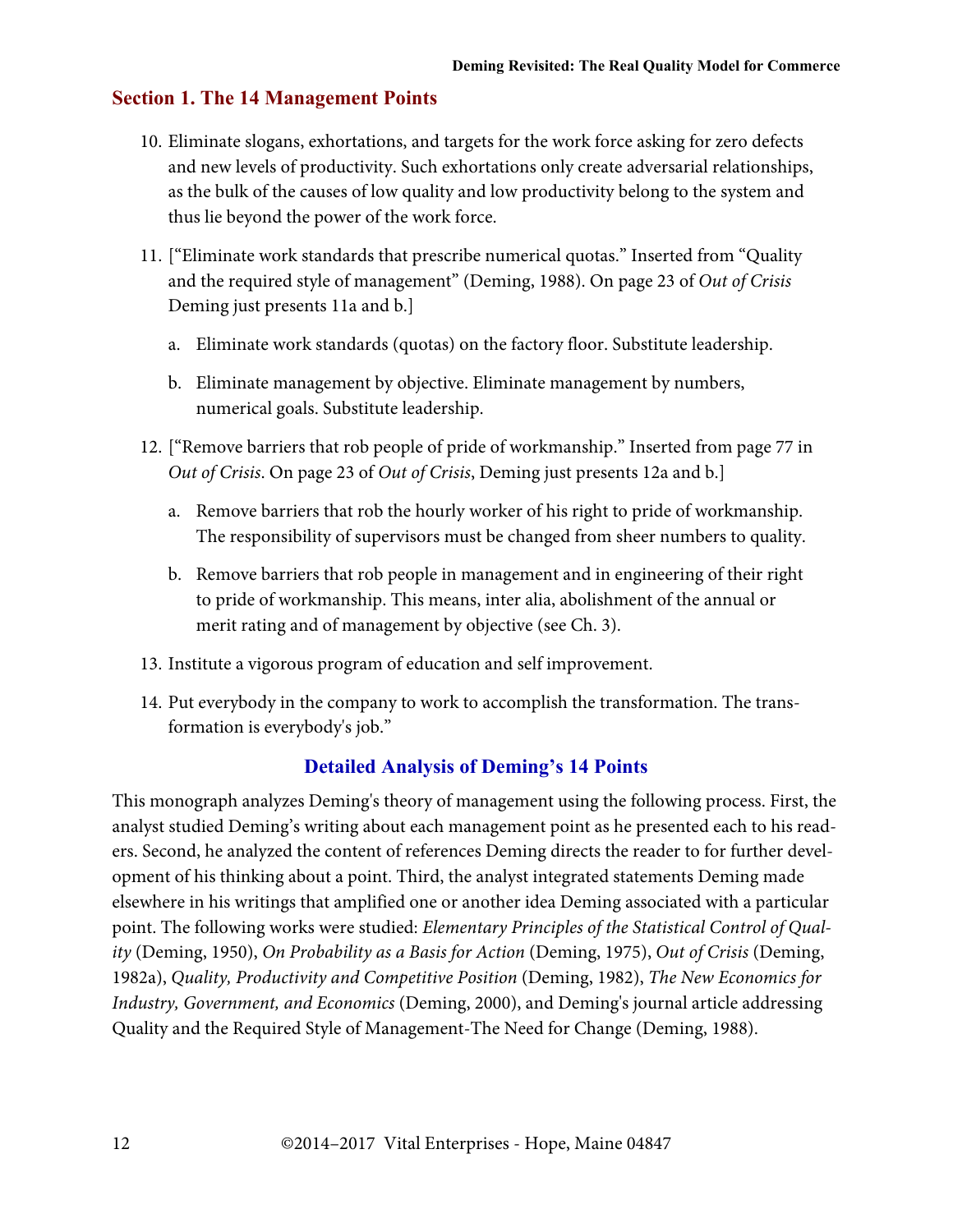## **Point 1. Create constancy of purpose toward improvement of product and service, with the aim to become competitive and to stay in business, and to provide jobs.**

#### **Deming's Thinking**

Point 1 makes it clear that management's first action is to make the improvement of products and services the persistent aim of the organization and its singular means for realizing business success. In explaining this edict, Deming describes elements of the strategic ends commerce pursues as prescribed in the Quality model. For example, he identifies two of the benefits commerce seeks to realize as: (1) to sustain the enterprise in commerce and (2) to provide jobs.<sup>9</sup> He asserts that these benefits are realized when a business maximizes quality as experienced by the customer. A quality product or service, for Deming, "helps somebody and enjoys a good and sustainable market" (Deming, 2000, p. 2). It satisfies customer needs and wishes and "provide[s] better living for him in the future" (Deming, 1982a, p. 175). The only way to maximize quality as measured by the customer is by continuously improving the enterprise's products and services and the processes that produce them. Note that "improvement" means that each product or service output and every operation of the organization delivers greater value from the customer's perspective. Continuous improvement of products, services, and implementing processes, therefore, is the singular focus that executives must embrace because it is the pathway to realizing the aim of commerce as defined by the Quality model.

## *The Need for Quality Today and Improved Quality Tomorrow*

Deming further explains that success requires the maintenance of quality today through the regulation of daily operations *and* the delivery of improved quality tomorrow. Satisfying these requirements for sustained improvement over time demands *constancy of purpose*. He makes clear that this "constancy of purpose" must be embraced and exhibited first and foremost by owners. He amplifies this requirement in Points 2, 5, and 14 by declaring that owners and managers must master the 14 points, internalize the new philosophy, make it their own, act consistently with their dictates, and take pride in doing so. In his words, executives who embrace the Quality model "will have the courage to break with tradition, even to the point of exile from their peers" (Deming, 1982a, p. 86). Unless owners and their agents fully own the new philosophy and act on it, the business will not generate the benefits that the Quality model promises.

Deming underscores again the personal level at which adoption of the new philosophy must occur when he states, "The first step is transformation of the individual" and "The individual, transformed, will perceive new meaning to his life, to events, to numbers, to interactions between people" (Deming, 2000, p. 92).

Deming expands this list of benefits to be delivered. These expanded benefits are described later in the monograph.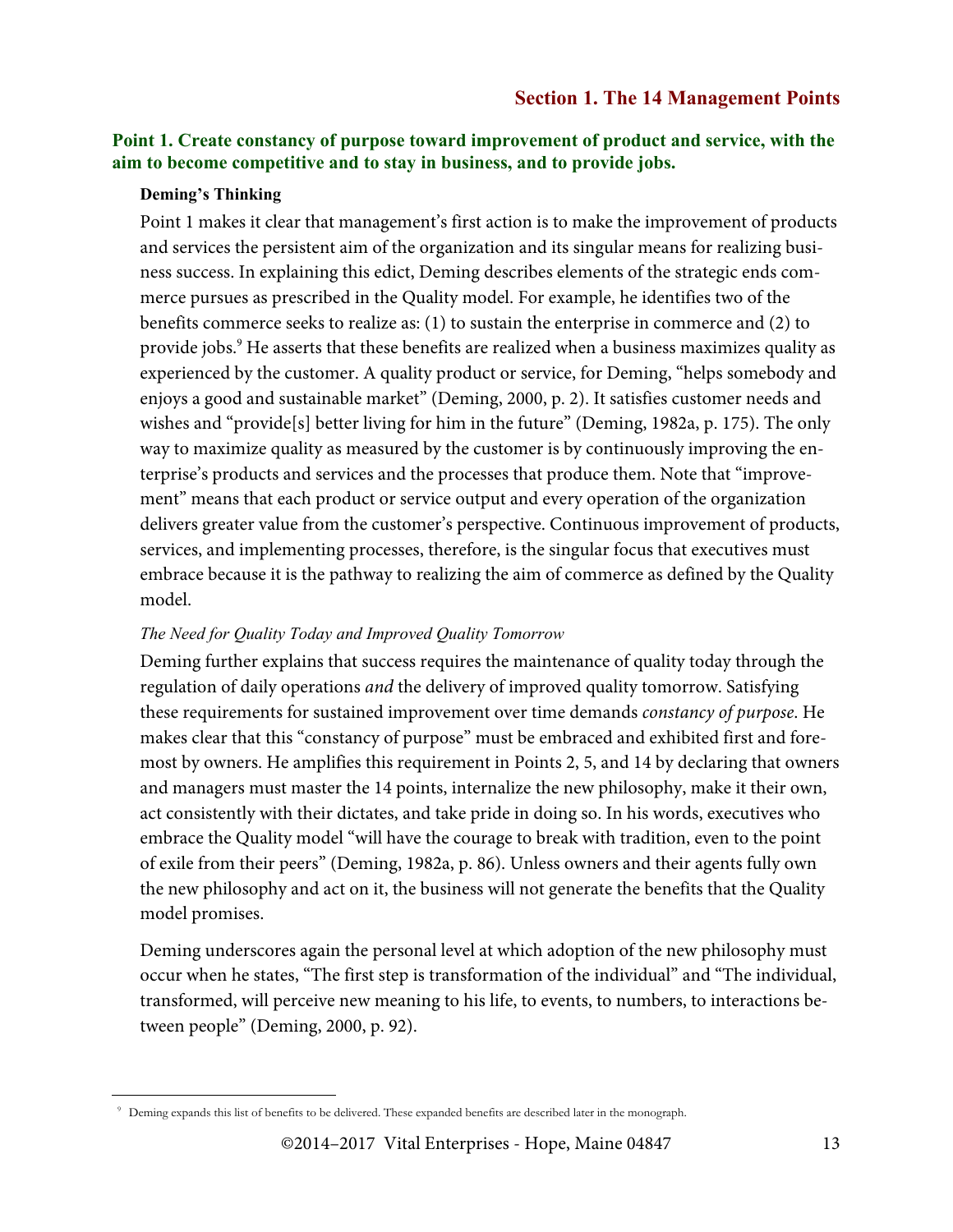#### *Investment Is Essential to Ensure Improved Quality Tomorrow*

Owner and managers that fail to transform themselves and retain, for example, their nearterm focus on quick profits—may well realize their end [near-term profit] but, in doing so, they will undermine the competitive position and future success of their companies. For Deming, near-term focus is especially destructive to the pursuit of quality because continuous improvement in quality requires innovation and investment *today* in activities that will only deliver benefits *tomorrow*. The investments Deming sees as critical to long-term success include:

- improving the design of current products and services,
- pursuing new products or services and the use of improved materials,
- developing improved methods and infrastructure,
- investing in uncovering new skill requirements and in training and retraining performers, and
- investing in the discovery of ways to maximize the utility of offerings in the hands of customers and enhancing customer satisfaction with doing business with your company.

## *Constancy Is Essential to Contribution by Stakeholders*

Deming states that an organization's ability to improve quality is fully realized only when all stakeholders to its aim are fully engaged in its efforts. For this condition to be realized, stakeholders require that the owner's commitment to improving quality must be unshakable otherwise all "will be skeptical" and the contribution of their best efforts will be withheld (Deming, 1982a, p. 25). "Your customers, your suppliers, your employees need your statement of constancy of purpose—your intention to stay in business by providing product and service that will help man to live better and which will have a market" (ibid, p. 26).

Stakeholders also require reassurances that their contributions to improving quality will not result in harm to them. He states that the organization's unshakable commitment to quality improvement must be joined with a commitment that *no employee will lose his or her job as a result of the employee's contributions to improving quality and productivity*. Establishing this last commitment as fact is the first step in removing all barriers that impair full participation by each contributor and deny them the opportunity for "pride of workmanship."

#### **Pride of Workmanship**

The construct, pride of workmanship, is packed with significance for Deming. It means enabling the person to experience success and growth in their capabilities as a consequence to their investment of effort in doing their work and their striving to learn and advance. This is a critical element in Deming's thinking. Pride of workmanship, when allowed to occur, sustains the individual's engagement in the business. It excites people's energy and further invigorates their intrinsic striving to learn, contribute, and realize new levels of personal success. Deming repeatedly addresses the construct throughout his writings and especially in Chapter 3 of Out of Crisis and in management Points 6, 7, 8, 11, and 12.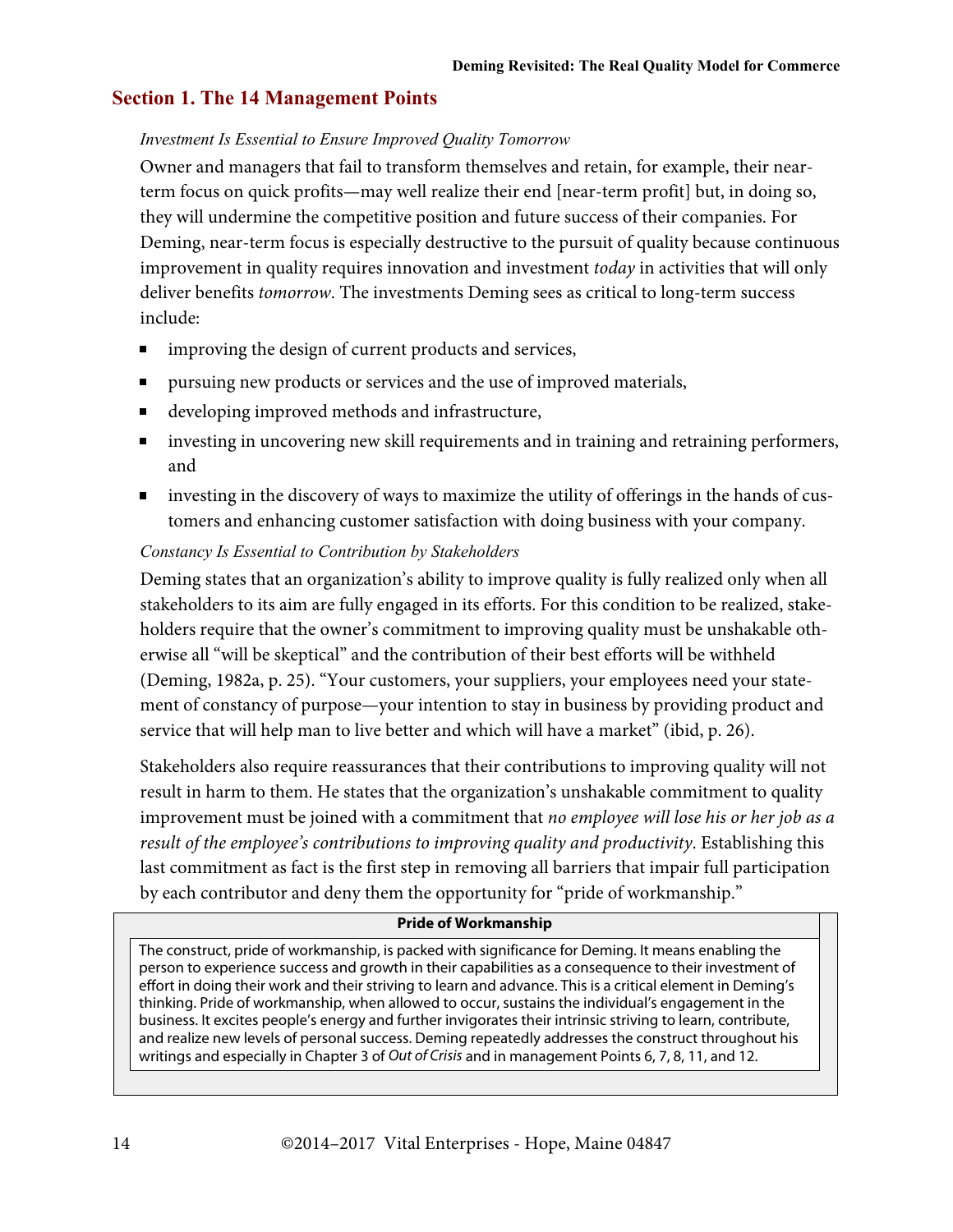#### **Implication's for the Quality Model for Commerce**

Point 1's guidance addresses what an enterprise's long-term aim should be and how it must be realized (the Quality model's *strategic component*). It defines the purpose of commerce from the model's perspective, identifies two stakeholders to commerce,<sup>10</sup> and states what benefits must be delivered to each. Point 1 also specifies two conditions that must be satisfied for the model to succeed. The first condition is that ownership and its representatives fully comprehend and embrace the model and are unshakably committed to pursuing the purpose it defines using the approach it specifies. The second condition is that they must publicly commit to ensuring that "no one will lose his job for contribution to quality and productivity" (Deming, 1982a, p. 26). This condition is expanded later, especially in Point 8. There, Deming declares that management must "Drive out fear, so that everyone may work effectively for the company."

Deming's thinking with regard to Point 1 also provides insight into the commercial strategy that adopters of the Quality model must implement. It may be synopsized as *quality today and improved quality tomorrow*. To build on his statements, one might organize that strategy as (1) adopt and implement the 14 management points, (2) pursue quality today by maximizing the value delivered by each offering and by optimizing the performance of all systems and people in delivering quality, and (3) pursue quality tomorrow by innovating and investing in continuously improving future offerings and the systems and people who will provide them.<sup>11</sup>

Concerning executive functions, Deming's guidance in Point 1 addresses the purposes of effectiveness and sufficiency (Exhibit 1, next page). With regard to *effectiveness*, Deming asserts that owners and managers must fully comprehend and embrace the new philosophy contained in the 14 management points. They must establish the continuous improvement of products and services as their singular focus and as the necessary means by which the enterprise will succeed. With regard to *sufficiency*, Deming specifies that contributors must be convinced that owners and executives are genuinely and unshakably committed to the improvement of quality in all aspects of the organization's existence. Without that conviction, they will not contribute their cooperate efforts to the organization. He also asserts that employees specifically must be free of the fear of loss of employment so that they may participate fully in discovering and implementing quality improvements. Given Deming's statements about the radically different management perspective required for implementing the Quality model and his sense that assent to its dictates must have an personal component, it seems reasonable to infer that adoption of Point 1 requires the presence of ownership and

<sup>&</sup>lt;sup>0</sup> Deming's list of stakeholders expands significantly when he discusses the concept of "systems" in Chapter 3 of his book, *The New Economics for In*dustry, Government, and Economics (Deming, 2000). Ultimately, they include all those who may affect the performance of the organization and all those who are affected by that performance. In Deming's words, "The aim proposed here for any organization is for everybody to gain—stockholders, employees, suppliers, customers, community, the environment" (Deming, 2000, p. 51).

<sup>&</sup>lt;sup>11</sup> Other elements are added to this commercial strategy by later items within the 14 management points. See, for example, Point 4 below.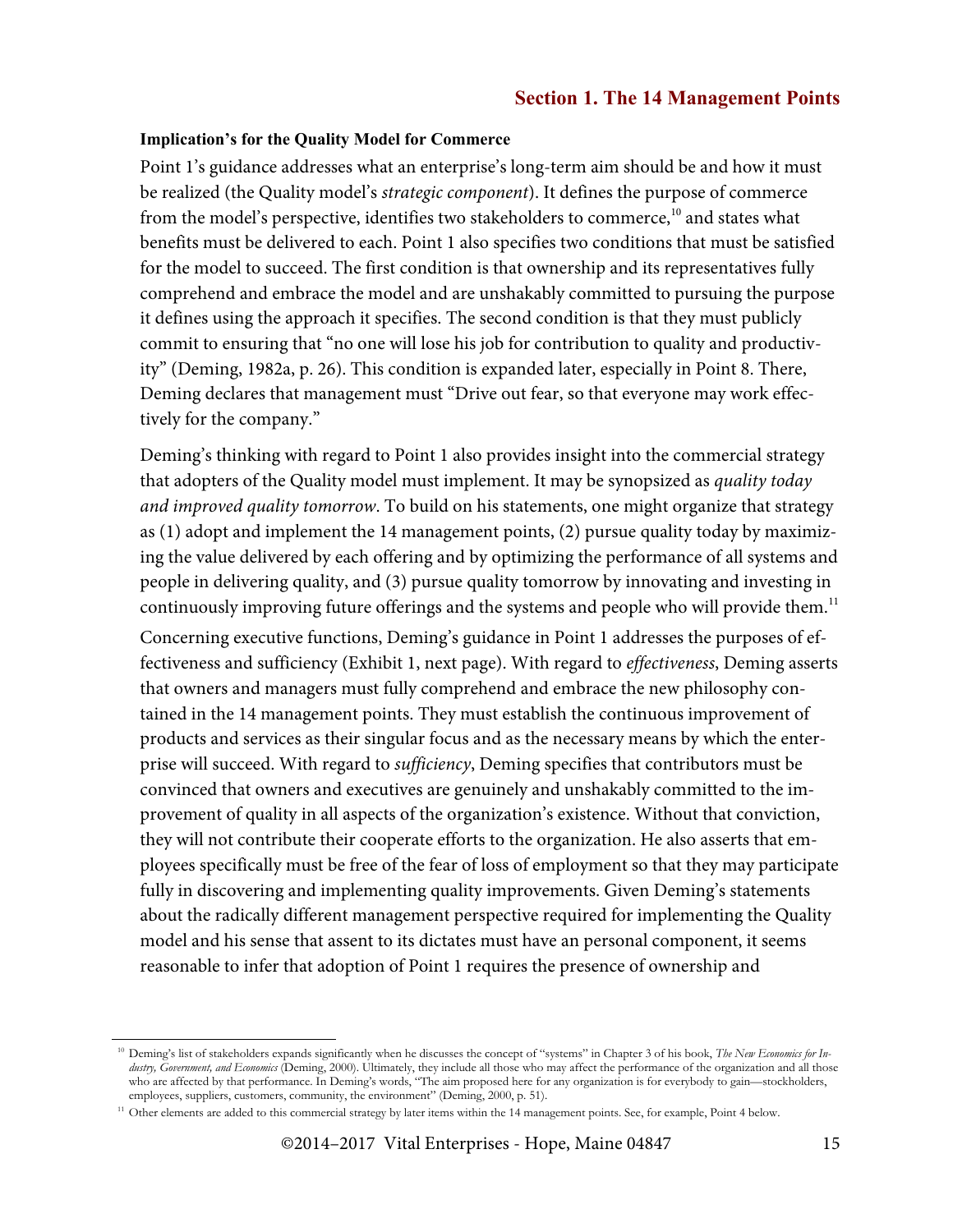management who are open to new knowledge and whose personal values align with the intents of the Quality model.<sup>12</sup>

#### **How Deming Sees the Willingness to Contribute Elicited**

The construct "willingness to contribute" to an organization was first introduced by Chester

I. Barnard. Once an organization's purpose is defined, eliciting people's willingness to contribute represents the next critical hurdle to building an organization. Unless one can

| Exhibit 1. Point 1's Implications for the Quality Model's Approach to Executive Functions |                                                                                                                                                                                                              |                                                                                                                                        |
|-------------------------------------------------------------------------------------------|--------------------------------------------------------------------------------------------------------------------------------------------------------------------------------------------------------------|----------------------------------------------------------------------------------------------------------------------------------------|
| <b>Result Affected</b>                                                                    | <b>Required Activities</b>                                                                                                                                                                                   | <b>Required Resources</b>                                                                                                              |
| <b>Effectiveness</b>                                                                      | Ownership and management:<br>$\blacksquare$ master the meaning of the 14 points,<br>internalize the new philosophy, make it<br>their own, act consistently with its dic-<br>tates, and take pride in it, and | Ownership and management who are<br>open to new knowledge and whose<br>personal values align with the intents of<br>the Quality model. |
|                                                                                           | ■ establish the continuous improvement<br>of products and services as the singular<br>focus of the organization.                                                                                             |                                                                                                                                        |
| <b>Sufficiency</b>                                                                        | Ownership and management establish the<br>organization's commitment to quality as<br>"unshakable" in the eyes of all<br>stakeholders. They:                                                                  |                                                                                                                                        |
|                                                                                           | resolve that no employee will lose his or<br>her job as a result of the employee's<br>contributions to improving quality and<br>productivity and                                                             |                                                                                                                                        |
|                                                                                           | eradicate all other barriers to quality<br>improvement.                                                                                                                                                      |                                                                                                                                        |

elicit such willingness from others, no organization can exist. While no one seems to recognize it, Deming's vision of organization is an answer to Barnard's. While Barnard shuns intrinsic motivation as a basis for willingness to contribute, Deming defines it as essential. While Barnard does assert that people must "believe" in the merit of the purpose an organization pursues, this state is preferably achieved through "persuasion" and maintained through *quid pro quo* relationships. "*Organization results from the modification of the action of the individual through control of or influence upon one of these categories* [the individual's purposes, desires, impulses of the moment, and alternatives]. Deliberate conscious and specialized control of them is the essence of the executive functions" (Barnard, 1968, p. 17; italics in the original text). For Deming, willingness to contribute flows from the alignment of one's personal values and the values and direction of the organization as confirmed by the factual behavior of one's partners in enterprise.

<sup>&</sup>lt;sup>12</sup> Consistent with this inference is Deming's edict that leaders "must be unceasing learner[s]" (Deming, 2000, page 126).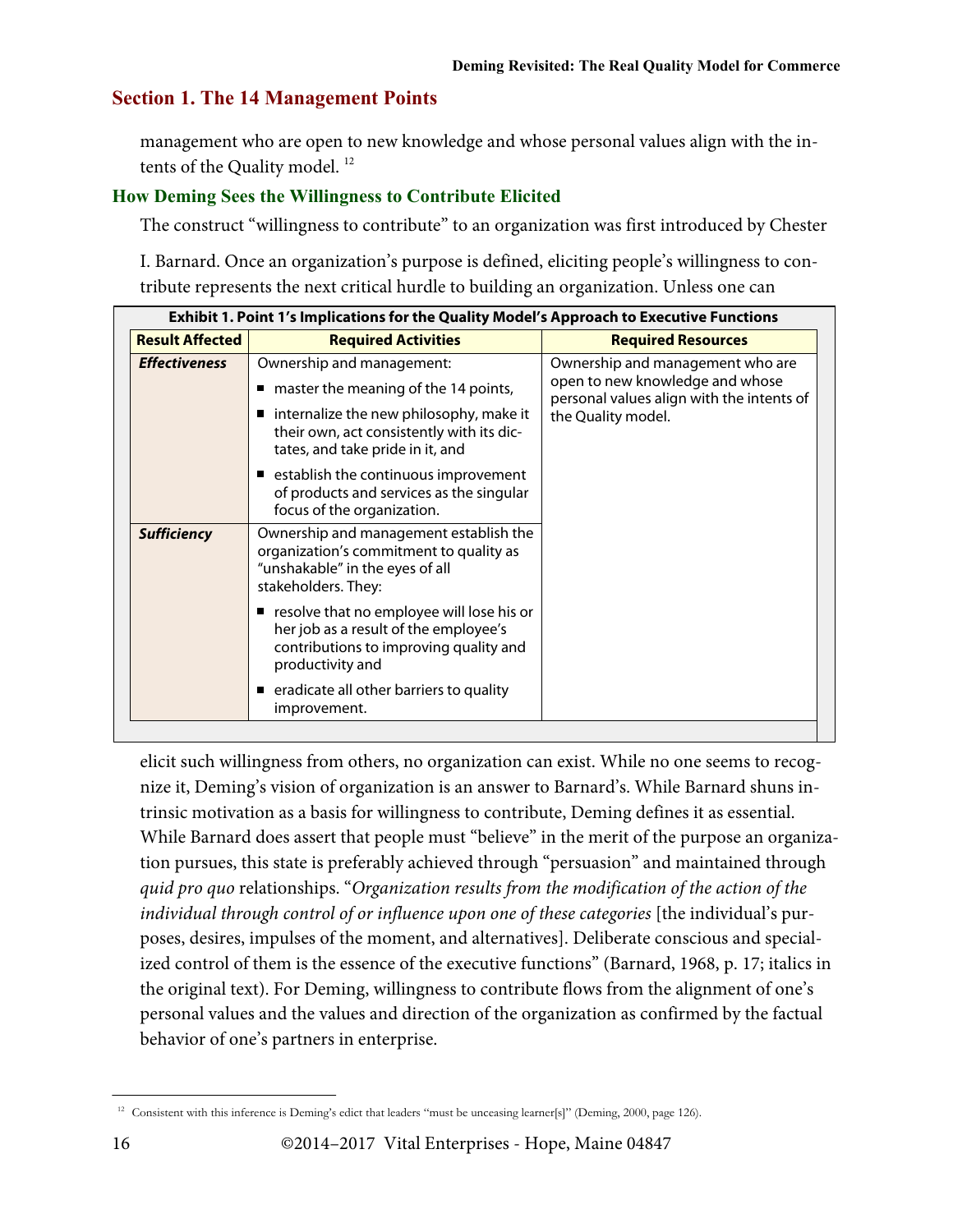From Deming's writing one can construct a causal model for eliciting the contribution of cooperative efforts from all stakeholders (Exhibit 2, next page). The chain of effect begins with ownership's mastery of the 14 management points and their actions to implement those points. Its immediate effect is to convince stakeholders of the genuineness of the organization's commitment to quality improvement. That conviction frees prospective contributors to invest their energies in enabling the business to improve quality continuously. Based on his writings elsewhere, a critical factor in triggering this last effect is Deming's belief in the inherent striving of people for excellence and the natural alignment of that intrinsic striving to learn and grow with the construct of continuous improvement.



## **Point 2. Adopt the new philosophy. We are in a new economic age. Western management must awaken to the challenge, must learn their responsibilities, and take on leadership for change.**

#### **Deming's Thinking**

Point 2 calls owners and managers to recognize the new economic age they have entered and undertake the challenge to transform themselves and their companies to the new approach to commerce that the new age requires. The new economic age Deming referred to was the period beginning in the 1950s when the nations ravaged by World War II recovered to the point that their industries were beginning to compete with those of the United States. After World War II and until that point, U.S. industry was the unchallenged supplier of the world. This unchallenged position led to consistently increasing profits as world demand for products escalated and few alternatives to American sourcing were available. A false sense of invincibility among American industrial leaders set in which, in Deming's view, blinded them to the need to improve. As the industries of other nations came online and began offering alternative products with progressively improving quality at lower prices, the smugness of American industrial leaders represented a prescription for business failure. Deming's remedy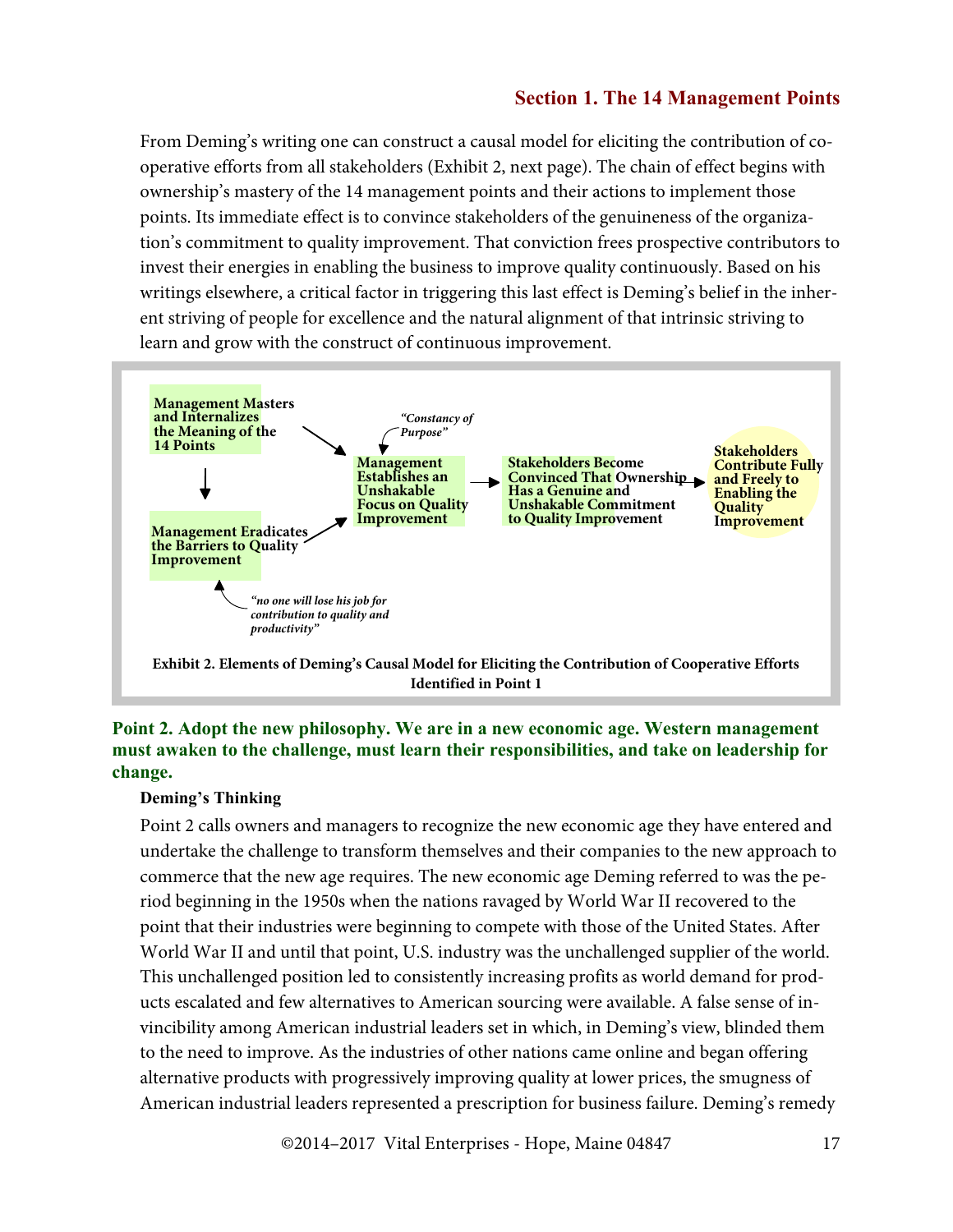was the Quality model for commerce. Its requirement, he specified, was that management must study, internalize, and faithfully implement the 14 management points. Deming's elaboration of Point 2 specifically emphasizes the need for management to rid itself of the mindset that accepts *waste*. That mindset is a product of limited thinking, habit, and a history of no apparent consequences to the presence of waste during the post World War II period when American industry was unchallenged by foreign competition. The presence of waste, even in times where limited competition exists, is not without real consequences even for businesses implementing the traditional, financially-focused, profit-driven approach to commerce. For them, waste adds cost to production and reduces profit. For Deming, waste has far more critical implications. It burdens customers with unnecessary cost and denies them the true utility that they seek and deserve. It frustrates workers because it undermines their striving to produce value and experience pride of workmanship. Its tolerance by management alienates workers from management, undermines engagement, and lulls a business into a complacency that sabotages its future success.

#### **Implications for the Quality Model for Commerce**

To realize the executive purpose of effectiveness, the organization requires executives who are aware of the new economic age of competition they have entered and are open to new knowledge (Exhibit 3). It needs people whose personal values align with the intents of the Quality model. Such executives must learn what waste is, how it expresses itself, and how to measure

| Exhibit 3. Point 2's Implications for the Quality Model's Approach to Executive Functions |                                                                                                |                                                                                                                                              |
|-------------------------------------------------------------------------------------------|------------------------------------------------------------------------------------------------|----------------------------------------------------------------------------------------------------------------------------------------------|
| <b>Result Affected</b>                                                                    | <b>Required Activities</b>                                                                     | <b>Required Resources</b>                                                                                                                    |
| <b>Effectiveness</b>                                                                      | Uncover and eliminate waste wherever<br>it exists in order for quality to be realized<br>fully | Executives who are open to new<br>knowledge and whose personal values<br>align with the intents of the Quality model.                        |
|                                                                                           |                                                                                                | Executives who understand what waste is,<br>how it expresses itself, and how to<br>measure correctly its impact on business<br>effectiveness |

correctly its impact on business effectiveness. The presence of waste (e.g., search, rework, interruption, inspection) is a major source of common cause variation.<sup>13</sup> And, as Deming repeatedly points out, the elimination of common cause variation is the special responsibility of management since it alone exercises authority over the systems in which it is expressed. Thus, it is the responsibility of executives to uncover and eliminate waste wherever it exists in order for quality to be realized fully. This implication is supported by Deming's often repeated declaration that it is management's responsibility to improve the system.<sup>14</sup>

<sup>&</sup>lt;sup>13</sup> Common cause variation is variability in the performance of a system that appears even when the system is implemented as specified. It can be removed only when the system's design is modified.

<sup>&</sup>lt;sup>14</sup> Deming's thinking on management's special responsibility for improving systems is based on two presuppositions that were and still are commonly satisfied, but neither is necessarily true. One is that authority and responsibility is distributed hierarchically in a command and control fashion. The other is that the executive function is performed by a separate segment of employees termed executives, managers, and supervisors. If the business was structured using a vertically integrated teamed approach, system responsibility would be owned by the team responsible for the system. Team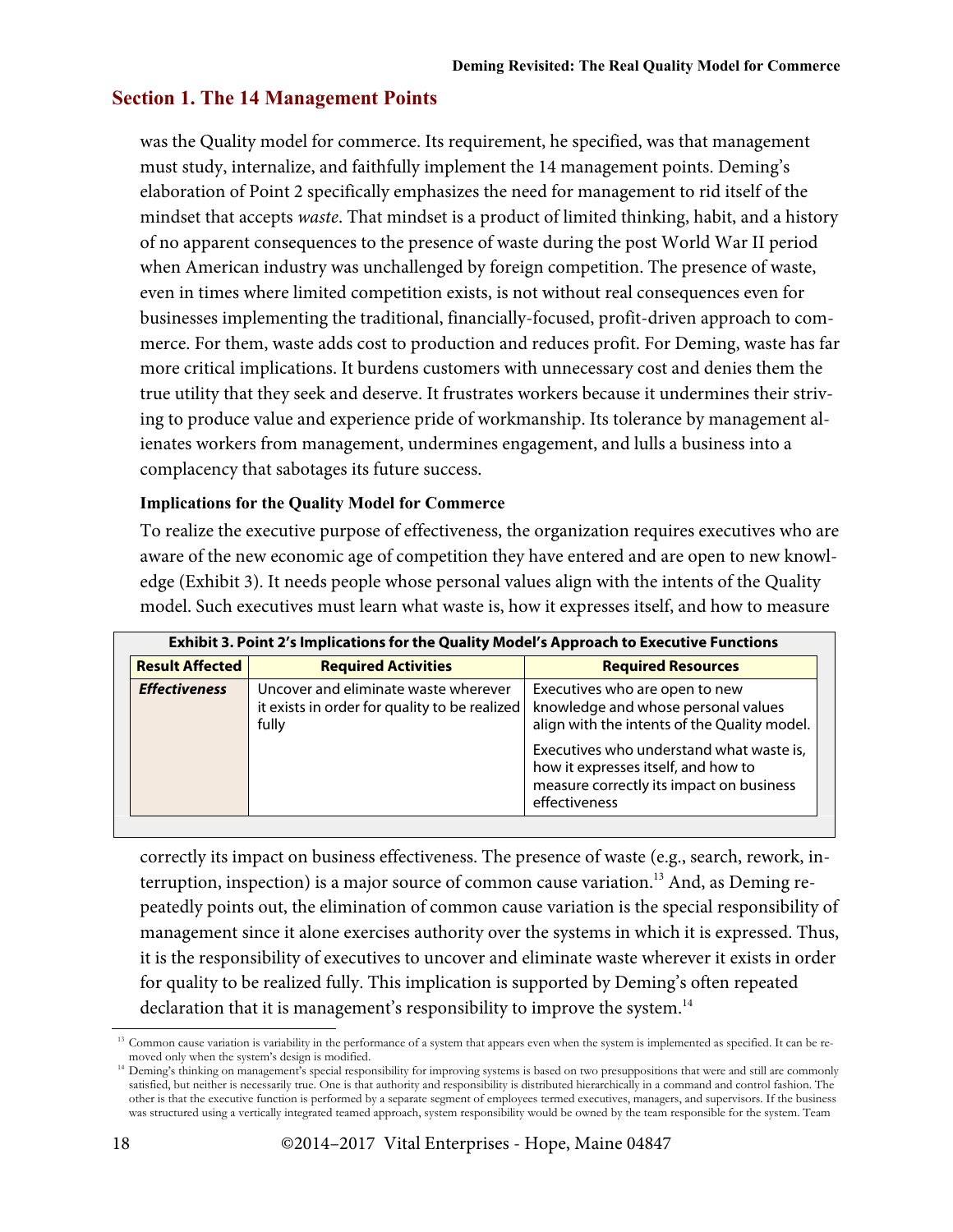#### **Point 3. Cease dependence on inspection to achieve quality. Eliminate the need for inspection on a mass basis by building quality into the product in the first place.**

#### **Deming's Thinking**

Point 3 draws executive attention to what Deming saw as a major source of waste—inspection. Inspection consumes resources that add no value to an offering. Perhaps worse, they

deflect attention from addressing the real issue—namely, why is inspection needed? As Deming saw it, if the system lacks capability—that is, it cannot reliably produce what you need when you need it—then *fix the system and end the waste of inspection*. Executives must understand this fundamental fact. Unless they are implementing an activity for which current knowledge is insufficient to create a capable system, they must always replace inspection of outputs with improvement of the production system's capability. Otherwise, the business carries the cost of inspection and the costs associated with outputs that fail inspection (e.g., the cost of rework and scrap associated with failed outputs). It also incurs the consequences of such outputs getting through to customers since no inspection process is likely to be perfect. Where inspection is unavoidable (as when the knowledge required for creating a capable system is lacking), then executives must ensure that inspection is done at the right point with minimum total cost (e.g., by ensuring a stable and capable inspection process and using sampling).

#### **Implication's for the Quality Model for Commerce**

Point 3's guidance clarifies another qualification managers in companies implementing the Quality model need (Exhibit 4, next page). Such executives must comprehend that inspection is waste and that the correct approach to ensuring quality is to build it into the design of every output and process implemented throughout the organization. In later chapters of *Out of Crisis*, Deming explains further how quality is built in. First, it is built in at the design stage by "translating future needs of the user into measurable characteristics" (Deming, 1982a, p. 169). "[It is a necessity] to study the needs of the consumer, and to provide service to product, was one of the main doctrines of quality taught to Japanese management in 1950 and onward" (Deming, 1982a, p. 175). To this end, a cross-functional team uses its understandign of cusotmer-valued feature sets to design products that satisfy the customer values they represent. These designs and their implementing processes are tested and proved in the laboratory and in trial production. Once implemented, the designed system's inherent ability to deliver quality is realized by eliminating special cause variation<sup>15</sup> and stabilizing every process. Finally it is advanced by continuously improving each product's utility as judged by its customer and by enhancing the capability of its production processes.

members would collectively implement the executive functions. There would be no separate management class. Nonetheless, Deming's point remains—*whoever has authority over the system has responsibility for improving it*.

<sup>&</sup>lt;sup>15</sup> Special cause variation is variation in performance due to some event or action that represents a deviation from the correct implementation of a system. Its cause is detectable and correctable through the application of problem solving methods.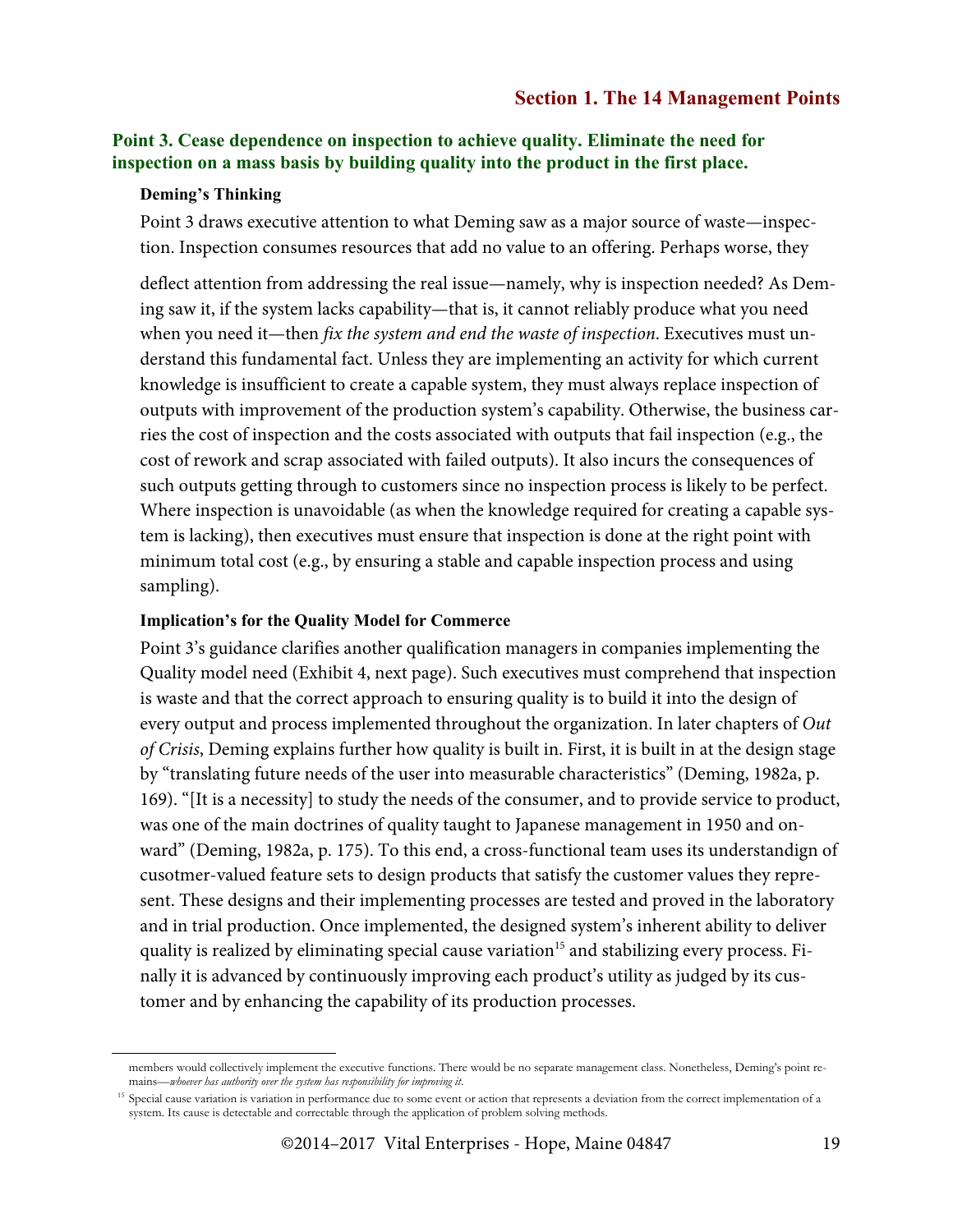| Exhibit 4. Point 3's Implications for the Quality Model's Approach to Executive Functions |                                                                                                                                                                                                                                                       |                                                                                                                                                                                                          |
|-------------------------------------------------------------------------------------------|-------------------------------------------------------------------------------------------------------------------------------------------------------------------------------------------------------------------------------------------------------|----------------------------------------------------------------------------------------------------------------------------------------------------------------------------------------------------------|
| <b>Result Affected</b>                                                                    | <b>Required Activities</b>                                                                                                                                                                                                                            | <b>Required Resources</b>                                                                                                                                                                                |
| <b>Effectiveness</b>                                                                      | 1. Build-in quality to every product and<br>process implemented at its design stage.<br>Continually improve understanding of<br>customer needs and uses<br>Translate the customer's future needs<br>$\blacksquare$<br>into measurable characteristics | Executives who understand that<br>inspection is waste and that the correct<br>approach to ensuring quality is to build<br>it into every output and process<br>implemented throughout the<br>organization |
|                                                                                           | Use cross-functional teams to design<br>٠<br>products and the processes with the<br>features sets that satisfy customers<br>needs and activities.                                                                                                     |                                                                                                                                                                                                          |
|                                                                                           | Ensure that, if the state of knowledge<br>п<br>dictates a need for inspection, it is<br>done at the right point with minimum<br>total cost (e.g., by ensuring a stable<br>and capable inspection process and<br>using sampling).                      |                                                                                                                                                                                                          |
|                                                                                           | Prove designs in the laboratory and in<br>٠<br>trial production.                                                                                                                                                                                      |                                                                                                                                                                                                          |
|                                                                                           | 2. Ensure that the designed capability of<br>each system is realized (i.e., make system<br>stable).                                                                                                                                                   |                                                                                                                                                                                                          |
|                                                                                           | 3. Enhance the capability of products and<br>the processes continuously post<br>implementation.                                                                                                                                                       |                                                                                                                                                                                                          |

## **Point 4. End the practice of awarding business on the basis of price tag. Instead, minimize total cost. Move toward a single supplier for any one item, on a long-term relationship of loyalty and trust.**

#### **Deming's Thinking**

Point 4 directs executives to expand their understanding of the cost of inputs from the simplistic notion of price to the fuller concept of life-cycle cost. It also directs them to change their thinking about supplier relationships from bargaining over price and specifications to teaming for quality. In explaining Point 4, Deming provides the deeper understanding behind this seemingly simplistic guidance. He states that in order for a business to ensure that it delivers quality to its customers, the entire "production line" must be viewed as a system with the single aim of satisfying "the needs of the consumer, present and future" (Deming, 1982a, p. 5). He depicts this system as a "flow diagram" (Deming, 1982a, p. 4) that begins on its left side with suppliers and ends on its right side with customers.<sup>16</sup> For the aim of quality to be realized, a company must engage every component of the system in serving the needs of its customers. Only the system operating as a whole can realize the aim of quality.

<sup>&</sup>lt;sup>16</sup> In the Lean Enterprise model, this system is referred to as the "extended value stream."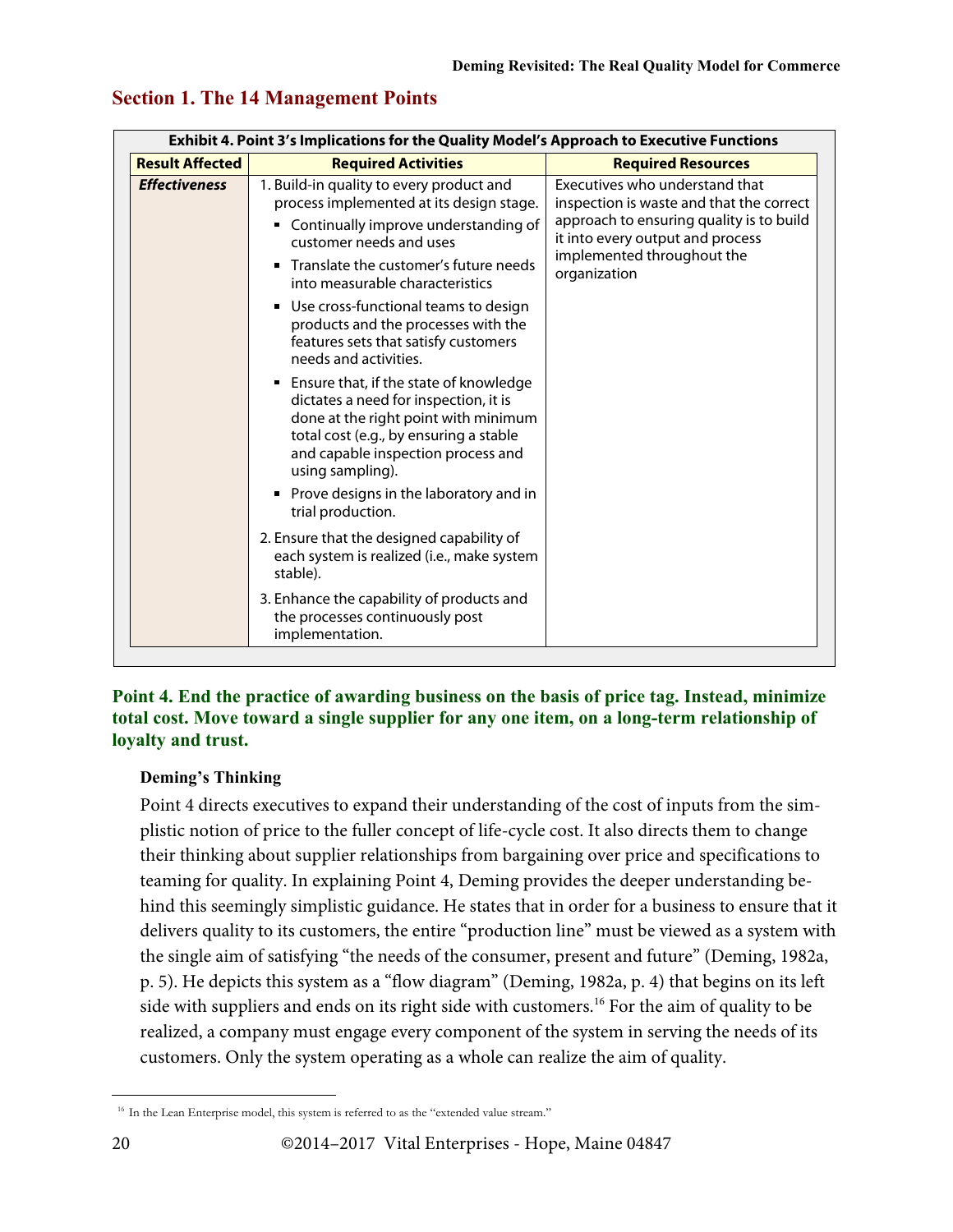Point 4, focuses on how a company builds the supply side of this system. Deming asserts that quality and service must drive vendor selection. He states that "total cost" should replace concern about initial cost and he implies that, when an input is functionally effective in contributing to quality, its "total cost," but perhaps not its initial cost, will be minimized.<sup>17</sup> Following this rubric requires new learning by executives. This learning relates to:

- 1. how one should evaluate the inputs provided by a supplier,
- 2. how one should evaluate and choose a supplier, and
- 3. what type of relationship a business should establish with its suppliers.

#### *Evaluating Inputs*

Regarding the evaluation of inputs, Deming states that executives must understand that inputs need to be assessed *functionally* in terms of how well they contribute to the production of a finished product and how well they function within the finished product to deliver customers the utility they seek (delivered quality). He declares that neither an input's price status *nor* even its conformance to specifications guarantees that it will maximize quality as experienced by the customer. To make this judgment, a business needs to follow each input through the production process and into the customer's setting, observe its utility in production and in the customer's use of the offering to which it contributes, and use these observations to judge its true adequacy. Does the input provoke or encounter problems as it passes through the production process? Does it work effectively with the other components of the finished product to deliver the utility customers seek? The answers to these questions are critical to evaluating an input.

#### *Choosing a Supplier*

Concerning choosing a supplier, Deming says that when one detects a supplier who delivers a quality input, one needs to conduct *additional assessments* before committing to using that supplier. His guidance for these additional assessments is twofold. First, the selecting company should establish the degree to which the supplier has adopted the Quality model and is practicing that model within its own business. Unless the supplier is also implementing the 14 management points, for example, a buyer can have no confidence that the quality of the inputs received will be consistent. Second, the buyer must evaluate the supplier's engineering and production capabilities (Deming, 1982a, pages 39–41). This evaluation is needed since a buyer's input needs will change over time as the buying company adjusts its outputs and processes to better serve its customers. Therefore one needs to have suppliers who can adjust their outputs to meet the new requirements of the firms they supply.

<sup>&</sup>lt;sup>17</sup> Deming's thinking that the greater the utility of an input in delivering quality, the lower its total cost is to the producer is predicated on the existence of a free marketplace. Where perfect competition exists, companies compete to deliver the best quality (as Deming defines 'quality') to customers at the lowest price. Choice and the intelligent decision making by consumers drive this direction. The seller cannot pass on to the buyer the cost of poor quality and remain competitive. But, where sellers have power over buyers, the seller may force the buyer to assume *all* the costs associated with poor quality. In this situation, the business's initial cost for an input is its total cost since any cost associated with the failure of the input is passed to the customer and thereby externalized.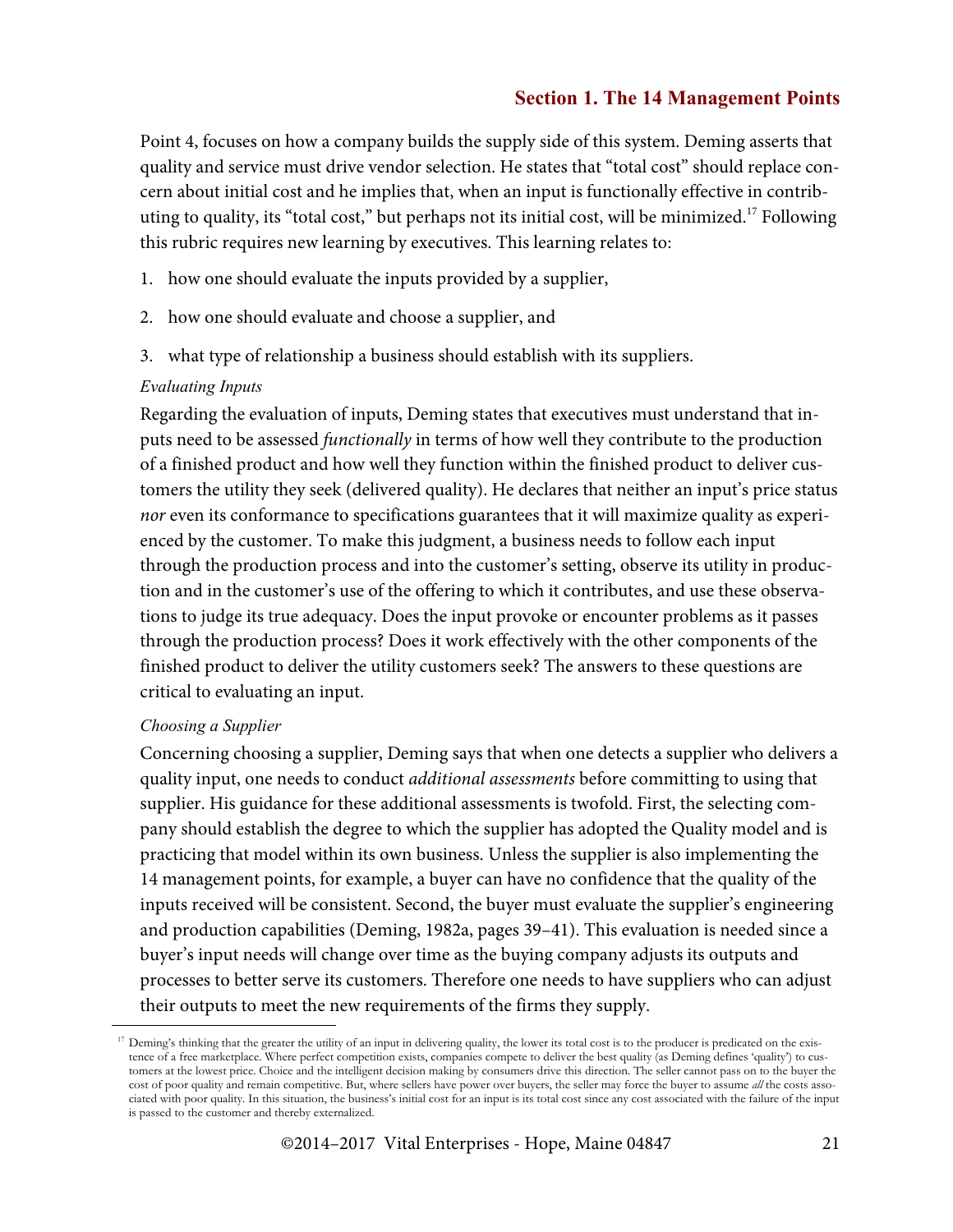#### *Type of Relationship*

In speaking about the type of relationship a business should establish with its suppliers, Deming asserts that a business should form a single source, long-term relationship with each input supplier who passes its evaluation. Essentially, the business should welcome each such supplier as a team member in its effort to maximize the delivery of value to the business's customers. As team members, both the business and its suppliers will work together to improve each other's understanding of what is needed, enhance the supplier's processes that produce the needed input, and improve the buyer's processes that transform that input into the business's final offering. Exhibit 5, next page, summarizes Deming's thinking as presented in Point 4.



#### **Implication's for the Quality Model for Commerce**

The expanded meaning of Deming's Point 4 is that the aim of commerce cannot be realized unless management, as part of its commercial strategy, establishes an effective extended value stream composed of member businesses that work together as a team to deliver quality to customers. The left side of this extended value stream is made up of the business's supply chain. Its members must be populated by businesses whose management has mastered the 14 points and who are conducting their businesses in a manner consistent with their dictates. Such businesses become partners in the pursuit of quality both today and into the future. Building an effective supply chain—and, by extension, an effective extended value stream—is a key activity within the Quality model's strategic component. Also by extension, criteria similar to those applied to evaluating prospective supply chain members should be applied to evaluating all other members. At a minimum, every member must possess executives who have mastered and implement the 14 management points.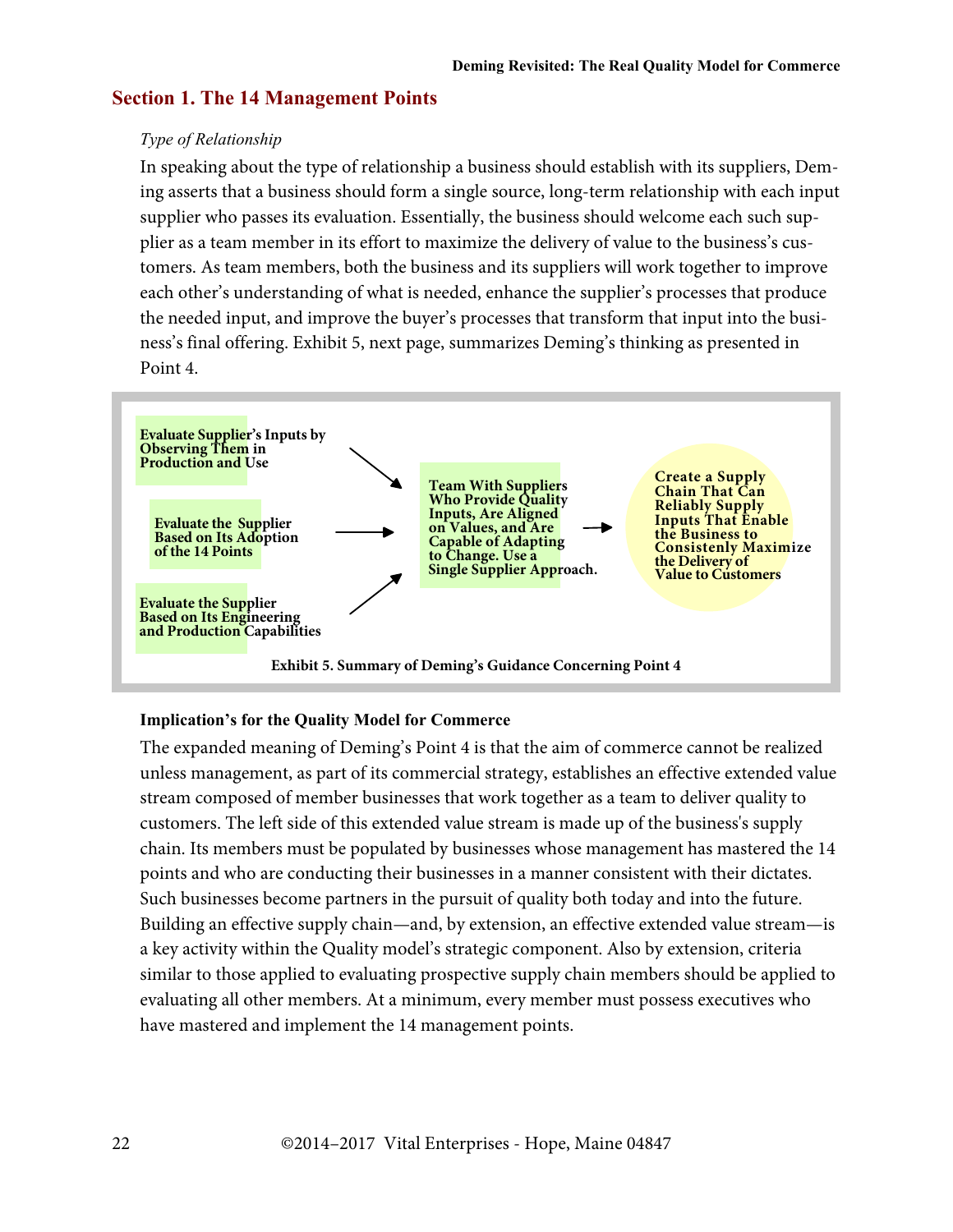#### **Point 5. Improve constantly and forever the system of production and service.**

There are six different textual versions of management Point 5. The version of Point 5 that appears above is taken from page 49 of *Out of Crisis* (Deming, 1982a). It is different from that used on page 23 (ibid). There, Point 5 reads: "Improve constantly and forever the system of production and service, to improve quality and productivity, and thus constantly decrease cost." Two earlier versions are: "5. Find problems. It is management's job to work continually on the system (design, incoming materials, composition of material, maintenance, improvement of machine, training, supervision, retraining)" (Deming, 1982, p. 17) and "Constantly and forever improve the system of production and service" (ibid, p. 30). A fifth version of Point 5 appears in a later Deming journal article on quality (Deming, 1988a). It reads, "5. Improve constantly and forever the system of production and service. It is management's job to work continually on the system." *All statements underscore that improvement must be continuous and never ending. Three explicitly state that it is management's responsibility for improving the systems within which people work.* Four out of five versions omit the text "and thus constantly decrease cost." Since Deming considered the relationship of quality and cost to be important and generally misunderstood, why did he omit it four times in these five versions? We suspect that the omission of the phrase may reflect Deming's desire not to suggest that the Quality model's aim is cost reduction. To do so might inadvertently reinforce what Deming concludes is the commonly held but factually incorrect notion that business success can be realized by focusing on cost reduction.

#### **Deming's Thinking**

Point 5 declares the primary imperative of a commercial organization is to *deliver quality today and improved quality tomorrow continuously and forever*. This means that every business must engage in the "continual reduction of waste and continual improvement of quality in every activity [subprocess, work team, individual performer]" (Deming, 1982a, p. 49) within every one of its functions. Improving a system means reducing its loss function by elevating its capability to deliver value to customers. Improvement efforts must address the system's activities and their sequencing; incoming materials; composition of materials; workplace layout and maintenance; improvement of machines and their maintenance; and the improvement of the training, supervision, and retraining of the people who implement it. The approach is to uncover ways to eliminate waste that expresses itself in common cause variation and to elevate affirmatively the typical value the system produces by modifying its design. Each new iteration of a business activity uses the learning developed from its last iteration to improve its delivery of quality. This cycle of learning and its use to improve performance occurs across the enterprise and its extended value stream.

Deming further states that "everyone in the company must attack the improvement of quality" and "It will not suffice to have brilliant successes here and there" and "In short, efforts toward the improvement of quality must be total" (Deming 1982, p. 103). Deming makes clear, however, that each person's *opportunity* for making improvements is limited by his or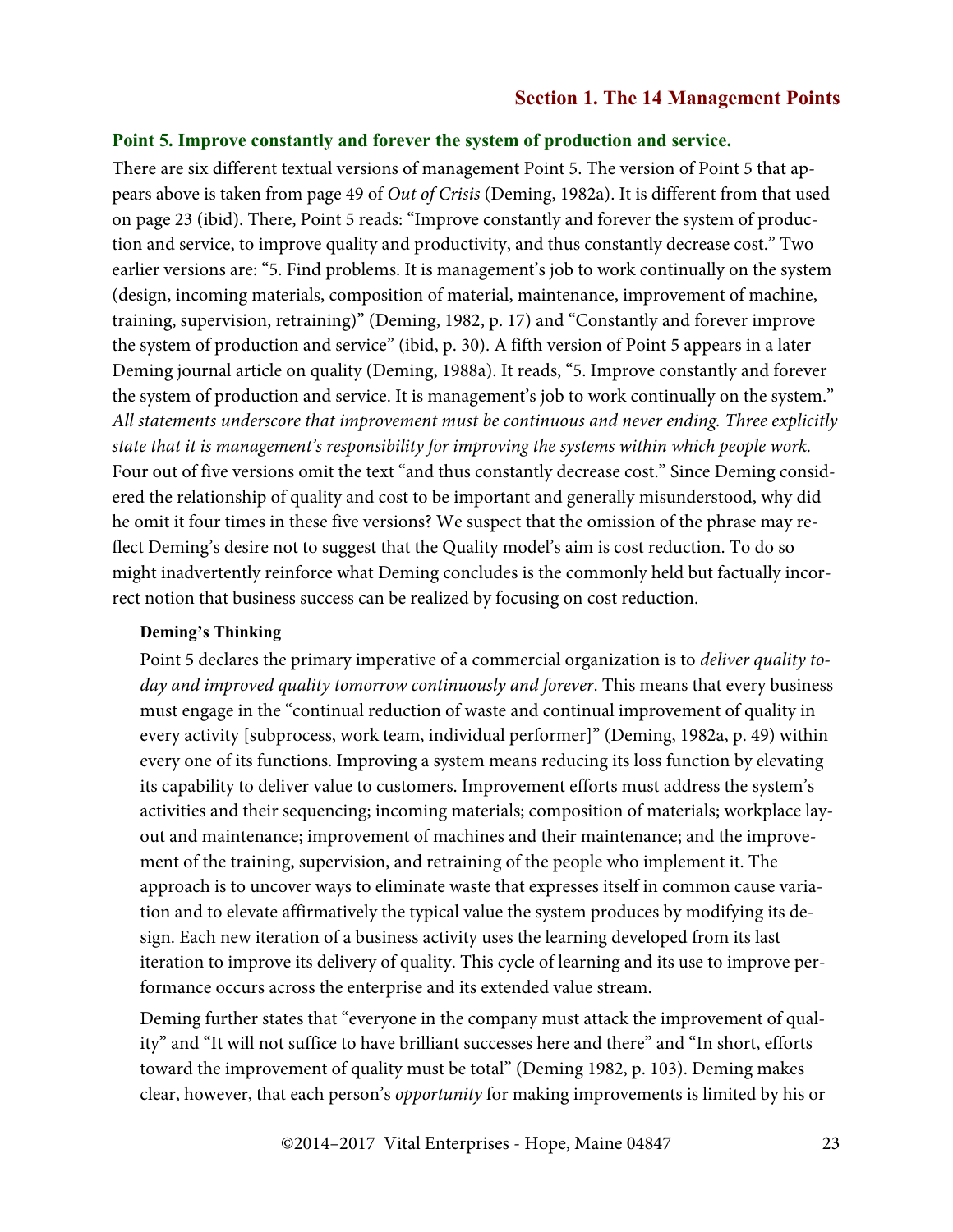her scope of authority. Since Deming was surrounded by enterprises that were hierarchically structured, he concluded that the "lion share of [responsibility for] improvement in any process or activity must come from action by management" since management controlled the systems within which people worked (Deming 1982, p. 31). But, understand clearly, Deming did *not* mean that the discovery and implementation of improvements to the system would only issue from management—just the *authority* required to invest effort in conceiving and implementing improvements. The making of quality improvements from Deming's perspective was *everyone's* job and the wealth of improvement ideas and expertise, in his experience, was located in the people implementing the system itself.

#### **Implication's for the Quality Model for Commerce**

Point 5 clarifies that a never ending process of learning permeates a business implementing the Quality model. It sums up the Quality approach to commerce's competitive strategy as *quality today and improved quality tomorrow continuously and forever*. It identifies *striving for perfection* as the major activity that dominates the Quality approach to operations. At the strategic level, quality today and improved quality tomorrow continuously and forever ensures that the business remains competitive across time, adjusting as needed to environmental changes (e.g., new technologies, new political and economic contexts) and market conditions. And, at the operations level, it guides day-to-day activities toward realizing ever higher levels of quality by leveraging learning from researching customer values into better conceived products and services and better designed implementing processes. Learning from testing new products and processes ensures that they have the capability to deliver what customers seek. Once implemented, learning from problem solving aberrations in performance stabilize the work processes and outputs. Once stabilized the continuous elimination of waste and improvement in quality elevates the capabilities of every process (minimizing its loss function). Learning is also leveraged to build the capabilities of people, enhance features of current products, and innovate new products to better meet customer needs. In this manner, daily operations progressively bring about the Quality model's long-term ends.

#### **A Capsule View of How a Business Transforms Itself to the New Philosophy**

In Deming's relatively brief expansion of Point 5 in Out of Crisis (pp. 49–52), he literally identifies almost all the major activities a business must implement to transform itself to the "new philosophy." Each receives little more than a sentence, but together the activities depict the flow of transformation a business must implement. Rather than address this transformation process within the context of discussing Point 5, we focus on it in Section 3: The Path to Transformation since its proper elaboration draws from all Deming's work, not just his thinking about management Point 5.

#### **Point 6. Institute training on the job.**

Alternative statements of Point 6 are "Institute a vigorous program of education and retraining" (Deming, 1988) and "Institute modern methods of training on the job" (Deming, 1982, pages 17 and 31). Only the last version of Point 6 with its qualifier "modern methods" suggests the real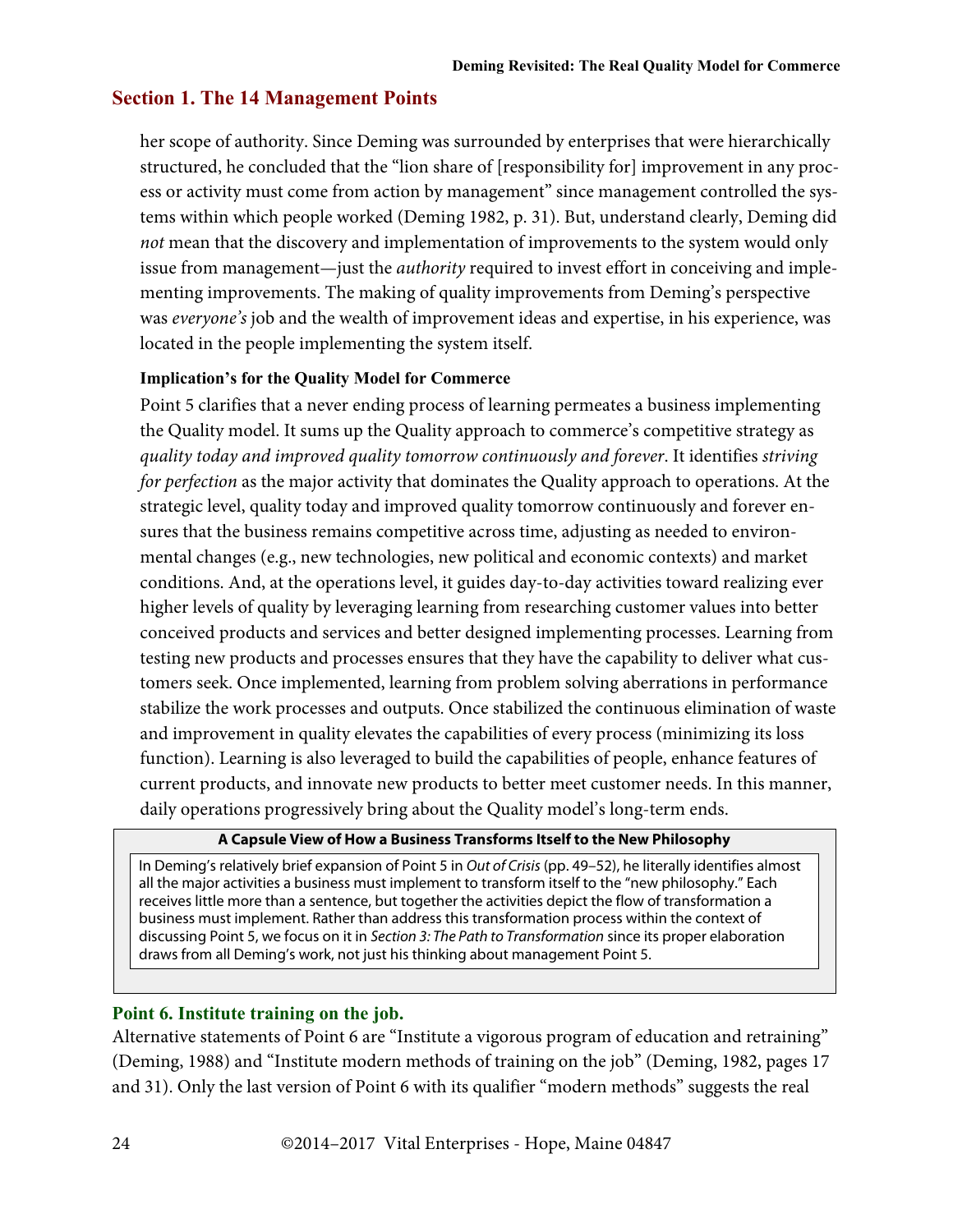direction of Deming's thinking. The issue for Deming is not the mere presence of training, but the presence of *effective* training.

#### **Deming's Thinking**

Deming asserts that the "greatest waste in America is failure to use the abilities of people" (Deming, 1982a, p. 53). He shares the contents of his interviews with workers from various industries across the decades of his training and consulting to support his judgment. In these interviews, front-line workers and mid-level managers repeatedly share their frustrations and disappointments with the barriers to success they encounter in the workplace. In each instance, they express a keen grasp of a problem that undermines effective or efficient performance. They appreciate its impact on the business and have well founded ideas for how to eliminate the barriers. Yet, their efforts to have the matters they identify resolved are rebuffed or, most frequently, simply ignored. Their words make clear the demoralizing effects of being trapped in systems they know are flawed but are powerless to correct. Deming offers the contents of these numerous interviews as evidence that people possess a pool of energy and intelligence they wish to contribute but are blocked from contributing by the actions of management and the systems they control (see especially Deming, 1982a, pages  $79-81$ ).<sup>18</sup>

## *Ineffective Training—A Key Source for Wasting People's Talents*

It is the absence of effective training that Deming identifies as the cause for the failure of businesses to benefit from this pool of untapped capability. He declares, that training "must be totally reconstructed" (Deming, 1982a, p. 52). That reconstruction must address:

- what is taught to managers and front-line workers,
- how teaching is done, and
- how the work setting must change to permit employees to transfer and capitalize on what they learn from training.

## *What Training Should Teach Managers*

Deming describes the expertise that training must deliver to management. Given his assumption of a hierarchical distribution of authority and responsibility—the key learning managers must acquire includes:

knowledge of the company and its end-to-end approach for delivering value to its customers;

<sup>&</sup>lt;sup>18</sup> Based on our analyses of each man's work, both Deming and Barnard are poorly understood by most professionals who describe their thinking. As stated earlier, Deming's contribution is often truncated to using statistics to control processes or products and to issuing 14 points to guide management. Sometimes the distortion is even worse. An example is the writing of Peter Drucker who reportedly referred to Deming as "totally obsolete" (Denning, 2013) yet revealed in his writing a complete lack of understanding of Deming's thinking. In his book, *Managing in the Next Society*, he characterizes Deming as viewing people as less important than systems. Lumping Deming with Taylor and Ford, he states that "what made the people productive was the system ... ." "The system is productive because it enables individual workers to perform without much knowledge or skill. In fact, on the assembly line (but also in Deming's Total Quality Management) greater skill on the part of an individual worker is a threat to a coworker and to the entire system" (Drucker, 2002, pp. 124–25). In point of fact, the core of Deming's model is people's inherent striving to learn and achieve. It is their drive and intelligence that conceives improvement ideas, that creates capable systems, and that supersedes each system with a more capable one. And it is the waste of people's knowledge that he declares "the greatest waste in America."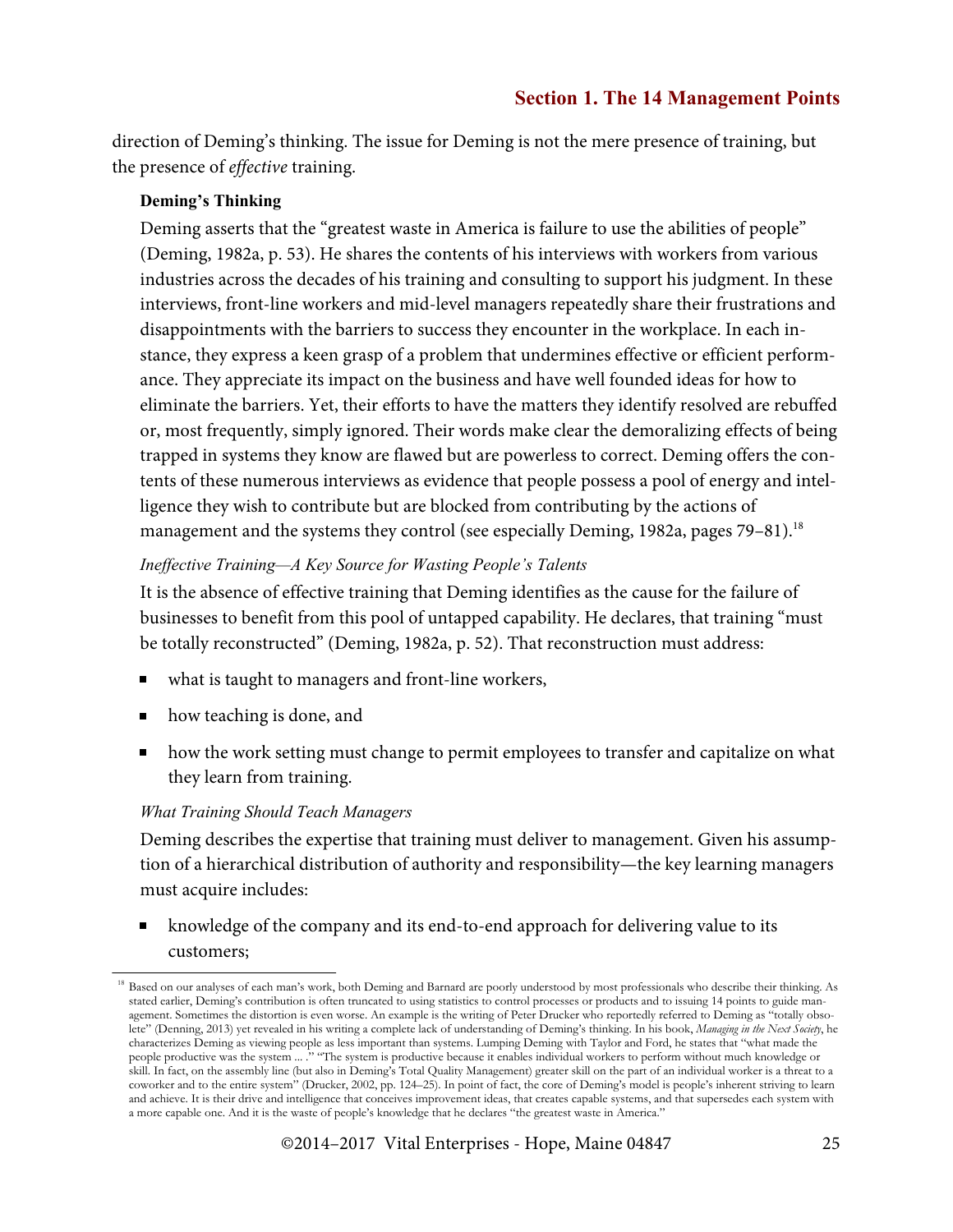- knowledge about variation including its inherent presence in all processes, its sources and  $\blacksquare$ detection, and its mathematical and graphical representation;
- skill in detecting the type of variation being observed (common versus special cause);
- understanding of the proper locus of responsibility for addressing common and special cause variation,
- $\blacksquare$ skill in removing the causes of special cause variation;
- skill in enabling people to experience success and achievement (*pride of workmanship*) including how to detect and remove barriers to pride of workmanship;
- skill in eliminating common cause variation and raising the capabilities of systems; and  $\blacksquare$
- the disposition to use their learned leadership skills.

Learning about the company is required to understand the organizational system within which all people operate and for which management is responsible. Deming judged that training must deliver this knowledge because most managers no longer rise from line worker roles in the business's various functions and therefore lack the base of experience from which they could build their knowledge of the business. Knowledge of variation—its detection, causes, consequences, and methods of removal—is critical since, without it, one cannot correctly understand the source of the variability he or she is observing and therefore cannot act to improve the performance it reflects.

For Deming, the latter function—improving performance—is the essence of leadership. It has two critical components. The first enables the success of people in their jobs. It then works with them to stabilize processes and, once stabilized, optimize each process's capabilities. Thus, leadership training must include education that prepares managers to understand people and teach people the skills they require to experience success and achievement (pride of workmanship). Managers also require the skills that enable them to detect and remove barriers to pride of workmanship and establish and maintain teamwork so that each person's success amplifies the success of his or her colleagues. In Deming's view, "*A leader, instead of a judge, will be a colleague, counseling and leading his people on a day-to-day basis, learning from them and with them*" [italics added] (Deming, 1982a, p. 117).

#### *What Training Should Teach Front-Line Workers*

Front-line workers require training in the following areas. Each element of this training equips the worker to contribute as a *thinker*, not just a *doer*.

The customer values their work must satisfy - Having this knowledge enables the worker to understand the relationship between his or her activities and the delivery of customer value. This understanding provides a background for making good decisions with respect to executing that work. It also equips the worker to generate and evaluate ideas for improving how the work being performed could deliver greater value.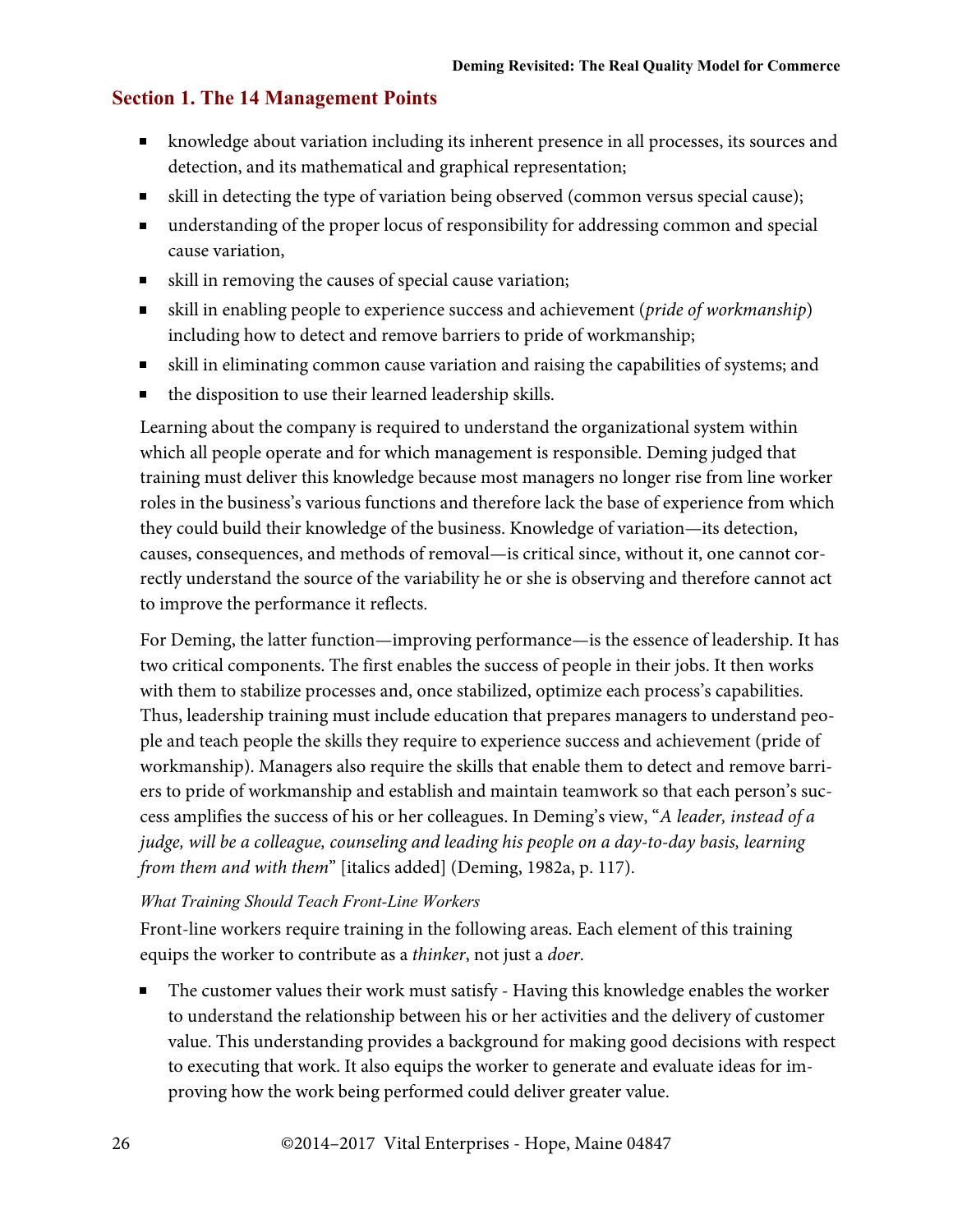The contents and expectations associated with their roles. These include what each job is responsible for producing (outputs and the standards each must satisfy), how it is to be done, with what tools and other resources, and how this work must be coordinated with others - This knowledge enables the worker to guide his or own performance toward the objectives set by the process the worker is contributing to. It enables workers to assume responsibility for controlling the quality of their own work<sup>19</sup> and guiding their progressive development of increasing expertise in doing that work. With greater ownership by the worker of his or her activities and results comes increased pride of workmanship. This pride enlivens engagement and the making of ever greater contributions to quality improvement.

Deming makes the point that teaching these contents requires that management establish consistent standards for performance for each role; otherwise, there will be no stable content for training to teach.

Deming's position on the need for everyone to participate in improving quality implies other training content in addition to that listed above. This content includes the knowledge and skills needed to participate in the measurement, representation, and analysis of performance data; the detection of problems and opportunities; the remediation of problems and exploit of opportunities; and the development, testing, and implementation of improvements that elevate system capabilities. Since this participation requires working in teams, one must infer that the skills required to work with others effectively are also essential content for training.

#### *How Training Should Be Implemented*

Deming states that training must be delivered multi-modally—meaning that instruction should use audio, visual, and kinesthetic (doing) approaches. Deming observes that people differ in terms of which medium best communicates knowledge and skill to them and that effective training must incorporate all these media to ensure that it responds to people's different learning approaches.

#### *How the Work Setting Must Change to Support Learning*

Deming clarifies that, for training to be effective, the work setting to which the trainee returns must be modified to permit the application of the trainee's new learning so that it can produce improved success through its use. Here, Deming refers to Point 12 of his management guidance. It specifies that barriers to "pride of workmanship" must be removed. One key meaning of this phrase is that the systems within which front-line workers perform must enable their success and not retard it. If, for example, a worker is trained to perform a job in one way but returns to a work setting that demands another approach, the person's training is

<sup>&</sup>lt;sup>19</sup> This concept of self-managed quality aligns perfectly with the Toyota Motor Company's extended meaning of the lean concept of Jidoka. While Jidoka is usually interpreted as referring to autonomation, Toyota expands the meaning of this term to encompass every performer's personal responsibility to check each of their outputs for defects and to make no more if a defect is detected until the source of the defect is understood and eliminated.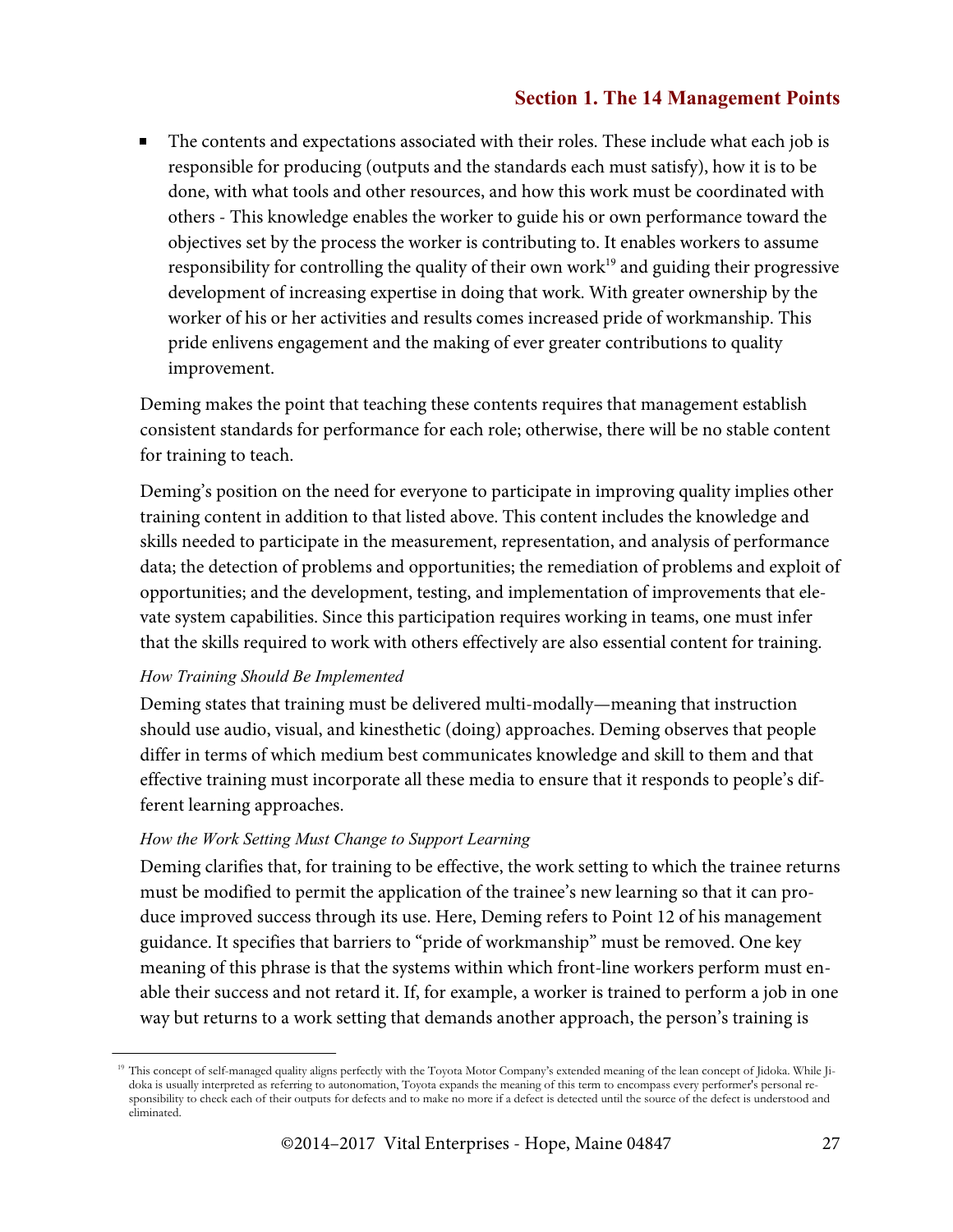wasted and the learner's desire to elevate his or her performance is smashed. Or, if the customer values the worker is taught to satisfy as his or her priority concern are overridden by a local manager's concern for speed or volume of output, the consequences for training and the worker are the same.

### **Implication's for the Quality Model for Commerce**

Making training effective enables both the executive purposes of effectiveness and sufficiency. Its immediate result is to enable the contribution of every person to the enterprise. Training people in job skills engages their focus on their work, equips them to contribute, and opens to them the opportunity for pride of workmanship. It allows them to experience the gratification of growth and achievement thereby intensifying their energy and investment in the enterprise. In these ways, training impacts the executive purpose of sufficiency. It also indirectly impacts the purpose of effectiveness in that engaged and enabled people perform their work successfully thereby accomplishing the goals of the organization. Absent training that is properly focused, effectively implemented, and supported in the workplace, people will not be prepared to perform their roles successfully. As a consequence, their morale is dashed, their energy diminished, and their ability to contribute compromised. Exhibit 6 summarizes these implications.

| Exhibit 6. Point 6's Implications for the Quality Model's Approach to Executive Functions |                                                                                                                                                                                                                                                                                                                                                                                                                                       |                           |  |
|-------------------------------------------------------------------------------------------|---------------------------------------------------------------------------------------------------------------------------------------------------------------------------------------------------------------------------------------------------------------------------------------------------------------------------------------------------------------------------------------------------------------------------------------|---------------------------|--|
| <b>Result Affected</b>                                                                    | <b>Required Activities</b>                                                                                                                                                                                                                                                                                                                                                                                                            | <b>Required Resources</b> |  |
| <b>Effectiveness</b><br>and<br><b>Sufficiency</b>                                         | Make training on the job effective.<br>Train management and front-line work-<br>ш<br>ers in the knowledge and skills needed<br>to succeed in their roles (see list on<br>pages 25-27).<br>Use all modalities in training to ensure<br>that it responds to people's different<br>learning styles.<br>Modify the work settings so that man-<br>agers and front-line workers can suc-<br>cessfully apply what they learn in<br>training. | None addressed            |  |

### **Point 7. Institute leadership (see Point 12 and Ch. 8). The aim of supervision should be to help people and machines and gadgets to do a better job. Supervision of management is in need of overhaul, as well as supervision of production workers.**

A slightly different statement of this point is, "7. Adopt and institute leadership. The responsibility of supervision must be changed from sheer numbers to quality. Improvement of quality will automatically improve productivity" (Deming, 1988).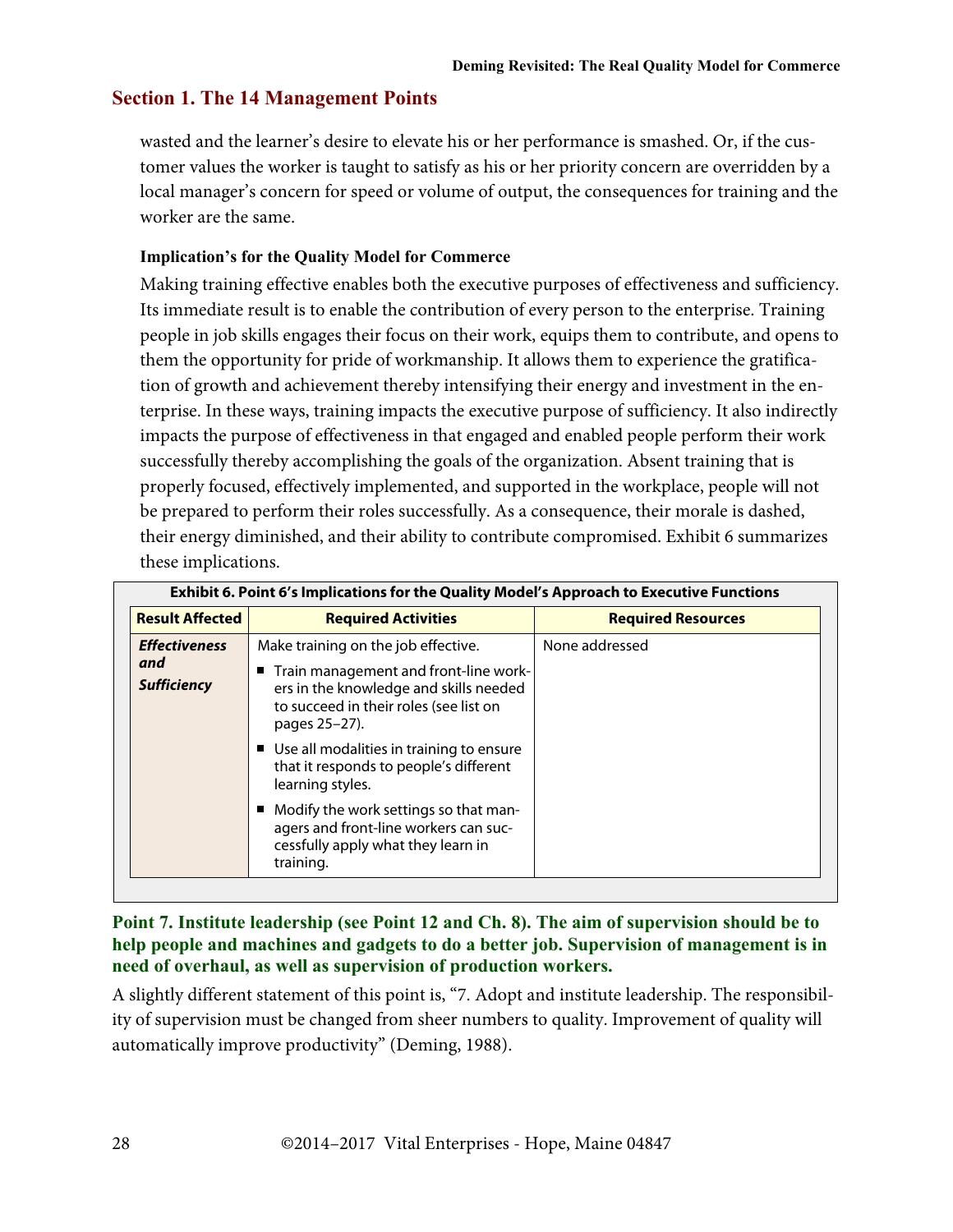#### **Deming's Thinking**

Point 7 declares that the job of management is "leadership," not supervision. Deming sees the supervision practiced during his time as oversight exercised by people who lack sufficient understanding of the work being done to enable anyone to perform it well. Although he does not make the comparison, his view of supervision is very much like his view of inspection. Both focus on detecting failure, not preventing it. Neither acts to enable better performance. Each uncovers undesired performance, assigns responsibility for it to a performer, and requires the performer to correct it *whether or not the source of failure is within the power of the performer to correct*. Indeed, supervision, as described by Deming, thwarts improvement by frequently tasking people with responsibility for correcting deficiencies whose causes they have no authority to affect. Such tasking dooms the person to failure and that demoralizes them and undermines their ability to contribute.

In contrast, Deming sees leadership as focusing on enabling success and thereby elevating people's energy and engagement. Indeed, Deming declares that the aim of leadership is "to improve the performance of every man and machine, to improve quality, to increase output, and simultaneously to bring pride of workmanship to people" (Deming, 1982a, p. 248). For Deming, leaders enable success by:

- knowing the work they supervise,
- setting the focus on continuous improvement,
- understanding the sources of improvement, and
- acting to enhance people's capabilities so that they can succeed.

He sees people as the most important sources of business improvement because no system improves without the action of the people who manage and implement it. When he states "bring pride of workmanship to people" he means enabling and supporting people's individual success. This requires leaders to master and apply the profound knowledge concerning the nature of people (see *The Nature of People and Its Significance*, beginning on page 75).

For Deming, pride of workmanship applies to all people—front-line workers *and* managers alike. Two different sets of leadership actions bring pride of workmanship. One set focuses on the person and the second on the system within which he or she works.

#### *Leaders Enable Personal Success*

The first set of leader actions build-in the likelihood of every individual's personal success by:

- selecting people based on their skills,
- "creating for everybody interest and challenge, and the joy of work" (Deming, 2000, page 125),
- training them in the performance of their jobs,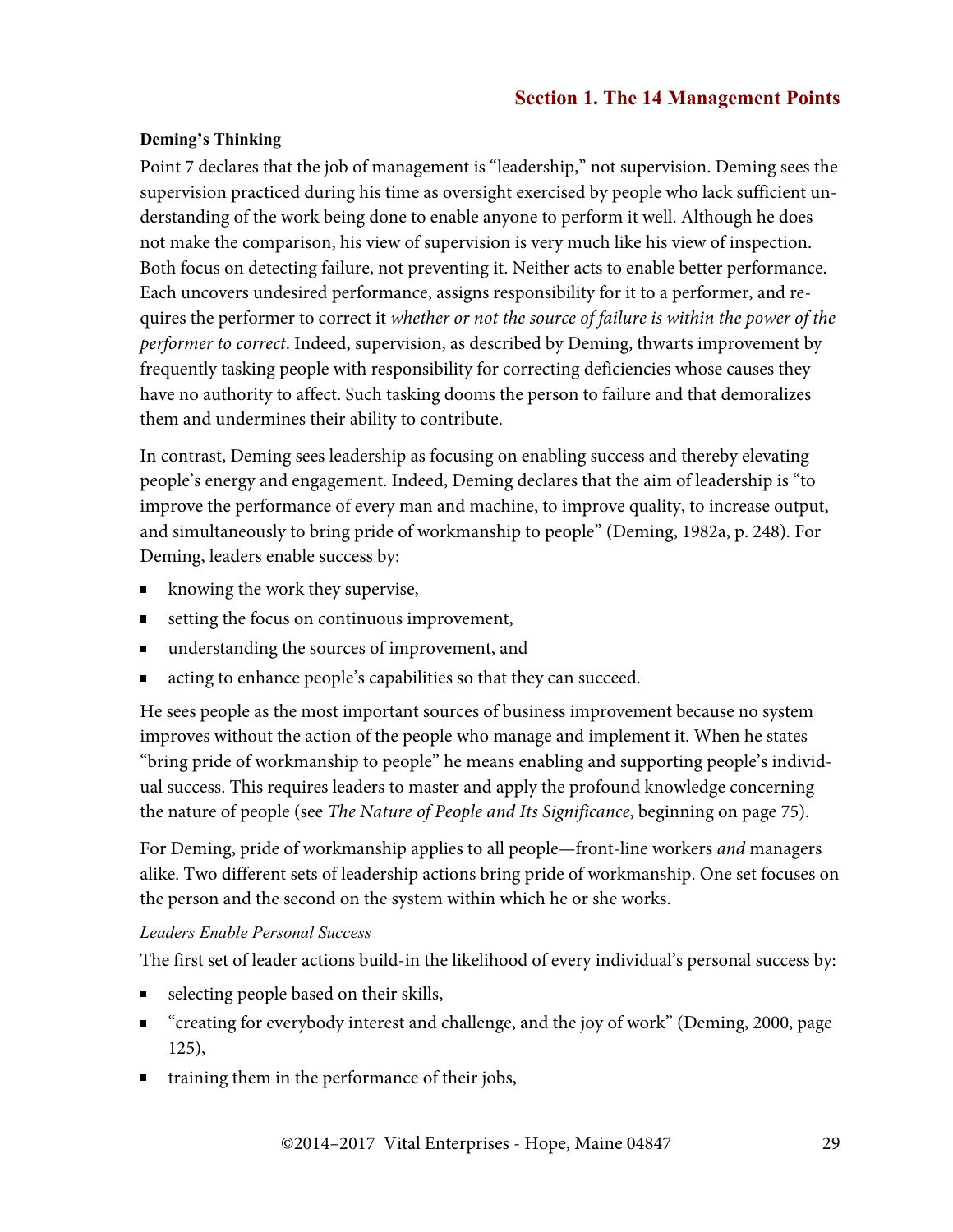- supporting them in stabilizing their individual performance at a level that matches the capabilities of the system within which they work, and
- sustaining their efforts to grow in capabilities by moving them to new jobs when their achievement in their current job asymptotes (Deming, 1982a, p. 249).
- encouraging people to study, advance their learning in new areas, and "continue their education in colleges and university for people who are so inclined" (Deming, 2000, page 126).

These actions ensure that people assume roles they can succeed at, are prepared with the knowledge and skills needed to succeed, are supported in effectively applying those skills on the job, and are provided the opportunity to advance their learning in new jobs when they have completed their learning in their current jobs.

#### *Leaders Elevate System Capabilities*

The second set of actions addresses the systems within which people work. These actions remove the barriers to personal success that are not under the worker's control. They include:

- detecting when system factors (process design, machine, tools, input materials, workplace layouts, etc.) are retarding worker success,
- uncovering what system changes will remove the barriers to success and improvement,  $\blacksquare$ and
- **EXECUTE:** acting with workers to improve the system by eliminating waste and elevating its capabilities.

By taking these steps, leaders free the full expression of each individual's talents in fully realizing the business's goals. They also energize every contributor's participation in continually raising the capabilities of each system thus improving the quality the business delivers to its customers. In Deming's thinking, *there is an absolute convergence between enabling personal success and realizing business success*. He sees an inherent synergy between freeing people to contribute, learn, and advance themselves and improving the capability of systems to deliver quality to customers.

### **Implication's for the Quality Model for Commerce**

Exhibit 7, summarizes Deming's guidance for replacing supervision with leadership. This guidance relates to achieving the executive purpose of sufficiency by redefining management's role from supervision to leadership. In his words, "A leader, instead of a judge, will be a colleague, counseling and leading his people on a day-to-day basis, learning from them and with them" (Deming, 1982a, p. 117). Point 7 details the activities management must execute to make this transition and thereby engage and enable the contribution of effort from every employee.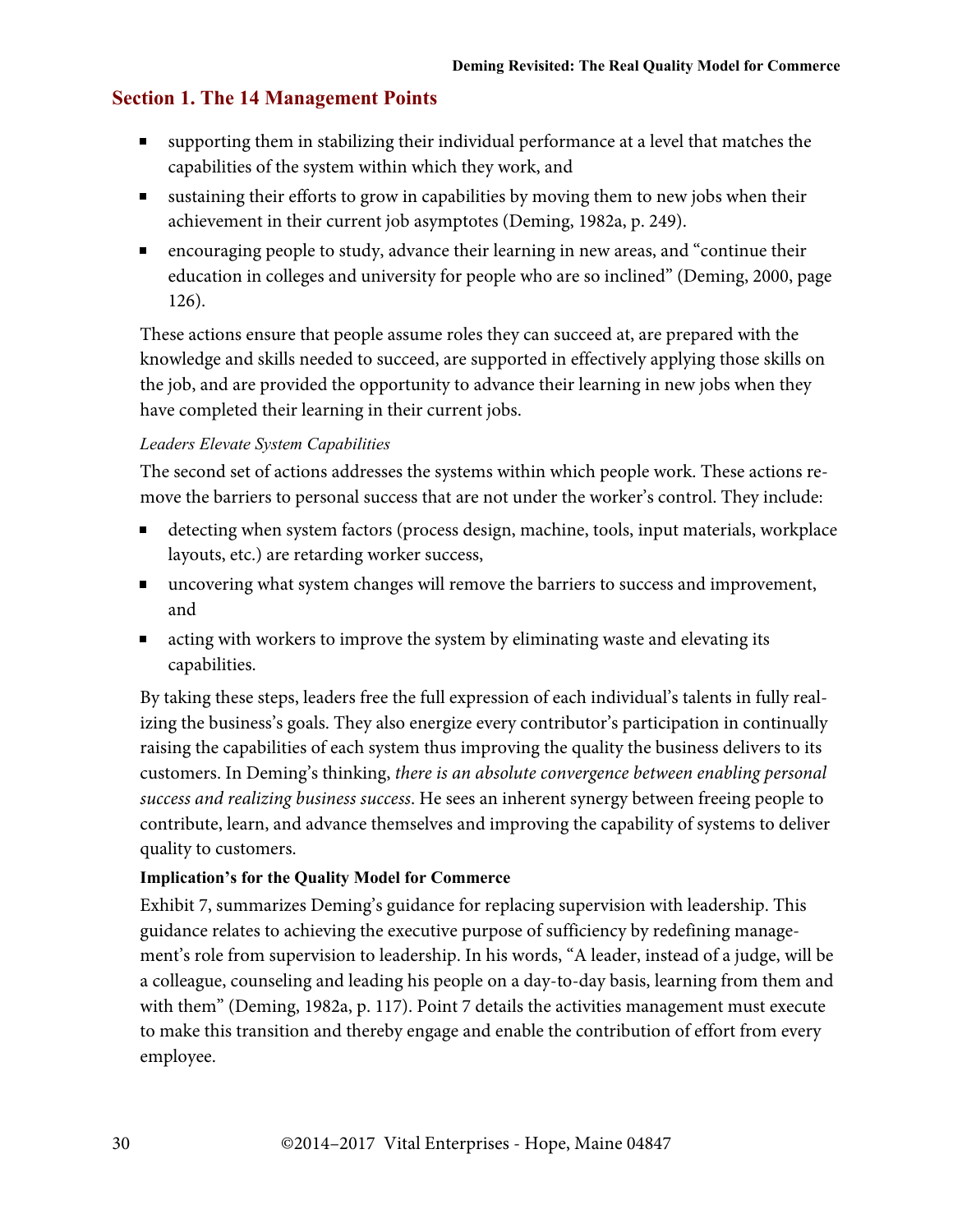| Exhibit 7. Point 7's Implications for the Quality Model's Approach to Executive Functions |                                                                                                                                                                                                                                                                                                                                                                                                                                                                                                                                                                                                                                                                                                                                                                                                                                                                                                                                                                                                                                                                                                                                                                                                                                                                                                                                                                                                                                 |                                                                                                                                                                                                                                                                                                                                                                                                                                                                                                                                                                                                                                                                                                                                                                                                                                                                                                                                                                                                                                            |  |  |
|-------------------------------------------------------------------------------------------|---------------------------------------------------------------------------------------------------------------------------------------------------------------------------------------------------------------------------------------------------------------------------------------------------------------------------------------------------------------------------------------------------------------------------------------------------------------------------------------------------------------------------------------------------------------------------------------------------------------------------------------------------------------------------------------------------------------------------------------------------------------------------------------------------------------------------------------------------------------------------------------------------------------------------------------------------------------------------------------------------------------------------------------------------------------------------------------------------------------------------------------------------------------------------------------------------------------------------------------------------------------------------------------------------------------------------------------------------------------------------------------------------------------------------------|--------------------------------------------------------------------------------------------------------------------------------------------------------------------------------------------------------------------------------------------------------------------------------------------------------------------------------------------------------------------------------------------------------------------------------------------------------------------------------------------------------------------------------------------------------------------------------------------------------------------------------------------------------------------------------------------------------------------------------------------------------------------------------------------------------------------------------------------------------------------------------------------------------------------------------------------------------------------------------------------------------------------------------------------|--|--|
| <b>Result Affected</b>                                                                    | <b>Required Activities</b>                                                                                                                                                                                                                                                                                                                                                                                                                                                                                                                                                                                                                                                                                                                                                                                                                                                                                                                                                                                                                                                                                                                                                                                                                                                                                                                                                                                                      | <b>Required Resources</b>                                                                                                                                                                                                                                                                                                                                                                                                                                                                                                                                                                                                                                                                                                                                                                                                                                                                                                                                                                                                                  |  |  |
| <b>Sufficiency</b>                                                                        | Replace supervision with leadership. "A<br>$\blacksquare$<br>leader, instead of a judge, will be a col-<br>league, counseling and leading his peo-<br>ple on a day-to-day basis, learning from<br>them and with them" (Deming, 1982a, p.<br>117)<br>■ Build-in personal success for every indi-<br>vidual by:<br>selecting people based on their skills,<br>"creating for everybody interest and<br>challenge, and the joy of work"<br>(Deming, 2000, page 125),<br>training them in the performance of<br>٠<br>their jobs,<br>supporting them in stabilizing their<br>individual performance at a level that<br>matches the capabilities of the system<br>within which they work,<br>sustaining their efforts to grow in<br>capabilities by moving them to new<br>jobs when their achievement in their<br>current job asymptotes (Deming,<br>1982a, page 249), and<br>■ encouraging people to study,<br>advance their learning in new areas,<br>and "continue their education in<br>colleges and university for people<br>who are so inclined" (Deming, 2000,<br>page 126).<br>■ Build-in workplace success for every<br>worker by:<br>detecting system-caused<br>٠<br>performance problems or limitations<br>in results produced.<br>uncovering what system changes will<br>remove the barriers to success and<br>improvement, and<br>acting to improve the system by<br>eliminating waste and elevating its<br>capabilities. | Managers trained in the meaning of<br>$\blacksquare$<br>leadership and in the contents speci-<br>fied in Point 6:<br>knowledge of the company and its<br>end-to-end approach to delivering<br>value to its customers;<br>knowledge about variation<br>п<br>including its inherent presence in<br>all processes, its sources and<br>detection, and its mathematical<br>and graphical representation;<br>skill in detecting the type of<br>٠<br>variation observed;<br>understanding of the proper locus<br>٠<br>of responsibility for addressing<br>common and special cause<br>variation,<br>skill in how to detect and remove<br>$\blacksquare$<br>the causes of special cause<br>variation;<br>skill in enabling people to<br>experience success and<br>achievement (pride of<br>workmanship) including how to<br>detect and remove barriers to<br>pride of workmanship;<br>skill in eliminating common cause<br>variation and raising the<br>capabilities of systems; and<br>the disposition to use their learned<br>leadership skills. |  |  |

### **Point 8. Drive out fear, so that everyone may work effectively for the company (see Ch. 3).**

### **Deming's Thinking**

While fear or anxiety may elevate some types of routinized performance, the empirical evidence supports the conclusion that it undermines more complex human performance like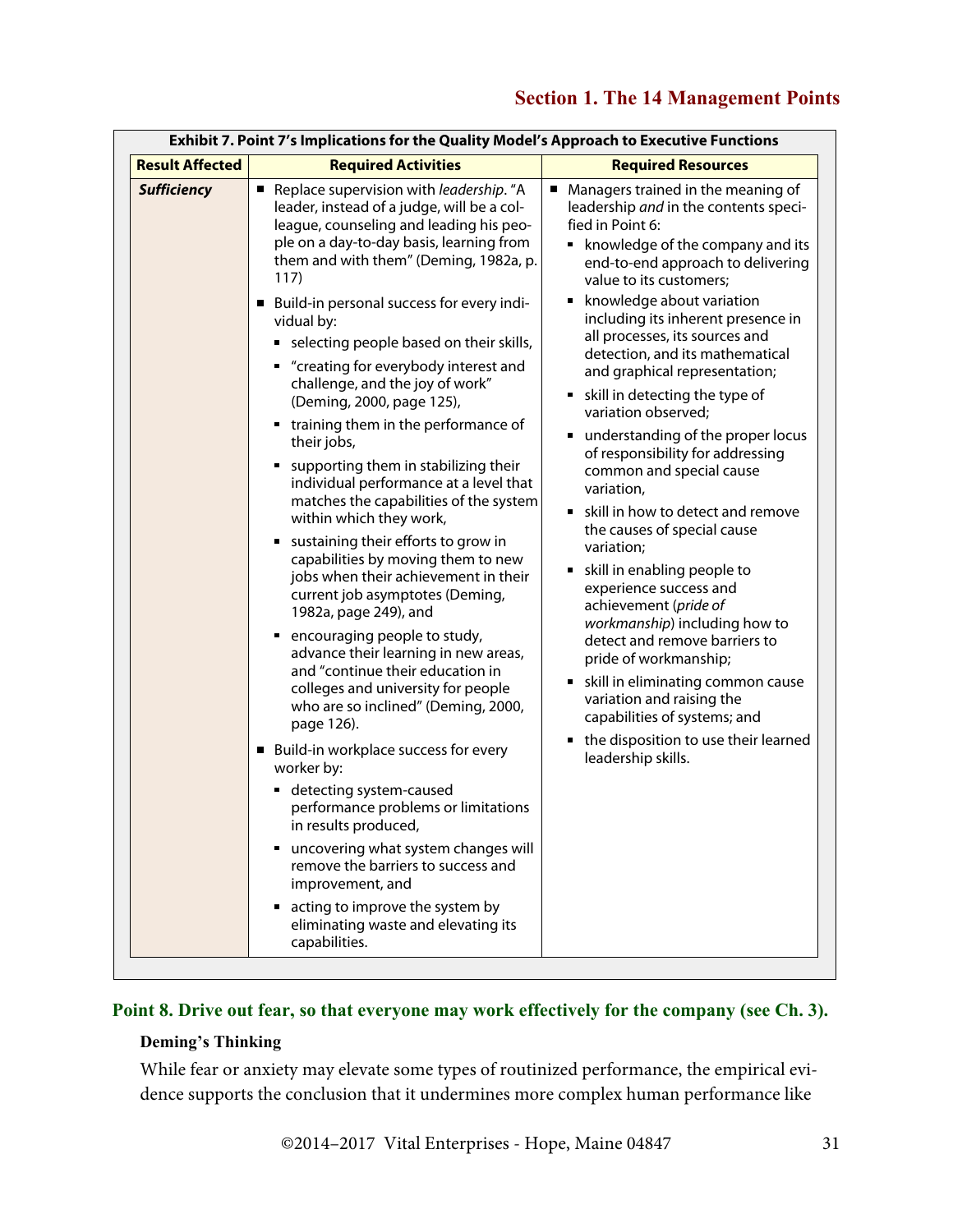problem solving (Derakshan and Eysenck, 2009; Northern, 2010). Socially engendered fear also undermines working together with others as the fearful person will operate in a guarded manner looking to defend him- or herself from whatever social threat the person perceives. The workplace of a business implementing the Quality model is *never* routinized because it always engages people's minds in imagining ways to improve quality and in testing and implementing better ways to deliver greater quality to its customers. And the workplace of a business implementing the Quality model is absolutely dependent on the unfettered working together of all contributors. Without it, there is limited sharing of information and ideas. The continuous improvement of quality requires the full participation of all contributors in sharing freely their observations, interpretations, and recommendations about current operations and how they may be bettered. It also requires contributors to be open and receptive to new information and ideas. Whenever fear develops in contributors, whether intentionally or unintentionally, it typically results in a narrowing of perspectives and a resistance to change in an effort to reduce the complexities of the situation they face and the added danger those challenges may represent.

Indeed, for Deming, fear is the greatest obstacle to human and organizational development as it denies the expression of what he sees as people's natural desire to extend themselves in the pursuit of learning and growth. Unless fear is removed and people feel secure, Deming asserts, improvement in quality cannot be realized. For Deming, "secure" means "not afraid to express ideas, not afraid to ask questions" (Deming, 1982a, p. 59). It also means being receptive to new knowledge and willing to assume the risks associated with investing one's resources in developing it. When managers punish risk-taking, either intentionally or unintentionally, workers avoid initiating new ideas or trying new methods. Consequently, the business fails to benefit from their intelligence and talent. This loss constitutes a "waste of knowledge" and creates an insurmountable barrier to improving constantly and forever.<sup>20</sup>

#### **Implication's for the Quality Model for Commerce**

The management guidance in Point 8 explains a requirement that must be satisfied for the purpose of *sufficiency* to be realized (Exhibit 8, next page). The elimination of fear is necessary to enable the full and free contribution of every contributor to the enterprise. Point 8 also implies that management itself requires confidence in its ability to learn, grow, and succeed in their roles. Otherwise, their fear of change will incline them to shrink from recognizing problems with current operations and resist new improvements that may require redefining systems, processes, or roles. To implement Point 8, managers must be proficient in getting and giving information and ideas in ways that keep people working together. Any failure to comprehend what others share or to interact constructively with others will neutralize

<sup>&</sup>lt;sup>20</sup> Deming's causal logic is somewhat incomplete here. While executive actions and the reinforcement systems they create can punish initiative and thwart contribution from people who are *extrinsically* motivated—which includes most people—they do not operate in the same way with people who are *intrinsically* motivated—at least, not in adults. Rather than be subjugated to fear, such people are more likely to leave a manipulative setting to join or create one where they can pursue the values they personally hold. In either case, the outcome for the business is the same—loss of opportunities for quality improvement within the company where fear exists. Thus, Deming's basic point stands.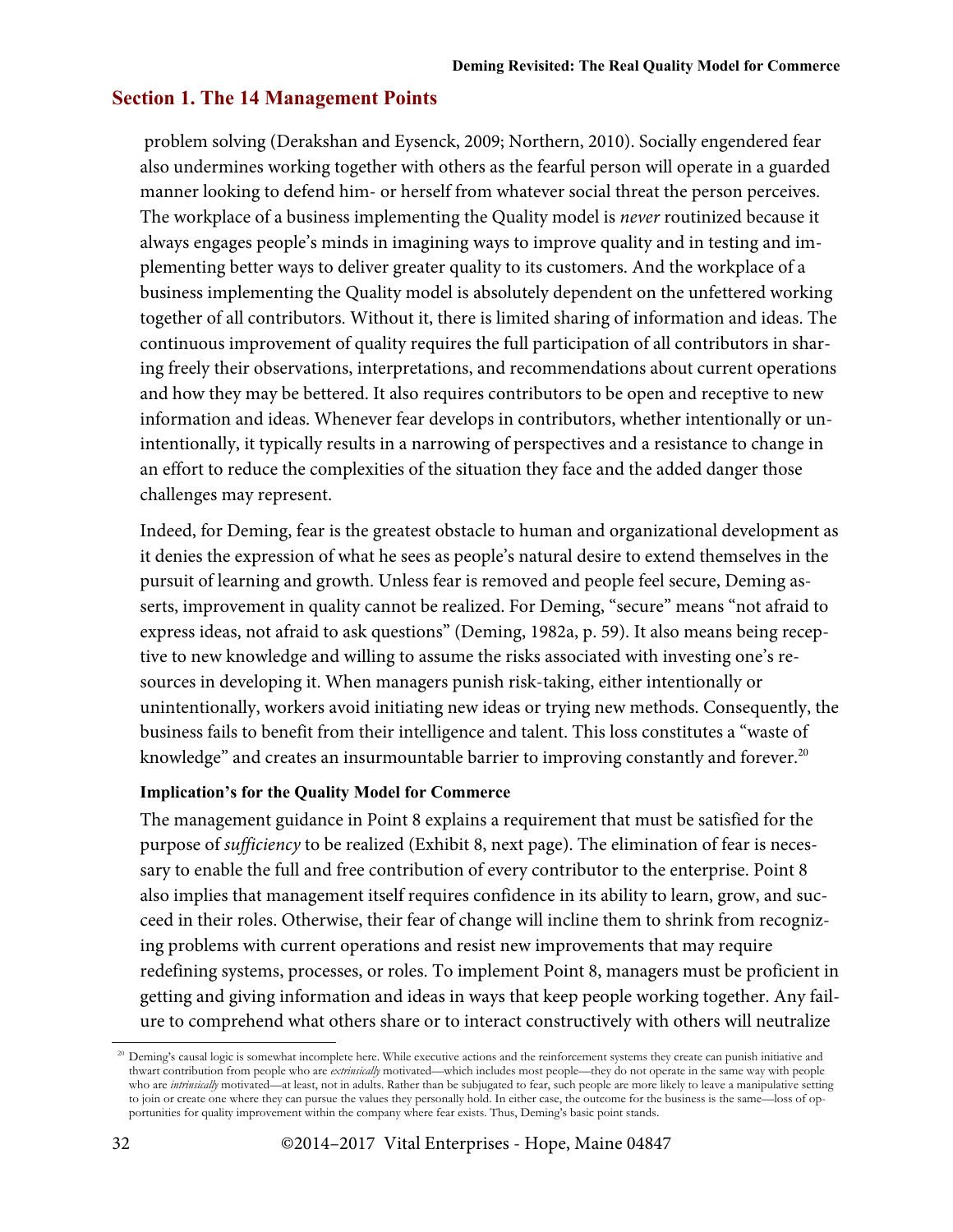any intent on their part to involve workers in improving the business. Following the same line of reasoning, managers also need proficiency in the skill of processing information correctly. This entails being able to analyze, organize, and use information to make evidencebased decisions. Finally, they need to be able recognize people's feelings, understand their causes, and avoid actions that inadvertently provoke fear or otherwise thwart their contribution and success.

| Exhibit 8. Point 8's Implications for the Quality Model's Approach to Executive Functions |                                                                         |                                                                                                                                                                                                                                                                                                                                                                                                                                                                                                                                                                              |  |
|-------------------------------------------------------------------------------------------|-------------------------------------------------------------------------|------------------------------------------------------------------------------------------------------------------------------------------------------------------------------------------------------------------------------------------------------------------------------------------------------------------------------------------------------------------------------------------------------------------------------------------------------------------------------------------------------------------------------------------------------------------------------|--|
| <b>Result Affected</b>                                                                    | <b>Required Activities</b>                                              | <b>Required Resources</b>                                                                                                                                                                                                                                                                                                                                                                                                                                                                                                                                                    |  |
| <b>Sufficiency</b>                                                                        | Drive out fear so that everyone may<br>work effectively for the company | Executives who:<br>■ recognize the corrosive effects of fear on<br>continuous improvement;<br>have confidence in their ability to learn,<br>grow, and succeed in the face of any<br>problems or challenges to status quo<br>that new ideas present; and<br>are skilled in:<br>getting and giving information and<br>ideas,<br>evidenced-based decision making and<br>problem solving, and<br>recognizing people's feelings,<br>understanding their causes, and<br>avoiding actions that inadvertently<br>provoke fear or otherwise thwart their<br>contribution and success. |  |

### **Point 9. Break down barriers between departments. People in research, design, sales, and production must work as a team, to foresee problems of production and in use that may be encountered with the product or service.**

#### **Deming's Thinking**

Point 9 directs executives to establish teaming across functions so that all relevant areas of expertise are applied to maximize quality as delivered to customers. The conception, design, production, and delivery of an output that provides utility to customers within their use settings present a multifaceted challenge. Not only must the right features be defined for the output but also they must be producible reliably in a manner that does not destroy their ultimate value. This means that potential problems related to the choice of the materials, the processes employed to transform them, and the preparedness of workers to implement these processes must be anticipated. Also, the interaction between elements of an output and the fit between what is produced and the customer's setting and manner of use must be anticipated. Anticipating this variety of issues requires the integrated efforts of different areas of expertise. The aim of quality, therefore, can only be achieved if the contributors who work from their different disciplines *work together*. They must communicate with each other, share their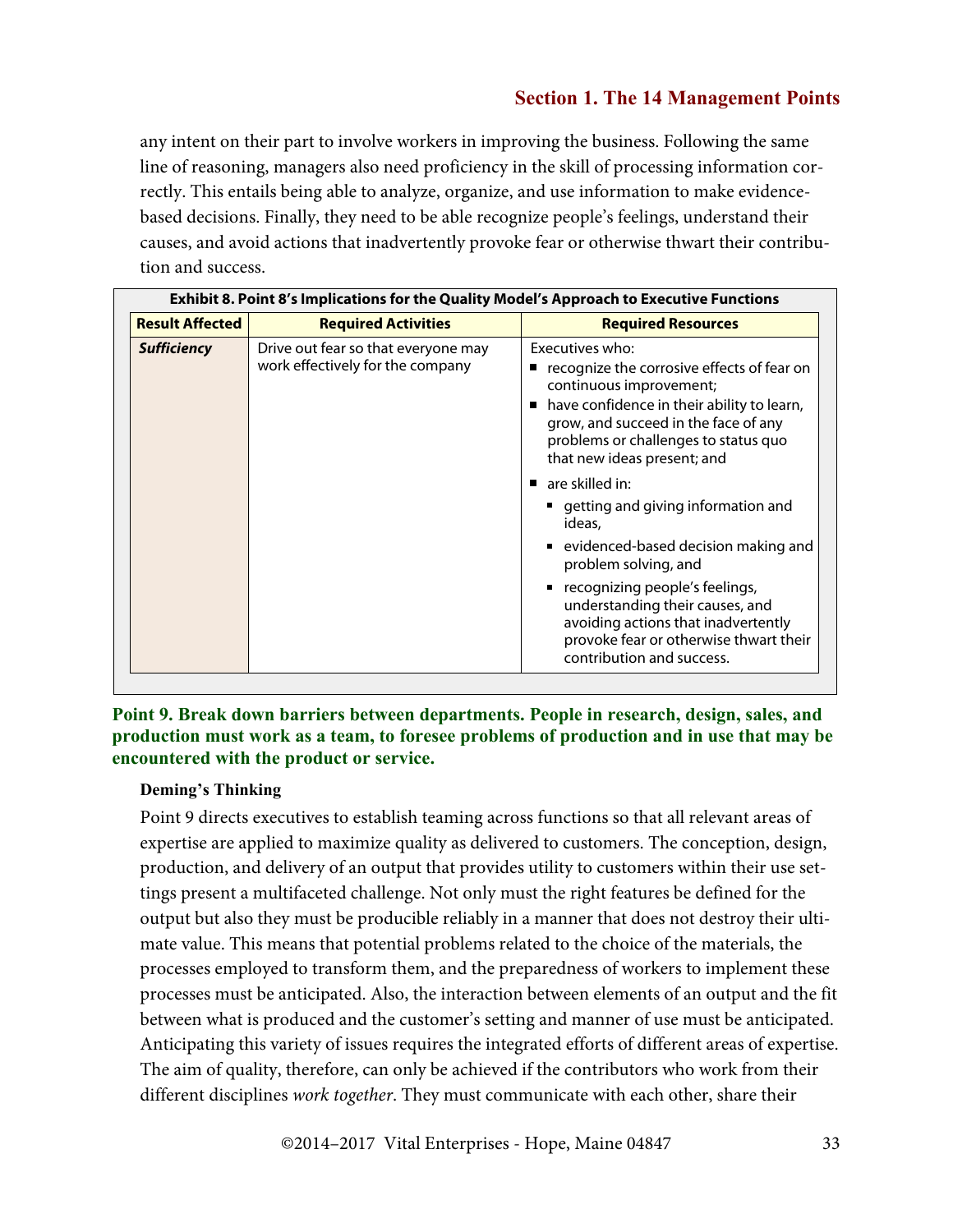different sets of information and knowledge, and shape their individual contributions so that they advance the goal of quality by enabling each other's efforts. Enterprise is a *teamed* effort in the Quality model. The sum of the independent contributions of workers, work units, or business functions (engineering, purchasing, marketing, etc.) will not be adequate to accomplish its end. Unless the people who implement the various functions that address the different facets of enterprise team together, their individual efforts will not succeed in enabling the business's success. Their independent contributions must be integrative. They must work

#### **Deming's Perspective on Teaming Across the Enterprise**

Deming asks rhetorically, "Why waste knowledge?" He continues, "No company can afford to waste knowledge. Failure of management to breakdown barriers between activities . . . is one way to waste knowledge. People that are not working together are not contributing their best to the company. People as they work together, feeling secure [cites Point 8] in the job [,] reinforce their knowledge and efforts. Their combined output, when they are working together, is more than the sum of their separate abilities" (Deming, 1982, pp. 352–53).

Deming's guidance implies that he sees the organization as a open, dynamic system although he does not use those terms. Such a system accomplishes its purpose by the real-time interactions of the people that power it. Its success depends on fully recognizing all elements that constitute the system and enabling their interdependent performance in the service of their common goal. Deming's ideas about systems and the nature of the organization specifically in Chapters 3 and 4 of his work, The New Economics (Deming, 2000), are fully consistent with this interpretation.

synergistically with each other; otherwise, they undermine the success of the whole. While each function may produce the best apparent result from its perspective, it may in fact undermine the success of the whole. Delivering and improving quality requires that everyone understand the interdependence among their individual contributions. "People in research, design, sales and production must work as a team ... ." Teamwork means having a common aim, communicating with each other in the service of realizing that aim, accomplishing one's responsibilities in a manner that enables the success of other teammates, and working to stimulate and support each other's growth in capability.

#### **Implication's for the Quality Model for Commerce**

Exhibit 9 summarizes Deming's guidance for creating the conditions for teamwork in the pursuit of quality. His guidance in Point 9 educates managers about the importance of synergy among contributors within the Quality model and what is required to achieve it. Synergy requires the removal of barriers to sharing information and ideas. It requires that all contributors align their efforts in the service of the common goal of quality and recognize that the common goal is only achievable when everyone works as a team. It is management's responsibility to understand and educate all contributors about this requirement.<sup>21</sup> It also requires that management break down barriers to full and free communication between people,

<sup>&</sup>lt;sup>21</sup> Again, do not presume that Deming's ideas require that the executive functions be implemented by a separate set of employees designated as supervisors, managers, or executives. His thinking is fully applicable to any arrangement for implementing executive functions even one that fully distributes their implementation across all employees as is done in fully autonomous teams.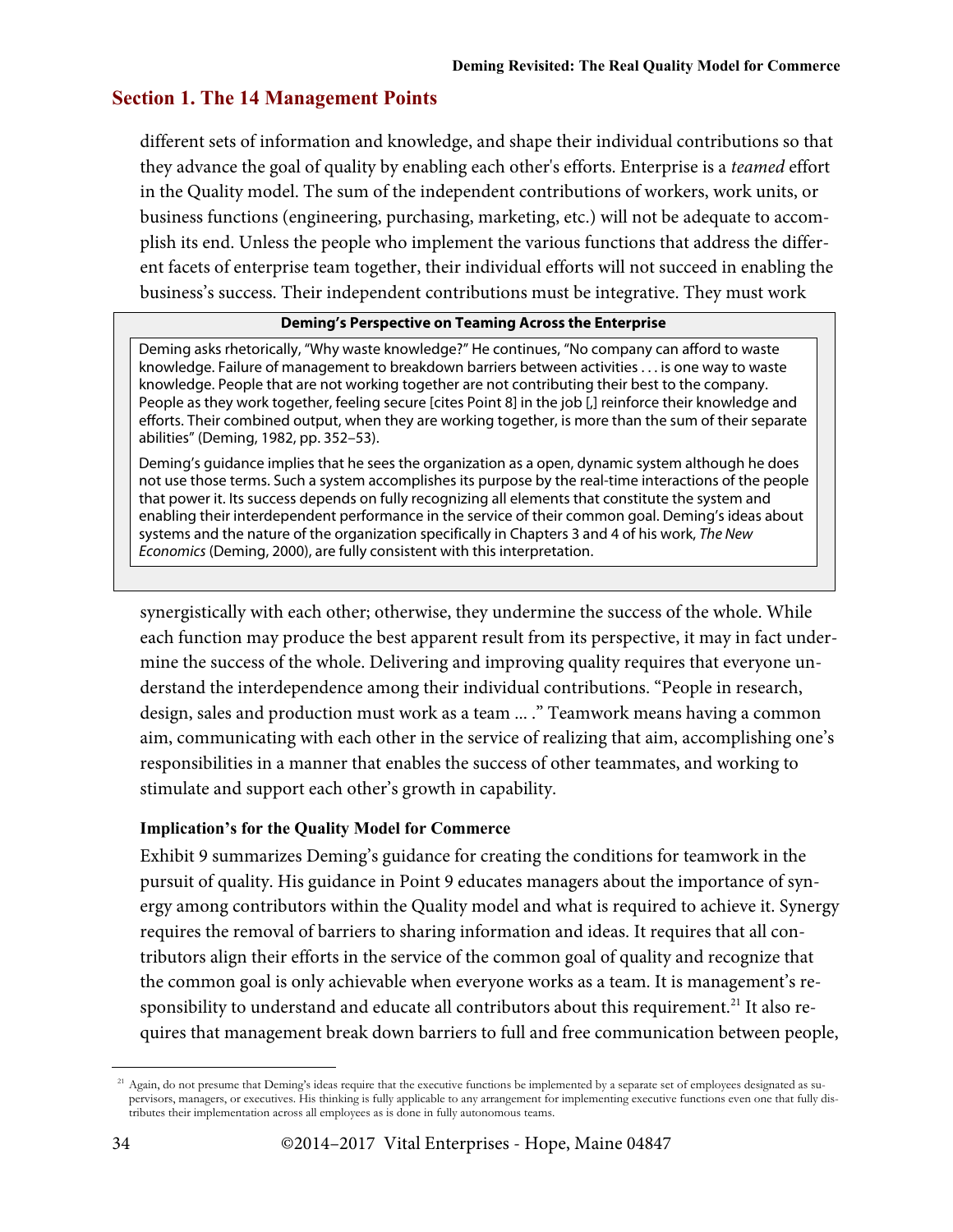work groups, and functions and create forums such as cross-functional teams that enable people to pool their different perspectives in the service of their common aim. It requires that managers succeed in driving out fear (Point 8), since fear fosters a focus on self and action to protect self. Still further, it means management must be able to detect and act to eliminate any system or feature of a system (e.g., appraisal, incentives, or rewards) that pits one person against another thereby undermining teamwork (Points 10 and Point 11).

| Exhibit 9. Point 9's Implications for the Quality Model's Approach to Executive Functions |                                                                                                                                                                                                                                                                                                                                                                                                                                                                                                                                                                                               |                                                                                                                                                                                                                              |  |  |
|-------------------------------------------------------------------------------------------|-----------------------------------------------------------------------------------------------------------------------------------------------------------------------------------------------------------------------------------------------------------------------------------------------------------------------------------------------------------------------------------------------------------------------------------------------------------------------------------------------------------------------------------------------------------------------------------------------|------------------------------------------------------------------------------------------------------------------------------------------------------------------------------------------------------------------------------|--|--|
| <b>Result Affected</b>                                                                    | <b>Required Activities</b>                                                                                                                                                                                                                                                                                                                                                                                                                                                                                                                                                                    | <b>Required Resources</b>                                                                                                                                                                                                    |  |  |
| <b>Synergy</b>                                                                            | Drive out fear so that everyone may<br>work effectively for the company (Point<br>8).<br>Remove barriers to collaboration be-<br>tween all activities within the business.<br>$\blacksquare$ Ensure that everyone understands that<br>achieving the common goal requires<br>teamwork across all contributors.<br>$\blacksquare$ Ensure that people have the knowl-<br>edge and skills needed to work as a<br>team with each other.<br>Ensure that forums are established<br>wherein people can relate with each<br>other within and across functions to<br>share information and ideas, solve | Executives who:<br>$\blacksquare$ are skilled in building, leading, and par-<br>ticipating in teams,<br>can detect internal systems or features<br>of systems that undermine teamwork,<br>and<br>act to eliminate them.<br>п |  |  |
|                                                                                           | problems, and otherwise stimulate and<br>support each other in the pursuit of<br>their common aim.                                                                                                                                                                                                                                                                                                                                                                                                                                                                                            |                                                                                                                                                                                                                              |  |  |

Not explicitly stated by Deming, but certainly implied by his edicts, management must ensure that all contributors, including themselves, possess the knowledge and skills needed to work as a team with each other and apply those capabilities at all times.

### **Point 10. Eliminate slogans, exhortations, and targets for the work force asking for zero defects and new levels of productivity. Such exhortations only create adversarial relationships, as the bulk of the causes of low quality and low productivity belong to the system and thus lie beyond the power of the work force.**

Elsewhere, Deming provides a different wording for this point: "10. Eliminate numerical goals, posters and slogans for the workforce that ask for new levels of productivity without providing new methods" (Deming, 1988). The meaning appears to be unchanged—do not distract workers with empty statements and false objectives. Such statements and actions only reveal to workers management's ignorance of what is really required for the business to succeed and sow contention and dissent.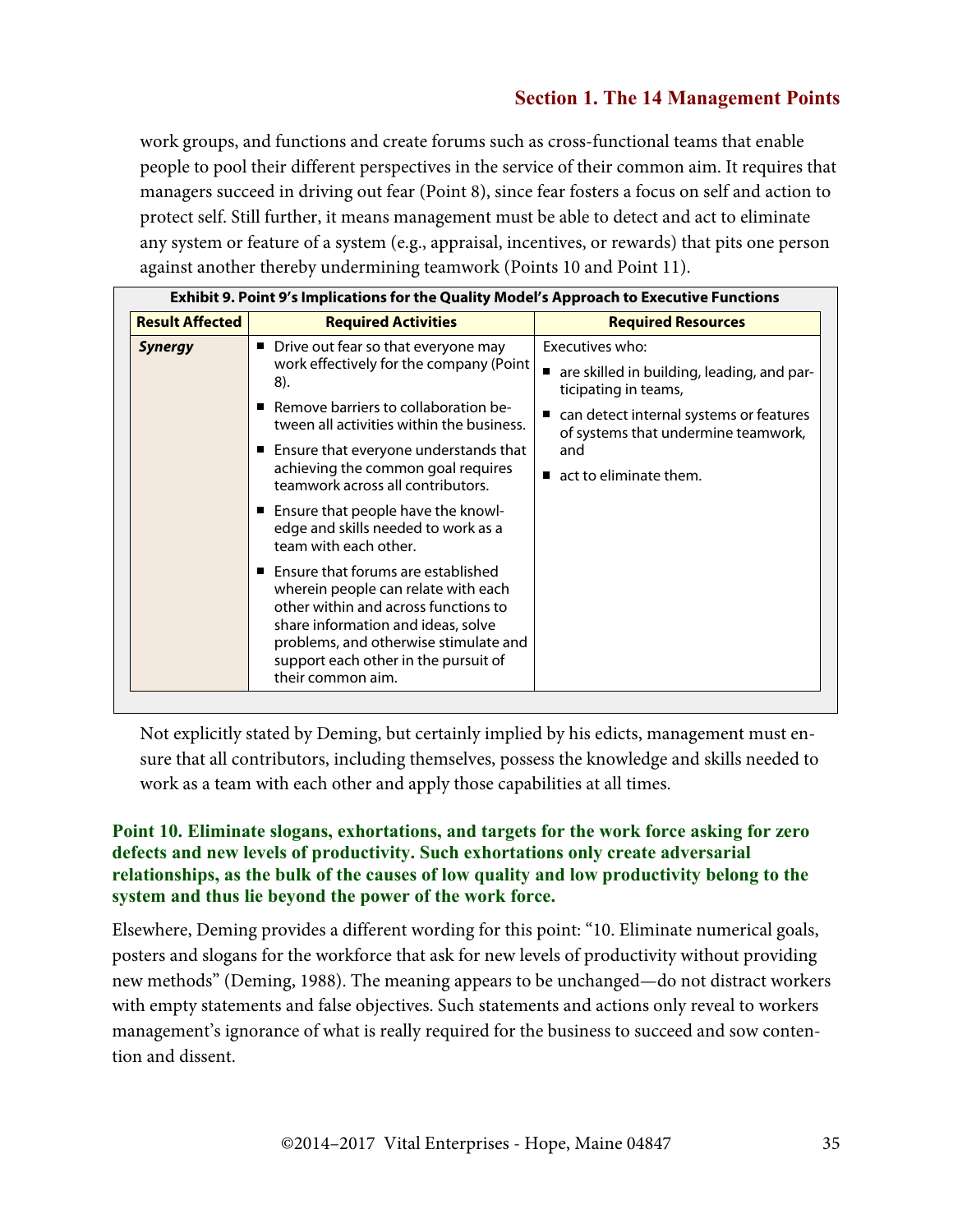#### **Deming's Thinking**

Deming is repeatedly outraged by management placing upon workers the burden that belongs to them. A specific example is calling upon front-line workers to fix problems of production that are expressions of common cause variation (i.e., natural expression of the system *as defined by management*) and not special cause (local deviations in process or operator specific errors). Only management can fix system-caused problems since management reserves to itself control over the factors that constitute the system. Even when slogans and campaigns for better performance are targeted at lower-level managers who, presumably, have control over the systems immediately below them, there is no effort to provide the recipients the training and tools they need to improve the system. Thus, these exhortations and demands seed frustration and discontent as, in Deming's eyes, they place the recipient in a "no win" situation.

In expanding on Point 10, Deming assigns special contempt for the indecency of using emotional techniques to evoke either shame or pridefulness to drive performance. He states that these efforts undermine human striving and teamwork. In *Out of Crisis*, he offers a number of quotations from workers that explain why. He summarizes his contempt for these motivational initiatives in this comment,

> "'Do it right the first time.' A lofty ring it has. But how could a man make it right the first time when the incoming material is off-gauge, off-color, or otherwise defective, or his machine is not in good order, or the measurement instrument is not trustworthy? This is just another meaningless slogan, a cousin of zero defects" (Deming, 1982a, p. 66).

Deming sees these exhortation as "cruel jokes" whose only result is "fear and mistrust of management." He especially ridicules the use of goals and targets (see Point 11, below) with front-line workers that demand improved results when it is clear that a process is *stable—*meaning, it is delivering what it is capable of delivering*—*and therefore its improvement requires management authority to alter its design. Front-line workers do not possess this authority in command and control type, hierarchical organizations.

Deming also decries management's woeful understanding of what constitutes effective communications. He states that managers imagine that their slogans and excited urgings are "persuasive" and "give people something to work toward." Deming clarifies that effective communication is not judged by one's intent or personal satisfaction with its content and form, but by its effect. What does the recipient do with it? "How does the instruction work in practice?", he asks (Deming, 1982a, p. 70).

#### **Implication's for the Quality Model for Commerce**

Point 10's guidance relates to eliminating actions that undermine the achievement of both *sufficiency* and *synergy.* The former ensures the flow of contributions of cooperative efforts by performers. The latter ensures that all contributors work together so that the cumulative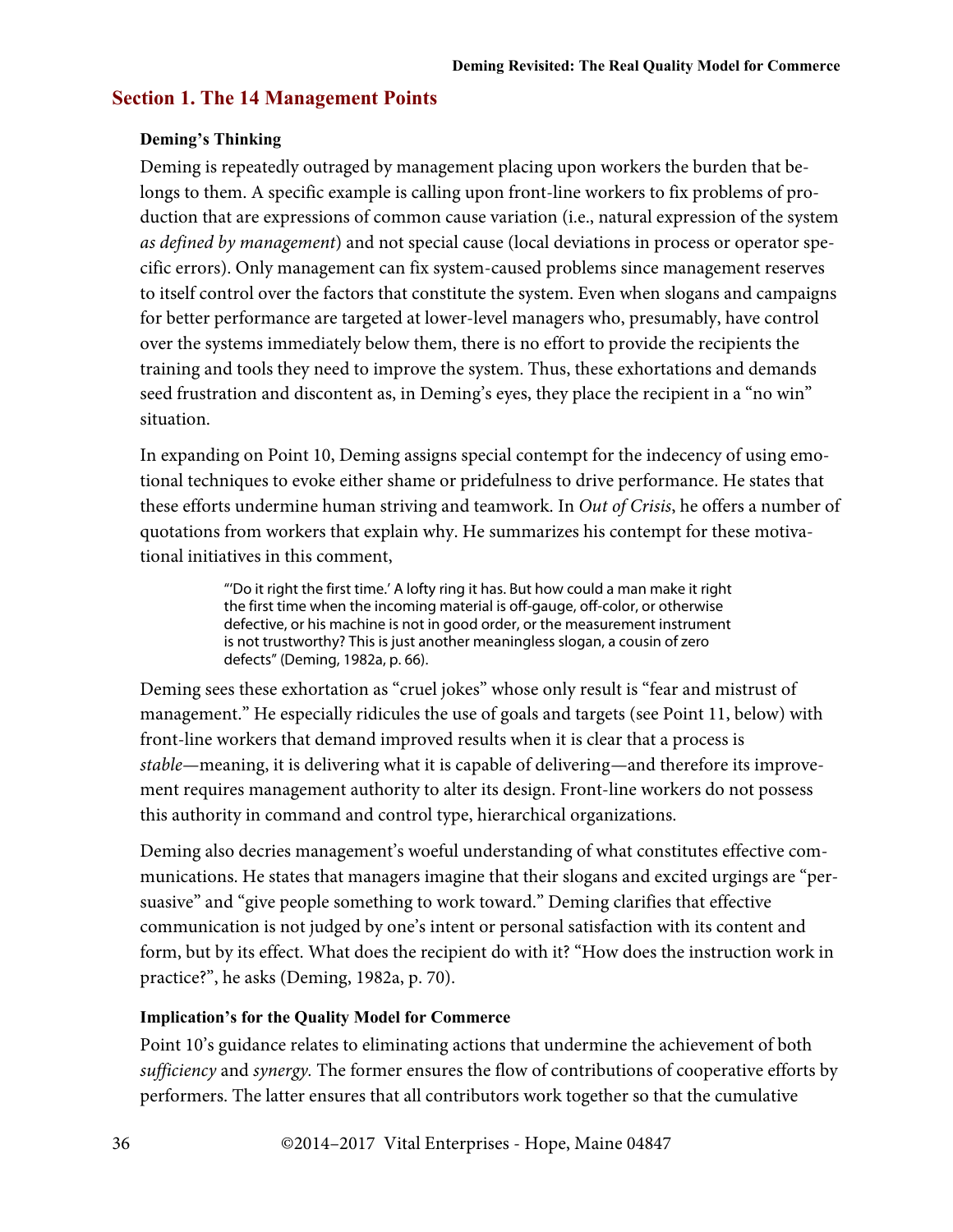effect of their individual efforts is greater than their sum. Demoralization of personnel detracts from effort and mistrust creates barriers between people that compromise synergy. Issuing slogan, exhortations, and targets that cannot be acted upon do both. Deming's guidance implies, but does not state, that executives in companies seeking to implement the Quality model must be able to:

target their communications to people who are capable of acting on them,

#### **How Deming Judges the Effectiveness of Communication**

For Deming, a communication's effectiveness is not judged by what the author intended or the mere fact that it occurred but by the effect it produces. Communication is judged effective only when its recipient receives and is able to act on its content correctly. This means that the communication must be constructed in a manner that allows its recipient to verify its meaning and, if it directs an action, provides the resources required to take that action (e.g., authority or access to required resources). Communication must be instructive and must empower the person so that he or she can action on that instruction. In Chapter 9 of his work, Out of Crisis (Deming, 1982a), Deming asserts that the only way to grasp what an idea means is to see or imagine it in action. In other words, the idea must be expressed in observable and measurable terms. Only then can a recipient use its content to guide his or her action. Equally important, only then can one detect whether the action taken by the person receiving the communication is consistent with its intended meaning. It is the "record of what happens on application" that confirms or disconfirms the effectiveness of communication (Deming, 1982a, page 176).

- generate useful communications—i.e., ones in which ideas are expressed in operational  $\blacksquare$ terms and include all the content needed for the recipient to act on them, $^{22}$  and
- assess whether a communication has been successful.

Exhibit 10, summarizes Deming's guidance with regard to Point 10.

| <b>Result Affected</b>                      | <b>Required Activities</b>                                                                                                                                                                                                                                                               | <b>Required Resources</b>                                                                                                                                                                              |
|---------------------------------------------|------------------------------------------------------------------------------------------------------------------------------------------------------------------------------------------------------------------------------------------------------------------------------------------|--------------------------------------------------------------------------------------------------------------------------------------------------------------------------------------------------------|
| <b>Sufficiency</b><br>and<br><b>Synergy</b> | Establish effective communication<br>$\blacksquare$<br>across the enterprise.<br><b>Eliminate communications that</b><br>exhort or demand behavior the<br>recipient of the communication is<br>not capable of performing.<br>Evaluate a communication by its<br>effects, not its intent. | Executives who:<br>target their communications to people<br>who are capable of acting on them,<br>■ can form a useful communication, and<br>can assess whether a communication<br>has been successful. |

### **Point 11 Eliminate work standards that prescribe numerical quotas.**

In *Out of Crisis*, Deming lists just subpoints Point 11a and 11b of management Point 11. However, elsewhere he does precede these subpoints with the statement recorded above ("Eliminate work standards that prescribe numerical quotas" (Deming , 1982, page 40)). We include the

<sup>22</sup> Deming expands on the meaning and importance of operational definitions in Chapter 9 of his work, *Out of Crisis* (Deming, 1982a).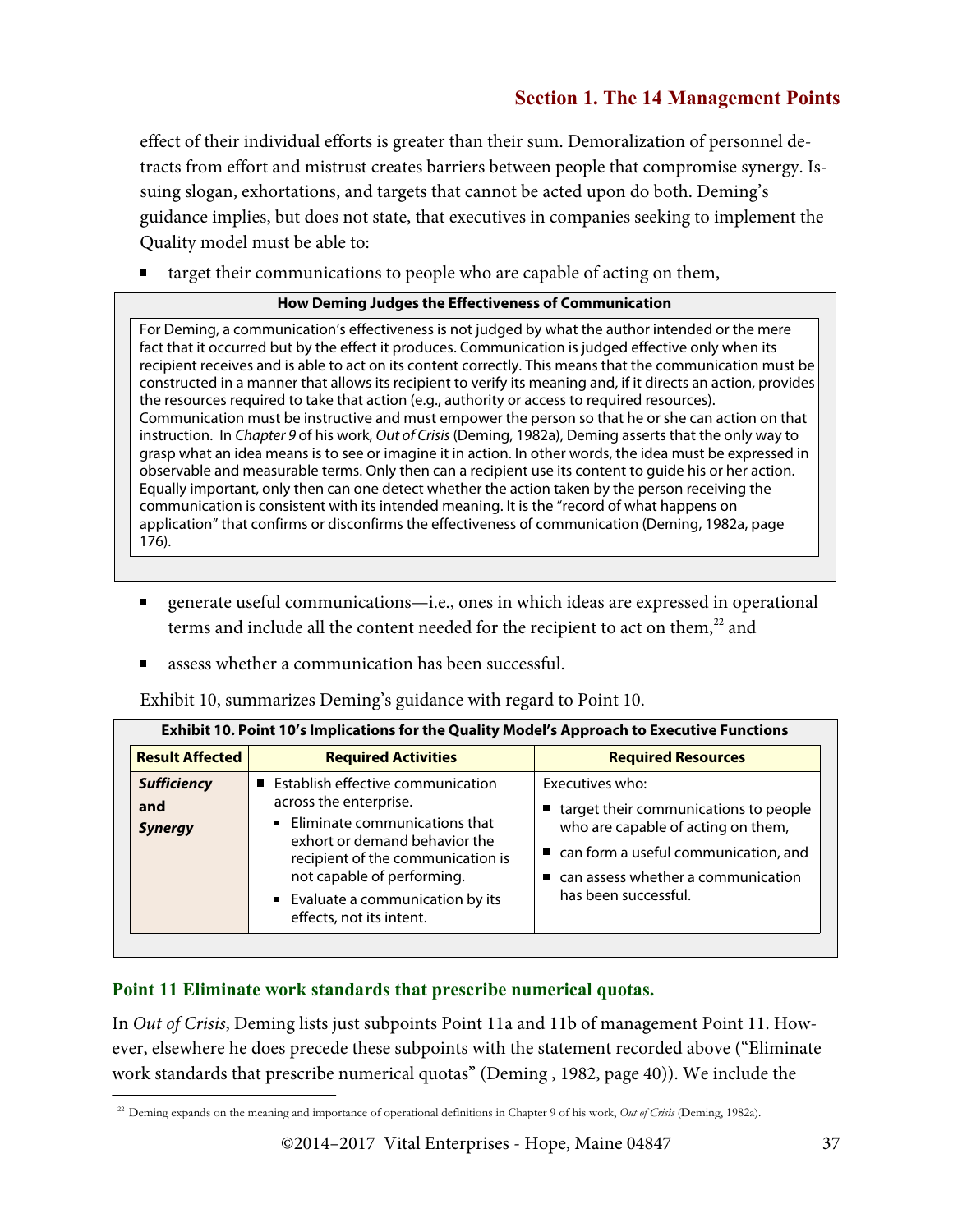statement here since it frames the contents of these subpoints. As you read Deming's explanation of Point 11, you will hear echoes of the thinking he expressed in Points 6, 7, 8, and 10.

#### **Deming's Thinking**

*11a. Eliminate work standards (quotas) on the factory floor. Substitute leadership.*  Deming states that a "quota is a fortress against improvement of quality and productivity"

(Deming, 1982a, p. 71). Quotas or their surrogates (work standards,<sup>23</sup> rates, targets, etc.) have these defects.

- They make a demand but provide no means that enable a person to do a better job.
- They create a fixed end point for achievement rather than reinforce the notion of continuous improvement.
- The data they generate (below, at, or above expectation) provides no useful information from which knowledge can be developed and improved methods devised.
- They undermine pride of workmanship as hitting a target becomes what counts, not the substance of what one does or the manner in which one does it. $^{24}$
- Depending on how they are defined, they may also result in unwanted behaviors—e.g., increased poor quality or outright deception. They may also establish aims that are contrary to the business's purposes. For example, giving sales people a work standard that demands they process 25 customer calls per hour, be courteous, and not rush customers. Deming notes that the first element of the standard is tracked as it is easily measured. The latter elements are typically not because they are hard to measure. To these facts Deming asks rhetorically, "Which guides performance?"

### **How a Critical to Quality (CTQ) Metric and a Work Standard Differ**

Why is it useful to have CTQ metrics but not work standards? Is not a CTQ metric a type of target since it specifies the state a feature of a process or product should exhibit? Yes and No. For Deming, work standards are arbitrarily defined and absent of any guidance as to how one might satisfy their demands. A CTQ metric operationalizes a customer value. It is not arbitrarily specified by management. It makes what a customer seeks observable and measurable. It supplies workers the information about customers seeks and whether they whether they have produced a customer-satisfying outcome. For example, a customer desires "softness" in a seat cushion. By working with customers, one uncovers that a seat cushion that displaces 1" per X pounds of weight applied satisfies that customer value. That CTQ educates the worker to what a customer desires. Using this CTQ metric a worker can evaluate whether a seat cushion he or she produced satisfied the softness requirement of customers. While CTQs are not arbitrary and do equip the worker with actionable information, they do not themselves contain the guidance one might use to produce the result they describe. In that sense they do share something in common with traditional work standards or goals.

<sup>&</sup>lt;sup>23</sup> Deming's use of the term "work standards" does not refer to work standards in the form of written guidance for how a process is to be performed. His use of the term refers to *criteria for judging a worker's performance absent such guidance*. If guidance were present, a work standard would enable success and not be just a demand for some result.

<sup>&</sup>lt;sup>24</sup> Walton reports that piecework was especially contemptible to Deming as he personally witnessed its affects on people during his work in factories. She reports him stating that, "Piecework is man's lowest degradation" (Walton, 1986, p. 6).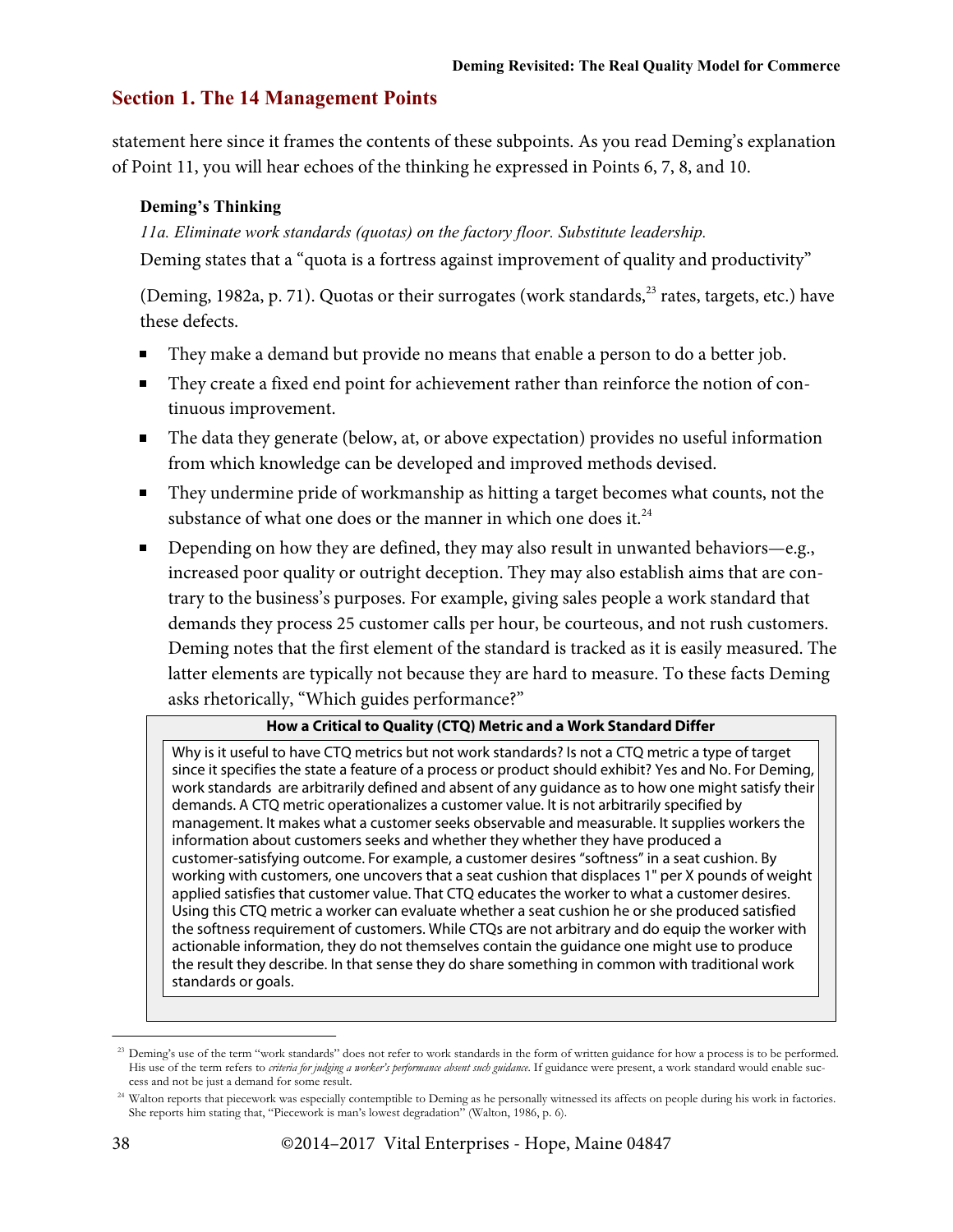#### *11b. Eliminate management by objective. Eliminate management by numbers, numerical goals. Substitute leadership.*

Point 11b applies the same reasoning expressed by Deming in Point 11a to managers. Can this be correct? After all, managers do have authority over the systems that govern worker performance and they are "managers." That role presumably means that they know how to solve problems and improve systems by analyzing information. To appreciate Deming's meaning here, one needs to understand the state of management in commercial organizations as he perceived it. Managers did not understand variation and its causes and therefore could not detect what action was required to improve performance. Was the performance they sought to improve a limit of the capability of the system in place? Was it actually a reflection of an operating aberration and therefore not reflective of the system's designed capability? Managers also lacked—and research suggests still do lack (Mintzberg, 1992; Pfeffer and Sutton, 2006)—the knowledge and skills needed to make evidenced-based decisions and systematically analyze information to solve problems. Given this perspective, and its empirical support, the same reasoning and negative consequences shared in Point 11a with regard to front-line workers apply to managers. They too need "leadership," as defined by Deming, in order to succeed.<sup>25</sup>

With managers, however, Deming identifies an added negative consequence to just assigning them goals. It is that this act by their superiors teaches them that merely setting a goal accomplishes one's managerial responsibility. It does not model leadership. Hence, the business ends up with lower tiers of managers not capable of demonstrating leadership and thereby incapable of advancing the success of the enterprise. As well, since they are mimicking the behavior of their superiors, they are secure and satisfied in their own performance. And, since the lower tiers are the models for entry level managers, a self-perpetuating system of executive ineptness is erected.

#### *Is Deming's Thinking About Goals and Targets Supported by Research?*

There does seem to be an error in Deming's argument that numerical targets and goals mean nothing unless a method for accomplishing them is also provided—at least if we take his words literally. There is research to support that just having an explicit goal improves performance as measured by the degree to which the goal is achieved (Locke and Latham, 2002). Add feedback and a person's performance further improves. One explanation proposed by researchers is that goals focus attention and focused attention organizes human performance. Focused, organized performance has a better chance of accomplishing an end then unfocused performance. Actually, this outcome would be expected given Deming's sense that people have an intrinsic drive to learn and improve. Intrinsic motivation implies self-initiated processing to devise better ways to reach a goal once the goal is known.

<sup>&</sup>lt;sup>25</sup> Of course, Deming's observations, especially given their empirical support (Mintzberg, 1992; Pfeffer and Sutton, 2006), do provoke an interesting question, "If management is inept, who then provides the leadership people implementing an enterprise need?" If you answer, "an outside consultant," then who will be competent enough within the business to detect this need and select a proper consultant?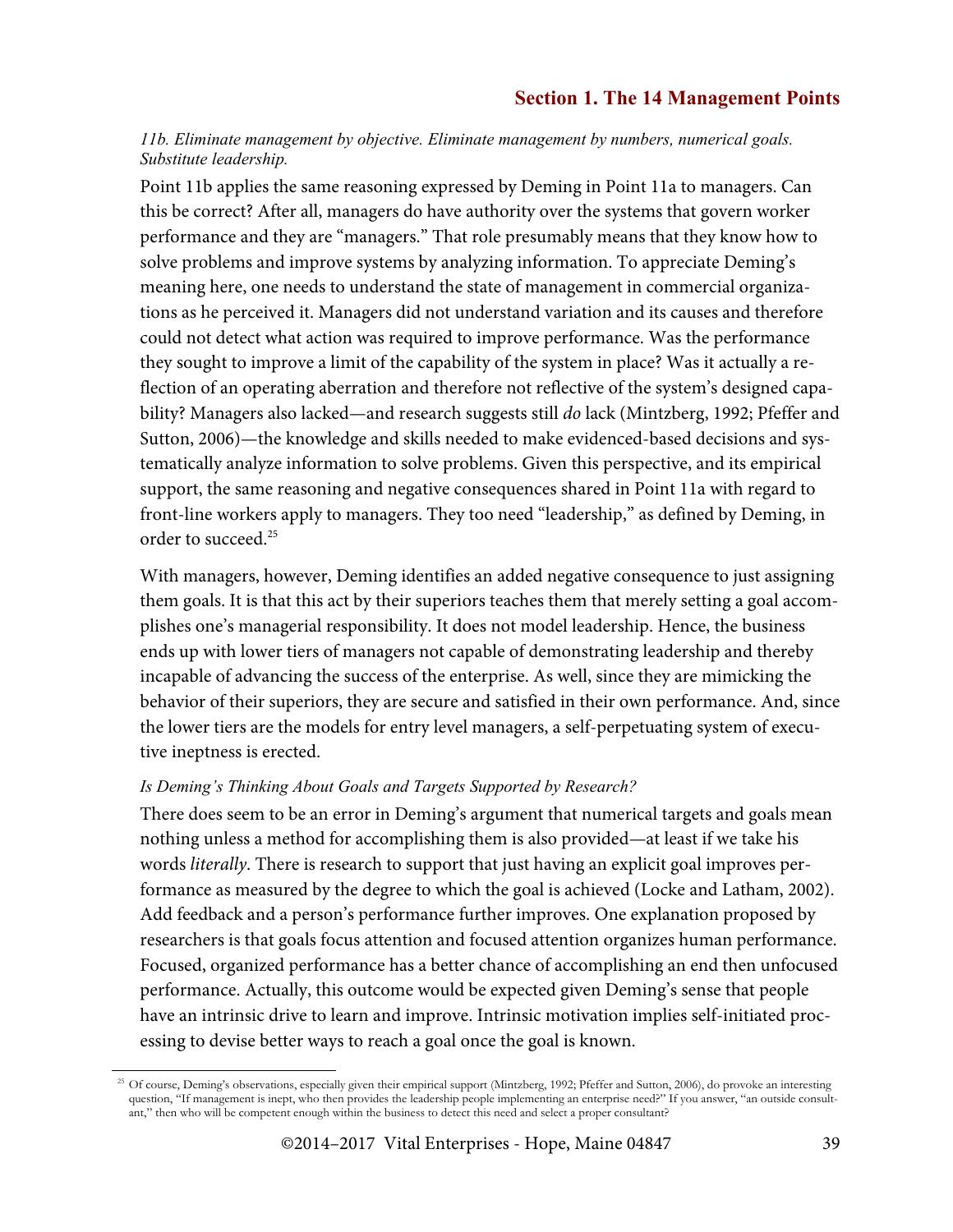Of course, if the goal is wrongly specified (reduce cost 10% but the critical need is to improve quality) or *requires capabilities the person is denied* (like authority to make system changes when system changes are needed), then setting a goal, without providing "leadership," has the effects Deming describes. It drives behavior toward unhelpful ends. It produces resentment, undermines morale, alienates workers, and may even result in acts of deception that create apparent gains where none really occur. Indeed, Deming was not against goals per se. He wrote, "An individual will of course have his goals. A man may set his heart on a college education. He may resolve to study harder to pass a course or an examination. I resolve to finish this chapter before morning: I give myself a deadline. Goals are necessary for you and for me, but numerical goals set for other people, without provision of a road map to reach them, have effects opposite to effects sought. They generate frustration and resentment." As Deming further states, the message such goals carry "is that management is dumping their problems on the work force." He adds, sardonically, "Why advertise the helplessness of management?" (Deming, 1982, pp. 38–40).

### **Implication's for the Quality Model for Commerce**

Point 11 primarily relates to accomplishing the executive purpose of effectiveness (Exhibit 11). While it contains many ideas similar to those in Point 10, which relates to sufficiency, Deming's emphasis here is that goal setting, on its own, is an ineffective approach to improving business performance. Clearly, the negative consequences of simply setting goals extend

| Exhibit 11. Point 11's Implications for the Quality Model's Approach to Executive Functions |                                                                                                                                                                                                                    |                           |
|---------------------------------------------------------------------------------------------|--------------------------------------------------------------------------------------------------------------------------------------------------------------------------------------------------------------------|---------------------------|
| <b>Result Affected</b>                                                                      | <b>Required Activities</b>                                                                                                                                                                                         | <b>Required Resources</b> |
| <b>Effectiveness</b>                                                                        | To realize success, executives must:<br>■ set the focus on continuous improvement and not on<br>reaching numerical targets,<br>correctly diagnose what source of variance is restrain-<br>ing current performance, |                           |
|                                                                                             | ■ devise plans that will produce improved performance,<br>and<br>enable people's efforts to make improvements.<br>п                                                                                                |                           |

the beyond failure to improve the business's success to the erosion of the social fabric needed for an enterprise to succeed. And, this secondary consequence does echo the concerns Deming addressees in Point 10. Nonetheless, Deming's emphasis with regard to Point 10 seems to be much more on the psychological impact of these false management practices as opposed to its ineffectiveness in advancing the business toward commercial success. In Point 11, the emphasis is reversed. Point 11 also reinforces the importance of Point 7, which tells us to replace traditional supervision with leadership. Leadership, for Deming, guides a business to success by providing not only clarity about direction but the means by which it can be realized.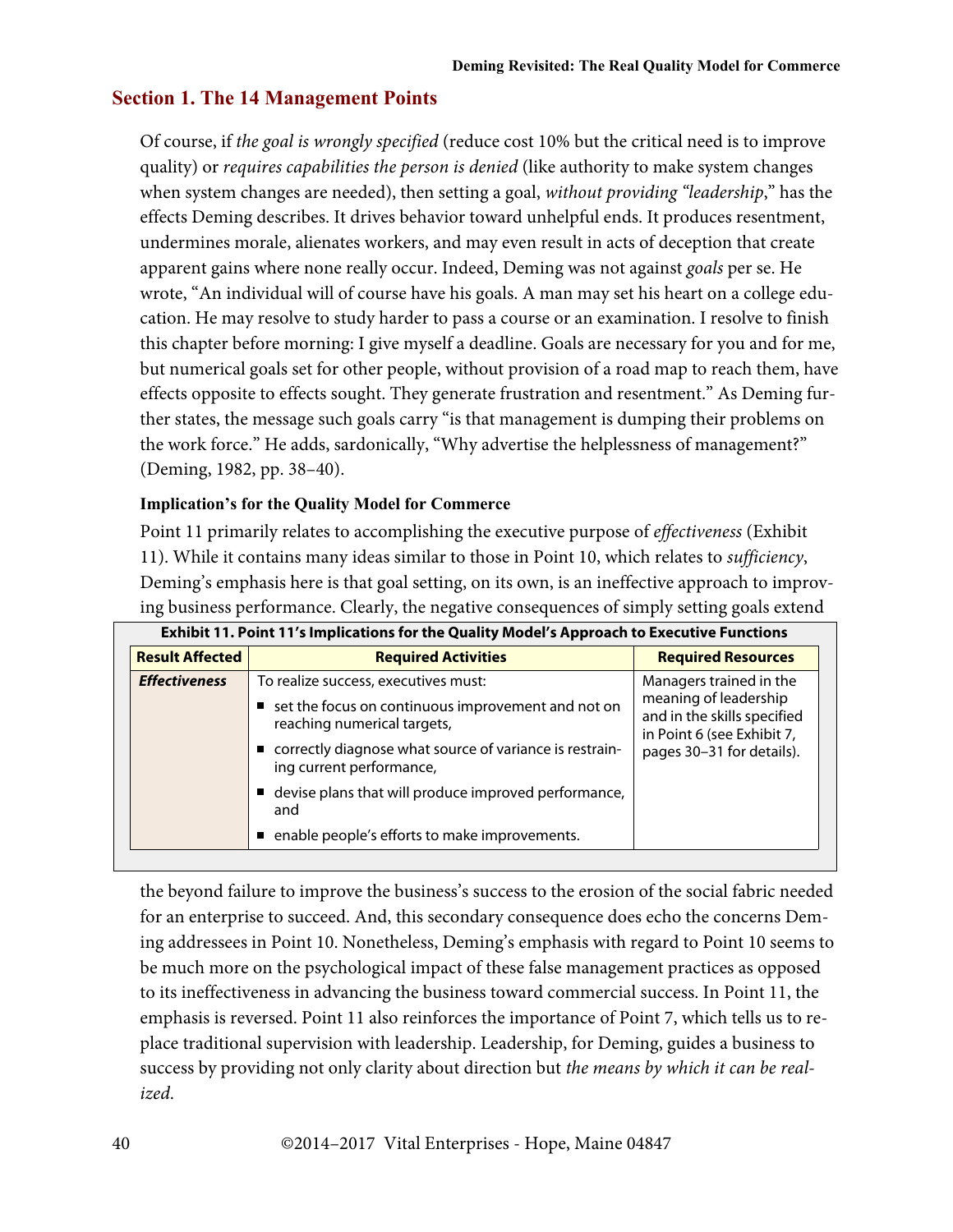### **Point 12. Remove barriers that rob people of pride of workmanship.**

As stated before, pride of workmanship results from being able to produce quality results and grow in one's capabilities. While "quality" may be viewed from many perspectives (Deming, 1982a, Chapter 6 and 7), the singularly most important perspective is that of the customer. Thus, a quality result means "A product or service [that] ... helps somebody and enjoys a good and sustainable market" (Deming, 2000, p. 2), one that satisfies customer needs and wishes and "will provide better living for him in the future" (Deming, 1982a, p. 175). The pride of workmanship that flows from producing results that deliver measurable value for their users fuels one's continued striving for excellence by bolstering one's sense of self-efficacy (Bandura, 1994, 1997). It also establishes skills and proficiencies in the performer that make him or her capable of new levels of achievement. One's sense of growing in capability fuels further the individual's striving for even greater proficiency and achievement. Denying people the opportunity to experience pride of workmanship, therefore, undermines learning and achievement by demoralizing contributors. Simply put, *it kills the spirit within*. As Deming states, "Barriers and handicaps rob the hourly worker of his birthright, the right to be proud of his work, the right to do a good job" (Deming, 1982a, p. 77). Deming further asserts that these "barriers must be removed from two groups of people. One group is management" and the "other group is hourly workers" (ibid).

#### **Deming's Thinking**

#### *12a. Remove barriers that rob the hourly worker of his right to pride of workmanship. The responsibility of supervisors must be changed from sheer numbers to quality.*

Deming uses the contents of numerous conversations with front-line workers to clarify what barriers rob people of their pride of workmanship. These conversations poignantly reveal the inner desire of people to produce something of value and the pain and frustration they experience by being denied the opportunity to do so. The barriers reported in these conversations include:

- not being informed as to what is acceptable workmanship and not responded to when that information is requested,
- being provided inconsistent definitions of acceptable workmanship or being subject to the inconsistent application of the same definition by different inspectors,
- being treated as a commodity by management—something to be acquired when needed, used, and then discarded,<sup>26</sup>
- being provided no guidance about one's job or being given guidance so complex it confuses workers rather than clarifies what they are expected to do, and
- being pressed with demands to keep producing outputs even when workers report problems with input materials or machines that cause the outputs produced to be defective.

<sup>&</sup>lt;sup>26</sup> Deming reports the condition of some 40 workers at one company as "... management may hire them at the price posted, or may not, depending on need. If not needed next week, they go back on the market" (Deming , 1982a, p. 77).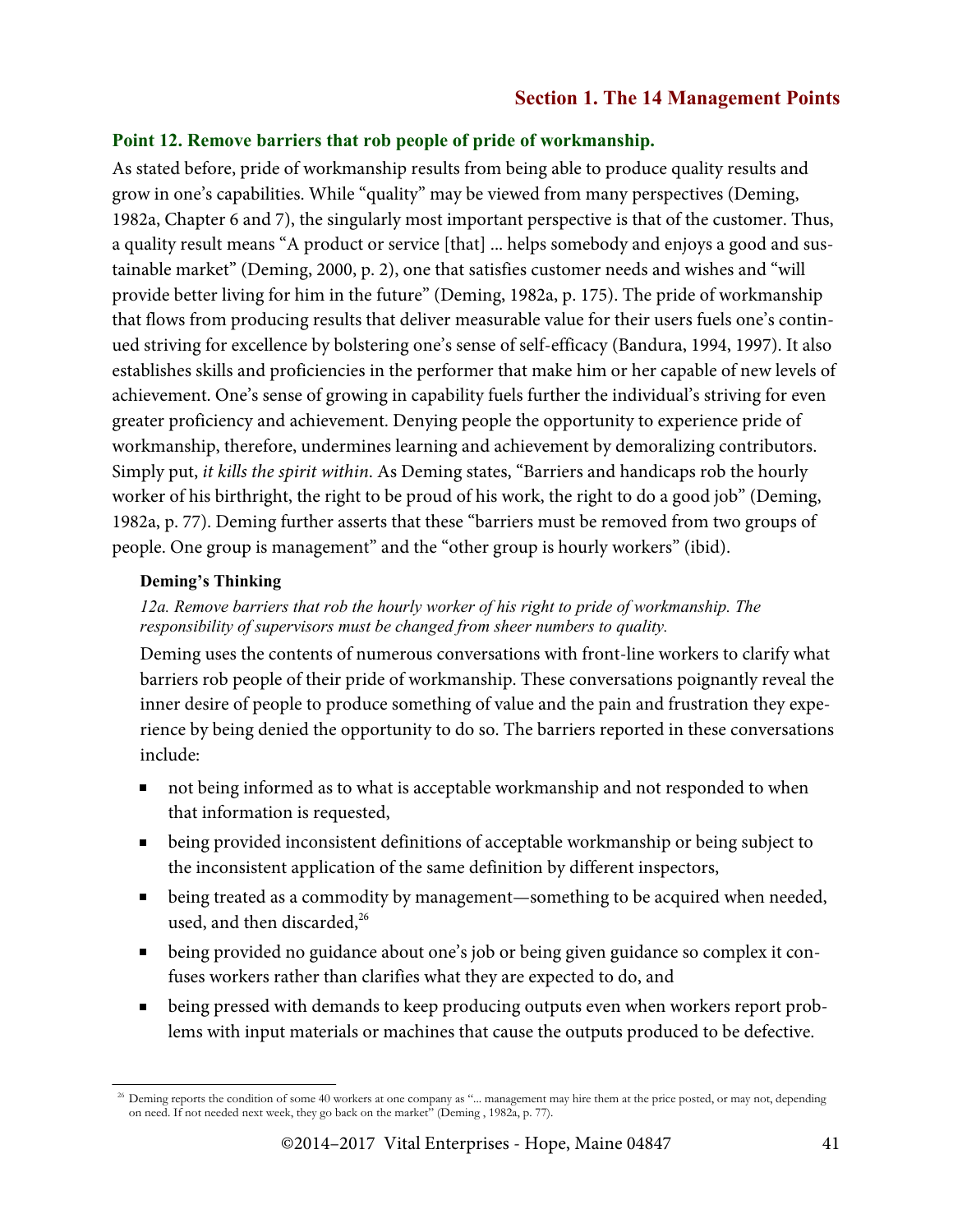To this last example, Deming asks rhetorically, "How can [the worker experience pride], when the machine is out of order, and no one responds to his pleas to have it adjusted?" (Deming, 1982a, p. 78).

Management's initiation and subsequent reneging on programs intended to better involve workers, empower their participation, and provide them an opportunity to improve performance is a still worse source of demoralization. Deming asserts that participation in such initiatives disintegrates as workers find "themselves unwilling parties to a cruel hoax, unable to accomplish anything, for the simple reason that no one in management will take action on suggestions for improvement" (Deming, 1982a, p. 85). He characterizes these false initiatives as "smoke screens" and labels them "devastatingly cruel devices."

#### *12b. Remove barriers that rob people in management and in engineering of their right to pride of workmanship. This means, inter alia, abolishment of the annual or merit rating and of management by objective.*

Deming sees the annual performance rating, merit pay, pay-for-performance, and management by objectives as corrupting management since they introduce factors that undermine people's natural striving for success, erode teamwork, and misdirect human effort. His guidance is simple—abolish them! As Deming sees it, all they do is create "management by fear" and reinforce behaviors that are "devastating" (Deming, 1982a, p. 102). Using the observations of an unnamed source, he sums up the effects of these systems as nourishing short-term performance, annihilating long-term planning, building fear, demolishing teamwork, and nourishing rivalry and politics. He lists many reasons for these judgments. They include that such systems:

- focus on end results and not on "leadership to help people,"
- engender fear that focuses managers on ensuring their own survival thereby undermining  $\blacksquare$ teamwork,
- reinforce "doing well in the system" and not *improving* the system,
- fail to understand the role of common variance in affecting the results achieved by a person operating within a system, $27$
- fail to account for the positive or negative affects on a manager's performance that con- $\blacksquare$ textual variables have (e.g., the people that work with the manager—supervisees, colleagues, supervisors; the geographical region in which the manager works; the infrastructure that supports the manager's performance), and
- foster adjustments in personal performance that amount to tampering since they are based on feedback that may not reflect upon anything the recipient is doing since it does not account for the effects of common variance.

<sup>&</sup>lt;sup>27</sup> Deming points out that assigning credit to an individual for an observed performance only makes sense when that performance falls outside the limits of achievement attributable to the system the performer was implementing *and* was not due to some contextual variables that affected the performance. Essentially, for crediting purposes, a person's performance must distinguish itself as an instance of special cause variation assignable to the personal action of the worker. Only then does the observed result merit crediting (Deming, 1982a, pp. 109–15).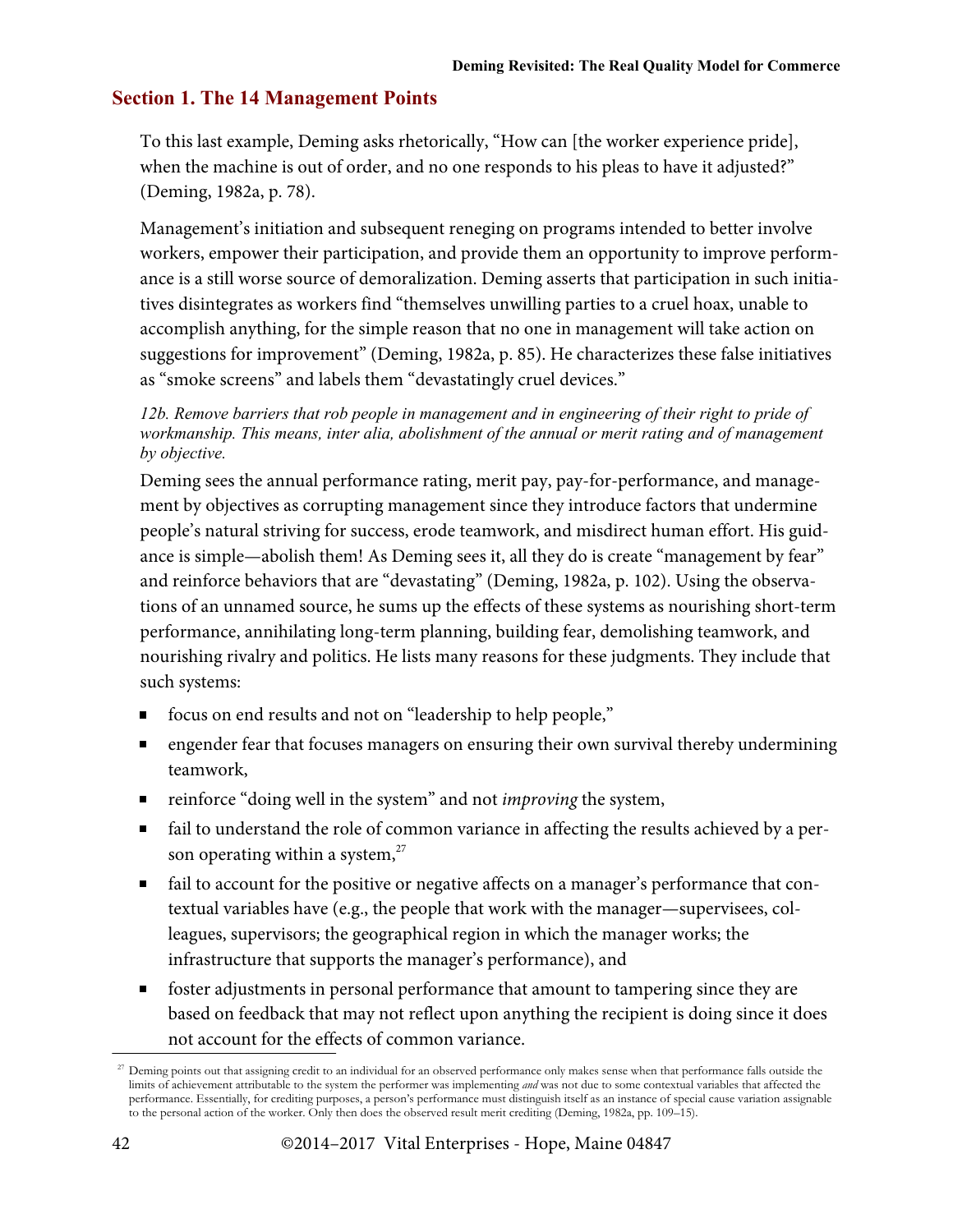Deming does offer his remedy for these ills. He advises that the annual performance review be replaced by providing all managers with "education in leadership" (Deming, 1982a, p. 116). By this he means implement Points 6 and 7 as described above (pages 24–31).

He also advises the following additional steps.

- More carefully select people in the first place Build in success for the person and the business by ensuring that people hired have the capabilities needed to succeed in the job for which they are hired.
- Better train and educate workers after selection Implement Point 6 so that workers can acquire the workplace-specific knowledge and skills they need to succeed.
- Determine pay for people within the system based on the performance of the system Tie worker performance to level of performance exhibited by the work team and adjust it for the capabilities of the system within which they are working.
- Provide performance-assisting interviews "three or four hours at least once a year" not to criticize but to provide help to each individual in his or her efforts to improve personal performance. In other words, implement Point 7.
- Use data to understand and improve systems and managers' performance and not to rate or rank managers. Again, implement Point 7.

#### *Is Deming's Thinking Off-the-Mark?*

On the face of it, Deming's condemnation of management by objectives, merit pay, and other performer-focused evaluation systems seems off-the-mark. Yet, as we will see below, he makes very pointed and fact-based criticisms of their typical construction and use. There is research to support many of his claims. For example, research into pay for performance systems in education, as commonly designed, has repeatedly revealed teachers and administrators "gaming" the system to obtain the rewards and not improving their performance (Pfeffer and Sutton, 2006, pp. 23–24; more recently see Guillum and Bellow, 2011; Vogell, Judd, and Torres, 2011). Yet, such systems when stripped to their essentials are *feedback systems* and Deming does endorse providing feedback to performers. As well, research into intrinsically motivated performers—the exact type of performer Deming deems essential to a qualityfocused enterprise—reveals that they thrive on *factual feedback* about their performance in relation to whatever they are striving to achieve (Deci, Koestner, and Ryan, 1999). Can it be that such a feedback system is inherently corrupting as Deming suggests? Adding weight to this query is the observation that every negative Deming raises about these systems seems to target an element of their design, a feature that is modifiable as opposed to some quality that is inherent and unalterable. For example, he decries that the systems target short-term results and ignore measuring and crediting the development of people and system capabilities. But that is correctable. He also decries their poor construction with regard to defining levels of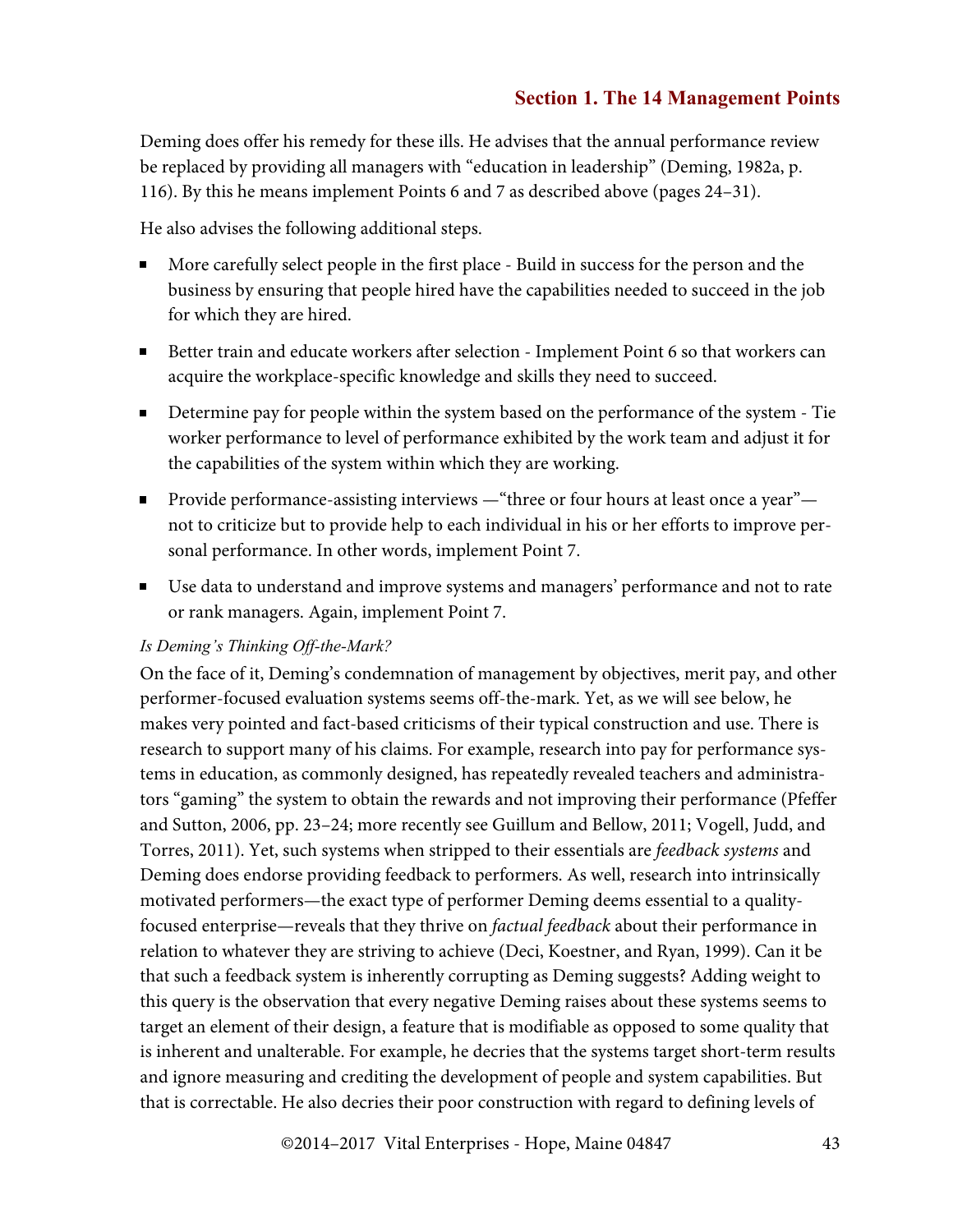achievement to credit. They fail to appreciate the difference between common and special variation and thereby reward or punish people for outcomes that are simply predictable based on the capabilities of the systems they implement. He indicts them as well for not providing the recipients of the evaluation assistance in improving their performance or for undermining teamwork by pitting one worker against another by focusing on individual performance or by using the method of forced ranking (upper 10% versus lower 10%). Once again, these practices are correctable. Indeed, as a consultant, I have participated in building systems that target performance features that address both outcomes achieved in terms of final results and the method by which the results were produced. These systems used indicators that registered the growth in capability and achievement of the people supervised and the capabilities of the systems for which the managers were responsible. These atypical performance management systems also used multiple points of measurement so that both slope and direction of improvement were addressed. They corrected for the contribution to personal performance made by contextual variables—e.g., the economy, the learning capabilities of the people being supervised, the performance capabilities of the systems implemented. These approaches included the participation of the manager in their definition, tracking, and final assessment. And, at every step, they provided assistance to the manager in improving his or her performance by helping the manager root cause obstacles to better performance, extract learning, and apply that learning to advancing future success.

What would Deming say of a system with the characteristics just defined? I am not sure. On the one hand, I imagine he would say that the system I just described was a *leadership enabling system*, not a merit pay or pay-for-performance system and therefore it fit his model. On the other hand, I imagine that, before he would judge what I described as acceptable to his model, he would ask me, "Are its ratings used to issue external rewards that are intended to motivate achievement?" And if I said, "Yes," I imagine that he would respond, "Then it is still corrupting because it externalizes the motivation for achievement thereby undermining people's intrinsic striving to learn and excel" (Deming's concept of "gold star" schedule; Deming, 2000, especially Chapter 6).

"Our prevailing system of management has destroyed our people. People are born with intrinsic motivation, self-respect, dignity, curiosity to learn, joy in learning. The forces of destruction begin with toddlers—a prize for the best halloween costume, grades in school, gold stars—and on up through the university. On the job, people, teams, and divisions are ranked, rewarded for the top, punished for the bottom. Management by Objectives, quotas, incentive pay, business plans, put together separately, division by division, cause further loss, unknown and unknowable." (Deming, 2006).<sup>28</sup>

#### **Implication's for the Quality Model for Commerce**

Deming's guidance for Point 12 is summarized in Exhibit 12, next page. It primarily relates to

<sup>&</sup>lt;sup>28</sup> Deming thoughts are echoed in the short story, *Gold Star Schedule* written by R.R. Carkhuff (Carkhuff, 1976). To be fair, Deming does allow that monetary reward for performance outside the system may be possible without adverse effects *if it is joined with some more satisfactory recognition* (Deming, 1982a, p. 117). On the other hand, the overwhelming preponderance of his writing is consistent with the perspective described in the quote reported above.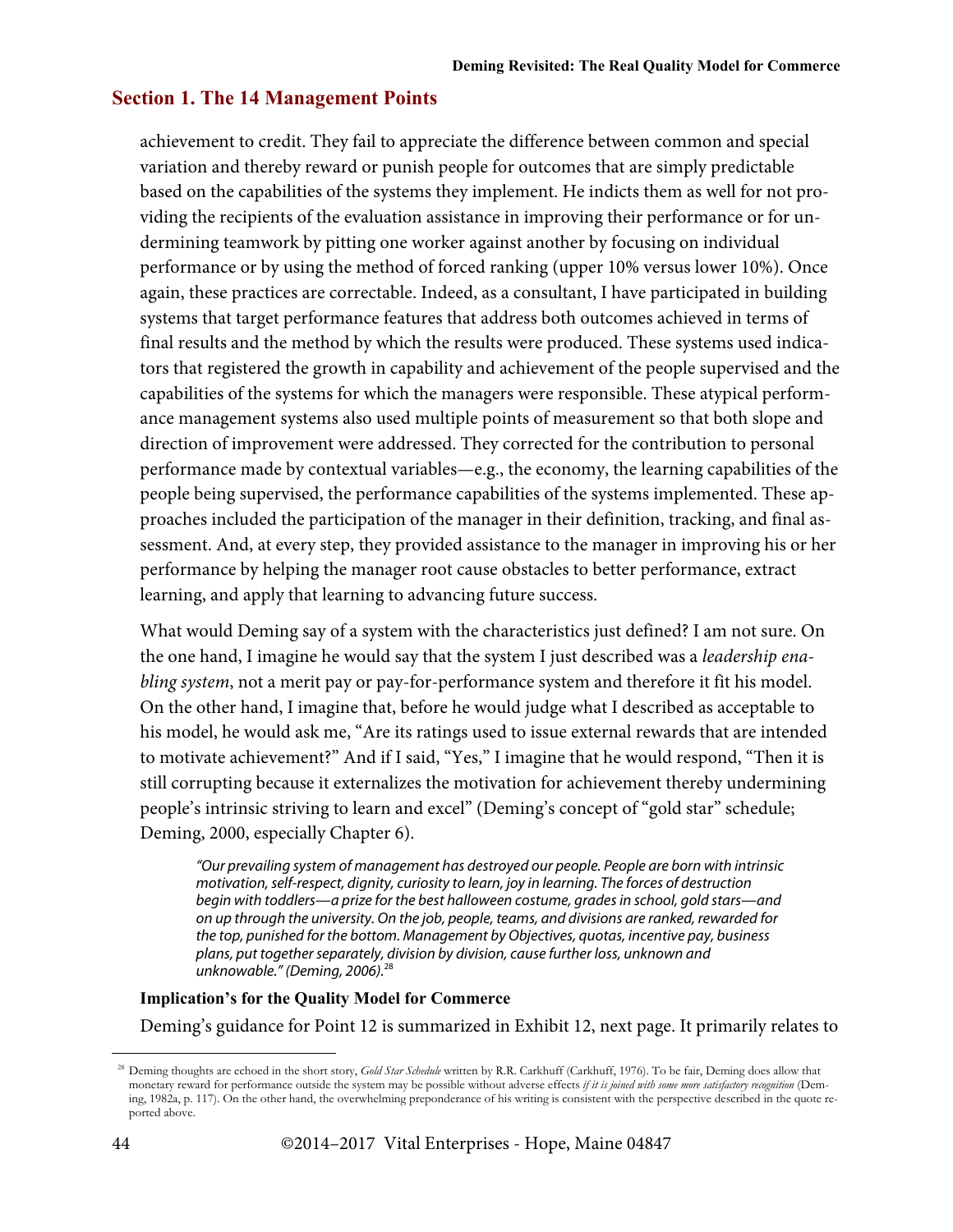accomplishing the executive purpose of *sufficiency*. Pride of workmanship is essential to sustaining people's contribution of cooperative efforts. The consequences of its absence include absenteeism, turnover, poor quality, and low productivity. "He that feels important to a job will make every effort to be on that job. He will feel important to the job if he can take pride in his work and may have a part in improvement of the system" (Deming, 1982a, p. 83).

#### **Point 13. Institute a vigorous program of education and self improvement.**

Point 13 directs a business to go beyond job training for one's current position (Point 6) to support the personal development of every worker. Programs of this nature support people in acquiring knowledge and skills that enhance their abilities to think, relate, and perform more

| Exhibit 12. Point 12's Implications for the Quality Model's Approach to Executive Functions |                                                                                                                                                                                                                                                                                                                                                                                                                                                                                                                                                                                                                                                                                                                                                                                                                                                                                                                                                                                                                                                                                                                                                                                                                                                                   |                                                                                                                                                                                                                                                                                                                                                                                                                                                                                                                                                                                                                           |  |
|---------------------------------------------------------------------------------------------|-------------------------------------------------------------------------------------------------------------------------------------------------------------------------------------------------------------------------------------------------------------------------------------------------------------------------------------------------------------------------------------------------------------------------------------------------------------------------------------------------------------------------------------------------------------------------------------------------------------------------------------------------------------------------------------------------------------------------------------------------------------------------------------------------------------------------------------------------------------------------------------------------------------------------------------------------------------------------------------------------------------------------------------------------------------------------------------------------------------------------------------------------------------------------------------------------------------------------------------------------------------------|---------------------------------------------------------------------------------------------------------------------------------------------------------------------------------------------------------------------------------------------------------------------------------------------------------------------------------------------------------------------------------------------------------------------------------------------------------------------------------------------------------------------------------------------------------------------------------------------------------------------------|--|
| <b>Result Affected</b>                                                                      | <b>Required Activities</b>                                                                                                                                                                                                                                                                                                                                                                                                                                                                                                                                                                                                                                                                                                                                                                                                                                                                                                                                                                                                                                                                                                                                                                                                                                        | <b>Required Resources</b>                                                                                                                                                                                                                                                                                                                                                                                                                                                                                                                                                                                                 |  |
| <b>Sufficiency</b>                                                                          | Abolish performance management sys-<br>tems that create barriers to pride of<br>workmanship, undermine a focus on<br>continuous improvement, compromise<br>people's intrinsic striving to learn and<br>grow in capability and achievement,<br>distract management from their role as<br>leaders, impede teamwork, or other-<br>wise compromise the aims and method<br>of the Quality model.<br>■ Ensure that managers act as leaders<br>not judges and work as colleagues with<br>the people they supervise, counseling<br>them on a day-to-day basis, enabling<br>their success, and learning from them<br>and with them.<br>Implement:<br>п<br>more careful selection of people in<br>п<br>the first place,<br>better training and education after<br>п<br>selection,<br>determine pay for people within a<br>system based on the performance of<br>the system (perhaps similar in<br>concept to gainsharing),<br>provide performance assisting<br>interviews - "three or four hours at<br>least once a year"-not to criticize<br>but to provide help to each worker<br>in his or her efforts to improve<br>personal performance, and<br>use data to understand and improve<br>٠<br>systems and the manager's<br>performance and not to rate or rank<br>people. | Executives who possess and apply the<br>knowledge and skills of leadership as<br>defined in Required Resources, Exhibit 7,<br>pages 30-31 with the following additions.<br>Knowledge of:<br>• the importance of setting the focus<br>on continuous improvement,<br>people's intrinsic desire to achieve<br>valued outcomes and grow in<br>capability, and<br>the significance of their intrinsic<br>$\blacksquare$<br>striving for achieving quality.<br>Skill in detecting systems or actions<br>that deny people pride of workman-<br>ship and undermine their intrinsic striv-<br>ing to learn and grow in capability. |  |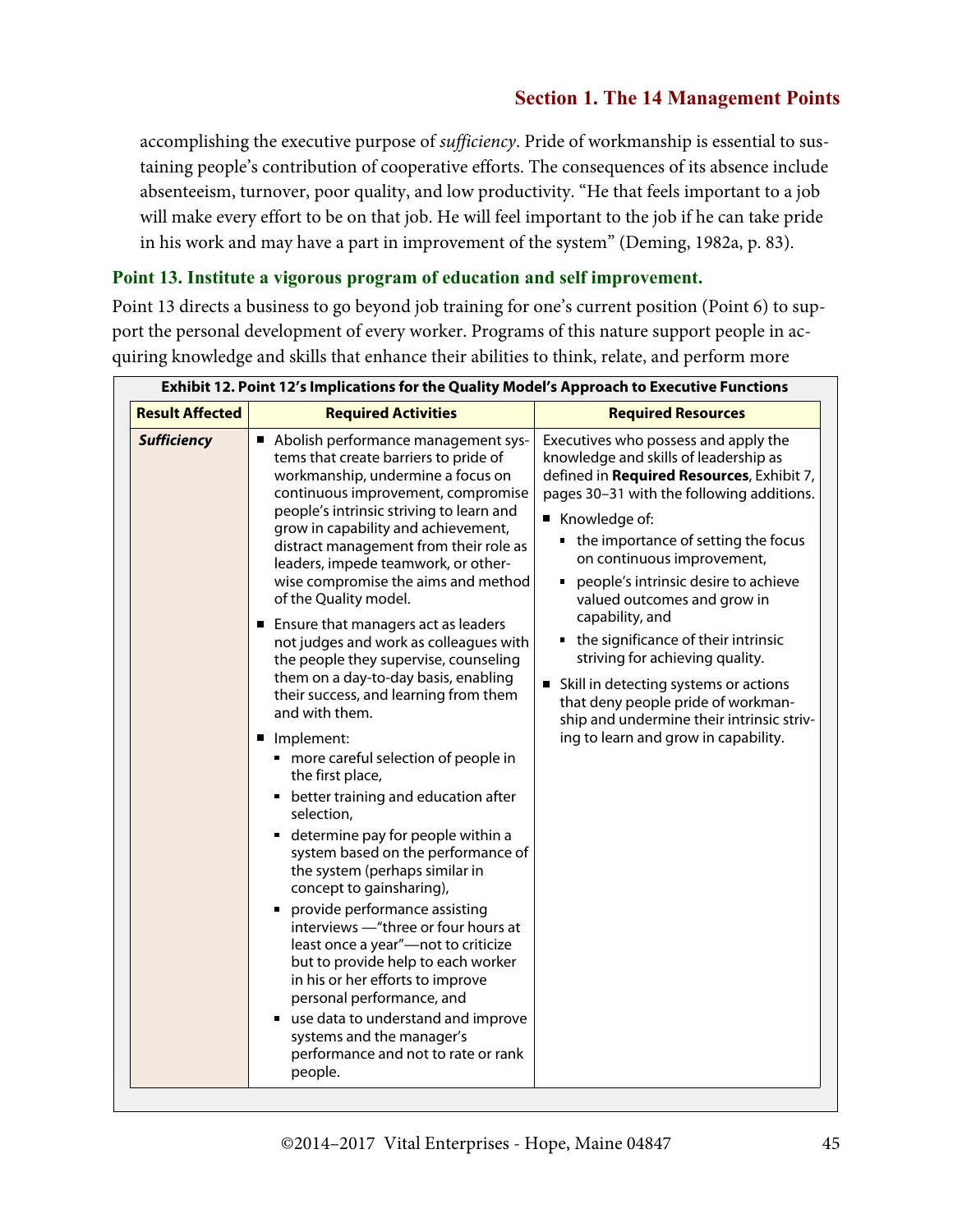effectively. These capabilities enrich their contribution to the business by preparing them to undertake new, more challenging roles and to generate ever better ideas for how the business can improve. These programs nourish people's inherent striving to learn and grow and energize further their engagement in and contributions to the business.

#### **Deming's Thinking**

Deming asserts that, "What an organization needs is not just good people; it needs people that are improving with education" (Deming, 1982a, p. 86). The foundation of his thinking is that "advances in competitive position will have their roots in knowledge" (ibid). But Deming's promotion of self-improvement is not solely related to producing sustained organizational success. It is essential for personal fulfillment—sustained pride of workmanship. He states, "People require in their careers, more than money, ever-broadening opportunities to add something to society, materially and otherwise" (ibid). In essence his formulation is this: Education and self-improvement enhance one's knowledge and with enhanced knowledge, a person elevates his or her capability to contribute to improving a business committed to the Quality model. In such a setting, the individual's enhancement in capability satisfies his or her personal striving for growth and desire for ever greater opportunity "to add something to society, materially and otherwise." The natural expression of the individual's personal values and increased competence supports the business's improvement. This yields for the person increased pride of workmanship and increased opportunities to contribute as a result of the business's growth. *A virtuous cycle of personal growth, increasing contribution, commercial success, and expanded opportunities to grow further and increase one's achievements is established. Once again we see Deming's conclusion that there is an absolute convergence between enabling personal success and realizing business success.* 

The correctness of this formulation rests, in part, on people being intrinsically motivated to be effective and to produce measurable benefits for others as well as themselves. It also requires that the business is implementing all the remaining management points. Specifically, the organization must remove the barriers to the expression of each person's intrinsic striving to learn and excel and support the person's efforts to succeed and contribute. Whether Deming's assumption about people's intrinsic striving for mastery and contribution is true is an empirical question. Clearly, there is research to support the existence of such people and that these people do possess the qualities Deming describes (Deci, Koestner, and Ryan, 1999; Gagné and Deci, 2005; Gibbs, 1980; Wilson, G. 2006). His assertion that people require "more than money" in their careers and that new learning, achievement, and advancement energize performance and motivate greater contribution is well supported by multicultural research (Herzberg, 1987). As well, his thinking about people's intrinsic striving to learn and grow in capability is supported by esteemed personality theorists such a Abraham Maslow, Gordon Allport, and Carl Rogers, among others. And, as previously cited, the effects of success in learning and achievement on subsequent striving and achievement is supported by at least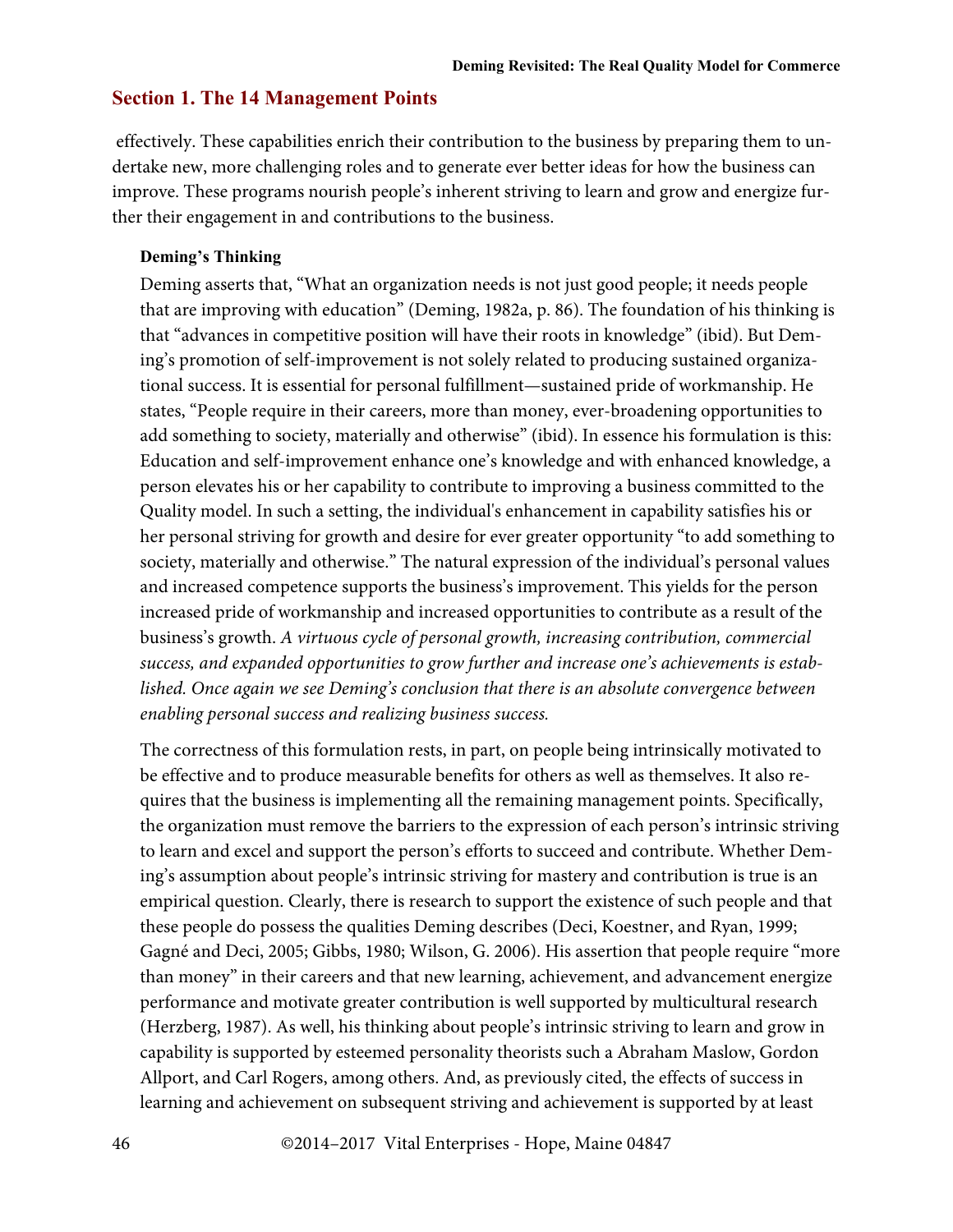four decades of empirical research on the construct of self-efficacy and it impact on performance (Bandura, 1994, 1997). Irrespective of its empirical credentials, however, and whether or not Deming's thinking about the internal makeup of people is *universally* true, it is clear that such people are required to implement the Quality model.

#### **Implication's for the Quality Model for Commerce**

Point 13 guides managers to promote, facilitate, and otherwise support people's striving to improve themselves (Exhibit 13). In Deming's words, a manager in a Quality organization models continuous learning and,

> "... encourages his people to study. He provides, when possible and feasible, seminars and courses for advancement of learning. He encourages continued education in college or university for people that are so inclined" (Deming, 2000, page 126).

Such a manager understands that the opportunity for self-improvement and deepening one's knowledge is essential to nourishing people's inherent striving to learn, grow, and achieve. It is also essential to attracting and retaining the type of person needed to implement the Quality model. Thus, no organization seeking to implement the Quality model will attract and retain the people it needs unless it implements a vigorous program of education and selfimprovement.

|                                              | Exhibit 13. Point 13's Implications for the Quality Model's Approach to Executive Functions |                                                                                                                                                                                              |                                                                                                                                                                                    |  |
|----------------------------------------------|---------------------------------------------------------------------------------------------|----------------------------------------------------------------------------------------------------------------------------------------------------------------------------------------------|------------------------------------------------------------------------------------------------------------------------------------------------------------------------------------|--|
|                                              | <b>Result Affected</b><br><b>Required Activities</b>                                        |                                                                                                                                                                                              | <b>Required Resources</b>                                                                                                                                                          |  |
|                                              | <b>Sufficiency</b>                                                                          | Promote, facilitate, and otherwise support<br>people's striving to improve themselves<br>as the opportunity for self-improvement<br>and the deepening of one's knowledge is<br>essential to: | Executives who possess and apply the<br>knowledge and skills of leadership as<br>defined in Required Resources, Exhibit 7,<br>pages 30-31, and expanded in Exhibit 12,<br>page 45. |  |
|                                              |                                                                                             | attracting and retaining the type of<br>person needed to implement the Qual-<br>ity model and                                                                                                |                                                                                                                                                                                    |  |
| improving quality constantly and<br>forever. |                                                                                             |                                                                                                                                                                                              |                                                                                                                                                                                    |  |

The guidance provided in Point 13 is essential to realizing executive purpose of sufficiency. With sufficiency realized, the business has the people it needs to succeed in commerce. Thus, advancing the purpose of sufficiency also advances the purpose of effectiveness. Having people who are continuously elevated in their competence and achievement enables the business's continuous quality improvement and drives sustained business success.

### **Point 14. Put everybody in the company to work to accomplish the transformation. The transformation is everybody's job.**

The version of Point 14 reproduced above is taken from *Out of Crisis* (Deming, 1982a, p. 24). It is more expansive than Deming's three other statements of Point 14. They read, "14. Create a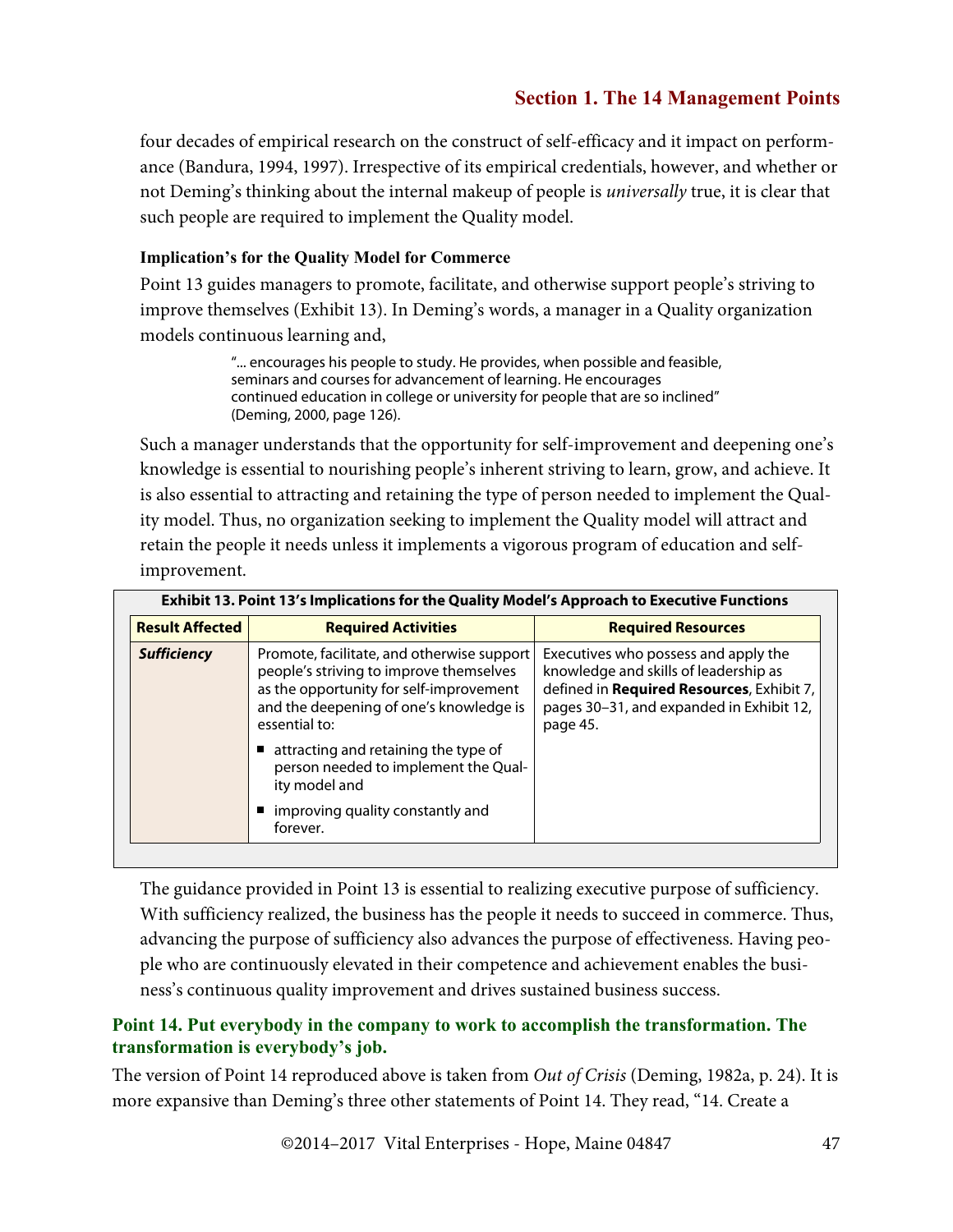structure in top management that will push every day on the above thirteen points" (Deming 1982, 1988) and "14. Take action to accomplish the transformation" (Deming, 1982a, p. 86).

Point 14, as presented in *Out of Crisis*, is actually composed of a set of statements that comment on the transformation of management and of a business to the "new philosophy" that Deming prescribes. Deming numbers the list of advice indicating that there is an intended sequence to their use, but the items themselves do not represent an action plan *per se*. Some items are comments about what will happen, a few are direct statements of actions one must take, and others are facts one should be aware of. I transformed this list of seven statements into a set of actions, while keeping the essential content each communicates. My purpose is to make the guidance they contain more coherent and useful to someone seeking to understand Deming's view of the path of transformation from the prevalent approach to business to the Quality approach.<sup>29</sup> The seven statements follow in their modified form.

### **Deming's Prescription for Transforming to the New Philosophy**

- 1. Educate management about the 14 points and the deadly diseases and barriers to implementing the Quality model explained in Chapter 3 of *Out of Crisis* (Deming, 1982a).
- 2. Internalize the new philosophy. Management must make it their own. They must act consistently with its dictates and takes pride in doing so. They "will have the courage to break with tradition, even to the point of exile from their peers" (Deming, 1982a, p. 86).
- 3. Educate a "critical mass of people" about the new direction, why it is necessary, and how broadly it will impact the business ("[it] will involve everybody"). "Enough people in the company must understand the 14 points, the deadly diseases, and the obstacles of Chapter 3"; otherwise, management is helpless to effect the transformation. Thus, apart from ownership and its representatives, a sufficient number of nonmanagement employees must internalize the new philosophy and make it their own for the transformation to succeed.

Deming then includes the following statement: "This whole movement may be instituted and carried out by middle management, speaking with one voice" (Deming, 1982a, p. 87). On the face of it, this statement appears patently incorrect based on Deming's teachings elsewhere. Given that the scope of transformation encompasses all of what constitutes the organization, Deming repeatedly states that change begins with ownership and its top representatives (board of directors, president or CEO; Point 1). Middle management does not have the authority to impact everywhere and everyone. Also, as he states repeatedly, the highest levels of leadership *must visibly lead and be involved in the transformation*. For example, in *Out of Crisis*, he chides the president of a company for imagining that he could delegate responsibility for the transformation. He remarks, "The president's supposition that he can resign from his obligation to lead improvement of quality is a glaring

<sup>&</sup>lt;sup>29</sup> Section 3 The Path of Transformation will address the process of adopting the Quality model in greater detail.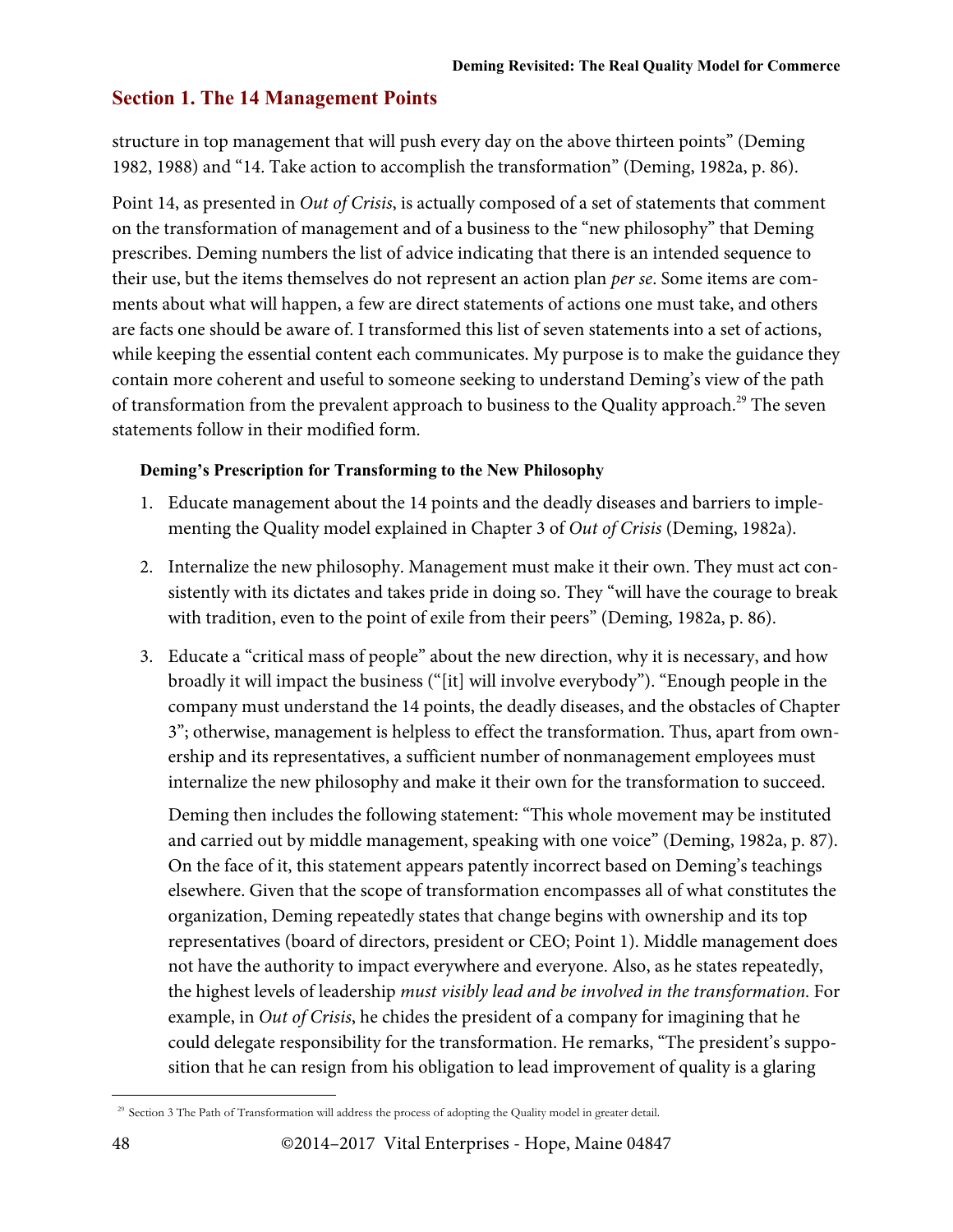fallacy" (Deming, 1982a, p. 127). In *The New Economics* Deming states, "Accountability for quality rests with top management" ... "It cannot be delegated" (Deming, 2000, p. 35). Finally, it is contrary to Deming's learning from his work during World War II and his considered approach to transforming Japanese industry to the Quality model by focusing on the highest level executives in Japanese companies. Perhaps Deming's statement about middle management means that he believes that they may be able to manage the detailed work that effects the changeover. No other interpretation appears valid.

4. Map the production value stream.30 While Deming *does not* use this precise language, his next step in the transformation may reasonably be described using this phrase that is employed in the Lean Enterprise model, a progeny of the Quality approach to commerce. Deming states that "every activity, every job is part of a process" and that mapping these processes represents the enterprise's "theory" about how it generates the product or service delivered to the ultimate customer. He explains a process as a sequence of stages through which work passes. In each stage, inputs change state and are passed to the next stage. All stages must operate together as a whole. "Each stage works with the next stage and with the preceding stage toward optimum accommodation, all stages working together toward quality that the ultimate customer will boast about" (Deming, 1982a, p. 87). Note that he accepts the notion of "internal customer"—the recipients of the output from a prior stage. Thus, each downstream function in a business is the 'internal customer' of the upstream function that provides it its inputs. Deming differentiates the *real* customer as the "ultimate customer*"* and identifies him or her as "the most important part of the production line" (ibid, p. 5). It is the ultimate customer who determines the effectiveness of the final offering a business produces.

Each value stream, for Deming, has two parallel threads of activity. One, accomplishes the technical work of transforming inputs into outputs. The other is continuous improvement. These parallel threads of activity occur within and across the components of the value stream. Both require collaboration among people within and across stages *and* across interconnected value streams. When people implement the continuous improvement thread of their responsibilities, they apply the Shewhart cycle as their means for uncovering and testing improvements, making changes, and extracting learning (Exhibit 14, next page). The learning they generate becomes the knowledge they apply to improve the

<sup>&</sup>lt;sup>30</sup> Please note that the terms "value stream" and "extended value stream" have different meanings. A value stream is the end to end process that generates a specified output from a given set of inputs. The process maps the flow of work under the direct control of the business. Each value stream is the center of a larger system, the extended value stream. The representation of an extended value stream incorporates the role of entities outside the business itself (suppliers, regulators, the community, customers, etc.) whose cooperation is essential to commercial success. It is represented in Deming's discussion of the organization as a system (Chapter 3, *The New Economics for Industry, Government, Education*) and in his famous wall chart of "production viewed as a system" (Deming, 1982a, p. 4). While we use the lean terms to refer to these distinct constructs, their meaning corresponds exactly to Deming's thinking.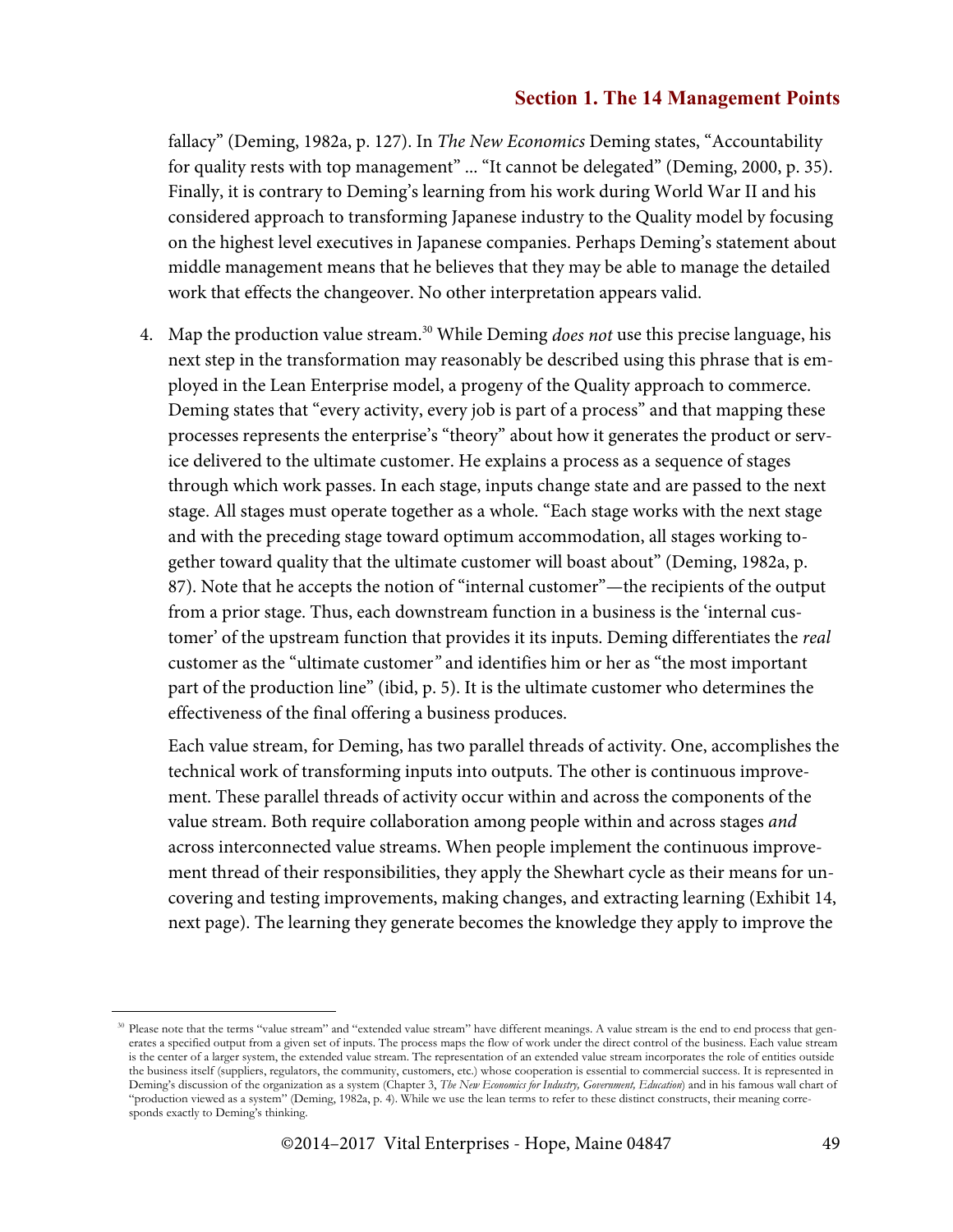#### **Exhibit 14. Deming's Different Representations of the Shewhart Cycle**

Deming consistently represents the four-stage Shewhart cycle as plan, do, study, and act and sees it as a systematic process for uncovering "learning, and for improvement of a product or process" (Deming, 2000, p. 131).<sup>1</sup> In his earlier works, he refers to it as the "Shewhart Cycle." Later, he labels it the "PDSA Cycle." He states that he began teaching the process in 1950 during his lectures in Japan. Deming's presentation of the cycle varies across his books. However, in the main, his view of the cycle seems akin to a process for conducting an experiment or a pilot to test a proposed improvement idea. In this use, PDSA appears to belong in the Action phase of problem-solving's three generic stages (Explore, Understand, and Act)<sup>2</sup>. In the Action phase, a chosen change is planned, executed, evaluated and either accepted, modified and implemented, or rejected. Stage 1, the Explore stage of problem solving, identifies the performance to be improved (activity or result, key feature). It describes through observation, measurement, and discussion what is happening, where, when, with whom or what, and with what effects. Stage 2, the Understanding phase, sets a goal for improvement, uncovers the reasons for the current state, generates ideas for how to improve that state and achieve the goal, and selects the best alternative to implement.

In PDSA Description 1, below, Step 1 Plan begins with an improvement idea in hand and builds a plan for investigating it (Deming 2000; pp. 132–33). This is the point of departure for the Action stage of problem solving. In PDSA Description 2, Deming does expand the content of Step 1 Plan somewhat (Deming, 1982a; pp. 88-89), but still leaves it lacking most of the activities that occur in the Explore and Understand stages of problem solving. For example, he seems to suggest setting a goal as part of Step 1 Plan ("What could be the most important accomplishment of this team?") and possibly doing additional data gathering. Yet, here too, the early activities of describing the observed performance and identifying a component and feature to improve are not detailed. Thus, even PDSA Description 2 seems to best describe a method for evaluating a proposed change and thereby fits within the Action phase of problem solving.<sup>5</sup>

| <b>PDSA Description 13</b>                                                                                                            |  | <b>PDSA Description 2<sup>4</sup></b>                                                                                       |
|---------------------------------------------------------------------------------------------------------------------------------------|--|-----------------------------------------------------------------------------------------------------------------------------|
| <b>Step 1 Plan</b> - "Someone has an idea for the<br>improvement of product or process." A plan for<br>testing the idea is generated. |  | <b>Step 1 Plan</b> - "What could be the most important<br>accomplishment of this team? What changes<br>might be desirable?" |
| <b>Step 2 Do</b> - "Carry out the change or the test<br>(preferably on a small scale)."                                               |  | <b>Step 2 Do</b> - "Carry out the change or test decided<br>upon, preferably on a small scale."                             |
| <b>Step 3 Study</b> - "Study the results. What did we<br>learn? What went wrong?"                                                     |  | <b>Step 3 Study</b> - "Observe the effects of the change<br>or test"                                                        |
| <b>Step 4 Act</b> - "Adopt the change, or abandon it, or<br>run through the cycle again."                                             |  | Step 4 Act - "Study the results. What did we learn?<br>What can we predict?"                                                |
|                                                                                                                                       |  |                                                                                                                             |

<sup>1</sup> Shewhart's original formulation of the process referenced by "PDSA" used three stages—specification, production, and inspection. "The three stages represent a dynamic scientific process of acquiring knowledge" (Shewhart, 1939, p. 45). He likens specification to a scientific hypothesis, production to an experiment, and inspection to testing the hypothesis and seeing if it has merit (ibid, p. 149).

<sup>2</sup> Carkhuff, R.R. (1973). The art of problem solving. Amherst, MA: Human Resource Development Press.

<sup>3</sup> Deming, W.E. (2000). *The new economics: For industry, government, education* (2nd edition). Cambridge, MA: Massachusetts Institute of Technology Center for Advanced Engineering Study, 131–33.

- <sup>4</sup> Deming, W.E. (1982). *Out of crisis.* Cambridge, MA: Massachusetts Institute of Technology Center for Advanced Engineering Study, 88–89.
- <sup>5</sup> While both Shewhart and Deming viewed PDSA as an hypothesis testing method that measures the effects of an action and extracts learning (knowledge), others have elaborated PDSA's steps into a full blown problem solving process. The healthcare industry especially seems to have taken this direction. Some, like the Institute for Healthcare Improvement retain its original use (see http://www.ihi.org/IHI/Topics/Improvement/ImprovementMethods/HowToImprove/testingchanges.htm), but most expand its planning step to include more elements of the Explore and Understand stages of a full problem solving process. See, for example, http://nnphi.org/CMSuploads/Story%20Board%20-%20CMDHD-81079.pdf and http://www.phf.org/resourcestools/ Documents/ABCs\_of\_PDCA.pdf. Also, Liker and Convis detail how Toyota maps its entire A3 problem solving format to PDSA (Liker and Convis, 2011).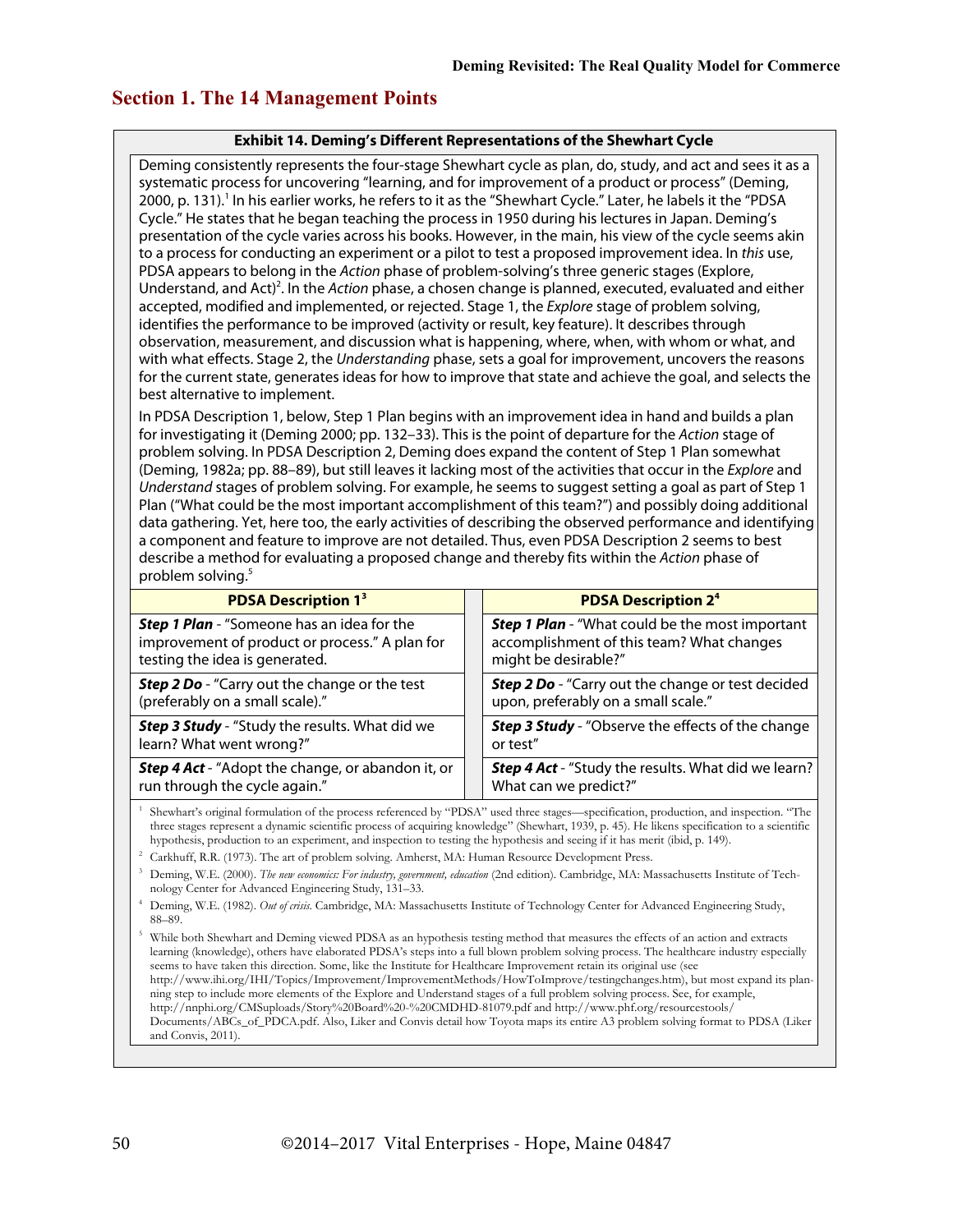system's real-time performance and the business's planning for future performance. Once done, the process of uncovering and implementing improvements is continuously recycled. Thus the continuous improvement thread operates within, between, and across all the stages of each value stream and across all value streams "constantly and forever." Deming states that, initially, the focus of improvement efforts may be on the operations within a single stage, but issues are always resolved with attention to and participation of the people who implement activities with which the target operation interfaces. Later, the focus may be on the interaction between stages. Deming's statements about focus do not appear to be a prescription so one should be careful not to interpret them as declaring that one begins with making improvements within a stage and then expands to make improvements across stages. A more logical approach is to improve the structure of the value steam as a whole and then focus within each stage, as restructuring the value stream may well eliminate a stage or redefine what occurs within it.

- 5. Construct an organization to guide the "continual improvement of quality, as recommended in Chapter 16" (Deming, 1982a, p. 88). Deming repeats this edict in statement 7 below. Here, once stated, he shifts his focus to the topic of using the Shewhart cycle as a guide for making improvements. He states that the Shewhart cycle is useful for "improvement at any stage [within a process]" and for "finding a special cause detected by statistical signal." He depicts the cycle (see Exhibit 14, Description 2, prior page), repeats what he stated in statement 4 (above), and adds that before a decision on using a suggested improvement is made, multiple tests of the idea under different conditions may be implemented. He also clarifies that testing may be done on paper using mathematics or through use of a simulation. It need not require actual, live implementation of the idea.
- 6. Involve everyone in improving every process and product. Deming's actual words are, "Everyone can take part in a team" (Deming, 1982a, p. 89). While his wording seems more an observation then a prescription, its rephrasing as a step is absolutely consistent with the totality of his teachings and with the remaining text of Point 14. To this author, his statement means that improvement teams should be open in membership to include front-line workers from within the stage being improved and from other stages who either affect or are affected by its performance. Participation should also extend to staff persons. Cross-functional membership seems preferred as Deming made clear in Point 12. The relationship of these local improvement teams to the quality organization referred to in statements 5 and 7 is clarified in Chapter 16 of *Out of Crisis* and discussed below.

"Embark on construction of organization for quality as described by Fig. 61 on page 467, and accompanying text" (Deming, 1982a, p. 90). This guidance repeats what he directed in statement 5 (above). In both instances, he refers the reader to Chapter 16 of *Out of*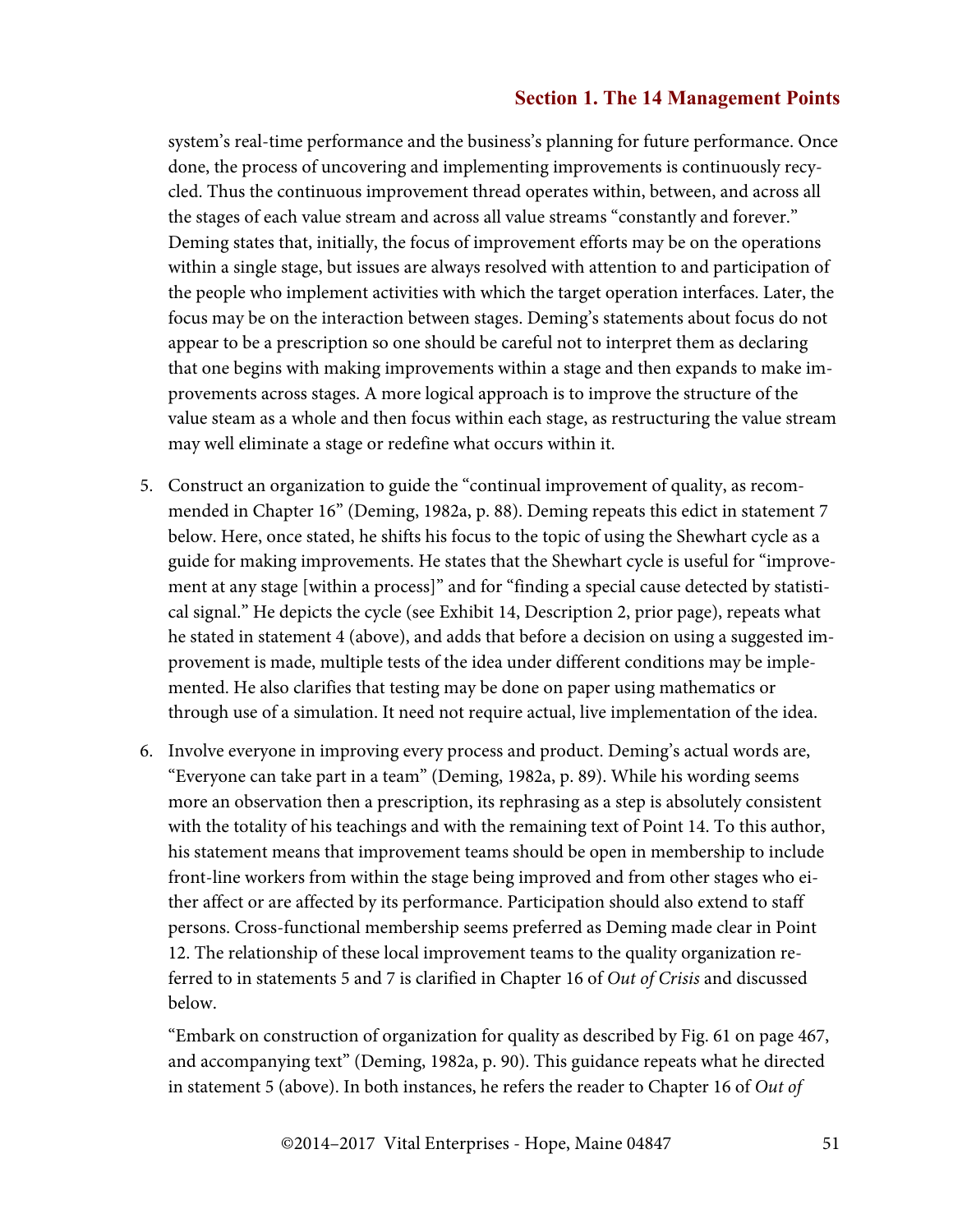*Crisis* for additional guidance. In statement 5, his advice shifts to describing the Shewhart cycle and how it can be used to guide improvement efforts. In statement 7, after directing once again that the organization be established, his advice shifts to describing how teams —presumably the teams cited in statement 6—should organize themselves with regard to defining their focus and preparing themselves to proceed in accomplishing it. He states that each team should have a defined aim or goal and clarity with regard to its scope of activity and authority to make decisions. "By working in this way, everyone will see what he can do and what only top management can do" (Deming, 1982a, p. 90). He then includes a list of clarifying questions that each team should answer. These questions ask what organization the team serves, where the team fits within it, the team's immediate and ultimate customer, and the parties who supply it resources. The text then moves on, somewhat inscrutably, to address typical problems related to input materials although the teams to which earlier statements refer are not limited to addressing input issues. Hence the connection of the ending and earlier content remains unclear to this analyst.

### **A Summary of Deming's View of the Functions of the Executive as Described in His 14 Management Points**

Executive functions maintain the organization as a whole and forward moving enterprise as it pursues its long-term aim. To this end, they must accomplish three purposes: effectiveness, sufficiency, and synergy. *Effectiveness* means that the enterprise is demonstrably advancing toward fulfilling the aim it has defined. *Sufficiency* refers to the presence, engagement, and sustained contribution of cooperative efforts from all the people needed to accomplish the business's aim. *Synergy* refers to the state in which the individual efforts of contributors interact to yield outcomes greater than the sum of their separate achievements. *An organization's integrity is maintained when it has the people it needs to accomplish its purpose engaged fully and working together in a manner that is advancing its success.* Absent any of these elements, an organization dissipates.

Deming provides detailed guidance for the Quality model's approach to implementing executive functions. Until Deming, Barnard (1968) stood alone as offering the most comprehensive perspective on how executive functions should be implemented. Barnard's perspective fits the traditional approach to commerce used by almost all businesses. Deming witnessed in practice that traditional approach and decried for its impact on people, other than owners, and for its inability to succeed in a world where competition in quality and price were expanding (see Deming, 1982a, pp. 101 and 130).

### **Effectiveness**

Deming's guidance for accomplishing the purpose of effectiveness places full responsibility on those who control the definition of the systems that guide the organization's operation and

52 ©2014–2017 Vital Enterprises - Hope, Maine 04847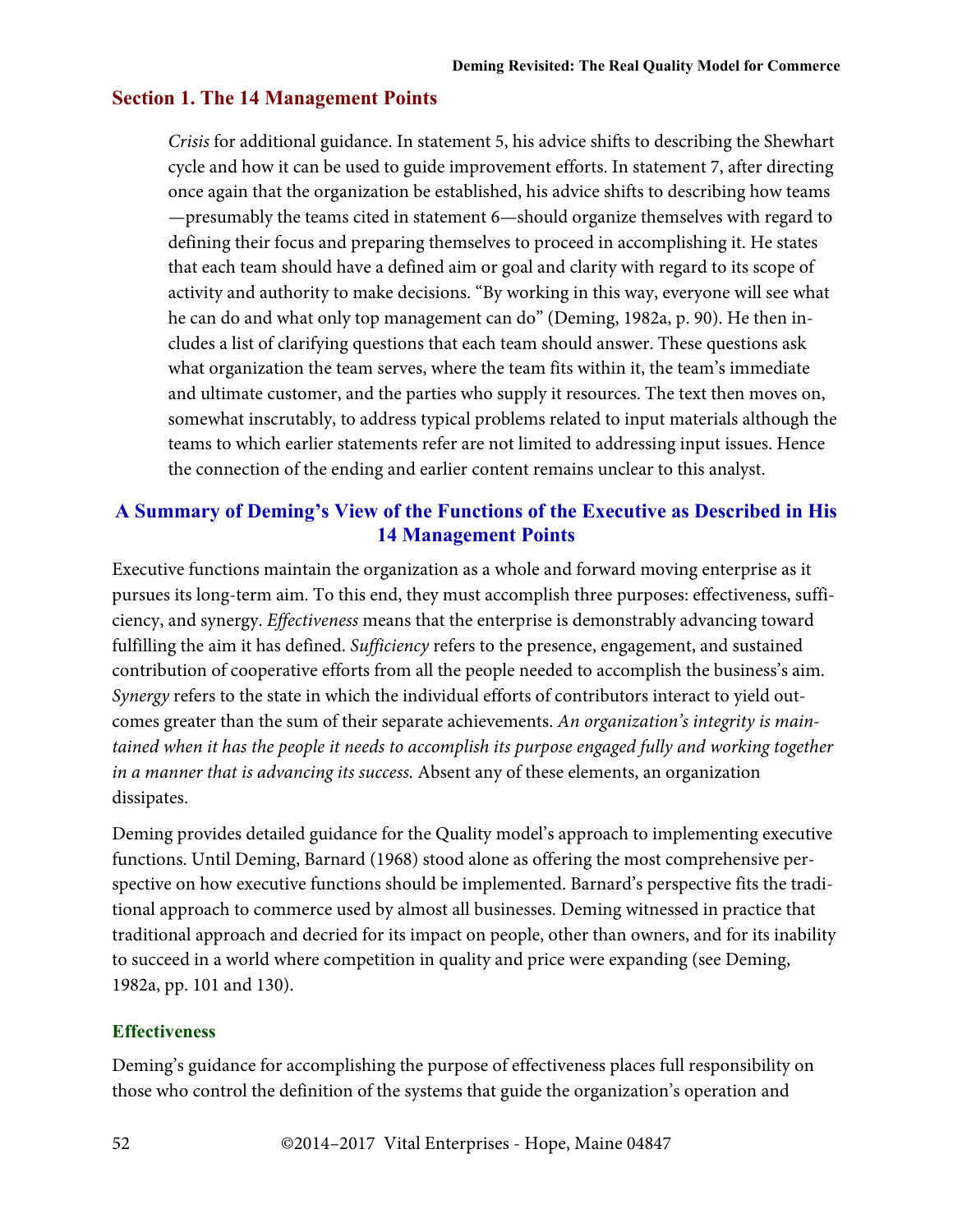direction. He declares that these individuals—the organization's owners and their agents (executives, managers, and supervisors)—must adopt the new philosophy, the Quality approach to commerce. That philosophy sets the aim of the organization as maximizing value as experienced by its customers and uses continuous improvement, driven by learning, as its means for success. It commits itself to accomplishing its aim in a manner that benefits all its stakeholders inclusively. It assigns responsibility for the transformation of the business to the Quality model at the top, with ownership and its chief executive officer. It may not be delegated. To succeed, however, that responsibility must be undertaken by all parties implementing executive functions. Their first step is to master the 14 management points. To do this they must also study and integrate into their thinking and performance that set of knowledge Deming designates as "profound" including the theory of organization, the concept of variation and its significance, the theory of knowledge, and the nature of people (psychology). This mastery is not simply the on-boarding of concepts. It requires them to internalize the new philosophy, make it their own, act consistently with its dictates, and take pride in it. Once grasped, they must act to transform the systems and setting that make up the organization so that it supports the Quality approach to commerce. This means:

- $\blacksquare$ acting from a base of knowledge,
- using evidenced-based decision making and problem solving,  $\blacksquare$
- eliminating waste wherever it exists in order for quality to be realized fully,  $\blacksquare$
- $\blacksquare$ building in quality to every product and process implemented at its design stage,
- ensuring that the designed capability of each system is realized (i.e., make system stable), and
- enhancing continuously the capability of products and the processes to deliver quality to customers post implementation.

Deming further details what is required to implement his guidance. In essence, one needs people in executive roles who are:

- open to new knowledge and whose personal values align with the intents of the Quality  $\blacksquare$ model;
- understand what waste is, how it expresses itself, and how to measure correctly its impact on business effectiveness;
- recognize that inspection is waste and that the correct approach to ensuring quality is to build it into every output and process implemented throughout the organization; and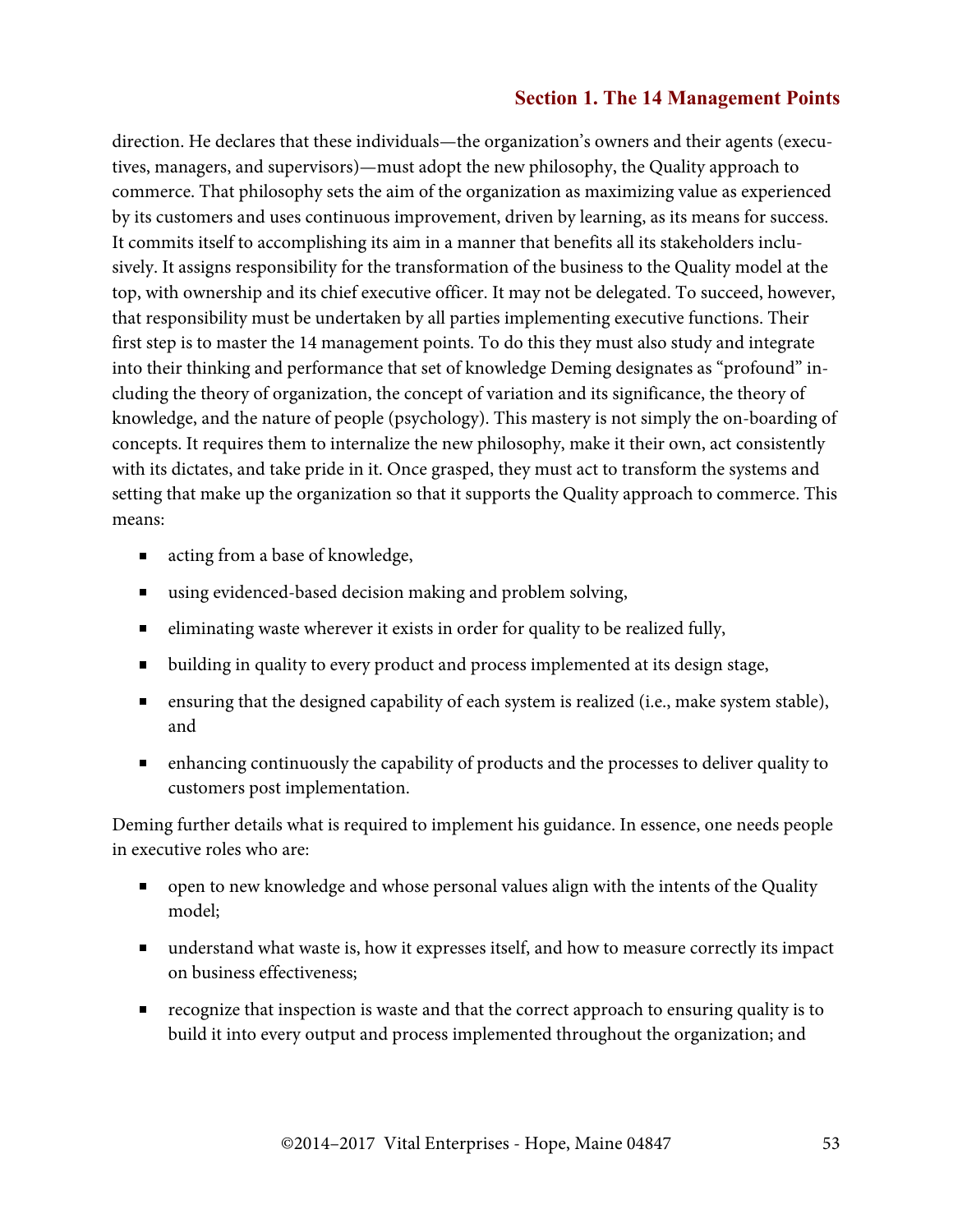trained in the meaning of leadership, in the knowledge and skills specified in Point 6 (pages 24–28) and extended in Point 7 (pages 28–31), and be disposed to use their learned leadership skills.

Exhibit A1, in Appendix A beginning on page 103, integrates in one place Deming's guidance for how to realize the executive purpose of effectiveness.

#### **Sufficiency**

Deming's guidance for realizing sufficiency begins with owners and executives establishing their constancy of purpose in pursuing the new philosophy. The credibility of their pursuit is essential to eliciting from all stakeholders their contributions to realizing the aims of the Quality model. Absent constancy of purpose, the announced new aim of the organization will be understood as another passing fad. Credibility of intent is established by acting on it. It begins with resolving that no employee will lose his or her job as a result of the employee's contributions to improving quality and productivity. It proceeds by replacing supervision with leadership. As defined by Deming leadership focuses on enabling people's success. As an expression of leadership, executives will:

- drive out fear so that everyone may work effectively for the company,  $\blacksquare$
- eradicate all other barriers to quality improvement, and  $\blacksquare$
- model learning unceasingly,
- "create for everybody interest and challenge, and the joy of work" (Deming, 2000, page  $\blacksquare$ 125),
- build-in personal success for every individual by:
	- selecting people based on their skills,
	- making training on the job effective,
	- supporting each person in stabilizing his or her individual performance at a level that matches the capabilities of the system within which they work, and
	- sustaining each person's efforts to grow in capability by moving people to new jobs when their achievement in their current jobs asymptotes (Deming, 1982a, p. 249).
- encourage people to study, advance their learning in new areas, and "continue their education in colleges and university for people who are so inclined" (Deming, 2000, page 126).

Further, leadership will build-in workplace success for every worker by:

detecting system-caused performance problems or limitations in results produced,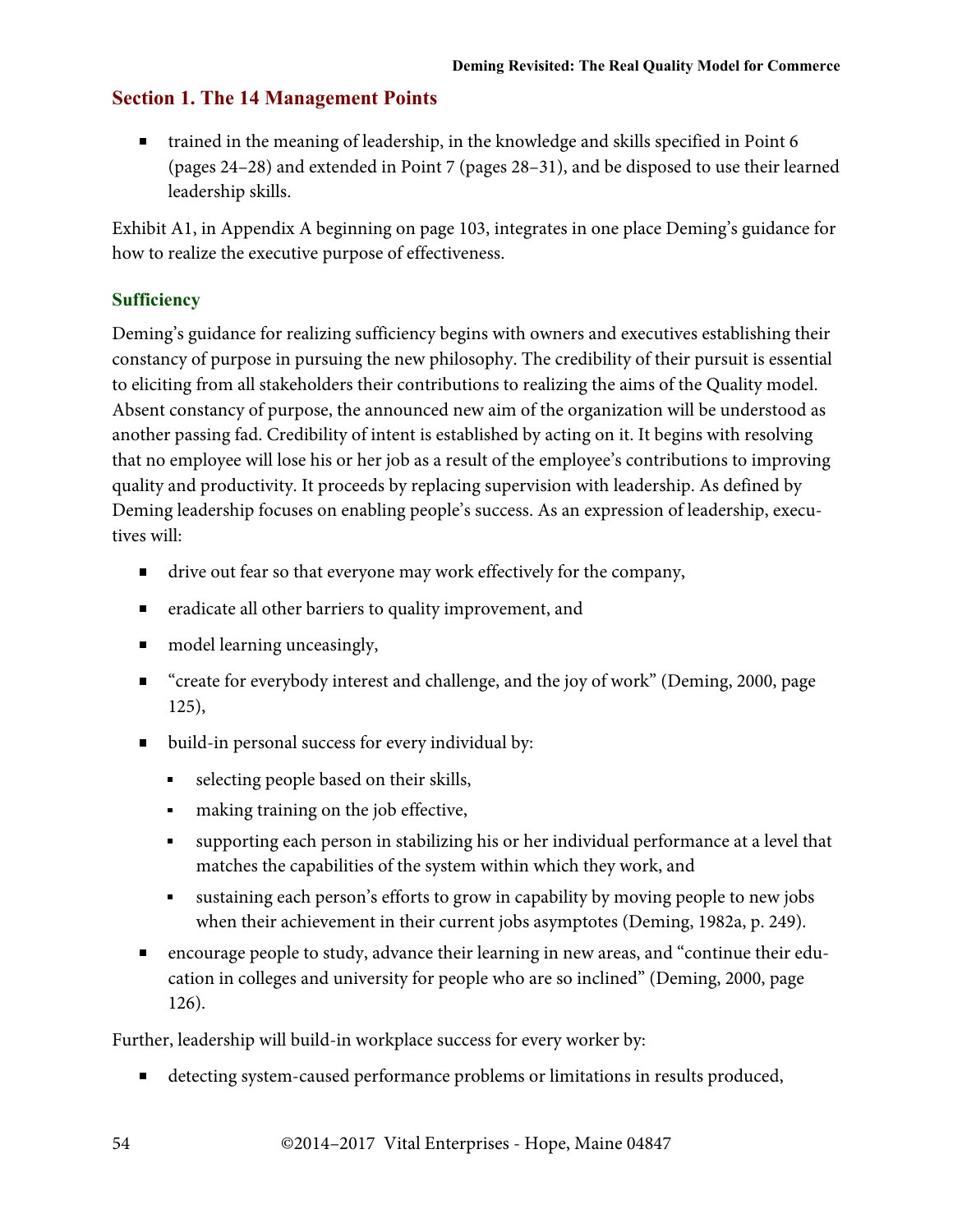- uncovering what system changes will remove the barriers to success and improvement, and
- acting to improve each system by eliminating waste and elevating its capabilities.

Exhibit A2, in Appendix A beginning on page 105, integrates in one place Deming's guidance for how to realize the executive purpose of sufficiency.

### **Synergy**

Deming's guidance for realizing synergy begins with removing barriers to collaboration between people across all activities within the business. This requires ensuring that everyone understands that achieving the organization's common goal requires teamwork across all contributors. It demands that people have the knowledge and skills needed to work as a team with each other and, if lacking, that these capabilities be developed in them. It also requires that executives must create forums wherein people can relate with each other within and across functions to share information and ideas, solve problems, and otherwise stimulate and support each other in the pursuit of their common aim. In support of effective teaming, executives must eliminate divisions between people and ensure that effective communication across the enterprise is established. They must detect and root out systems or actions that engender fear, pit one person against another, or hinder effective communications.

Exhibit A3, in Appendix A beginning on page 108, integrates in one place Deming's guidance for how to realize the executive purpose of sufficiency.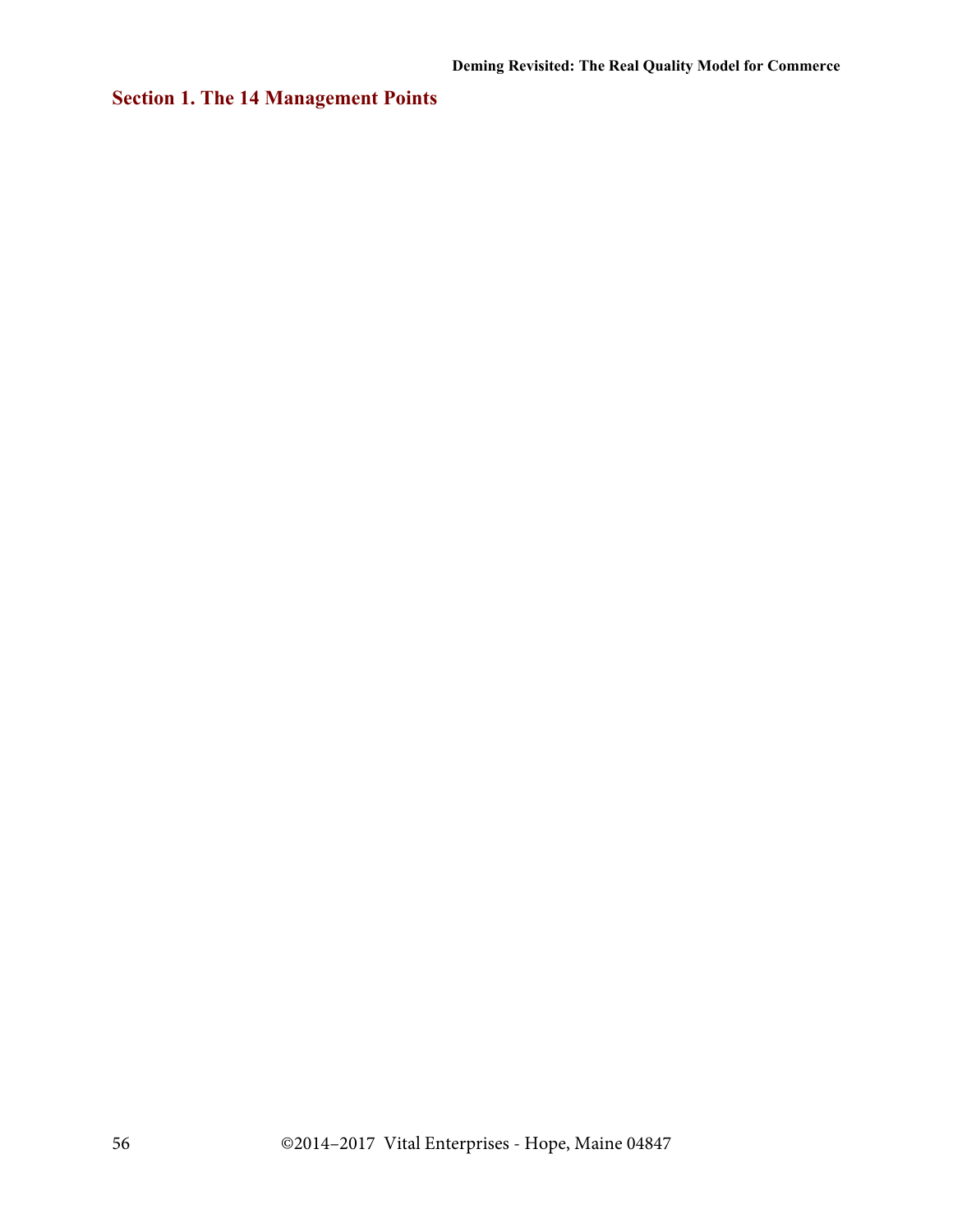### **Introduction**

Establishing a Quality organization as a separate function within a business is a critical component in Deming's guidance to any business seeking to transform to and sustains itself in implementing the Quality approach to commerce. As you will see, the organization Deming envisioned has *no similarity* to the typical "quality organization" as implemented in most businesses. Using the contents of Chapter 16 of *Out of Crisis* (Deming, 1982a, pp. 465–74), this section will describe Deming's thinking about the Quality organization. Afterwards, we will take up the issue of whether Deming's judgment about the necessity for such an organization remains valid. Exhibit 15, beginning on the next page, presents a profile of the Quality organization.

#### **Purpose**

The purpose of the organization for quality is to provide leadership in all statistical matters in the service of continuously improving quality businesswide. On the one hand, it ensures the proper application of statistical theory and methods to detecting opportunities for improvement and evaluating improvement ideas and, on the other, it acts as a clearinghouse that gathers, integrates, and disseminates the knowledge generated by improvement efforts.

### **Organization**

Deming saw this quality organization as a permanent component of the business, not as a transitional component that embeds quality improvement knowledge and capability into the normal activities of every member of the business and then passes out of existence. He specifies that the head of this organization should be a highly qualified professional statistician with at least a master's degree in statistical theory, experience in industry or government, authorship of papers on the theory and practice of statistical methodology, and demonstrated ability to teach and lead top management. This person also must be someone dedicated to continuously improving his or her own education.

The head of the Quality organization is supported by statisticians who are located at every workplace within each business function. While Deming states that these distributed statisticians ideally would possess the same qualifications as the head of the Quality Organization, he allows that this is unrealistic. In fact, he states that these front-line support statisticians might be qualified by self-study. Indeed, he reports that, in Japan during the 1950s, hourly workers were taught to understand, construct, and use control charts and that engineers were educated in advanced statistical theory (Deming, 1982a, p. 489). Thus these supporting statisticians could be developed from front-line workers and engineers trained in statistical theory and the tools of statistical quality control.

The selection and supervision of the supporting statisticians is a joint responsibility of the head of Quality and the head of the function within which each works. The head of Quality has absolute authority over selection and development with respect to their statistical expertise. The local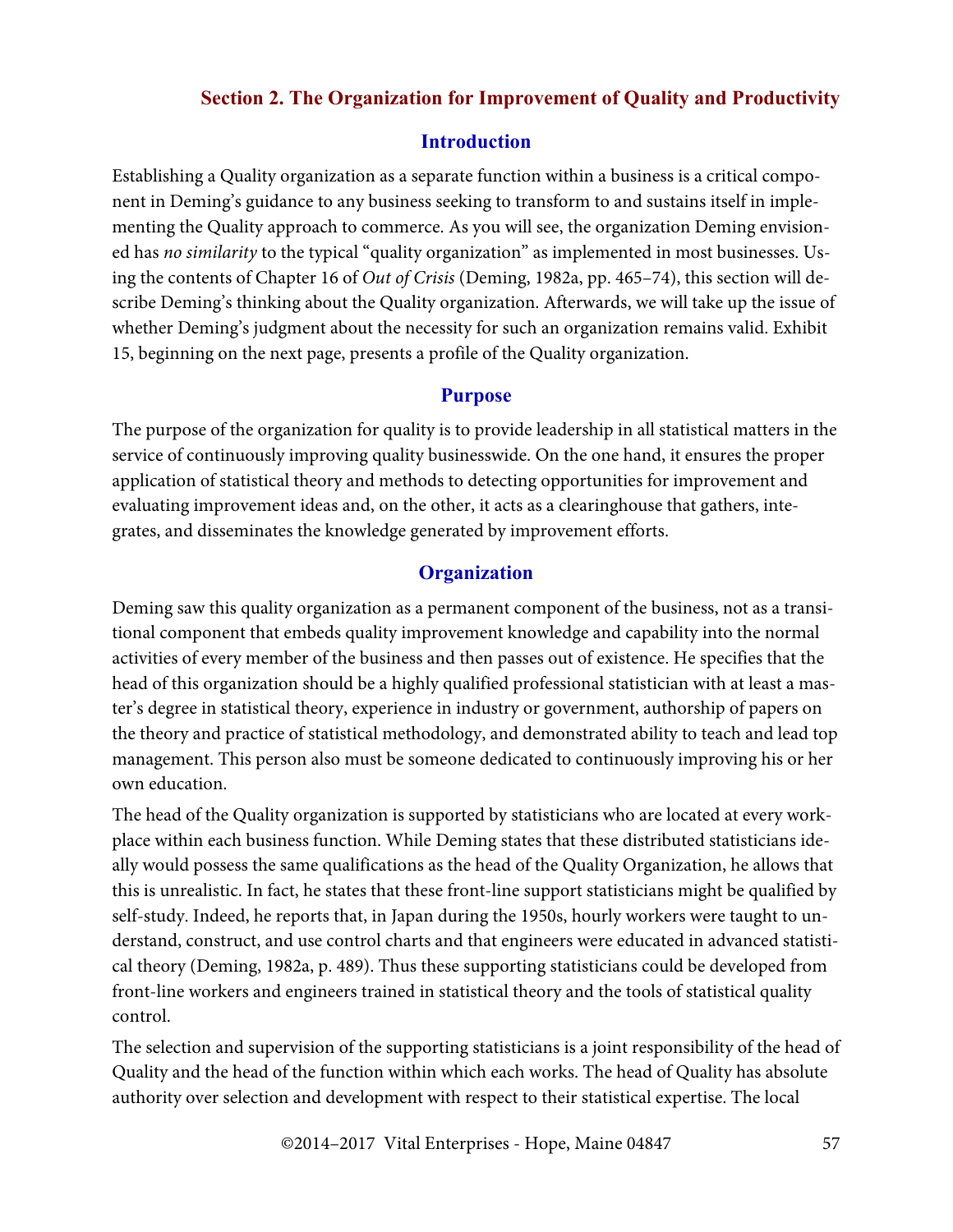#### **Exhibit 15. Deming's Quality Organization**<sup>1</sup>

#### **Purpose**

To provide leadership in all statistical matters in the service of continuously improving quality businesswide

#### **Responsibilities**

1. Ensure the proper application of statistical knowledge and methods to accomplishing quality improvement.

This responsibility includes the following tasks: (a) establish a network of statistical advisors and locate them in every workplace within each business function to support employees in uncovering missed opportunities for improvement and wrong practices and in evaluating the effectiveness of quality improvement ideas; (b) provide statistical leadership to this network of advisors by education, training, coaching, and feedback; and (c) evaluate each network member's performance in all matters statistical.

2. Manage the knowledge derived from the quality improvement efforts of employees.

This responsibility includes the tasks of gathering, organizing, storing, and disseminating throughout the company knowledge derived from the quality improvement efforts implemented across the company.

3. Leverage the knowledge derived from the quality improvement efforts of employees.

This responsibility includes the following tasks: (a) develop and disseminate tools and guides that assist people in implementing the knowledge derived from the quality improvement efforts implemented across the company and (b) provide guidance to the organization concerning the use of this knowledge and the continuing development of its people and processes in the application of statistical expertise to quality improvement activities.

4. Work with universities to provide education in statistical theory and methods, and to provide examples of applications.

#### **Reporting Relationships**

- Head of the Quality Organization reports directly to President or CEO of company
- Dotted line relationship from each of the President's staff to the Head of the Quality Organization
- **Dotted line relationship from every major department head or function chief in the company to the** Head of the Quality Organization
- Dotted line relationship from the head of every subordinate organization within each function to the Head of the Quality Organization through the head of each function

#### **Authorities**

- Decide all matters related to statistics
- Participate in any activities he/she chooses
- Sit in on any and all meetings of the President or CEO or his or her staff
- Question any activity and expect a responsible answer to any question raised
- Self-task his or her activities
- Decide the correctness of any application of statistics within the company
- Evaluate and provide feedback to anyone fulfilling a role incorporating advising on statistical applications or performing statistical work
- Select anyone fulfilling a role incorporating advising on statistical applications or performing statistical work with regard to their appropriateness for that work in conjunction with the head of the function within which the person shall work

Continued...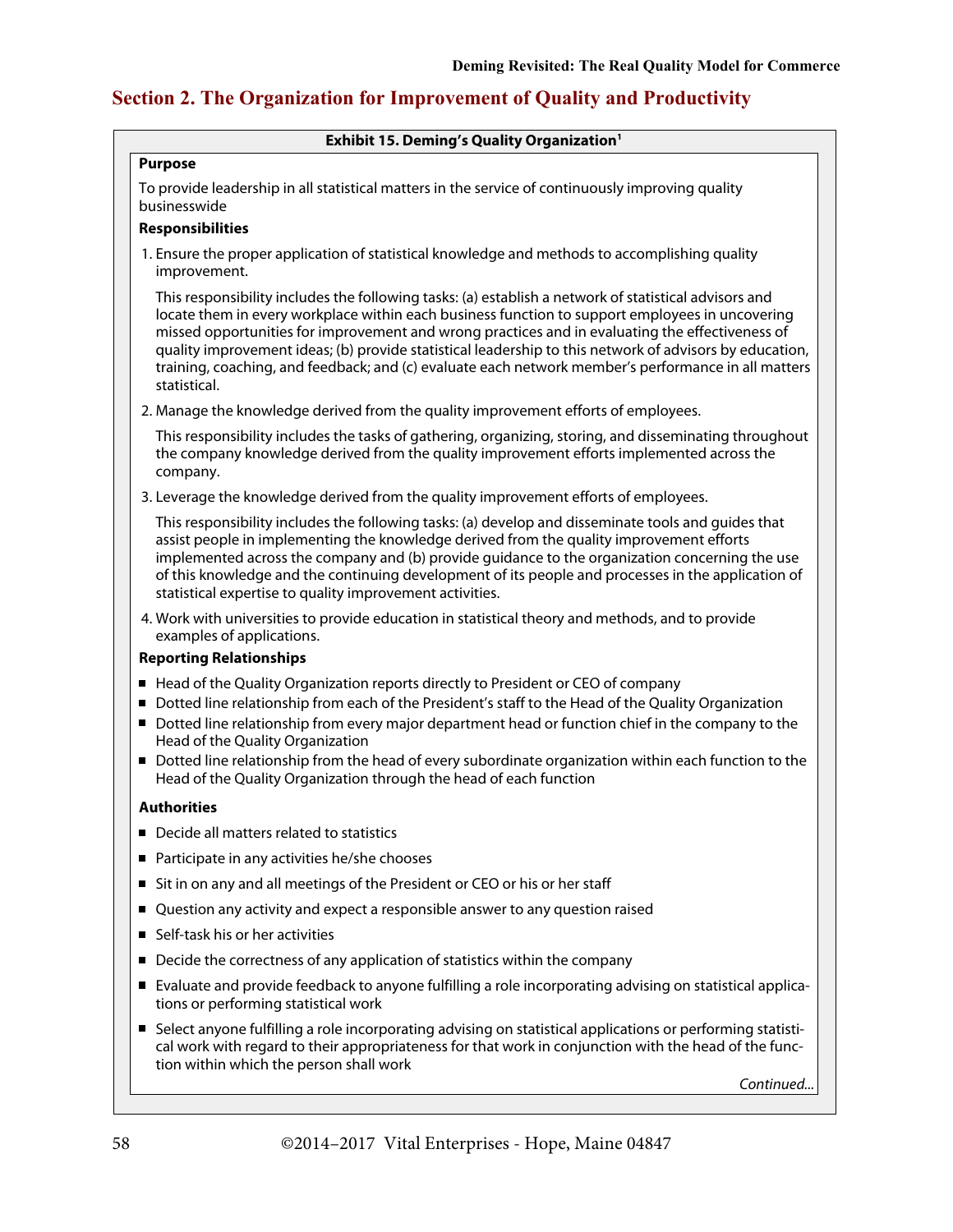#### **Exhibit 15. Deming's Quality Organization<sup>1</sup> (continued)**

#### **Qualifications for Head of Organization**

- A master's degree in statistical theory or its equivalent
- Work experience in applying statistical theory in industry or government
- Authorship of papers on the theory and practice of statistical methodology
- Demonstrated ability to teach or lead top management toward constant improvement of quality and productivity

<sup>1</sup> Derived from Chapter 16, Organization for Improvement, in Deming, W.E. (1982a). *Out of crisis.* Cambridge, MA: Massachusetts Institute of Technology Center for Advanced Engineering Study.

manager, however, must also find the person acceptable to him or her. The local manager oversees the person's role in generating procedures and analyses in support of business management but the head of the Quality organization (also referred to as the head of statistical methodology) oversees the person's statistical work and is the sole judge of the fitness of that work.

Together, the head of Quality and his or her team of local 'statisticians' support the activities of the quality improvement teams populating each work unit within the business. This support includes assisting the teams in using statistical methods to:

- uncover, diagnose, and improve processes and products and to capitalize on missed opportunities for improvement and
- $\blacksquare$ correct wrong practices in the improvement of quality.

The head of the quality organization leads this network of statisticians providing education, training, coaching, and feedback and by evaluating each network member's performance of statistical activities.

### **Responsibilities**

The organization accomplishes its purpose by fulfilling four major responsibilities.

1. Ensure the proper application of statistical knowledge and methods to accomplishing quality improvement.

This responsibility includes the following tasks: (a) establish a network of statistical advisors and locate them in every workplace within each business function to support employees in uncovering missed opportunities for improvement and wrong practices and in evaluating the effectiveness of quality improvement ideas; (b) provide statistical leadership to this network by education, training, coaching, and feedback; and (c) evaluate each network member's performance in all matters statistical.

2. Manage the knowledge derived from the quality improvement efforts of employees. This responsibility includes the tasks of gathering, organizing, storing, and disseminating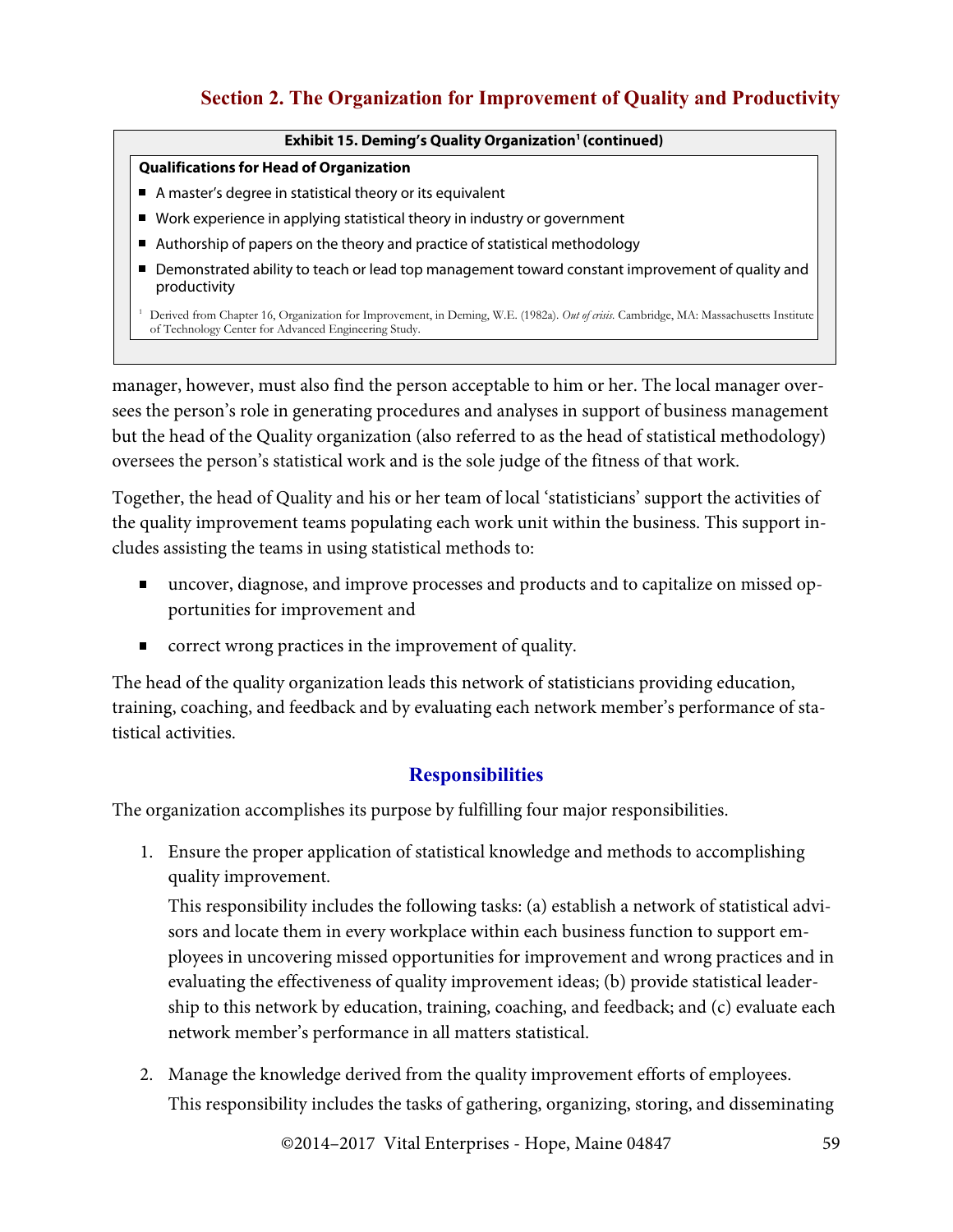throughout the company knowledge derived from the quality improvement efforts implemented across the company.

- 3. Leverage the knowledge derived from the quality improvement efforts of employees. This responsibility includes the following tasks: (a) develop and disseminate tools and guides that assist people in implementing the knowledge derived from the quality improvement efforts implemented elsewhere in the company and (b) provide guidance to the organization in the use of this new knowledge and the continuing development of its people and processes in the application of statistical expertise to quality improvement activities.
- 4. Work with universities to provide education in statistical theory and methods, and to provide examples of applications (Deming, 1982a, p. 468).

### **Reporting Relationships**

The head of the quality organization reports directly to the President or Chief Executive Officer. He or she also has descending "dotted line" relationships to the President's staff, every major department head or function chief in company, and, through the head of each function, to the head of every subordinate organization within each function. These dotted line relationships reflect the authority of the head of the Quality organization as regards the application of statistical expertise and the need for collaboration between the quality organization and every level of leadership within the business. Concerning technical areas, the function leader has superior expertise and authority. He or she advises and must sign-off on actions by the Quality organization that affect technical performance. Concerning the use of statistical knowledge, the relationship is reversed. In all areas, however, it is expected that the head of the Quality organization will operate in a collegial manner with all other business leaders.

### **Authority**

Deming states that, as the head of the Quality organization, the organization's leader "will have authority from top management to be a participant in any activity that in his judgment is worth his pursuit" (Deming, 1982a, p. 466). In addition, this person, by virtue of his or her role, has the following specific authorities.

- Decide all matters related to statistics
- Participate in any activities he/she chooses
- Sit in on any and all meetings of the President and the President's staff  $\mathbf{u}$
- Question any activity and expect a responsible answer to any question raised  $\blacksquare$
- Self-task his or her activities  $\blacksquare$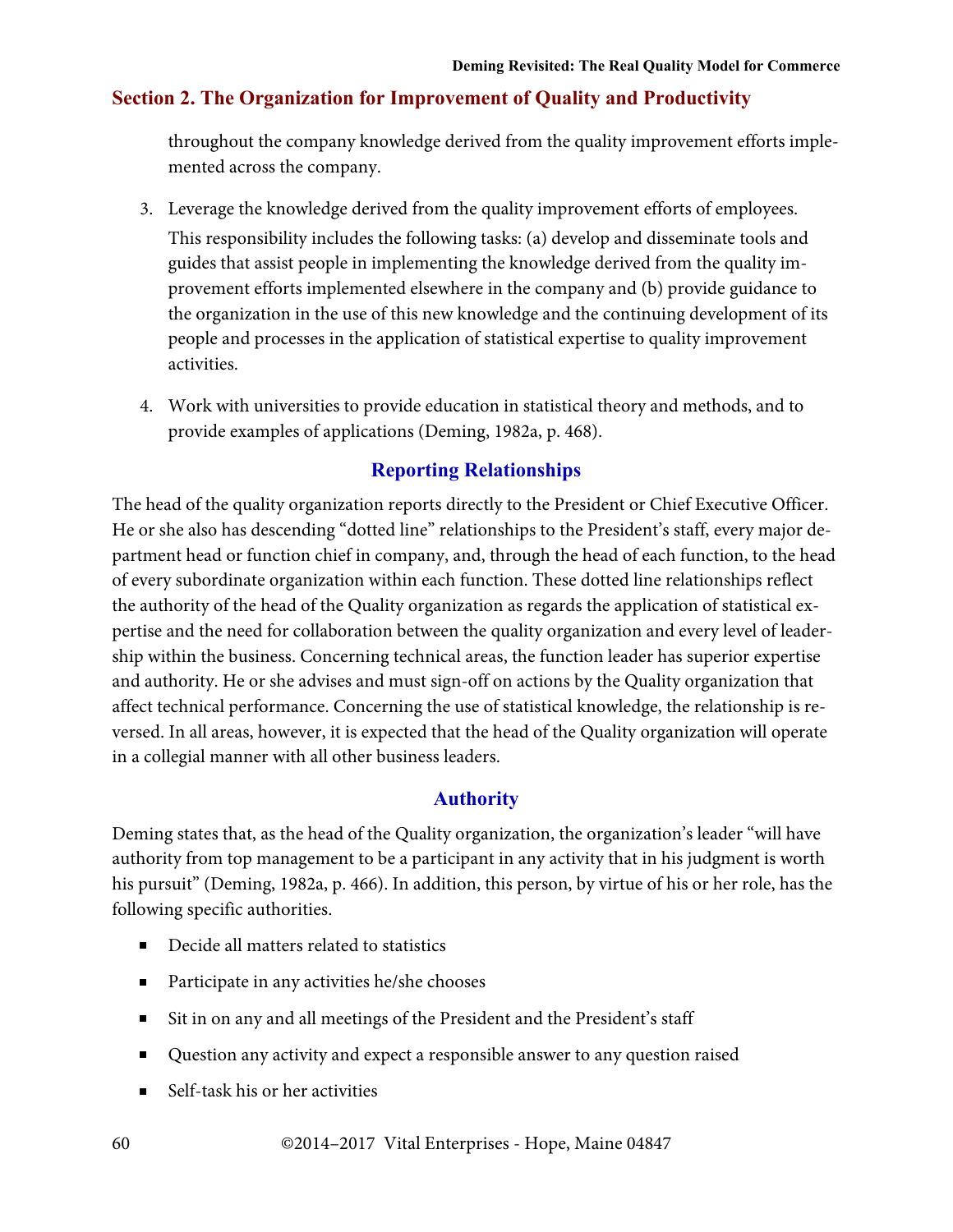- Decide the correctness of any application of statistics within the company  $\blacksquare$
- Evaluate and provide feedback to anyone fulfilling a role incorporating advising on statis- $\blacksquare$ tical applications or performing statistical work
- Select anyone fulfilling a role incorporating advising on statistical applications or performing statistical work with regard to their appropriateness for that work in conjunction with the head of the function within which the person shall work

### **Is the Quality Organization as a Specific Organizational Unit Relevant Today?**

Clearly, Deming was convinced about the importance of statistical expertise for detecting and solving quality problems. He was equally convinced that one needs advanced education in statistical theory to lead an organization in applying statistics to business improvement. Thus, he saw every business adopting the Quality model as *requiring* a distinct functional organization made up of people schooled in statistics and headed by a chief statistician. These local statisticians plan and execute the *enumerative* work of statistics that supports the people implementing the various technical work of the business in managing their system (e.g., production, purchasing, human capital management, information technology). Enumerative work includes such activities as operationalizing measures, designing measurement methods, establishing control charts, and detecting a possible change in a process' behavior. Reciprocally, the local statisticians require the support of the technical performers to do this enumerative work as only the people with technical expertise can educate them about what characteristics of a process or product are important to measure. The statistician's outputs—for example, a run chart or a control chart—are used by these technical performers in their analysis of the state of their processes and in the performance of their quality improvement efforts. Additionally, it is the workers within each function that solve quality problems. It is they who generate and implement quality improvements in teams using problem solving and experimentation. These people possess the technical expertise specific to the functions within which they work (the teams in statement 6, page 51–52). Only that expertise provides the substantive knowledge needed to solve problems and make improvements. Hence, they correct systems that are going awry and they generate, prove, and implement quality improvements. In the *analytical* work of understanding system dynamics and testing improvement ideas, the statistician *supports* each team's efforts. They educate and advise each team, *as needed*, on the relevance and proper use of statistical methods to accomplishing its work. Thus, quality improvement for Deming is a bottom-up activity implemented by the people with technical expertise in each business function with the support of people with statistical expertise when needed.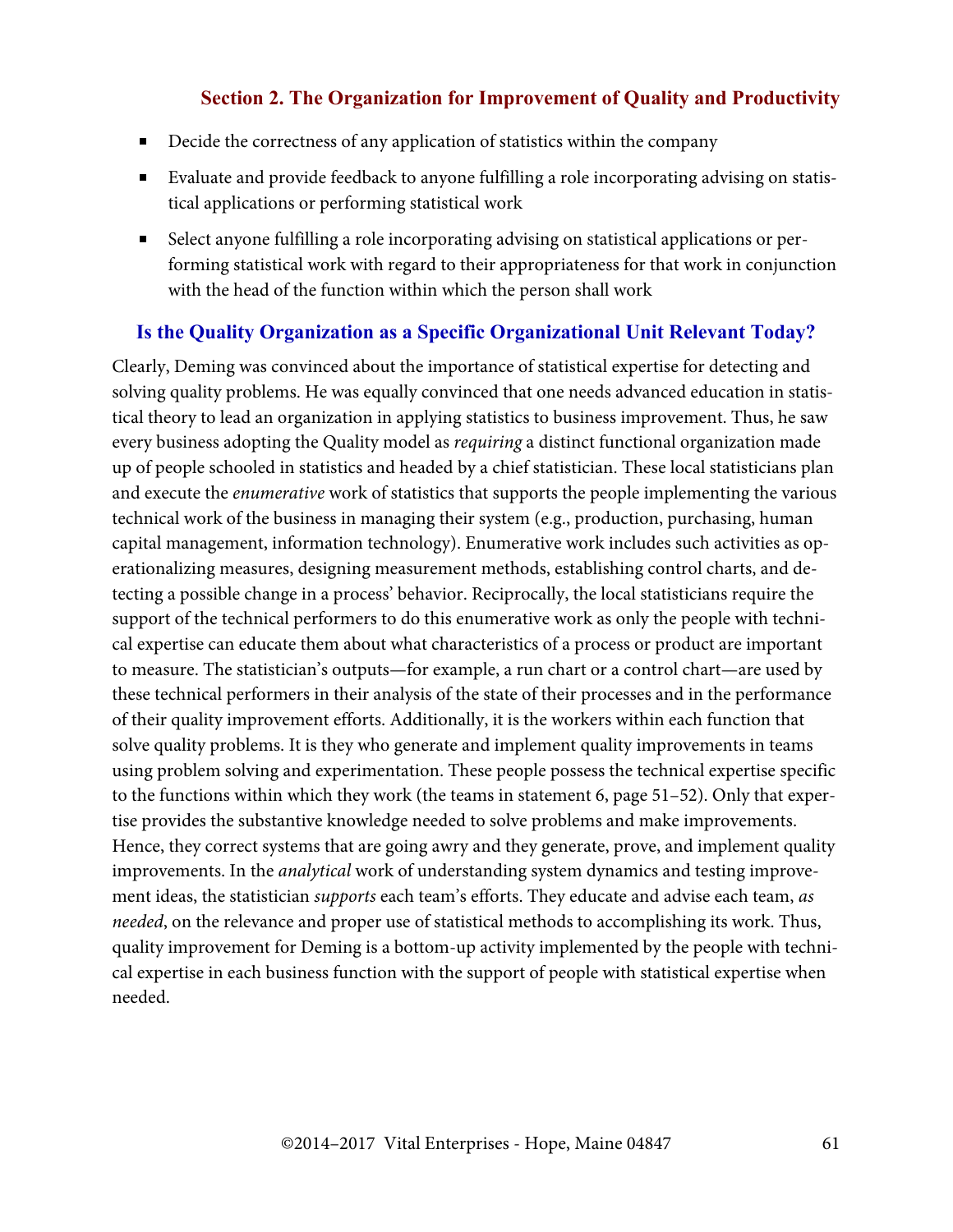#### **Deming's Quality Organization and Six Sigma's Belt System**

Some people can almost (stress almost) see the roots for SixSigma's™ black belt thinking when they read about Deming's concept of the Quality organization. Especially his statement, "It is obviously essential to have on the line, where the action is ... people with knowledge of statistical theory, to find the sources of improvement, and wrong practices that other people can miss" (Deming, 1982a, p. 469). And further, "What should be the qualifications of these people? Preferably, the same as for the leader [of the Quality organization], but in practice something less" (ibid). After reading his statements, one's mind might run to the thought, "Maybe not 'black belts' but 'green' or 'yellow' belts?" [My comment, not Deming's.] In fact, however, Deming would absolutely deplore the "belt system" implemented in SixSigma™ as he did the entire notion of Six Sigma Quality. $^{\rm 1}$  As reported earlier, Deming specifically identified that "taking quality control away from everybody else" was a major failure of people trained in statistical quality control during World War II. In practice, the appropriation of improvement efforts to an elite group of specially trained individuals reinstates a Taylorist approach to implementing improvement (e.g., projects selected from above, led by the 'belted one,' assisted—when needed—by front-line workers under the 'belted one's' direction). For Deming, this elitist orientation robs every other employee of pride of workmanship in the pursuit of quality improvement, fails to fully engage the knowledge and capabilities of all contributors, and denies them the opportunity to grow in contribution through ownership of improvement efforts (Burns, 2008, 2008a). In essence, the elitist approach of Six Sigma™ creates waste and undermines the quality improvement effort.<sup>2</sup>

<sup>1</sup> Deming states that "Conformance to specification, Zero Defect, Six Sigma Quality, and other nostrums all miss the point" in that they show no understanding of the loss function and that the edicts of any of them can be satisfied by simply "widening the specifications" (Deming, 2000, p. 226).

<sup>2</sup> For additional discussion of this issue, see Burns (2008a).

#### **An Analysis of the Critical Functions of the Quality Organization**

To answer the question posed about the current relevancy of the Quality organization, let us review its two critical functions. The first is to ensure the correctness of the statistical expertise applied by every contributor within the enterprise and the second is to function as the clearinghouse for the knowledge developed from business improvement efforts.

#### **Maintaining Statistical Excellence and Delivering Statistical Support**

Clearly, maintaining excellence in the application of a set of knowledge ought to be assigned to someone truly expert in that knowledge. But what level of expertise is required? How prevalent is that expertise across various professional disciplines? Does its availability to a business require an entire organization devoted to it? Our perspective is that, in most if not almost all commercial enterprises, the requirement for an in-house, statistical organization headed by a scholarly level statistician is not appropriate. Here is our logic.

The dissemination of statistical expertise once considered exceptional now commonly occurs across a wide variety of professions.

As Diamond writes in the introduction to his book, *Information and Error An Introduction to Statistical Analysis* (Diamond, 1959), the statistical knowledge and the variety of statistical techniques that *every psychologist* possesses and applies in performing his or her professional research in 1959 "were esoteric novelties twenty years ago" (ibid., p. v). Since 1959, that statement could be extended to say that a good deal of the methods applied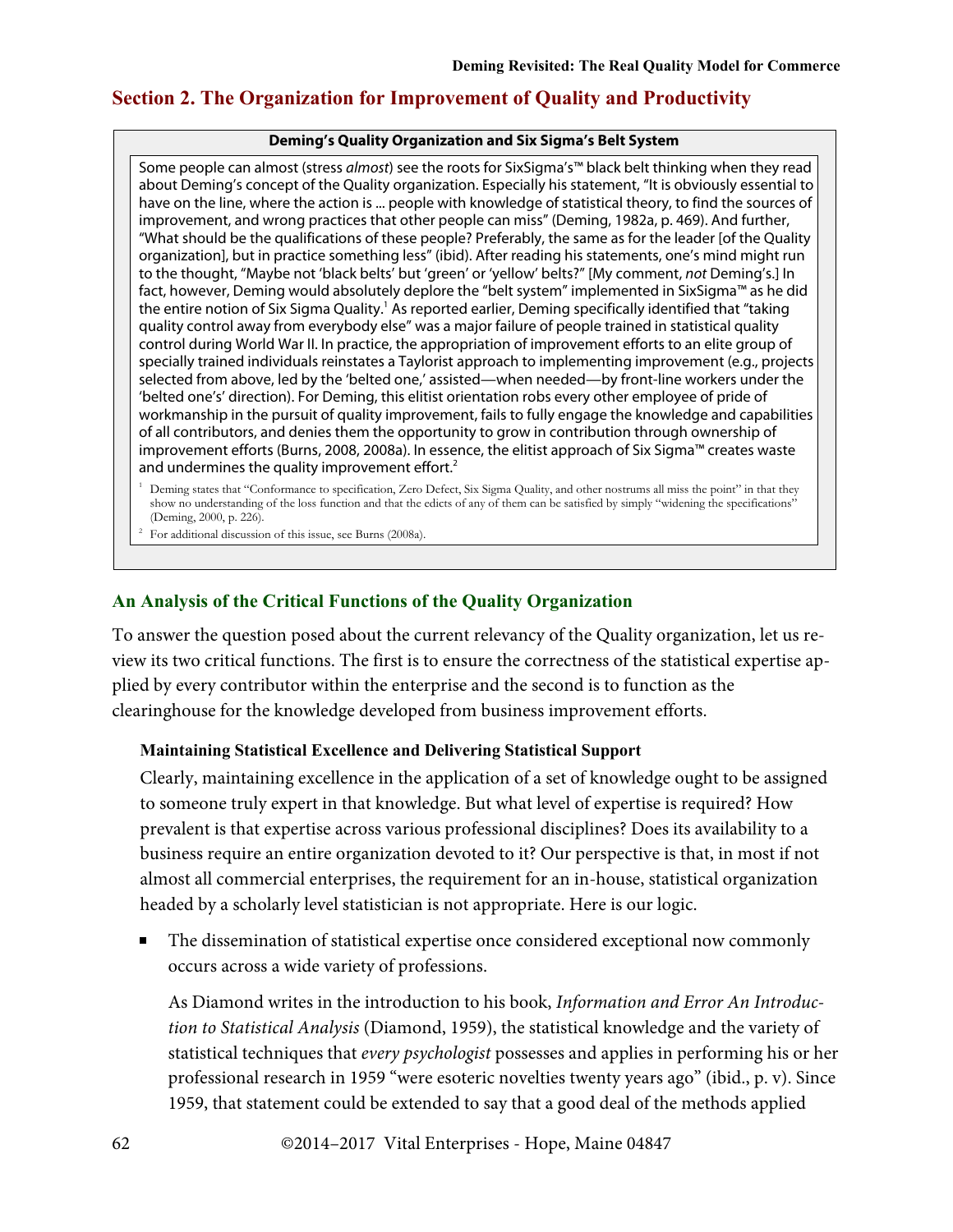today by the typical social science researcher did not exist in the 1920's and '30s. Statistical training has spread across professions ranging from nursing to natural and social scientists, to engineers, program evaluators and administrators, and even to management consultants. Further, training programs in the statistical knowledge and tools needed to implement the quality model are available on the internet, from in-house quality training programs, from off-the-shelf training materials, and self-instructional texts. Even the execution of complex statistical methods is automated and readily available for use on personal computers.<sup>31</sup> Finally, we have more than 40 years of actual experience with the correct application of enumerative (descriptive) statistical knowledge and methods by front-line workers in a broad array of industries. As mentioned above, Deming himself relates this fact. Over the past decades, applications of total quality management at the operating level have all involved training front-line workers in statistical methods for measuring performance, visually representing measurements, calculating descriptive statistics, establishing process control limits, and using basic comparative statistics. Pocket guides, web-based step-by-step instructions, and commonly available software supporting the performance of these tasks are readily available.<sup>32</sup> Based on this information, Diamond's assertion that what was once esoteric in now commonplace seems irrefutable.

Most businesses do not need what today would be considered sophisticated expertise in statistics to pursue quality improvement.

The requirements for establishing and maintaining a measurement system, stabilizing processes and products, and eliminating common cause variation (minimizing the loss function) do not need unusual levels of statistical expertise as measured against the level of expertise taught to a variety of professions and available through easily accessible training programs. The most common process measures (cycle time, throughput, rework rate, value added ratio, $33$  accident/incident rate, takt $34$  time) require no more skills than counting and basic arithmetic. Furthermore, there are available industry-specific and industrygeneral methods for measuring these process features (see for example, the process observation guidance provided in the *Kaizen Desk Reference Standard*, Vitalo, Butz, and Vitalo 2003).

As to process improvement efforts, an InsideSixSigma study published in 2007 revealed that the most used statistical tools applied were essentially the seven basic tools of quality.

<sup>&</sup>lt;sup>31</sup> The author of this monograph designed a fully automated quality control software system to manage the training function for an organization with more than a million and a half workers. It described current performance, compared observed to expected performance, uncovered factors affecting performance, generated alternative actions to improve performance and either presented those actions to a human for final decision making or chose the alternative with the best predicted likelihood for success. This system was designed in 1985 and leveraged the statistical procedures embedded in Statistical Package for the Social Sciences (SPSS).

 $32$  For example, see a list of these resources at: http://www.vitalentusa.com/links/links.php#meas.

<sup>&</sup>lt;sup>33</sup> The the proportion of total cycle time consumed by operations that add value. It is common to find this proportion to be between 5% and 15% at the beginning of a lean initiative.

<sup>&</sup>lt;sup>34</sup> The rate at which a unit of product must exit a work process to satisfy customer demand.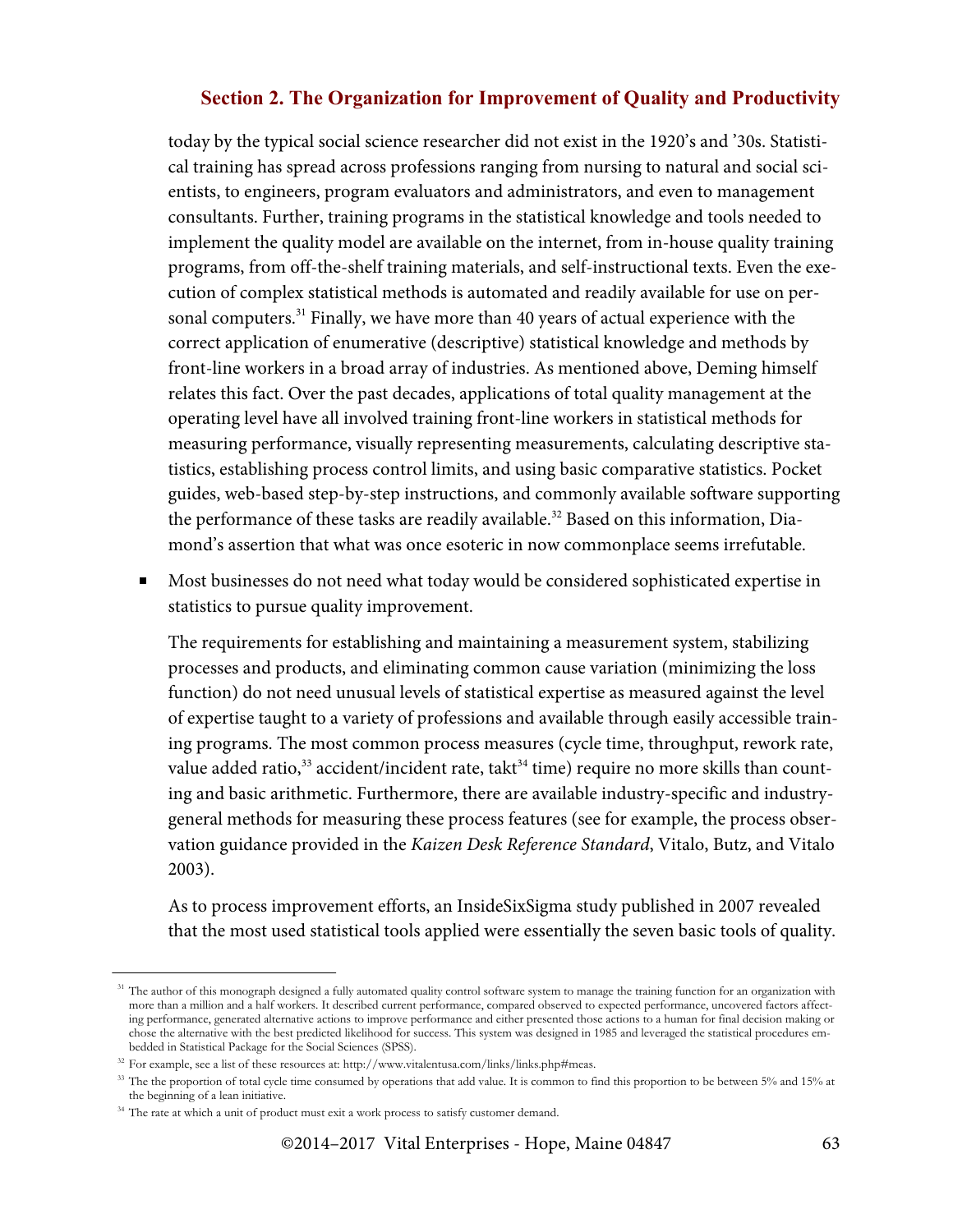- $\blacksquare$ The cause-and-effect (a.k.a., "fishbone" or Ishikawa diagram)
- The check sheet  $\blacksquare$
- The histogram
- The Pareto chart
- The scatter diagram
- Control charts

These tools stand in contrast with more advanced statistical methods such as acceptance sampling, statistical hypothesis testing, design of experiments, multivariate analysis, among others. The same InsideSixSigma study reported that these advanced methods were used less than 4% of the time. Yet, even for these advanced methods there are simple guides to enable the performance for most of applications as well as "go by" examples of their use. Finally, if a complex problem does emerge, one can readily purchase the statistical expertise needed for the specific purpose to be accomplished.

As to business improvement *methods*, there are social and observational approaches to problem detection that do not require statistical expertise. One social approach is documented by Deming himself. I am referring to his reporting of the discoveries he made as he spoke with line staff about the barriers to performance they experienced, why they were present, what had been tried to remove them, how those efforts had succeeded, and, where they failed, what was needed to successfully remove them. Consider also the Lean Enterprise approach of waste detection as an observational means for uncovering opportunities for process and workplace improvement. Line personnel trained to reliably detect instances of waste (hazard, inspection, interruption, inventory, motion, rework, search, setup, travel/transport, unnecessary processing, and wait) record specific observations of waste occurring in correctly executed work processes and measure their impact on factors such as cycle time or rework rate. When waste is detected, the line worker, either individually or as part of a team, applies a problem-solving approach (e.g., A3 problem solving) to uncover the cause of the waste, generate and select a solution to removing it, plan and implement the solution, and then re-evaluate the process to see if the waste was removed and the performance improved. This process constitutes what is referred to as a Kaizen event. There are other widely available problem detection and problem solving training programs that teach how to uncover, describe, and measure performance problems, analyze their root causes, generate problem solutions, select the best solution, and implement and evaluate the chosen solution. Companies such as Xerox, Motorola, and many others developed these programs when they introduced their quality initiatives back in the 1980s. Off-the-shelf training programs and guides and web-based instruction are also available. None of these programs require the use of exceptional levels of statistical expertise to make business improvements.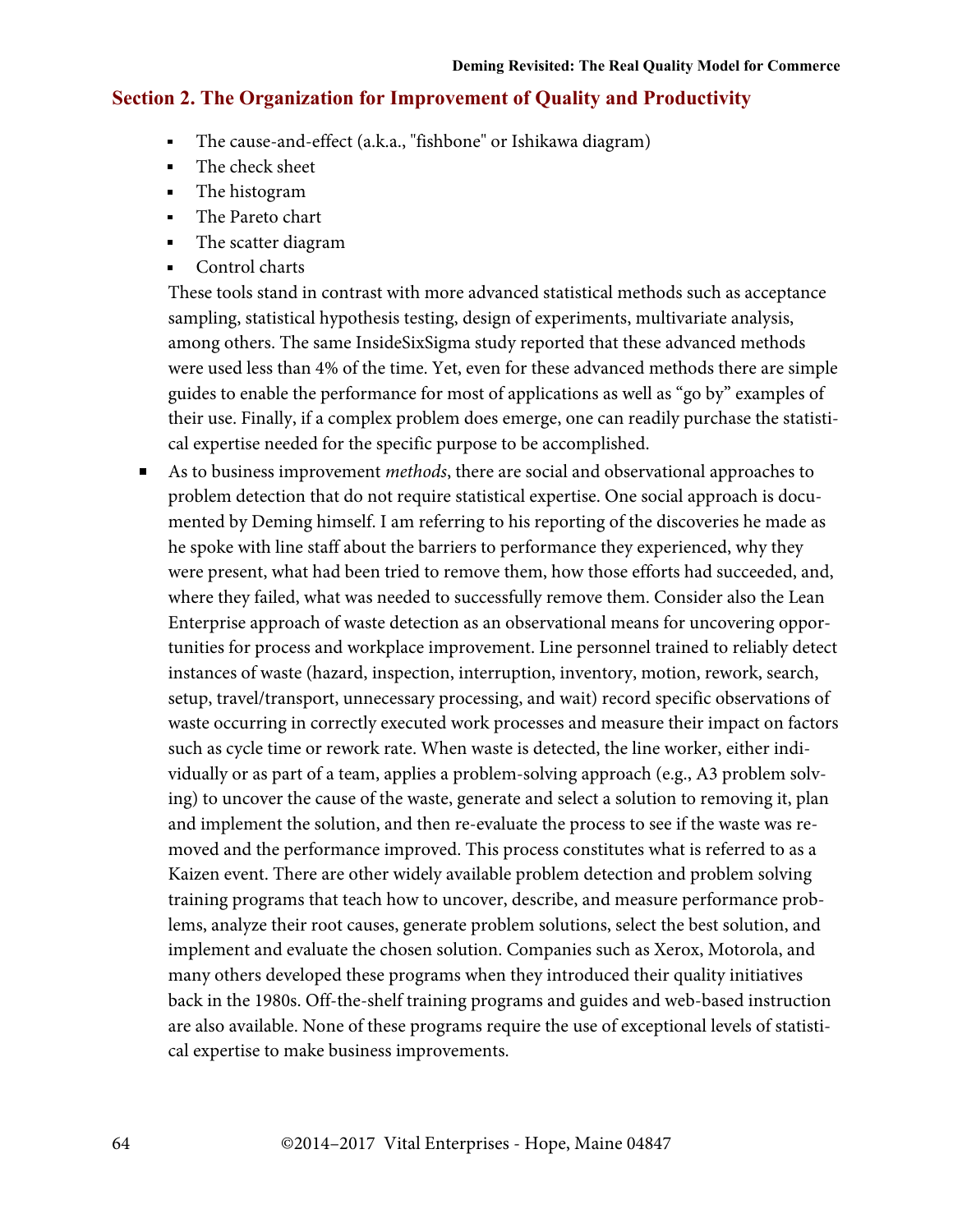#### **Barriers, Problems, Opportunities—A Comparison of Statistical and Non-Statistical Language**

Clearly Deming emphasizes statistical concepts as he expresses his insights and recommendations for realizing organizational effectiveness. In contrast, terms like 'barriers to success,' 'problems,' and 'opportunities for improvement,' may be more familiar to you especially if your background is in organizational psychology, management consultancy, and other professional fields that approach the improvement of business performance from a social science perspective. In these disciplines, 'barriers', 'problems', and 'opportunities' are usually uncovered by direct observation of business operations or from verbal reports of other people's observations. Both approaches—the statistical and the nonstatistical—are complementary and should never be exclusionary. In companies that measure the behavior of their processes and the utility of their outputs, barriers, problems, and opportunities can also be inferred from the results of measurements by means of statistical analysis. They are reflected in deviations of observed values from expected values, in changes in the slope or direction of a series of values, or in changing patterns of values that describe groups of measurements. Each such numerical representation is an instance of variation. As Deming points out, not all variation signals a meaningful event—i.e., one that requires special action. And, not all variation that does signal a meaningful event signals a problem. Sometimes, variation signals opportunity. It depends on the metric. Clearly if you are measuring the dimension of a part that must snugly fit into another part, both measurements that are too large and too small signal problems. On the other hand, if the metric reflects customer satisfaction, a spike in results might signal an instance of improved performance that, if studied, could yield insights into how to produce sustained improvement in customer satisfaction over time. It is also true that the same factual performance problems and opportunities can be uncovered using different methods and described using different language. Indeed, some observations of problems need no statistical test to reveal. If I am observing a process that is being performed correctly to standard as documented by both my observations and the written work standard, any rework I see must be a function of the process as designed (common cause variation) and require a change in the process to correct. Why then the apparently singular emphasis on statistical concepts and method for improving processes? Deming's background in science and mathematics provided him a framework of knowledge that enabled him to use statistics to see variation and discern when it might signal a performance problem or opportunity. During the greater span of his professional career, these methods had little penetration into the management of businesses despite the added utility they offered. Hence, his emphasis on statistical methods and language. As a general rule, however, the more methods of detection one uses, the less likely problems and opportunities will go undetected. This too is consistent with Deming's perspective. His lengthy reports of conversations with workers is ample evidence of his respect for the value and importance of people's observations and ideas in the service of detecting and addressing problems and opportunities. And, as he makes clear repeatedly, while charts, graphs, and numbers may uncover signals of problems or opportunities that elude direct observation, only people with business expertise can discern their meaning and devise effective ways to respond to them.

#### **The Gathering, Organizing, and Disseminating of Business Improvement Methods and Solutions**

Concerning the gathering, organizing, and dissemination of business improvement *solutions* —this 'knowledge management function' falls more closely within the expertise of a librarian than a statistician. While these functions, as implemented in businesses today, suffering from the common illness of no one being able to distinguish knowledge from information both as Deming taught and as epistemology has historically maintained (Wilson, 2002)—they have in fact been implemented in a variety of ways other than through a Quality organization headed by a masters or doctoral level statistician. And there is absolutely no empirical or logical basis for arguing that a statistician better understands the distinction between knowledge and information than any other graduate trained professional. *All*, based on my direct experience in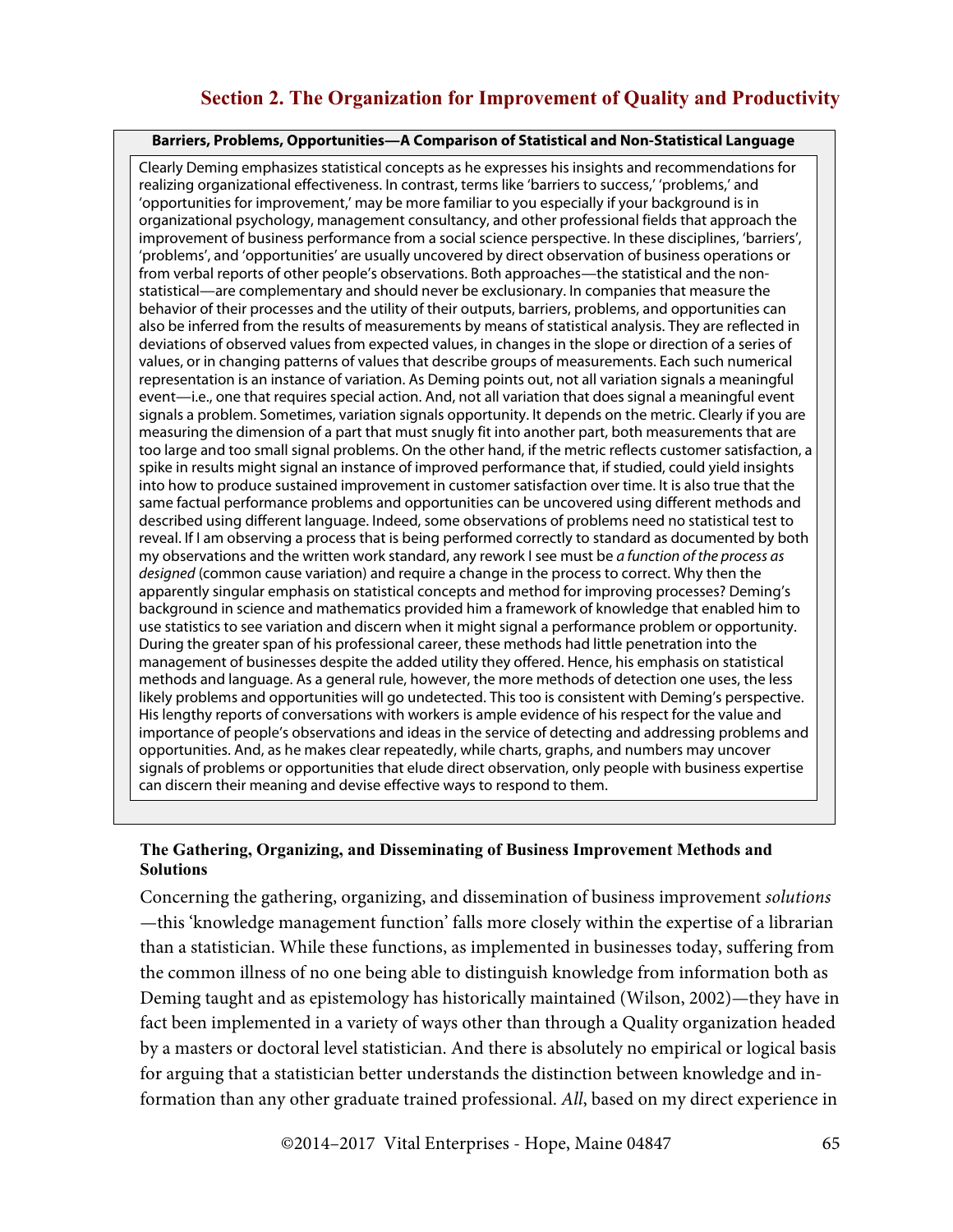teaching this distinction at the graduate level, *are equally ignorant of it*. Furthermore, the correction of this deficiency is easily accomplished and requires no reference to the domain of statistics *nor even a post secondary level education* to grasp.

### **Is the Quality Organization as a Specific Organizational Unit Relevant Today? The Evidence Says "No"**

Given our analysis, it is not possible to agree that a statistically rooted Quality organization, as specified by Deming, is really needed, at least in most businesses. Given the broad spread of statistical expertise and the mostly usual and customary measurement issues that occur in commercial organizations, especially in service industries, it is hard to grasp why Deming imagined that a department for leadership in statistical methodology was needed in every business. Surely, statistical expertise of a high level may need to be available to ensure proper practice and to maintain and elevate the training of internal personnel, but a department dedicated to statistical methodology as a *universally defined requirement* seems excessive. Perhaps the answer is that Deming observed during the formative period of his ideas such ignorance about statistics and its proper application and that his experience in the manufacturing industry exposed him to sufficiently challenging enumerative and analytical statistical challenges, that he judged such a depth of expertise in statistical theory was required internally. Yet, one finds it hard to imagine how, as a master statistician, he could not stratify the universe of businesses into sectors with different degrees of need with regard to statistical expertise. Or, perhaps it was that statistics was so central to how he understood the world and expressed what he saw, that he could not imagine other ways the same realities he perceived could be observed and understood without recourse to statistical knowledge as their primary conceptual framework and language.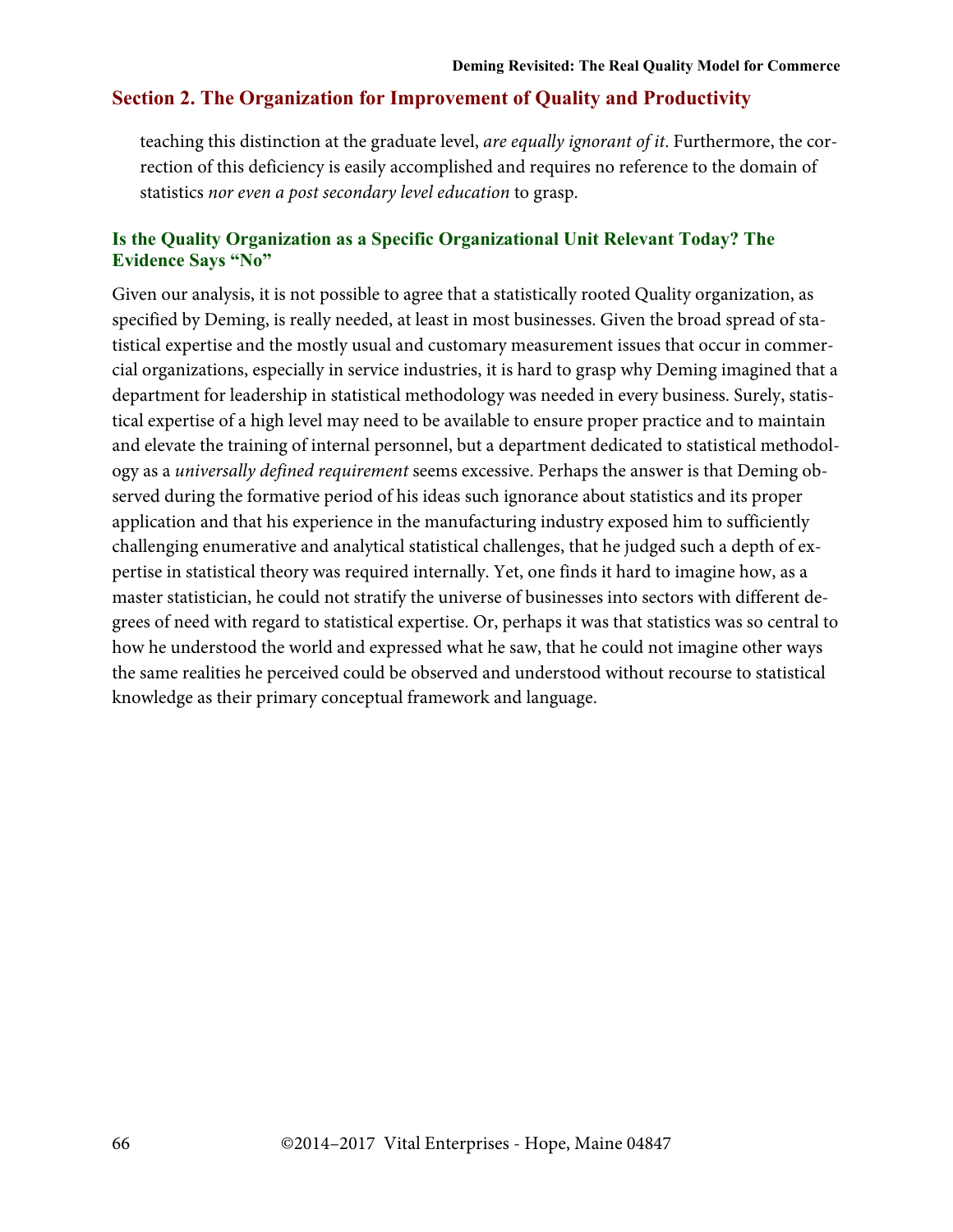### **Introduction**

The knowledge that Deming labels "profound" defines the concepts and principles every leader must incorporate as theirs and apply as they view their organization and guide it to success. In his words, "It provides a map of theory by which to understand the organization that we work in" (Deming, 2000, p. 92). It also provides the knowledge needed to engage, involve, and enable the success of people contributing to the organization. Deming judged that integrating this knowledge into one's thinking is *transformational* in itself. Hence, his labeling of it as "profound."

"The individual, transformed, will perceive new meaning to his life, to events, to numbers, to interactions between people" and "he will apply these principles in every kind of relationship with other people" (ibid, p. 92).

The knowledge encompassed within this system is the foundation for the 14 management points that, essentially, are applications of it. With this knowledge, managers have a base of principles that enable them to evaluate their decision making and action as they attempt to transform their organizations to the "new philosophy" (the Quality approach to commerce). Without a personal grasp of this knowledge, the 14 management points become a set of empty slogans since the person attempting to apply them lacks the understanding needed to appreciate their meaning and importance. In contrast, he asserts that having personally integrated the system of knowledge, the necessity and substance of the 14 points is revealed. The phrase "personally integrated" the system of profound knowledge means that you know its contents (concepts, principles, operations, etc.), see the connection between this content and issues you address in your life, and can find within your experience or within the body of science available to you, a sufficient basis to be convinced of its utility in dealing with those issues. Operationally, this might be evidenced by being able to reproduce the content for others, describe examples of its application in the real world, present evidence that acting consistently with its dictates produces results that one seeks, and demonstrate its use in one's decision making and problem solving. The personal integration of this system of knowledge enables the individual to become a model and agent for adopting the new philosophy and provides others the opportunity to acquire that knowledge from him or her by seeing it in action and witnessing its effects. As Deming states, such a person will demonstrate the following qualities.

- "Set an example,
- Be a good listener, but will not compromise [on basic principles and common aim],  $35$
- Continually teach other people,
- Help people pull away from their current practice and beliefs and move to the new philosophy without a feeling of guilt about the past" (Deming 2000, p. 93).

## **The Scope of the System**

The knowledge contained within the system of profound knowledge includes:

<sup>&</sup>lt;sup>35</sup> As you recognize from the presentation of Deming's thinking thus far, he does not mean "will not compromise" that the individual obstinately holds to his or her initial perspective. This understanding is further reinforced by his thinking about the nature of an organization (see page 68).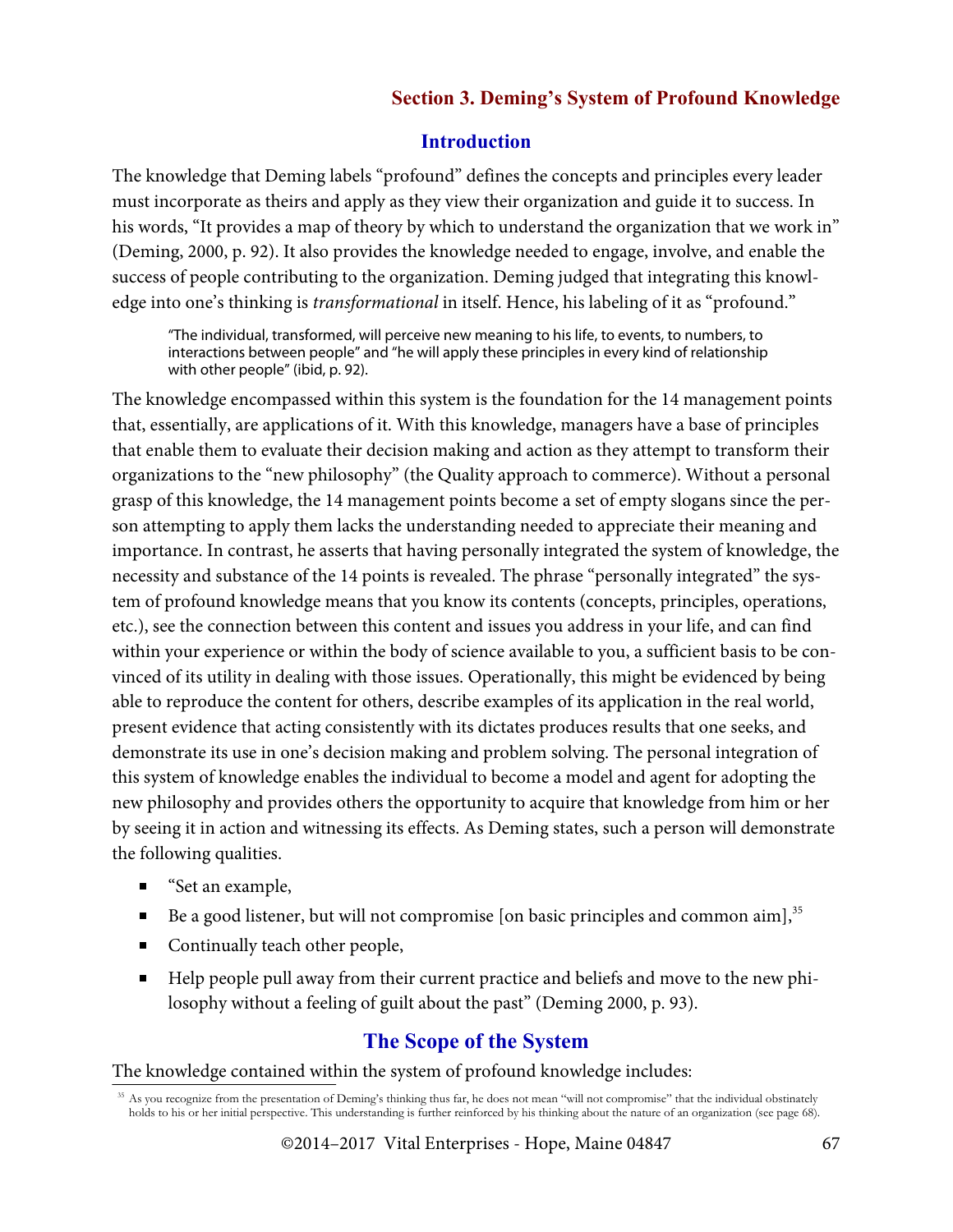- a theory of organization,  $\blacksquare$
- $\blacksquare$ the concept of variation and its significance,
- $\blacksquare$ a theory of knowledge, and
- the basic principles that reveal the nature of people and the source of their striving.  $\blacksquare$

Deming makes the point that these different subsets of knowledge operate together to provide the perspective needed to manage an organization. Each component enables a better appreciation of the other and, together, they enable a person to understand the dictates of the Quality approach to commerce. This is why Deming refers to this collection of knowledge as a "system." All components work interdependently to accomplish a single aim—enabling an individual to lead a business using the Quality model.

# **Theory of Organization**<sup>36</sup>

Deming views an organization as a system—more precisely, an open and dynamic system. An open system is one that continuously interacts with its environment. How that interaction unfolds is critical to its accomplishment of its purpose. A dynamic system is one in which the elements of the system interact with each other to produce novel yet coherent structures of behavior that accomplish a common aim. The actions of these elements are not pre-programmed but generated in real time based on the purpose being pursued and the inputs received. A team working together to resolve its members' different perspectives about the best course of action to pursue to accomplish their common goal is an example. Through dialogue they recognize each members perspective, find common ground, analyze their differences, explore alternatives, and generate a solution that turns out to be quite different from any single idea originally put forward. The final action is coherent as measured against the end the team seeks to accomplish and satisfying as measured against the concerns of each participant yet is different from any of the elemental ideas offered by individual members. Dynamic systems have the quality of *emergence*—meaning, they generate novel responses that advance the system's aim but are not reducible to the sum or differences between individual elements.<sup>37</sup>

In Deming's words, a human organization is a "network of interdependent components that work together to accomplish" an aim (Deming, 2000, p. 95). Within a human system, like a commercial organization, people are the critical "wherewithal." Across the organization, they must function as a team calculating their individual performance so that it maximizes the performance of the organization as a whole.

<sup>&</sup>lt;sup>36</sup> Deming's followers refer to the ideas discussed here as his theory of system or system's theory. It is true that Deming labels the chapter in which he presents these ideas, *Introduction to a System* (Deming, 2000, pp. 49–91). Nevertheless, his actual topic is the nature of a commercial organization not the construct of "systems" in a general sense. He does not, for example, identify the variety of systems that exist (e.g., natural and artificial; physical and logical; within physical - inanimate and animate; etc.). He does not clarify that many subtypes of systems do not possess key features he describes the organization as possessing (i.e., being open and dynamic). He is solely concerned with using the qualities of all systems and of a selected subtype of system to clarify the nature of a human organization. Hence, I chose to title the section, "Theory of Organization."

<sup>&</sup>lt;sup>37</sup> Deming uses the statistical concept of non-additivity to represent the dynamic nature of people operating within an organization. By this he means the result produced by them is a function of each individual and the interaction between components (Deming, 2000, pages 129–131).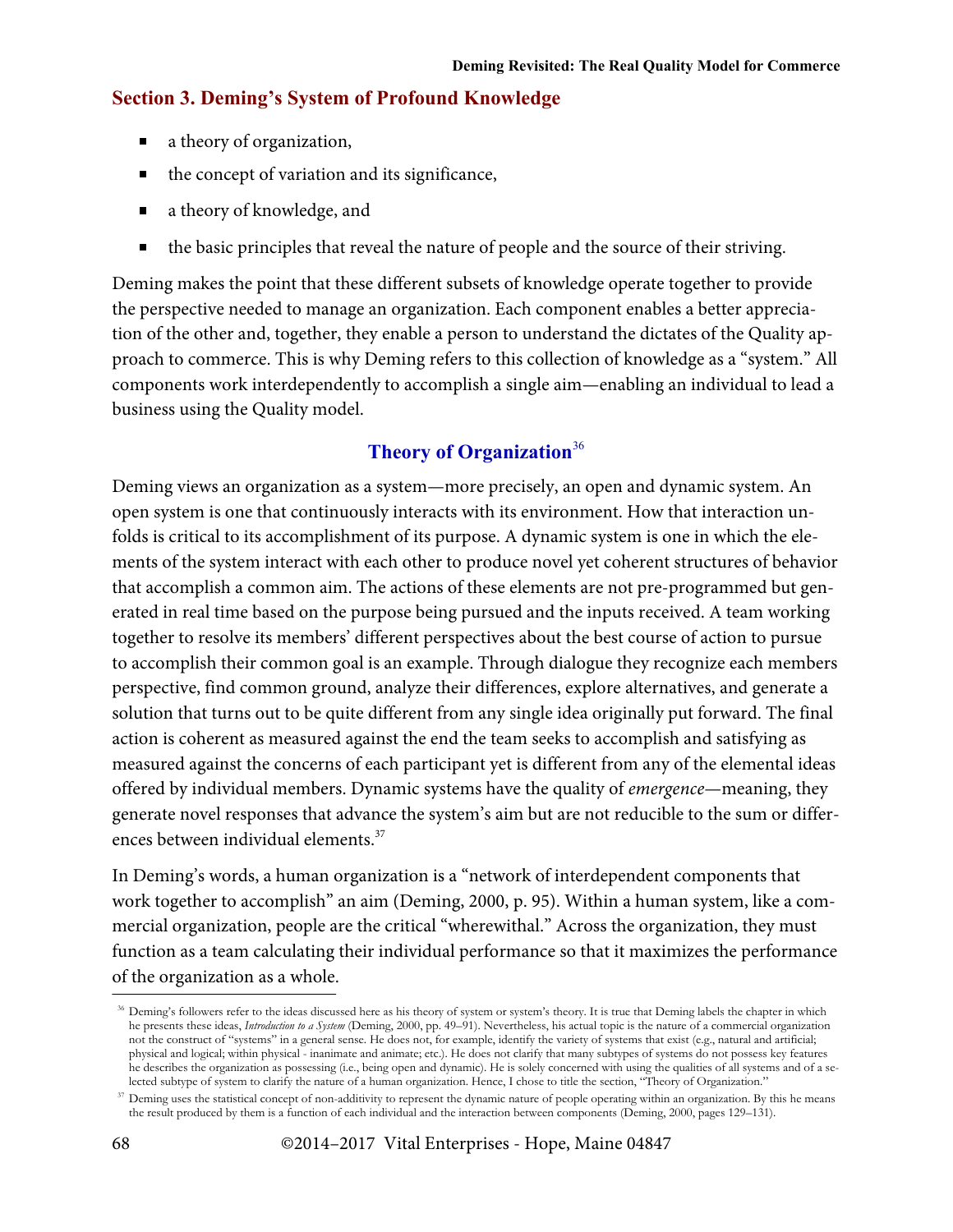This requires that people are aligned to a common goal, effective in giving and getting information, proficient in systematically using information and knowledge to solve problems and make decisions that account for all inputs. Otherwise, the organization fails and its existence ends. To produce the best performance, there must be unimpaired interconnectivity between people and the free flow of information. When people encounter differences in their perspectives about a course of action, they must resolve these differences by finding solutions that have the maximum utility for accomplishing the organization's purpose, not any one person or group's purpose.

Deming writes that "The fruits of [collaboration] will be impaired if not demolished if one party drops out ... to follow a path of selfish reward" (ibid, 97–98).<sup>38</sup> Deming also points out that as organizations grow in complexity (size and interdependence among constituents), the need for communication and collaboration between people also grows. As the responsibility for maintaining the organization is an executive function, this means that as organization's grow in complexity the exercise of this function becomes more demanding.

One way to grasp the importance of profound knowledge in Deming's perspective is to recognize and reflect on this knowledge about organizations as being open, dynamic systems. For example, applying that knowledge allows one to grasp the meaning and significance of the phrase "*maintaining the organization*" and the importance of the executive purposes of *sufficiency* and *synergy*. No open, dynamic system can exist unless it has an integrating aim and the elements required to accomplish that aim. Hence, unless an aim is defined, all the components required to accomplish it are present, and each component is contributing to accomplishing the aim of the system (the definition of *sufficiency*)—the system cannot exist. As well, unless these components operate *interdependently* to accomplish the organization's aim (the definition of *synergy*), the organization will fail to accomplish its purpose. That knowledge also provides the understanding from which the necessity of implementing various management points flows. For example, Points 6 and 7 emphasize enabling the success of every contributor. If the organization is a dynamic system whose success is the cumulative and integrative accomplishment of all contributors, then the effectiveness of every contributor must be assured. Similarly, Points 8 and 9 remove barriers to working together. In a dynamic system, barriers to collaboration are the death knell to successful interdependent performance.

Deming's thinking about an organization shares certain features with that of his predecessor Barnard. Both view the organization as an open system. An organization is both a system within itself and a member of a still larger system that include entities outside itself with whom it must interact effectively in order to succeed. Barnard termed this larger system, the cooperative system.<sup>39</sup> This author has referred to it in Deming's thinking as the extended value stream. Both

<sup>&</sup>lt;sup>38</sup> Deming's vision of collaboration mirrors that of Mary Parker Follett (1995), although this analyst has not found any mention of Follett in Deming's writings. Both seek integrative solutions to differences in ideas about objectives and means. The key for them is that all parties align to a common purpose and set of values, recognize the value in each party's idea, understand what is different, and work to together to arrive at a solution that integrates the separate contributions of each idea in a manner that best serves the common goal.

<sup>39</sup> See Barnard (1968) pages 65, 78, 98–99, 240 and elsewhere.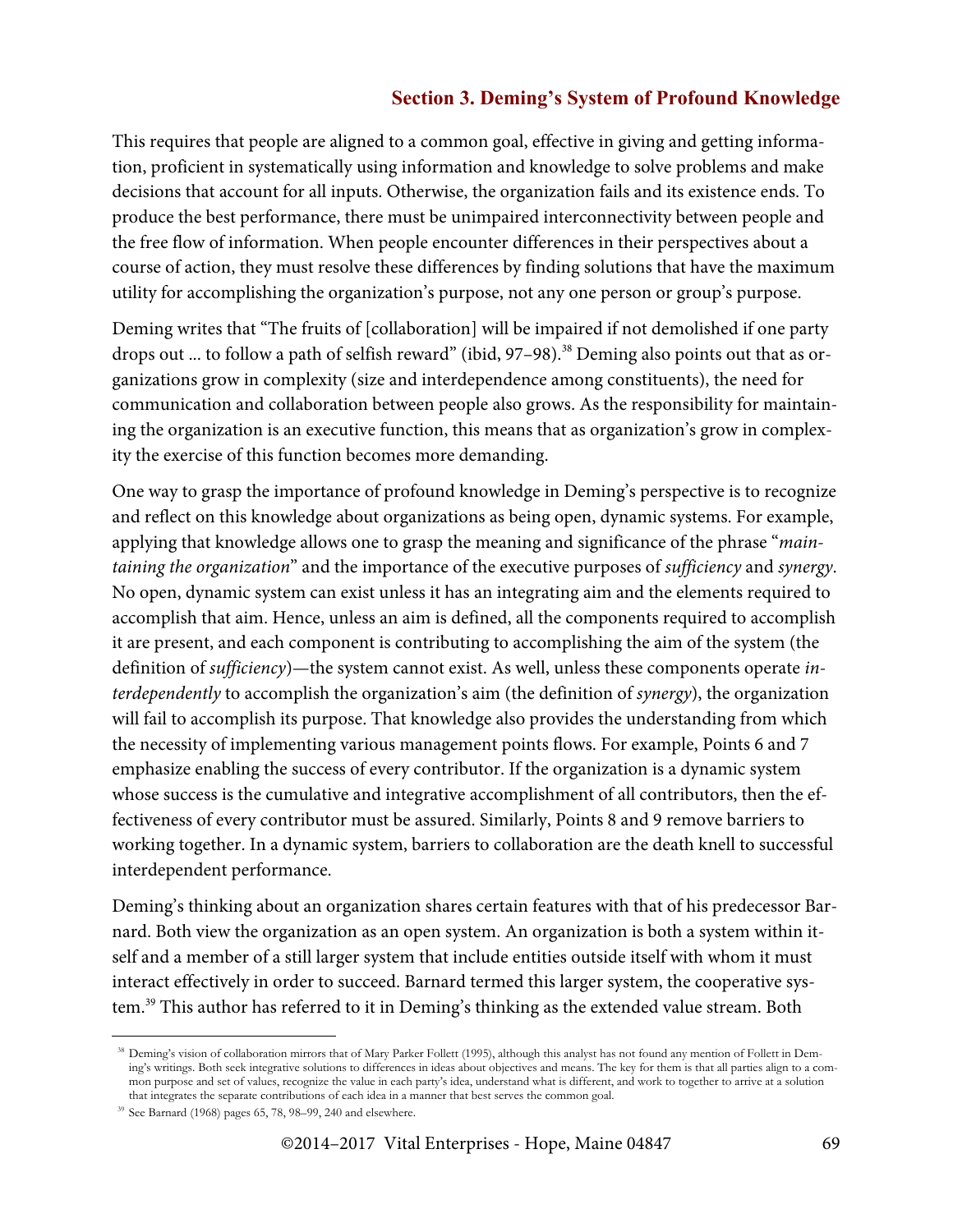include in that 'larger' system all the stakeholders to commerce (e.g., customer, suppliers, regulators, community). Both grasp that an organization must be cognizant of all its stakeholder and engage them in the pursuit of its purpose if it is to succeed. In almost all other critical matters, however, Deming represents an alternative theory of organization to Barnard's. Barnard's organization is not emergent. Indeed, he advises the executive on the necessity to orchestrate its performance. Communication in Barnard's organization is equally as vital a construct as in Deming's theory, but Barnard advises that it be managed to ensure that it advances adherence to the organization's direction. While Deming's writing specific to the nature of the organization is quite circumscribed—when his entire work is analyzed from the perspective of a theory of organization and executive functions—his thinking about organization and executive functions is as substantial as Barnard's. The difference is that Barnard's theory fits well the prevalent financially-focused, profit-driven commercial model while Deming's is fully aligned with the Quality commercial model as well as its progeny, the Lean Enterprise model.

# The Concept of Variation and Its Significance<sup>40</sup>

Variation refers to the observed differences in the measured value of some feature of a process or product across instances of its occurrence. Thus, given a sufficiently precise measurement instrument, successively produced #2 steel screws almost never have precisely the same tread or exactly the same dimensions. The differences may be exceedingly small and of no matter as to utility as judged by customers, but variation will be present.

Variation occurs in the operating characteristics of processes of a certain type and in the features of their outputs. A process is a series of activities that take initial inputs and transform them into some output. Some processes are purely cognitive in nature—like arithmetic. Other processes are instrumental in nature—that is, they involve the performance of observable behaviors that manipulate physical inputs. Processes can also be characterized by the certainty of the result each produces. Fixed processes produce *exactly* the same output whenever they are supplied the same inputs and are performed correctly. Thus, for example, the addition process of arithmetic yields the exact same result (e.g., 4) each time it is supplied the same inputs (2, 2). Other processes termed random processes—do not. They may produce the same *type of output*—for example, an automotive assembly line always yields an assembled vehicle—but not exactly the same output in all its features *even when* (1) the input materials are the same, (2) the process is executed as defined, and (3) the process is producing the same make, model, etc. Each unit of output will differ from the other on some number of features to some degree. These processes are called *random* because, despite how well we define them, there remains within them factors we, as yet, do not recognize. Consequently, we cannot predict the effects of these factors nor control them. *Since these undetected factors remain uncontrolled*, they affect the process's operation and outputs and

<sup>&</sup>lt;sup>0</sup> This section addresses the commercial implications of Deming and Shewhart's perspective on variation. Both men's perspectives on variation had deeper roots and far wider implications than commerce. For them, the shift from a world of certainty to one of probability represented a total revision in one's world view (*weltanschauung*) with implications far more profound that commerce alone.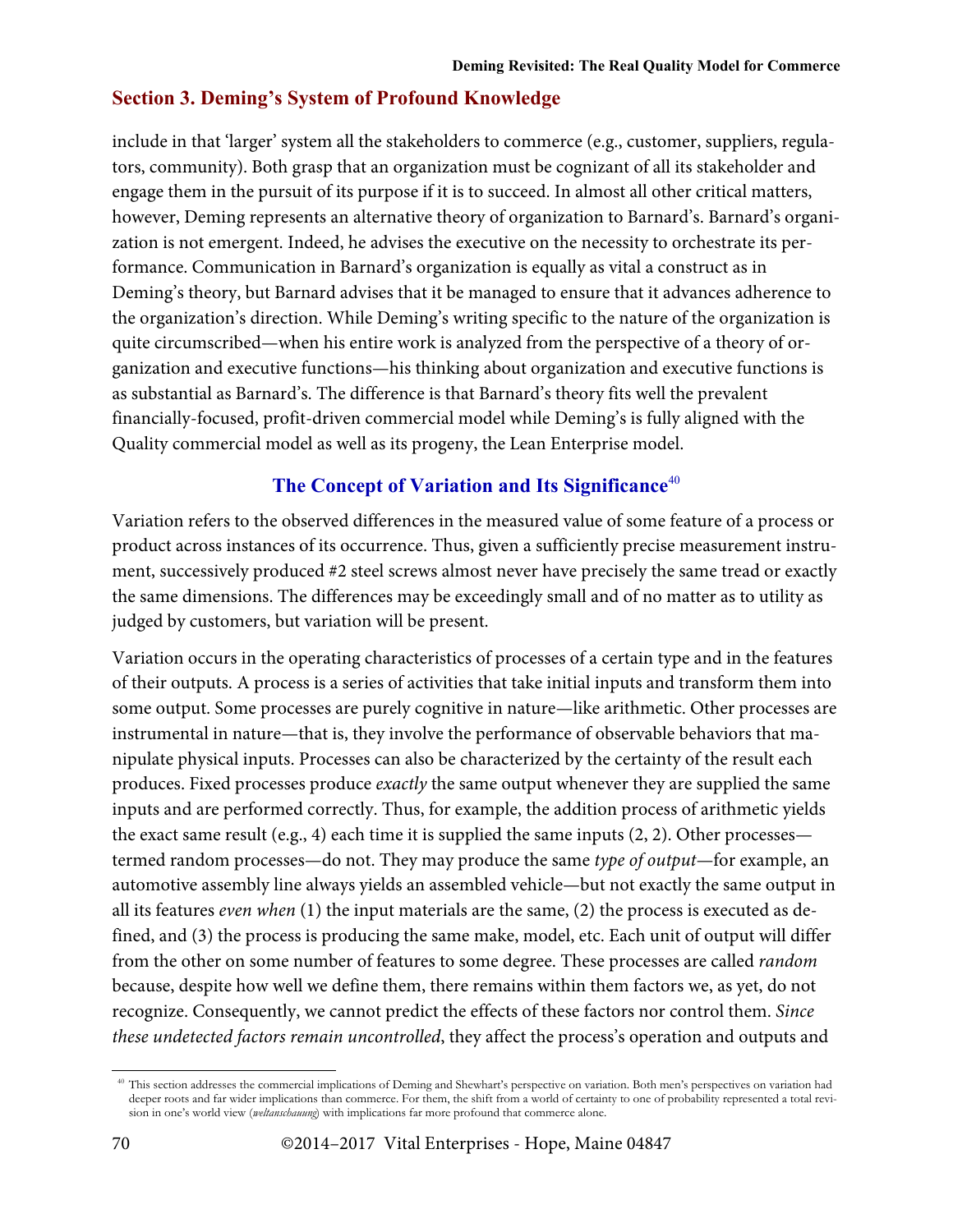produce, over time, variation in results that we recognize only after the fact. This type of variation that is essentially inherent to the process as currently designed is termed *common cause variation*. The processes implementing almost all activities contributing to human commerce fall into the random category. Depending on our level of knowledge, the accuracy and comprehensiveness with which we specify the processes, and the care we take in installing them we can reduce this common cause variation—but we have no empirical evidence to suggest that we will ever eliminate it totally.<sup>41</sup>

Complicating matters more, some of the variation that occurs in the operating features of a process or in the features of its outputs are *not* due to any factor inherent in the process as defined. They are merely the fallout of "stuff that happens." A bad batch of inputs makes it through inspection when, if the inspection had been implemented as designed, they would have been detected and refused. A key contributor takes ill and is substituted for by someone less experienced who makes errors that otherwise would not have occurred. An undetected power surge occurs sufficient enough to throw off the performance of a delicate machine in the production line. Any of these events adds variation to the performance of a process resulting in greater divergence between observed and expected performance. This added variation is *special* in the sense that its cause is not built into the process's design but happens as a consequence of events external to the process's design. This variability is called *special cause variation*.

## **The Challenge Variation Creates**

The immediate impact of commercial processes being random and not fixed is that we never know the exact values that will describe their operation (e.g., cycle time, reject rate) nor the exact values of each feature of the outputs they generate. A stable random process only produces a consistent *pattern of results*, not precisely the same result every time. An unstable random process, one that is buffeted by unprevented "stuff that happens," does not even do that. Such a process is out of control and what you get is what you get. Clearly, in large scale businesses mass producing outputs or delivering volume service outcomes at a pace responsive to demand, such special cause variation is costly and—assuming competition exists—may result in abject failure. One cannot simply rework or reject components and move on without mounting costs nor apologize repeatedly to customers for interrupted service and continue in business. Given the reality of variation, how does one answer the following questions and rationally conduct a business?

- How do you represent what you can supply customers by when and where?
- How do you know what the useable yield of your processes will be?  $\blacksquare$
- $\blacksquare$ How do you calculate cost, set prices, and establish budgets?

<sup>&</sup>lt;sup>41</sup> There is, however, considerable evidence that we can improve processes over time. Hence, while perfection may be out of reach, continuous improvement "constantly and forever" is worth pursuing.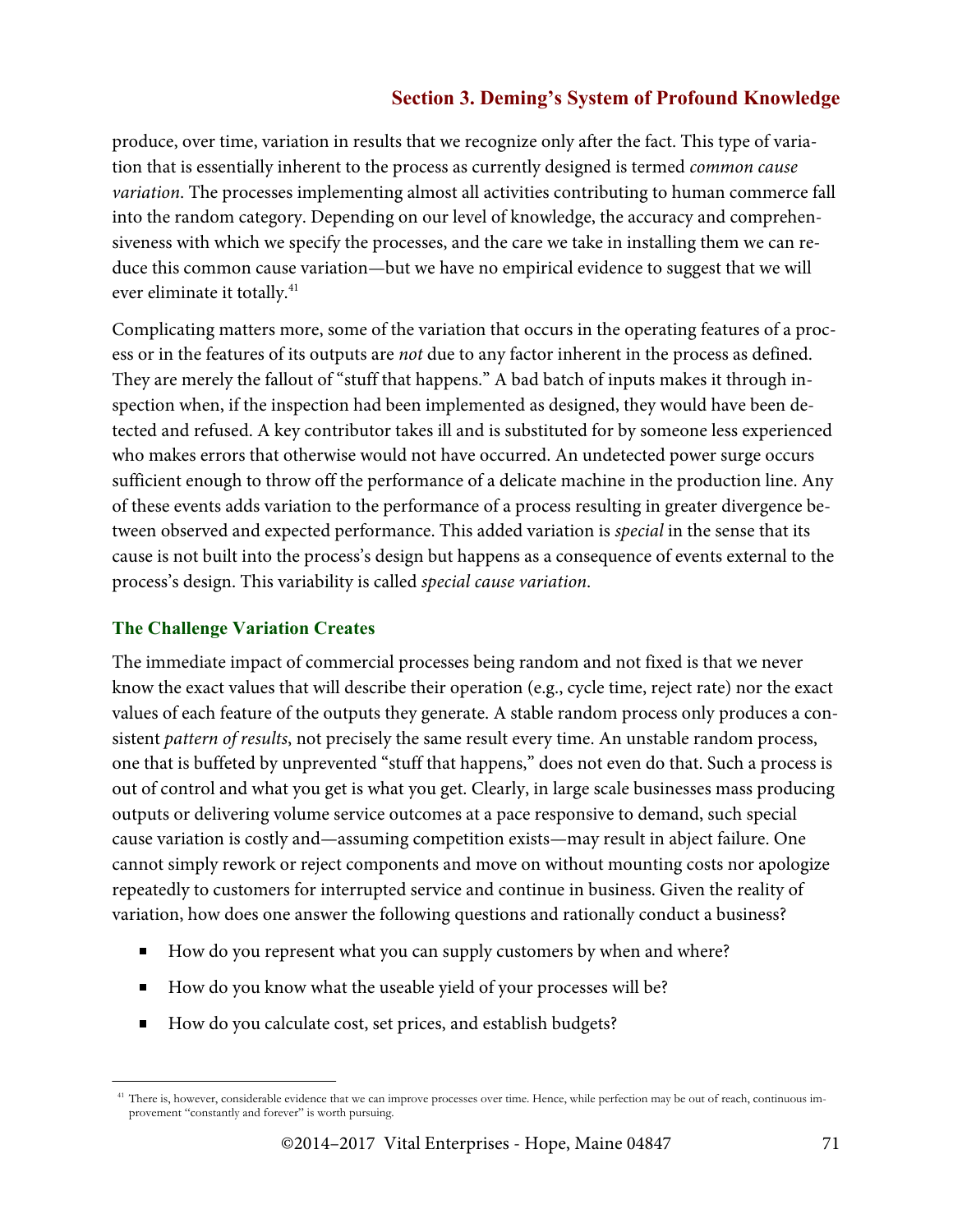How do you eliminate variation and improve your organization's operations and outputs so you can win more business and grow?

The answers to these questions depend on your understanding of variation, its types, and their requirements for elimination or reduction. Hence, Deming's insistence that one element of an executive's profound knowledge system must be knowledge of variation.

### **Variation, Statistics, and Industry**

The good news about stable random processes is that they do produce a *consistent pattern* of results. This pattern can be enumerated, represented as a distribution of values, described quantitatively, and it can be used to predict future performance *under certain conditions*. The field of statistics provides us the knowledge and tools to do these tasks. If we can predict future performance, even if only with a certain degree of accuracy, we can set goals, make plans, and calibrate improvement. If for example, we can reasonably predict that 99% of all outputs from Process A will satisfy customer expectations, we know the process's likely yield and have one element with which to calculate what we can say that we can deliver.

There are four conditions under which we can reliably set goals, make business plans and promises to customers, and improve processes. *All four conditions must be satisfied.*

- First, one must have a *documented process*. Without a written guide for how the process is to be implemented, there is no process per se. There is only whatever is being done, by whoever is doing, at whatever time it is happening. The likelihood of any of these being consistent across time, place, and performer is zero. One cannot teach what is not recorded. No one can even verify that what is being done is correct without the constant reference criterion that a written work process description provides.
- Second, the system must be *installed as designed*. This means that the resources specified as required for the correct implementation of the system (people, machines, input materials, workplace setting, etc.) are in place and meet specifications. If this condition is failed, then whatever is occurring *is not the process as designed* but something other and no one can say what that is since it is not what has been documented.
- Third, the system must be *operated as designed*. If the system is not executed consistently  $\blacksquare$ as designed, it cannot be stable. Rather, it is again relegated to an unknown performed in varying ways with unpredictable results.
- Fourth, instances of special cause variation must be detected, their causes understood, and action taken to prevent their occurrence in the future. This application of problem solving triggered by instances of special cause variation progressively frees a system of "stuff that happens."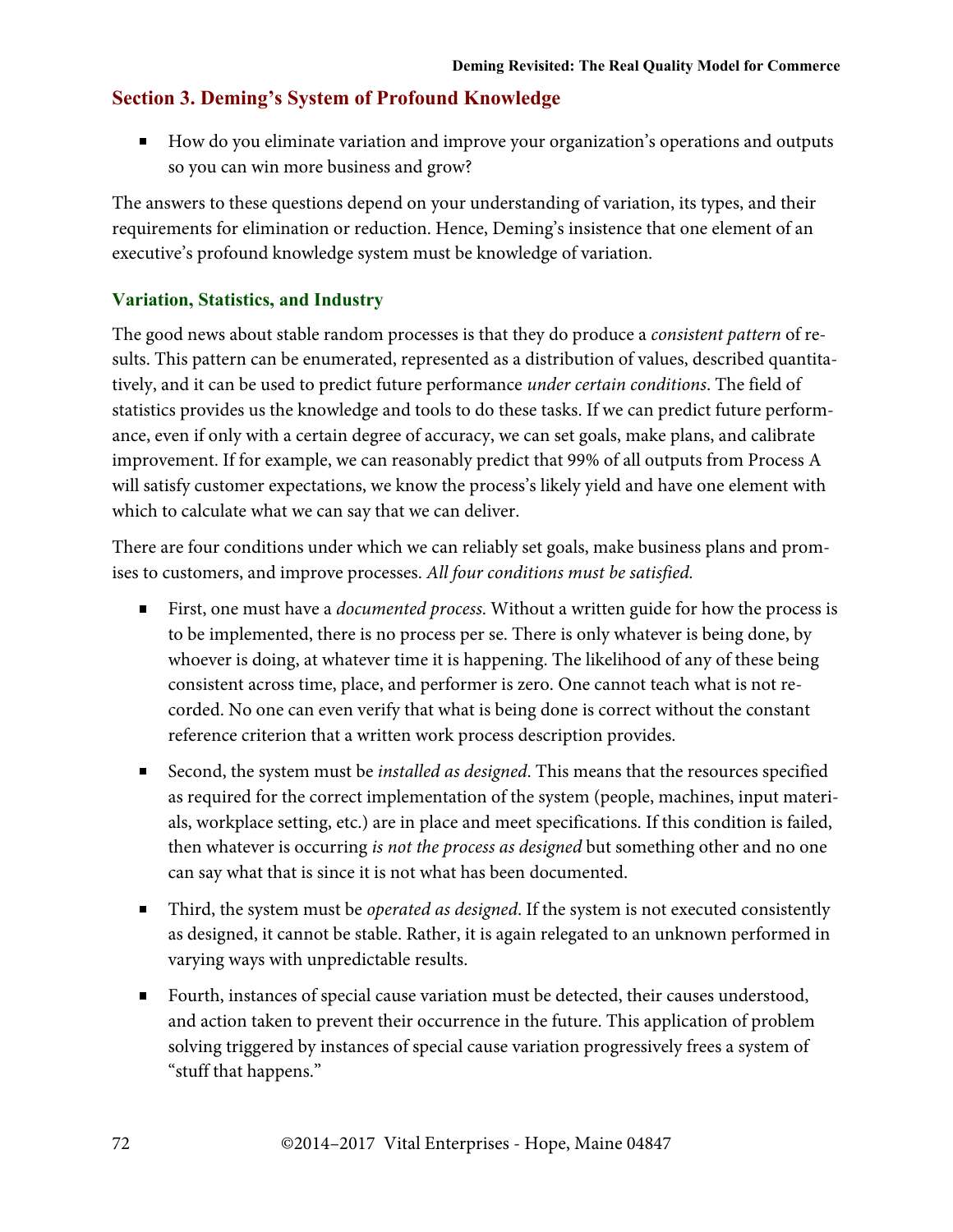The first three conditions—documentation, correct installation, and the correct operation of a process—do not necessarily need statistical expertise to accomplish. Together, they accomplish the standardization of a work process. The fourth condition, process stabilization, does require the application of statistical expertise to accomplish it.

### **Every Process Must be Stabilized**

A stable process is one whose pattern of performance is solely a function of its design. Statistical theory and methods enable one to describe the pattern of results a process produces, evaluate its stability over time, and detect instances of performance that are sufficiently unusual to raise suspicion that they are due to a special cause—meaning, some event that is not part of the process as designed. This detection of possible special cause variation, for Deming and Shewhart, signals people to initiate focused problem solving to uncover the root cause of the deviation and prevent its future occurrence. Sometimes the signal a statistical analysis triggers of a possible instance of special cause variation is incorrect and the unusual performance is simply a rare instance of values that do occur. This means that the observed performance, while rare, is in fact part of the process's natural pattern of performance and an expression of common cause variation. In those cases, there is no special cause and no fix is required to sustain stability. Other times, the signaltriggered problem solving uncovers a special cause and leads to action to prevent its future occurrence thus reestablishing the process's inherent pattern of performance and safeguarding stability going forward. This just described activity of detecting and eliminating special cause variation is the meaning of statistical quality control—using statistics to establish a stable system.

#### **A Stable System Is** *Only a First Step*

A stable system *is the end* that statistical quality control realizes *but it is not the end* that Deming's Quality approach to commerce seeks. The end that Quality seeks is to minimize the loss function describing the gap between a process's performance and that performance which would maximally satisfy customer values. Nonetheless, to reach the goal of Quality requires that statistical quality control be realized first. As Shewhart and Deming taught, unless a process is stable it cannot be improved. For one thing, until it is stable one has no clear picture of what the process is truly capable of producing because its typical result and/or pattern of results varies and is inflated by extraneous factors. Achieving stability, however, does *not* improve the system. This Juran clarified and Deming credited him for the insight (Deming, 1982a, p. 338). Stabilizing the process merely allows the process's true capabilities to express themselves (voice of process) by eliminating extraneous factors that mask its capability. Without information about a process's capability, you have no basis for knowing whether improvement is even required let alone whether any change you make produced improvement.<sup>42</sup>

<sup>&</sup>lt;sup>42</sup> This is why Deming terms making changes in a system "tampering" when you do not know the source of the variation you observed.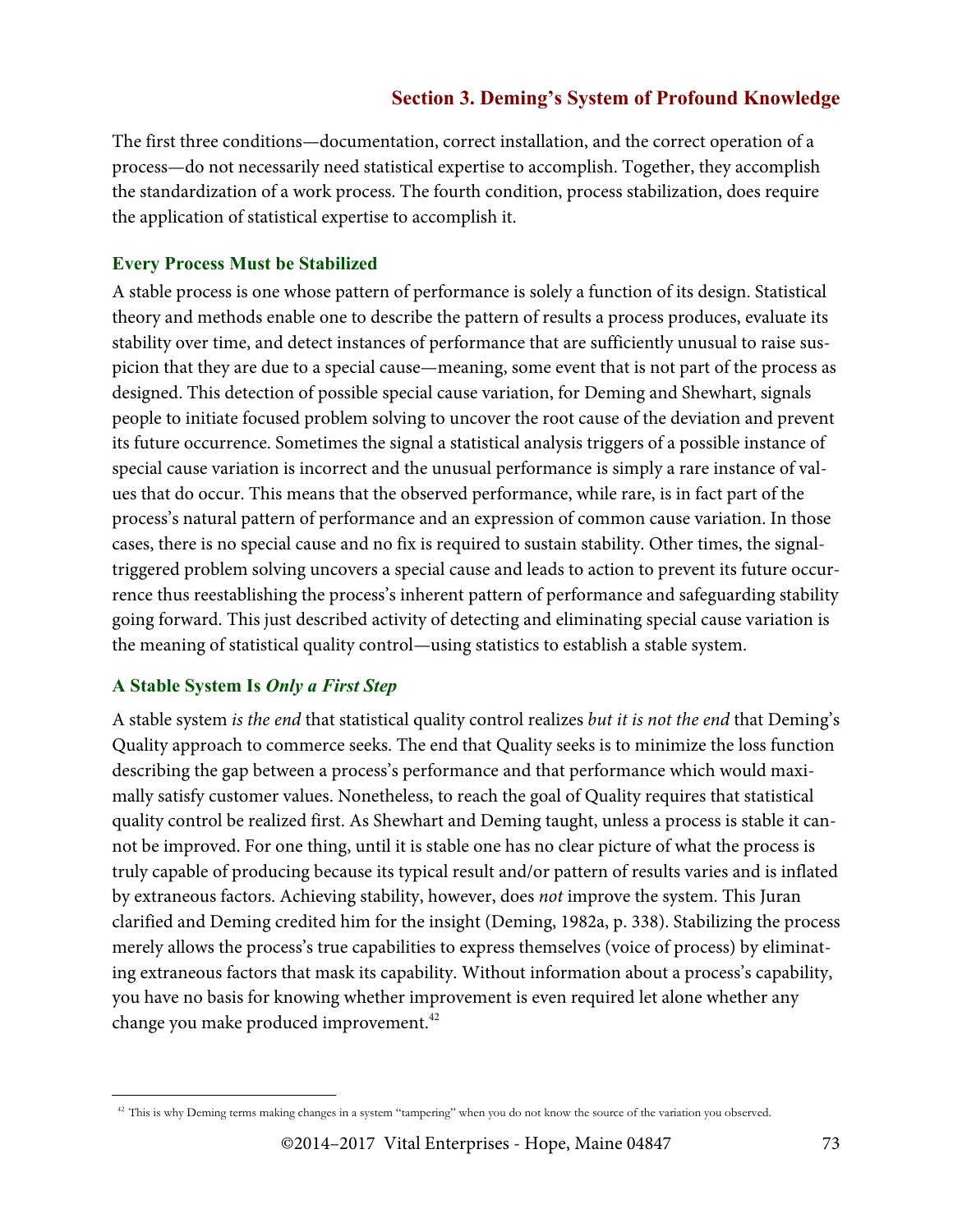Improving the process means making it able to produce a more desirable typical outcome with less variation (Exhibit 16). In Deming's terms, it is minimizing the *loss function*. Loss is represented by any gap between the observed values of performance and that value representing the best satisfaction of customer values. Any deviation from achieving the most desired result *every time* yields waste and therefore loss. Here too statistical knowledge and tools have a contribution to make, but that contribution is only supportive in nature. Statistical knowledge will not uncover factors hidden in the process's design that might affect its behavior nor imagine ways to eliminate or control those factors. These tasks require the creative contribution of knowledgeable workers using other, non-statistical methods (e.g., using creative thinking exercises like shifting perspective or transferring knowledge from one field to another). Statistics, however, does enable us to test the influence of hypothesized factors on a process's behavior as well as estimate the potential benefits a proposed change might deliver.



## **Implications**

- Without a knowledge of variation you will not appreciate the challenge you face in leading a business and your need for statistical expertise to meet that challenge.
- Without a knowledge of statistics, you have no way of representing the performance of commercial processes over time and therefore no possibility of understanding what they can produce, with what degree of likelihood, how fast, and at what cost.
- Without the knowledge of statistics you may not reliably detect when a process may be  $\blacksquare$ going out of control and therefore act to prevent that occurrence and the loss of resources and customer satisfaction and loyalty it may cause.
- Without a knowledge of the types of variation that a process may evidence, one cannot detect the source of problematic performance (internal to process as designed or a result of an external factor) and therefore will not be able to take the appropriate action to eliminate it.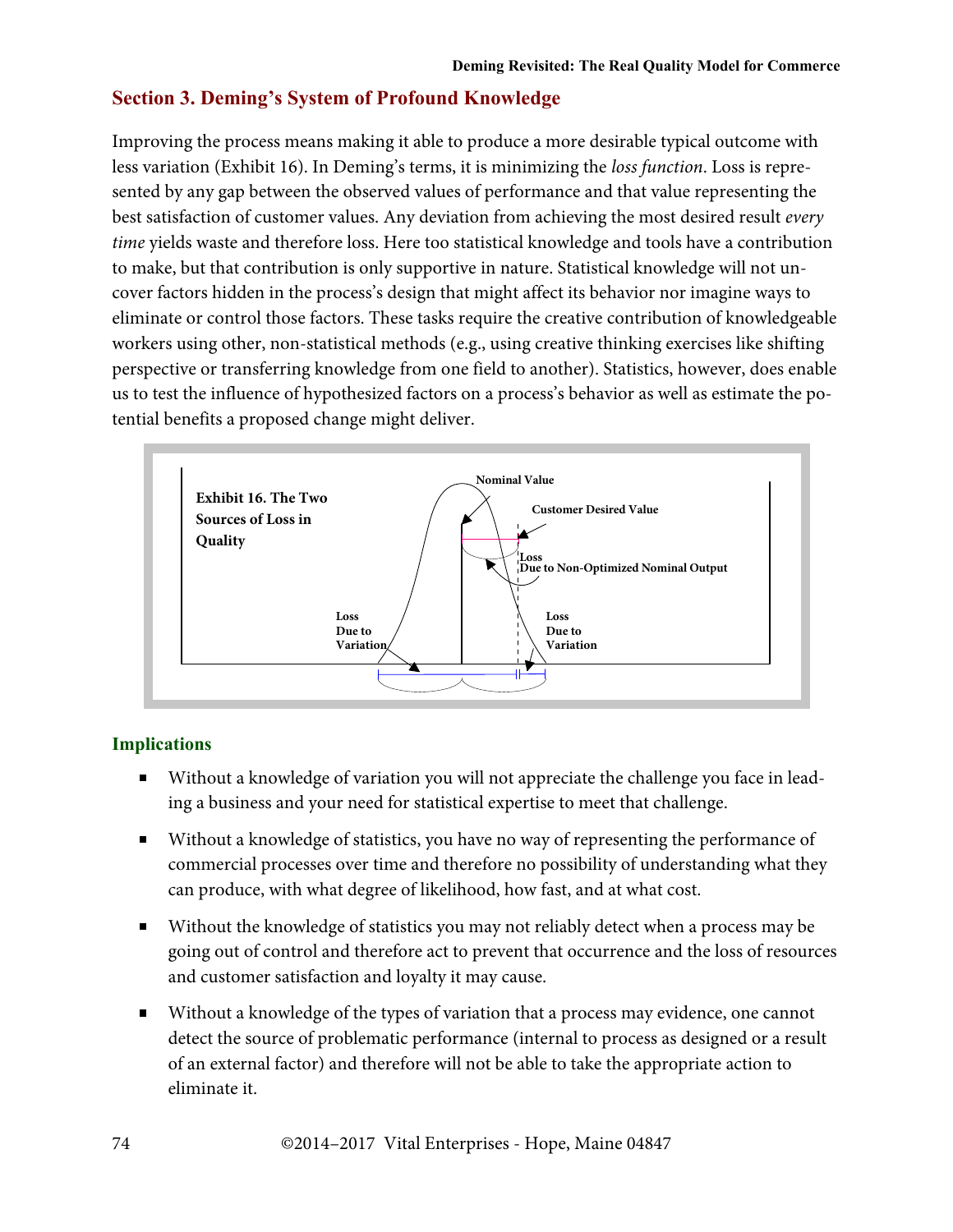- Without knowledgeable and engaged contributors skilled in problem solving one cannot effectively respond to statistical signals suggesting the possible presence of special cause variation.
- Without knowledgeable and engaged contributors skilled in process improvement one cannot effectively elevate the capabilities of stable processes and accomplish the goal of quality improvement.

## **Deming's Theory of Knowledge**

Deming's theory of knowledge refers to his thinking about the nature and importance of knowledge and its significance to managing a business. To understand his perspective, we first need to clarify what Deming means by knowledge and how he distinguishes it from information.

#### **Distinguishing Between Knowledge and Information**

Knowledge refers to ideas (concepts, principles) that one can use to describe and analyze behavior and situations, explain why an observed event has occurred, and predict what will be observed the next time such an event occurs. The term "accurate account," for example, is a label we apply to describe a person's voiced description of some event when it coincides with verifiable observations of the event. It does not apply to just one person's description or the description of just one particular event, but to *all* instances of accounts that satisfy its definition. Using this label allows us to characterize information provided to us in a way that is important to understanding its usefulness. The concept of "accurate account"—that is the label *and* its meaning—is an example of knowledge. Another example is the principle that objects at rest stay at rest unless acted upon by a force. It tells us that when we see a tree still and then swaying, we should look for the action of another factor (e.g., wind) operating on the tree. In essence, the principle predicts the presence of some factor we may not immediately detect. Another is the rule that people with motive, method, and opportunity are those most likely to have committed a crime. This set of characteristics (labels and meaning) and their relationship to one's likelihood of committing a crime is also a chunk of knowledge. It guides us in identifying suspects during a criminal investigation. Still another instance of knowledge that is commonplace in manufacturing is a set of work instructions—for example, the instructions for completing the monthly maintenance of a machine. If written properly, it details the goal of maintenance, the sequence of steps one must implement to achieve that goal, and supporting knowledge to ensure that you did the maintenance correctly. As with all knowledge, this guide is useful for maintaining any instance of the machine it specifies, any month of the year, by and qualified person. In each of the above examples, knowledge distinguishes itself by having utility either in making judgments, predicting factors at play, or guiding our conduct toward realizing a goal. It also has the quality that it is useful not just once or in one particular moment or situation—but repeatedly at different times given similar situations.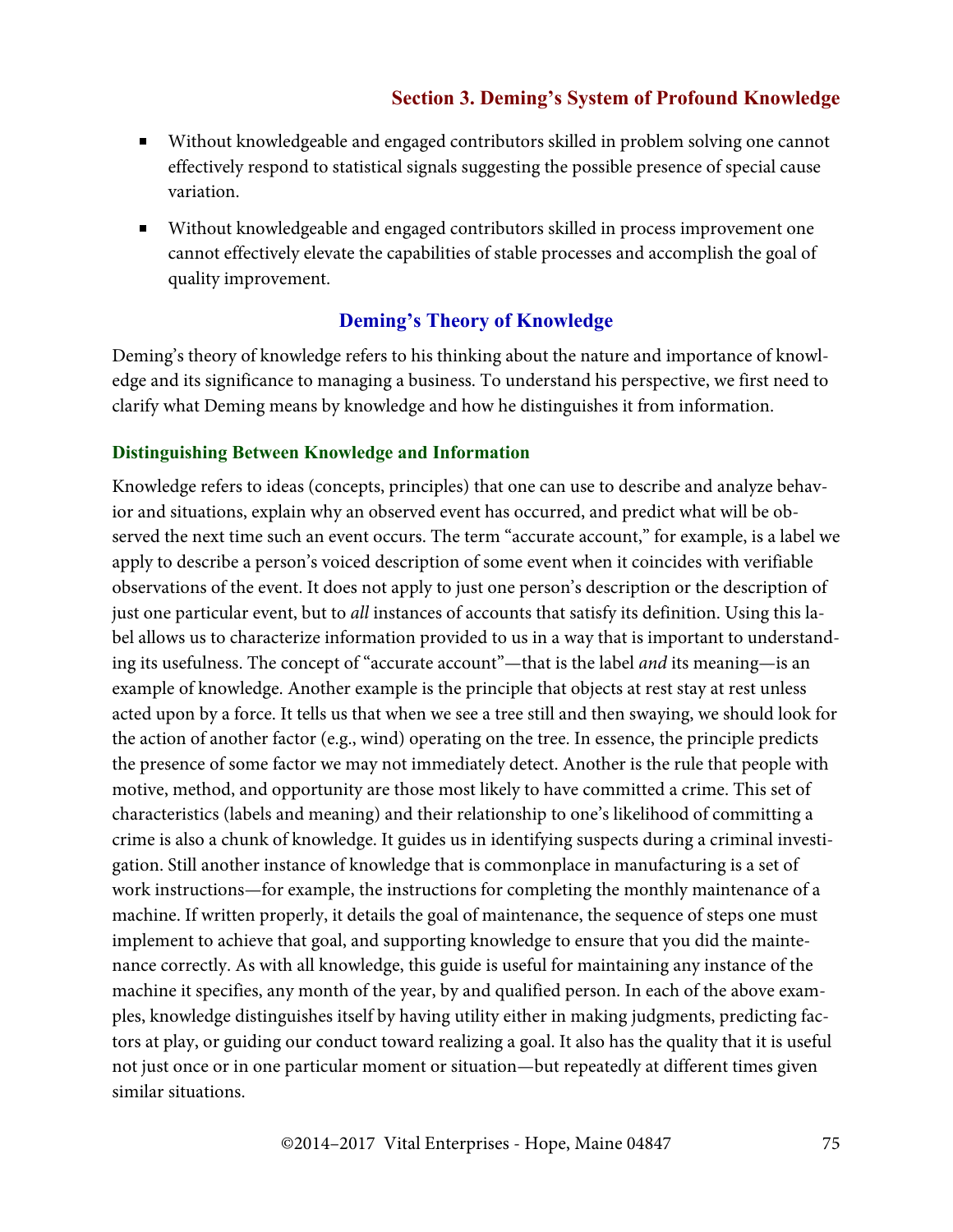Information, on the other hand, is anchored in time and place. It is, for example, the content of the statement a person makes when he or she describes some event. It tells us only about that event. In fact, a good way to think of information is as news. It reports about a person, place, thing, or activity at a given time. For example, Matthew M. lived at 1816 Sutphin Boulevard, Jamaica, N.Y. during all of 1990. This fact tells us where Matthew M. lived during the specified period. Unlike knowledge, this information has *fixed* utility. It only reports about Matthew M.'s residence for one period of time. You can repeat what it says but you cannot use it to describe some other person or Matthew's residence at some other time. In itself, it has no utility beyond sharing a specific fact of experience. Nonetheless, information has great importance. Indeed, our modern approach to science proceeds from the systematic collection and analysis of information. This initial activity first yields suspicions about basic concepts and principles that might organize and characterize important features of things and activities and ultimately explain events. Through experiments we test our suspicions by gathering more information and we analyze that information statistically to determine whether our suspicions (hypothesizes) are supported in the context of those experiments with a specifiable degree of confidence. Progressively, we build systems of ideas that we accept has having a reasonable validity. These ideas form models we can use to describe, predict, and control phenomenon. Thus, the methodology of science generates knowledge from information.

#### **Knowledge and Management**

Goal setting and planning are essential executive functions. Without them, effectiveness in one's endeavors is not reliably achievable. Prediction is critical to both these activities. Prediction allows us to anticipate what resources our businesses will need, when market conditions may turn, and what competitors are likely to do in response to our business efforts. This is why Deming states categorically the "Management is prediction" (Deming, 2000, p. 101). Information is useless as a means for prediction. It only tells about the past. But, if one applies science, you can probe its meaning, extract from it ideas that may explain what affected the past, test those ideas, and develop credible principles that explain documented past events thereby turning information into knowledge. The knowledge you derive does relate to the future not just the past. It does provide a basis for prediction and permits one to adjust predictions based on changes in the state of factors the knowledge identifies as controlling outcomes. Prediction, therefore, requires knowledge and managers must understand what knowledge is and how it is developed, verified, refined, extended, and used. Indeed, the development, validation, refinement, extension, and application of knowledge are central to the successful accomplishment of all executive functions.

The importance of knowledge is equally critical to solving a current performance problem. Yes, information about what has occurred to date, when, where, how frequently, and how it compares to what is needed to occur is vital to deriving a proper correction. But, a solution is focused on making the performance different *going forward.* For that, one needs to understand what the

76 ©2014–2017 Vital Enterprises - Hope, Maine 04847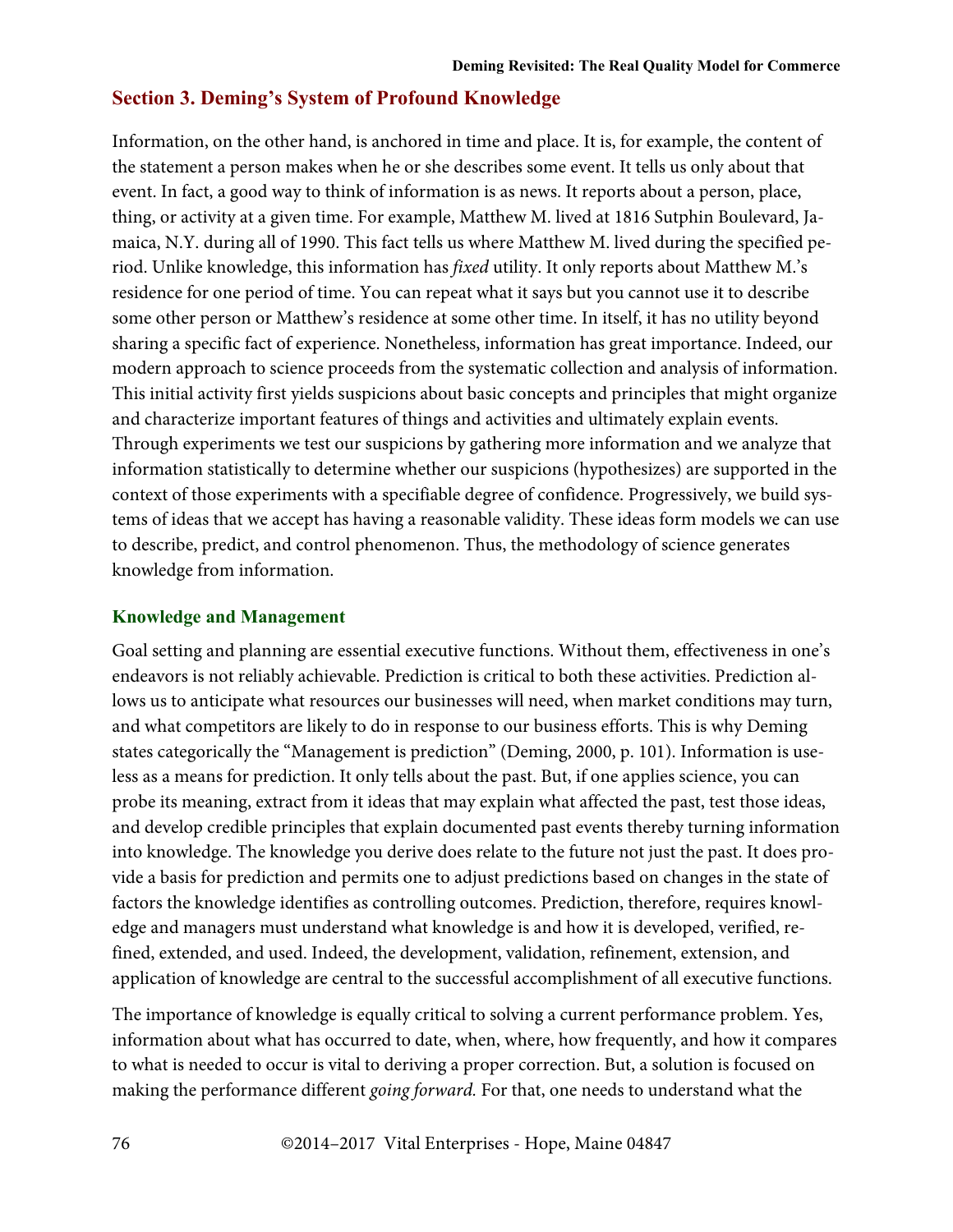information can tell us about root causes and possible solutions. Only existing knowledge applicable to the problem being solved or new knowledge derived systematically can guide the correct use of information to answer these questions and formulate a corrective action.

Deming's logic, therefore, is simple enough. His differentiation of knowledge from information is consistent with epistemological thinking extending back centuries. Yet, the distinction between knowledge and information is almost universally unrecognized or ignored in mass media and in business literature. Indeed, most "knowledge management systems" are little more than information systems (Wilson, 2002). As well, research into management decision making suggests that managers neither use the contents of information management systems nor knowledge to make decisions (Keen, 1981; Mintzberg, 1992; Pfeffer and Sutton, 2006). The most prevalent methods used by business people in executive roles are biologically-based (Mintzberg, 1992; Pfeffer & Sutton, 2006). They include reflexive action triggered by a stimulus (e.g., layoffs in reaction to a bad earnings report or outlook), uncritical imitation of other people's behaviors (e.g., adopting Six Sigma™ because it "brought success to Motorola or GE"43), following the advice of people one "trusts," or acting on one's "gut feeling" or personal convictions, unsupported by empirical information. While solutions using these methods have the virtue of speed ("fire, ready, aim"), they bring dangers, especially in contexts that change. There is no built-in mechanism for testing the appropriateness of a reflexively repeated prior solution before one executes it. Biologically based action also undermines involving others in decisions. For example, there is no way to explain one's choice except to say "It feels right" or perhaps to assert that it worked before but without being able to provide any *verifiable* information about when, where, how well it worked, and whether the conditions that applied then apply now. Consequently, biological methods, when applied, are arbitrary—meaning, they are determined by chance, whim, or impulse, and not by reason or principle. Clearly, using such singleton-based problem-solving and decision making methods disallows involvement. When replicated by managers and supervisors across the business, it generates a tangle of actions, some fortuitously beneficial, others disastrous, and very many interfering with each other. Finally, such methods restrict the development of future leaders as all they can learn from current leaders is to salute and execute the decisions of their superior and, when their turn comes, to react reflexively, imitate others, or "go with their guts."

For all these reasons, Deming asserts the absolute need for management to understand the distinction between knowledge and information and the requirement for them to act from a basis of knowledge. His admonishment about the need for a transformation in leadership concerning

<sup>43</sup> It certainly can be argued that Total Quality Management as promulgated by Juran and other high involvement, information-based problem solving strategies brought success and recognition to Motorola, but not Six Sigma <sup>TM</sup>. As Ramias (2005) points out, "Motorola won the [1988] Baldrige Award not because of its formal Six Sigma program that kicked off in 1987 but because it had made truly awesome improvements in both quality and cycle time over the preceding 8 years. Those achievements were a result of all the TQM and BPI [the business process improvement method developed by Rummler] efforts going on... ." (2005, p. 2). In fact, Ramias writes, "As a formal program, Six Sigma was barely in place when the Baldrige Award was obtained" (2005, p. 2). As to General Electric, its leap to distinction beginning in the early 1990's was triggered by process mapping, the application of "workout" sessions, and "best practice" benchmarking (Schaninger, Harris, & Niebuhr, 1999). Six Sigma<sup>TM</sup> was not introduced until the late 1990's after Jack Welch had already devised the revenue ballooning strategy of using cash from GE's "real economy" businesses to resource its new engine of success—its financial services group.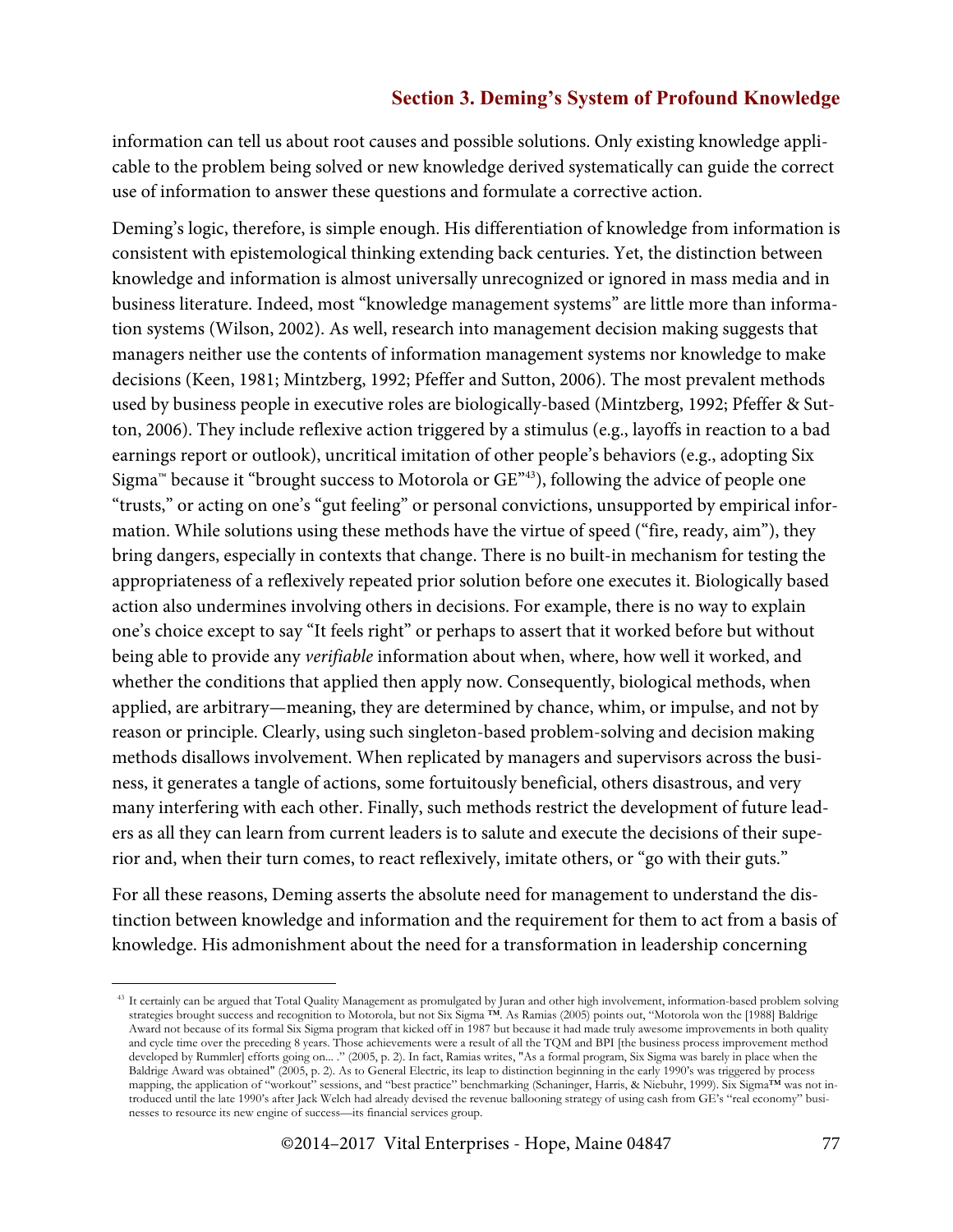their recognition of the importance of knowledge and the need to act from a base of knowledge remains as relevant today as it was in 1950 when he lectured the leaders of Japanese industry.

### **Implications**

- Anyone who cannot distinguish between information and knowledge cannot properly perform executive functions.
- The performance of executive functions can only be based on knowledge since executive functions always look forward and, therefore, must predict future conditions.
- Since knowledge operates on information, executive functions require a fully functional information system to provide people the content they need to build up knowledge, test its utility, refine it, and extend its utility.
- Given that most people performing executive functions do not use information and cannot distinguish between information and knowledge—they are making decisions based on other criteria. Hence, Deming's notion that quality requires a revolution in management.

## **The Nature of People and Its Significance**

How anyone could imagine that he or she could lead a business without a proper understanding of people becomes incredible after a simple reflection about the nature of commerce. *Commerce is the exchange of resources between people*. It is a personal and social event. At a personal level, each individual decides whether to engage in commerce, to what end, what he or she will exchange, with whom, and under what circumstances. At the social level, people must connect with potential partners in commerce, engage them in considering an exchange of resources, and involve them in making that exchange. Prior to that moment, people must shape their offering or its presentation so that it at least appears to satisfy the requirements of the person with whom they seek to have commerce. These personal and social aspects of commerce are as essential to its occurrence as any technical aspect specific to producing an offering or delivering it to customers. Further, the social dimension of commerce that occurs between a business and its customer represents just the central element of the cluster of social activity that creates the necessary setting for that transaction to occur. Included in this surrounding context are instances of interactions that occur within and between every person or group that contributes to the ultimate exchange between a business and its customer. Just a few examples are the commerce that occurs between the business and its employees concerning their employment; its suppliers concerning receiving their needed inputs; and the communities within which the business operates, its regulators, and any other entity that seeks something from the business in exchange for providing something the business needs. Even if one intends to use pure power (force or some other form of manipulation) to avoid having to deal with people in a personal way, oppression and exploitation are themselves ways of relating and their successful application requires an understanding of people.

78 ©2014–2017 Vital Enterprises - Hope, Maine 04847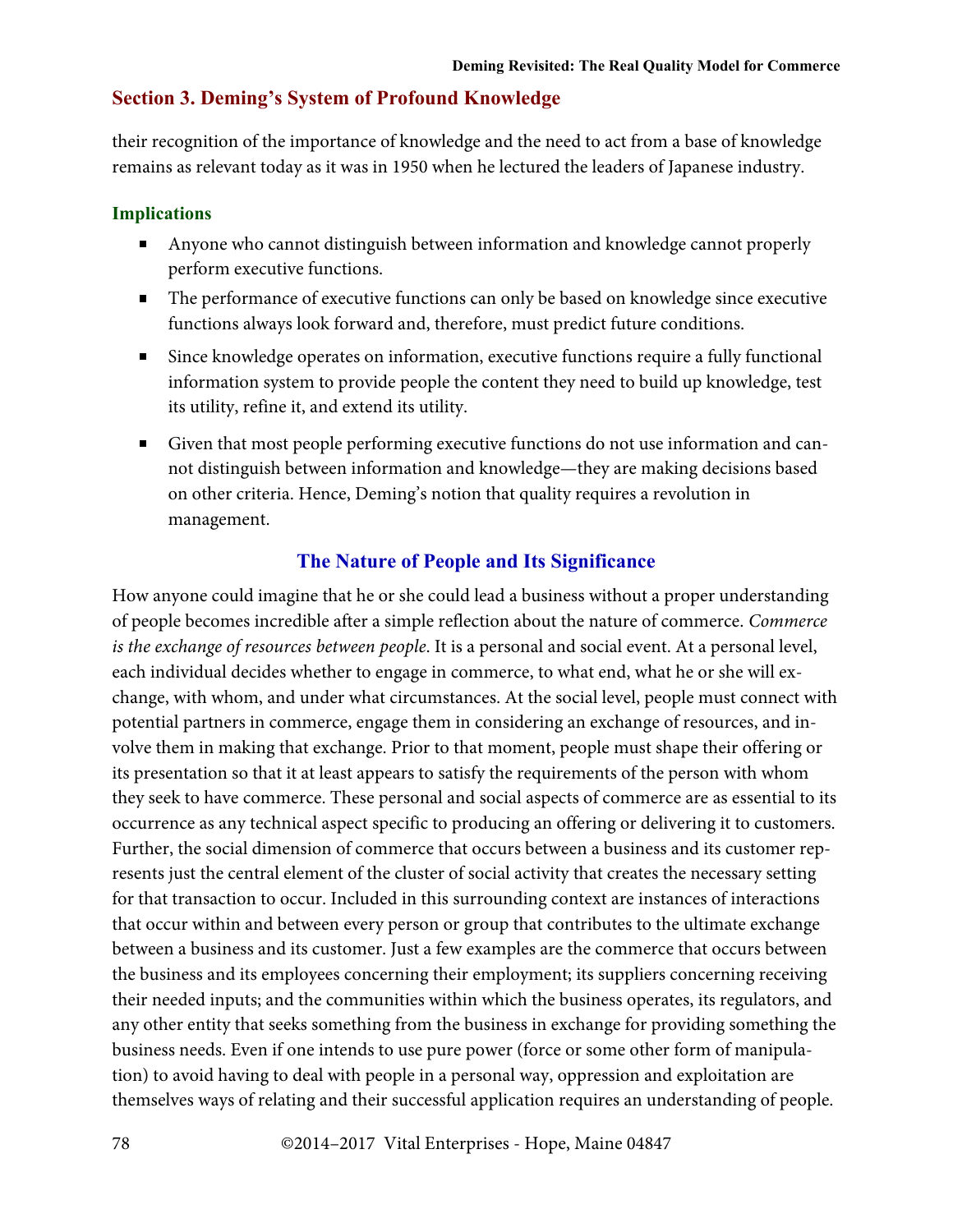Thus, Deming's edict that every executive must possess a foundation of expertise in psychology is both straightforward and self-evident—if not fully ignored in practice. Recall that executive functions have the purposes of effectiveness, sufficiency, and synergy. While the latter two are obviously about human relationships, effectiveness also requires an understanding of psychology. Goals, plans, and their deployment across a organization demands effective communication between and among the contributors to the business. As Deming points out, effective communication is measured by its result, not its intent. Unless the communication is shaped to enable effective action and is delivered in terms the recipient can understand and act on, it is not effective. Deming states that the only objective test of effectiveness is what the recipient does subsequent to the communication with regard to that communication: "How does the instruction work in practice?" (Deming, 1982a. p. 70). The principles of communication specific to ensuring its effectiveness are fully within the domain of psychology. Unless these principles are understood and applied, communication fails and with it so does the accomplishment of the goals and plans it was intended to deploy.

#### **The Principle of 'Sameness' and 'Differentness'**

For Deming, people possess features that are common to all but are expressed differently in each person. Hence, the paradox that, while the whole of humanity shares universal qualities (sameness), it is also characterized by diversity (differentness). This means that effective action in relation to any one person requires you to first understand *that* individual and to personalize the application of the psychological knowledge he or she is applying. This principle is of fundamental importance to the performance of executive functions. It has two corollaries. The first is that one size *never* fits all. This judgment flows naturally from the recognizing differentness. The second corollary is that the keener and more energized the response one seeks from another—the more specific and detailed one's understanding of that person must be. The reason for this second corollary is that the deeper the investment one needs from another, the greater the effort one seeks, and the more persevering it must be, the greater the connection the other person must feel between what you seek that person to do and what the person experiences as valuable to do. This connection energizes the other person's drive to make and fulfill such a commitment. Also, since for Deming the end is always success for both parties, the keener must the initiator's grasp be of what the other person *can do* since to elicit effort that cannot succeed is worse that not to elicit that effort at all.

#### **What Is Common to All**

The common features of human makeup that affect behavior are people's motivation, learning, capabilities, and limitations. For Deming, there are four principles one must grasp to understand these features and their impact on behavior.

1. People "are born with a need for relationships with others" (Deming, 2000, p. 108).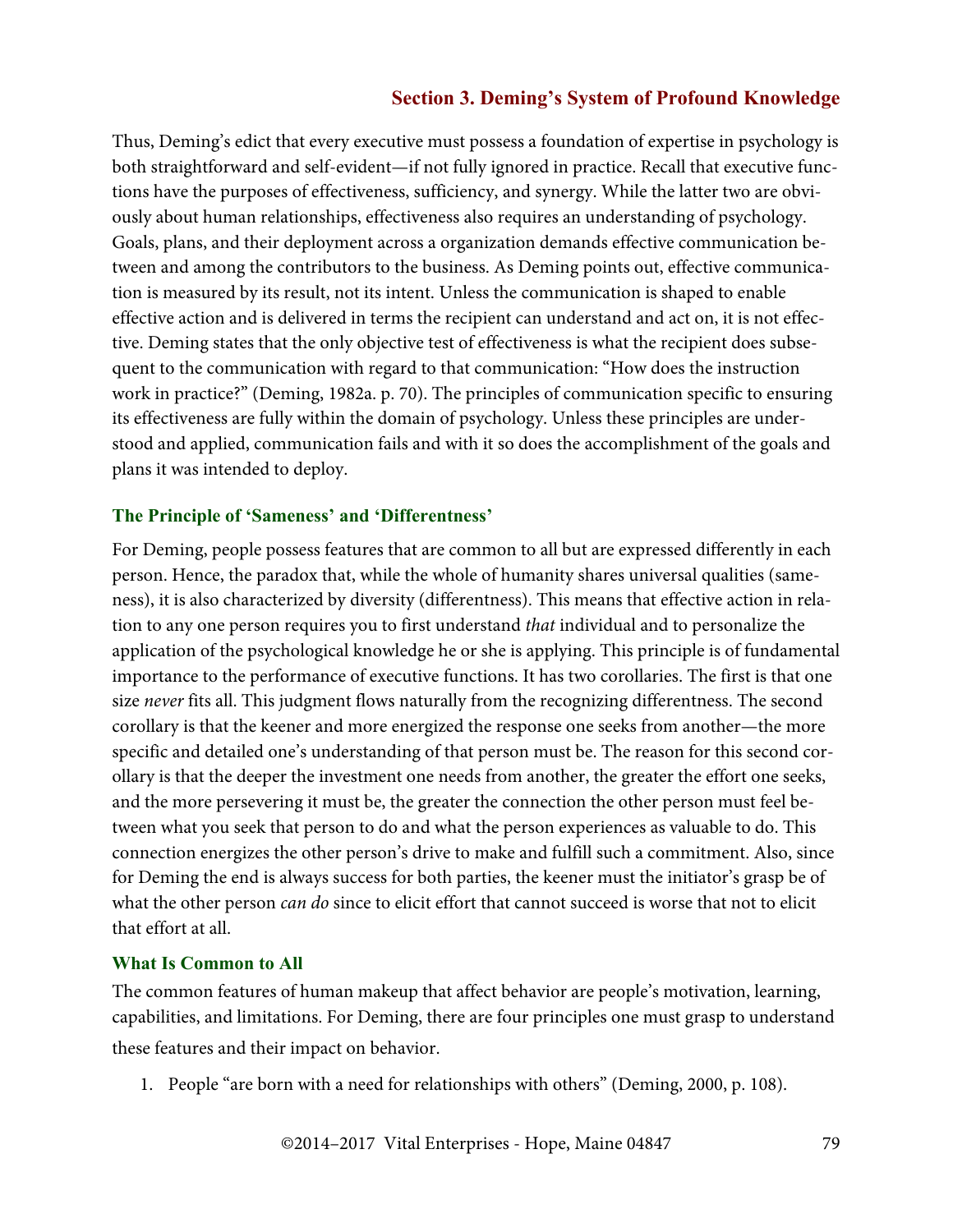- 2. Only relationships that are typified by respect and esteem are experienced positively.
- 3. People possess an "inherent inclination to learn" and a striving for mastery (ibid).
- 4. Success through learning builds self-esteem and self-esteem enables continued striving for excellence.

The first principle appears self evident after one reflects on the facts that conception, birth, early survival, and the childhood development of people, at the very least, are all interdependent activities that can be accomplished no other way. Beyond that, research suggests that human contact is essential to a person's ongoing well-being. For example, research indicates that, in adults, "the magnitude of risk [to health] associated with social isolation is comparable with that of cigarette smoking and other major biomedical and psychosocial risk factors" (House, 2001, p. 273).

Concerning the second assertion, there is an enormous amount of research establishing the conditions required for positive human relationships to occur.<sup>44</sup> The vast expanse of this literature supports the finding that dimensions such as respect, empathy, and genuineness are essential core conditions for positive human relationships.

The third foundation principle is supported by the simple observation of the child's spontaneous striving to learn and develop his or her capabilities at least from birth forward and, of course, a wealth of research from the field of developmental psychology. This intrinsic striving to acquire knowledge and skill is joined by a satisfaction resulting from mastery.

As to the fourth principles, success feeds self-esteem and continued striving, almost four decades of research stimulated by the work of Bandura supports the conclusion that mastery builds selfesteem and the experience of self-efficacy and that these qualities fuel continued striving (Bandura, 1994, 1997).

## **Deming's Management Guidance About People**

These basic principles express themselves throughout Deming's management guidance. Fundamentally, "Good management helps to nurture and preserve these innate attributes of people" (Deming, 2000, p. 108). Effective managers establish relationships of trust based on respect for each individual and strive to understand each individual's frame of reference. They ensure that people have the opportunity to succeed, to learn, and to grow, and thereby to experience "pride of workmanship." Based on Deming's understanding of human psychology, personal learning and successful striving are the springboards for innovation and innovation is essential to continuous improvement. The summative expression of his thinking about human psychology may be in his edict that we need to replace supervision with leadership and unless people performing the executive functions evidence leadership, no success in the pursuit of quality can be realized.

<sup>44</sup> The span of research supporting these assertions extends back more than 50 years. Its sources include research on counseling and psychotherapy, marital relations, education, child development, and organizational relationships among others. See, for example, Truax and Carkhuff (1967), Carkhuff and Berenson (1967), and Carkhuff (1969; 1983) and the many studies each cites.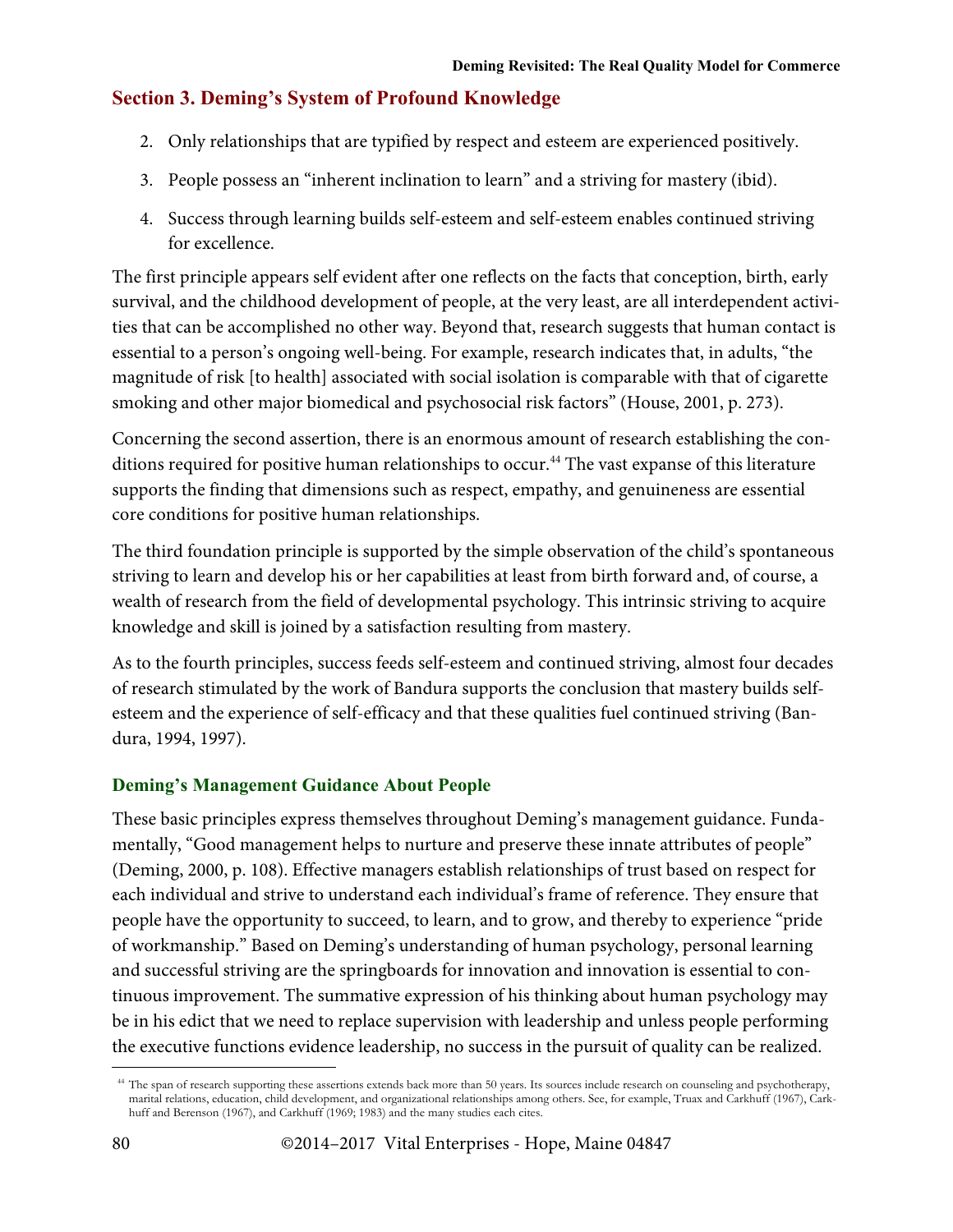### **The Consequences of Ignorant Management**

Leading a business in the absence of profound knowledge means operating from ignorance. Despite whatever commercial model one is implementing, operating from ignorance predicts failure in free marketplaces. Such behavior is made more egregious by the fact that the knowledge one needs is both readily available and not difficult to master. Deming makes clear that the consequences of operating from ignorance in the implementation of the executive function has both pragmatic and moral dimensions.

Pragmatically, it undermines effectiveness since, without knowledge, trustworthy prediction is not possible and therefore goal setting and planning will fail. It also undermines effectiveness since ignorance of variation will disallow correct action to ensure that systems are stable and optimized. With regard to a business implementing the Quality approach to commerce, it undermines sufficiency and synergy since, without mastery of the knowledge Deming designates as profound, executives will fail to recognize the necessity of teaming across the enterprise and the removal of obstacles to the pride of workmanship and trust among all contributors. Thus, executive actions will occur that frustrate people's experience of pride of workmanship, erode their striving for excellence, and eradicate their willingness to contribute. Executive inaction or dismissal of concerns will have similar effects. Deming recognized that the disrespect inherent in ignoring people's feedback about problems, the reflexive dismissal of their ideas for correcting problems, and the pressure to continue performance when correct performance was not possible all result in tearing the social fabric between people engaged in commerce and breeding suspicion and distrust. The ultimate outcome is discord, not synergy.

On the moral side, Deming appreciated that life's experiences may be for better or worse. They may enhance or retard the development of people's innate qualities and their ability to express them. He recognized that, as a consequences of life's experiences, people's inherent striving for learning and improvement and desire to contribute could be diminished and potentially erased. Such experiences can begin at the earliest times in one's life. As he states, one's "Family environment may shatter at an early age dignity, self-esteem, and thereby shatter also intrinsic motivation." And he adds, "Some practices of management ... complete the destruction" (Deming, 2000, p. 108). Deming sees this undermining of human spirit as corrupt. He has special contempt for those in executive roles who announce new initiatives to expand participation and pursue improvement by better respecting and benefiting from the knowledge of line workers and then thwart these ends by refusing to make improvements that threatened management's privileged positions. He characterizes such initiatives as "smoke screens" and labeled them "devastatingly cruel devices" (Deming, 1982a, p. 85).

He had similar contempt for people's efforts to manipulate others by replacing their intrinsic motivation to learn and achieve with extrinsic motivation. He saw this activity as beginning from an early age, especially in school, and being continued throughout life and especially in the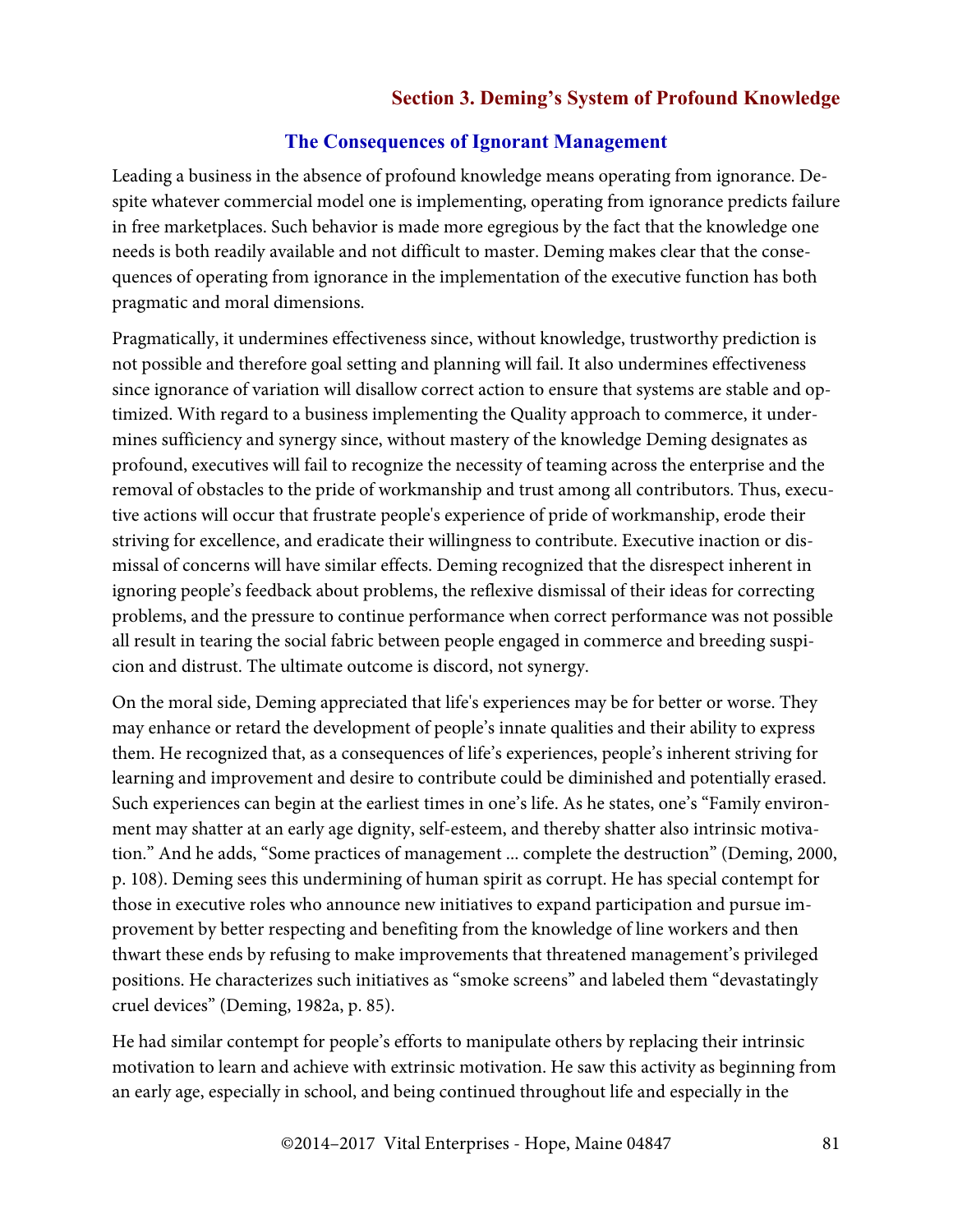workplace. While Deming recognized that extrinsic motivation may help a person develop behaviors that in turn build self-esteem, he warned that "total submission to extrinsic motivation leads to the destruction of the individual" (Deming, 2000, p. 109).

Deming's recognition of the need for profound knowledge in the performance of the executive functions is present in every one of his 14 management points. It underpins his teachings about the "diseases and obstacles" that infect businesses, compromise their success, and inflict injury on their members (Deming, 1982a, page 97). He terms a similar set of factors the "Forces of Destruction" (Deming, 2000, page 122).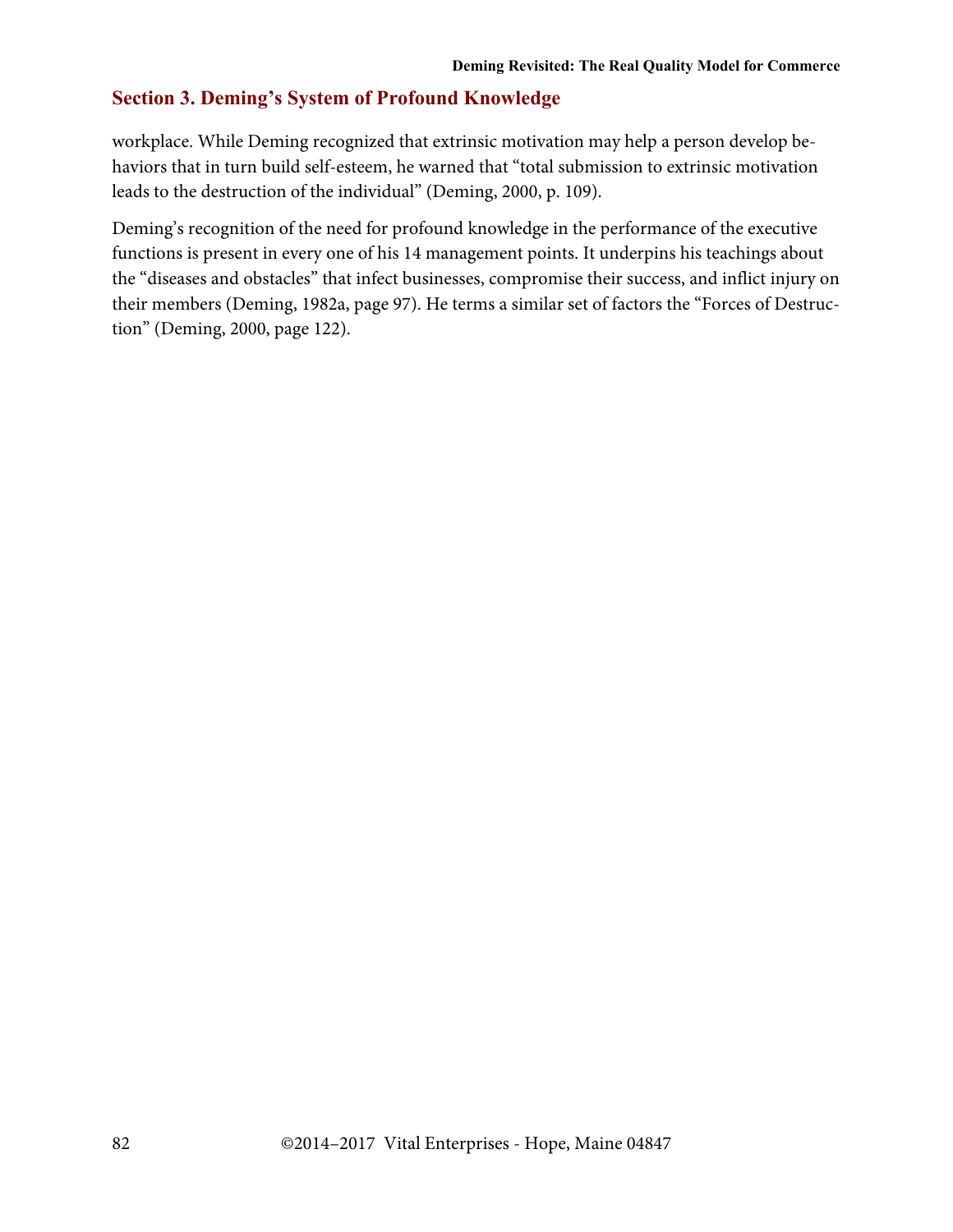## **Section 4. The Path of Transformation**

### **Introduction**

Two facts dominate Deming's perspective on the transition of a business from the traditional to the Quality approach to commerce. The first is that the change is transformational in nature. The second is that it begins within the individual.

### **Transformational Change**

Deming makes clear that the adoption of the Quality approach to commerce requires a "transformation." By that he means it radically alters the organization in every way that is meaningful to commerce. If anyone doubts that Deming meant *radical change*, read his statement on the back cover of *The New Economics* (Deming, 2000). There he writes that his work "is dedicated to people who suffer under the tyranny of the current management style." Throughout human history, the response to tyranny has always been revolution. If this sounds extreme, consider just four additional facts. The Quality model:

- **reverses the aim of enterprise,**
- turns upside down the role of the executive,
- replaces competition with collaboration, and
- rejects the accepted grounds for a person's willingness to contribute to accomplishing the organization's goals.

#### **Reverses the Aim of Enterprise**

As Friedman (1970) has argued, the single responsibility of a corporation under the traditional approach to commerce is to maximize profit for its owners. The supreme court provided support for this notion in its ruling in the case of Dodge v. Ford Motor Co. (1919). It concluded, "A business corporation is organized and carried on primarily for the profit of the stockholders. The powers of the directors are to be employed for that end" (Dodge v. Ford Motor Co., 1919). This perspective is commonly accepted as the standard of conduct for officers and directors of commercial organizations (Henderson, 2007). The ultimate aim of a traditionally implemented enterprise is to maximally benefit its *owners*. This aim acknowledges self-aggrandizement as the basic motive for commerce, a position consistent with the capitalist model where the impetus for commerce is self-interest. Self-interest then becomes the touchstone for business decision-making and action. Nonetheless, some may argue that realizing the end of self-interest is best served if one benefits others as well. Indeed, the Supreme Court ruling in Dodge v. Ford Motor Co. permits directors to apply such reasoning. This perspective is sometimes referred to as the 'rational self-interest' argument. But the argument that rational self-interest modifies the expression of pure self-interest—the fundamental basis of capitalism—fails in a reality where asymmetries prevail. The concept of asymmetries refers to the situation where one party in a commercial transaction has an advantage over the other party. The presence of asymmetries affects the balance of control in such transactions. Two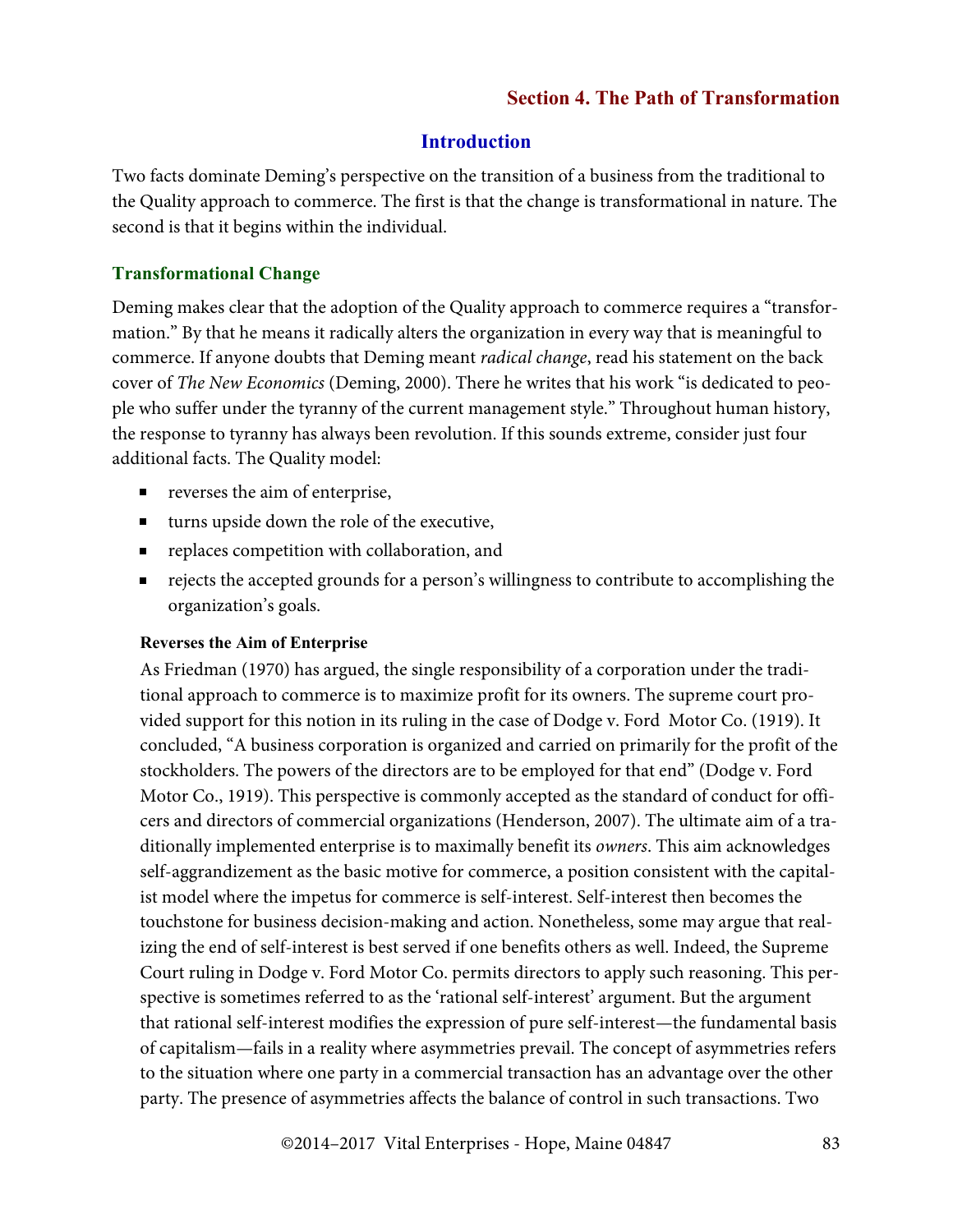#### **Section 4. The Path of Transformation Knowledge**

examples of asymmetries are the information producers have and can choose to share or not share with buyers and the differential wealth producers usually possess and can use to influence the social, political, and economic conditions within which commercial transactions occur. Asymmetries also exist with regard to one's need to conclude a transaction. For example, the consumer's perceived need for a lifesaving drug is far more intense than the pharmaceutical company's need to complete a particular transaction. In settings where asymmetries favor one or another party, the pursuit of self-interest by that party may proceed unconstrained by concern for other "stakeholders" for long periods of time. Indeed, it is quite possible to maximize self-benefit while minimizing the benefiting of others when one can exert such control. Thus the presence of asymmetries nullifies the moderating effect of rational self-interest. Consider, for example, the tobacco companies' multiple decade-long withholding of information about the detrimental effects of nicotine and cigarette addiction and their campaign to discredit others who attempted to disseminate that information (Brandt, 2007; Leonnig, 2005; Los Angelos Times, 1998). Their actions were guided by their intent to protect revenues and the profits they generated. And, even today, those actions continue to reap significant business success (Dugan, 2011). Indeed, if the asymmetries extend to the political and judicial systems, it is quite possible to defraud people about the contents of agreements made (Martin and Powell, 2010), have money they invest disappear (Amed and Protess, 2012), use the power of the state to take private property for personal gain (Campoy, 2012; Kelo v. City of New London, 2012), collect debts without proper documentation to support that a debt even exists (Nasirpour, 2011; Silver-Greenberg, 2012), and otherwise exploit transactions with others with essential impunity. In settings where persistent asymmetries exist—as in the real world of commerce—it is quite possible for exploitation to yield the highest gains.

Irrespective of these facts, the rational self-interest argument fails because the *focus on others is based on benefit to self*. It is fundamentally a *quid pro quo* arrangement in which "I do x *only if* I get y." At any point that the promised benefit to self fails to satisfy the required sacrifice entailed in benefiting others, the primary aim of benefiting self prevails. When there is only one seat left on the lifeboat, what choice does the person whose fundamental aim is selfinterest make?

In contrast, Deming declares that the aim of commerce is to benefit another—the customer by maximizing the delivery of value to him or her. Value is determined by the utility of what one delivers. A quality product and service "will help man to live better" (Deming, 1982a, p. 26). "Quality should be aimed at the needs of the consumer present and future" (ibid, p. 5). A quality offering is one that provides "better living for him in the future" (ibid, p. 175). Indeed, Deming declares that the entire "production line" must be viewed as a system with the single aim of satisfying "the needs of the consumer, present and future" (ibid, p. 5).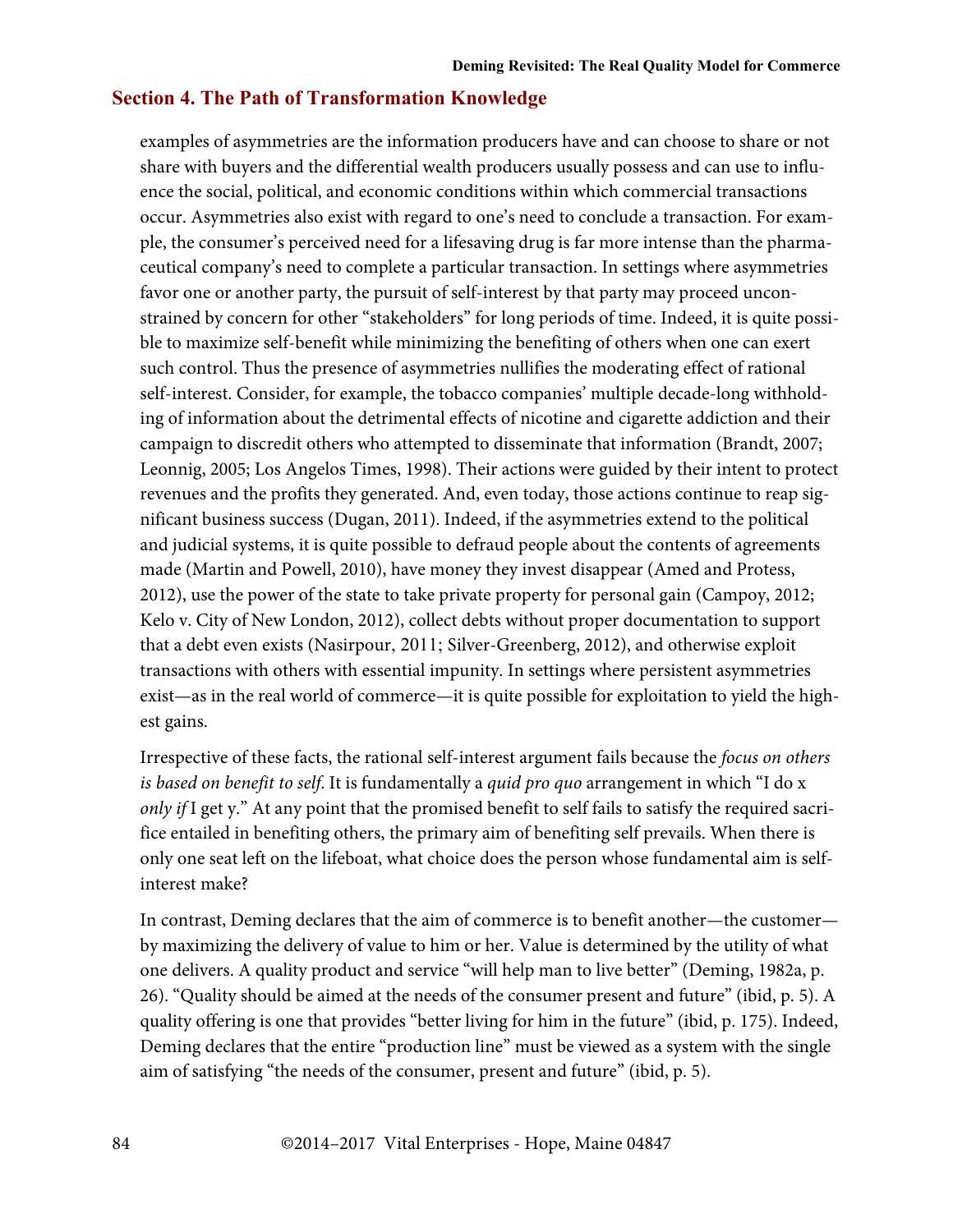## **Section 4. The Path of Transformation**

Yes, Deming does see this aim as leading to business success. In fact, he specifies that the utility being delivered to customers must have "a market"—meaning that someone does need and will enter into commerce to obtain it. But if that condition were failed, there would be no customers to serve to begin with. But no, in the Quality approach to commerce, the pursuit of maximizing the delivery of value to customers is not undertaken on a *quid pro quo* basis with the real end being self-interest. If it were, there would be no constancy of purpose as required in Deming's Management Point 1 in the presence of asymmetries. Self-interest could be served without undertaking the uncertainties associated with correctly understanding another's needs, conceiving a offering that maximally meets those needs, bringing to market a product that is faithful to that conception, winning the attention of prospective customers, supporting them it using the offering successfully, and devising ways to ensure that future versions of the offering adjust to the customer's changing needs with even greater success.

Even more to the point, business success for Deming is *not the maximization of owner profit* but the benefiting of *all stakeholders inclusively*. "The aim proposed here for any organization is for everybody to gain—stockholders, employees, suppliers, customers, community, the environment" (Deming, 2000, p. 51). The aim of commerce in the Quality model is *communal benefit*. Unlike capitalism, the Quality model *does* affirmatively incorporate social responsibility and its commitment to serving customers is absolute!

*[Please note that the above analysis of the self-interest aspect of capitalism and its expression in the real world is not a polemic against capitalism as a commercial model. Neither is the description of the Quality model's different aim meant to promote it as superior. Each is a recognized and systematically defined approach to commerce. The point here is that they are radically different.]*

#### **Turns Upside Down the Role of the Executive**

In the traditionally run corporation the executive has an exulted status replete with special privileges, special pay and termination benefits, and special reward systems. He or she is credited as the highest level contributor, the party with the insight and expertise needed to guide the conduct of business and detect and exploit opportunities for success. The organization works in support of the executive to realize the goals he or she sets and implement the plans the executive defines for accomplishing them. By this standard, the Quality organization is upside down. Deming's definition of leadership—i.e., those qualities an executive must demonstrate within the Quality approach to commerce—puts the executive in the service of the people who produce value. These are the contributors who transform inputs into outputs that benefit its customers. Status differences—indeed, any feature that divides people into separate groups—are anathema. The role of the executive is to ensure the personal success of every contributor, not vice versa. As you have read, the executive must ensure the delivery of benefits inclusively to *all* stakeholders, enable the success of *every* contributor, eliminate all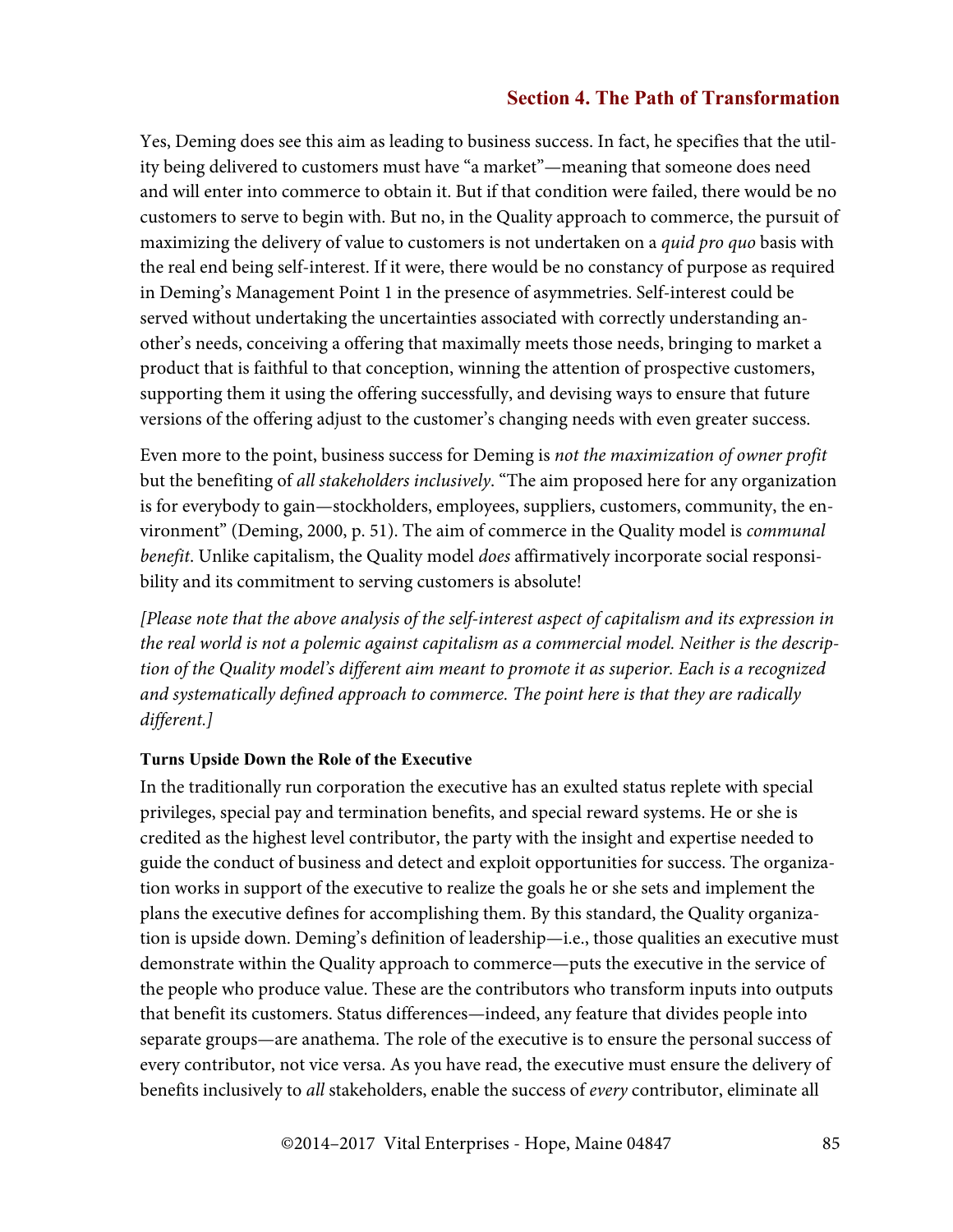### **Section 4. The Path of Transformation Knowledge**

barriers to pride of workmanship, eliminate all barriers to teaming across the enterprise, employ knowledge not intuition as a basis for action, enforce the rule that all problem solving and decision making be evidence-based, and act always to support learning and its leveraging as the central means of success. He or she will be "a colleague, counseling and leading his people on a day-to-day basis, learning from them and with them" (Deming, 1982a, p. 117).

#### **Replaces Competition with Collaboration**

In traditionally run commercial organizations, competition is believed to hone one's business sense and skills. Employees compete for promotion to positions of higher economic value and social status. It is maintained that competition keeps the best and brightest moving to the top. Indeed, forced ranking programs are used to identify and remove the bottom 'x%' of performers in an organization *independent of their absolute level of performance*. Divisions compete for sway in decision making and for resource allocations. Division heads compete for their share of the bonus pool. The principle of capitalism operates as fully within the organization between its members as it does at the level of the organization. Indeed, this understanding has led to a new formulation of the nature of the firm as being a "nexus of contracts" influenced by principal-agent asymmetries (Foss, Lando, and Thomsen, 1999). Each individual (at least those "in the game") seeks personal advantage through the means that are available to him or her. At lower executive levels, this typically translates into being identified as accomplishing the agenda of the individual's boss since it is the boss that most often controls the trajectory of the individual's career. At upper levels, this may involve leveraging information or other resources controlled by the party either by withholding it or by using it to extract advantages in negotiations with other parties.

The Quality approach to commerce replaces competition with collaboration. It views the organization as a dynamic system in which the *integrative contributions* of all contributors are needed for success. It demands teamwork to succeed. It requires the free and full sharing of information and ideas. Divisions between people, work teams, or work units corrupt collaboration as they block the flow of information and ideas. In an organization implementing the Quality model, the common goal trumps any personal agenda.

#### **Rejects the Accepted Grounds for Willingness to Contribute**

As discussed earlier, the accepted basis for contribution within a traditional organization is a *quid pro quo* exchange between the organization and the individual. The contribution of cooperative efforts must be *induced*. As Barnard asserts, "Strictly speaking, an organization's purpose has directly no meaning for the individual. What has meaning for him is the organization's relation to him—what burdens it imposes and what benefits it confers" (Barnard, 1968, pp. 88–89). Willingness to contribute, he states, must be induced through the use of incentives or persuasion or a mix of the two. "An organization can secure the efforts necessary to its existence ... either by the objective inducements it provides or by changing minds.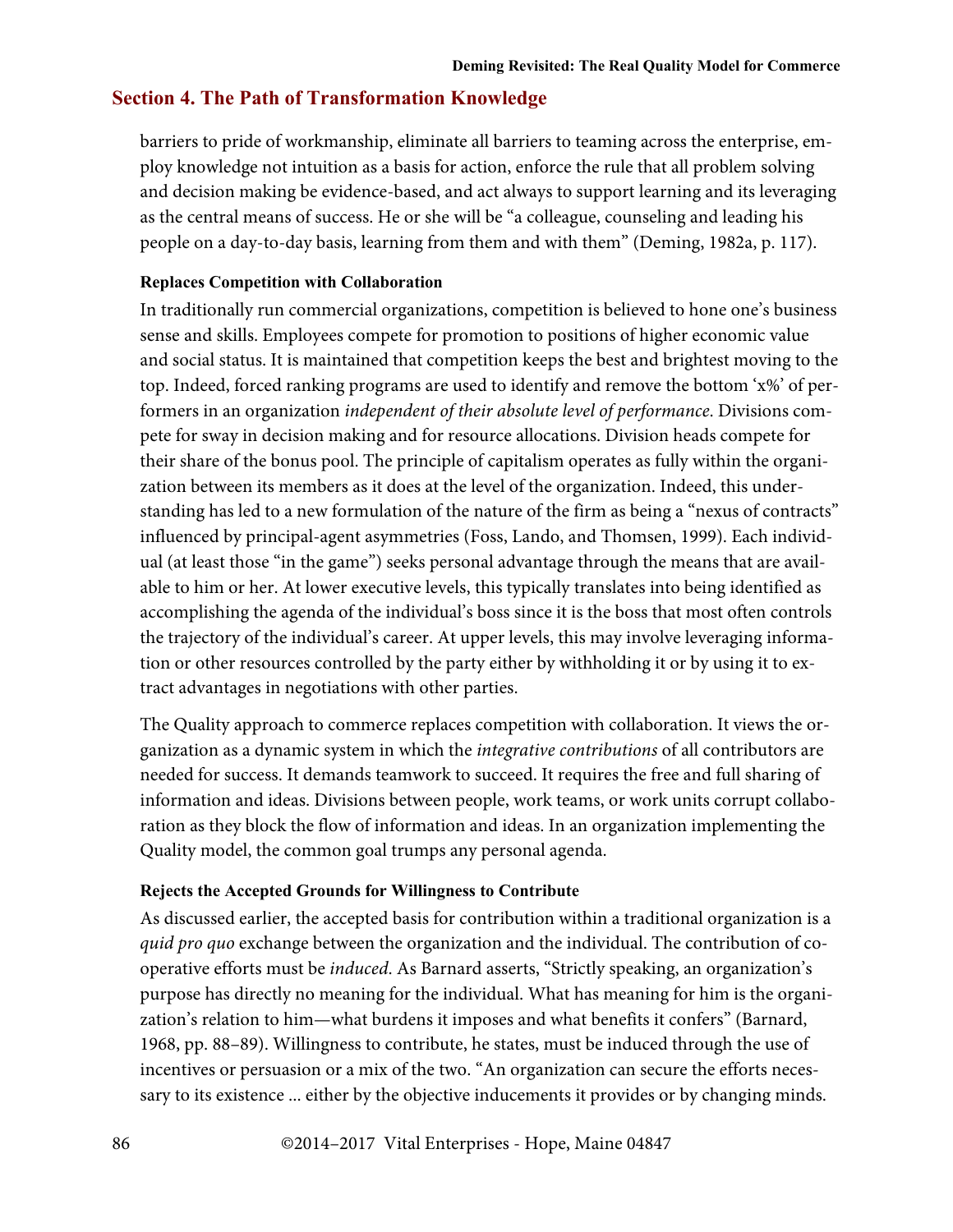### **Section 4. The Path of Transformation**

... We shall call the process of offering incentives [objective inducements] 'the method of incentives'; and the method of changing subjective attitudes 'the method of persuasion'" (Barnard, 1968, p. 141). "The contributions of personal efforts which constitute the energies of organizations are yielded by individuals because of incentives. The egotistical motives of selfpreservation and self-satisfaction are dominating forces; on the whole, organizations can exist only when consistent with satisfaction of these motives, unless, alternatively, they can change these motives" (Barnard, 1968, p. 139). Barnard acknowledges that organizations can be formed based on a convergence of like values between people who seek to pursue together a common goal. He terms these "spontaneous organizations" (Barnard, 1968, p. 102). But he sets aside these occurrences as "aberrations." He asserts that the notion of an organization formed by people whose intrinsic motives are aligned and support a common purpose is unnecessary and an unwise basis for forming a theory of organization.<sup>45</sup>

What Barnard dismisses as 'aberration', Deming requires as the basis for organization. What Barnard embraces as necessary and appropriate—extrinsic motivation—Deming abhors as corrupting and destructive of people's inborn striving to learn and achieve. For Deming, willingness to contribute flows from the alignment of one's personal values and the values and direction of the organization. Intrinsic motivation implies self-initiated processing to devise better ways to reach a goal. It requires no inducement, just the opportunity to express itself.

#### **Driven by Personal Change**

For Deming, the adoption of the Quality approach to commerce begins with personal transformation. He understands that the organization simply reflects the people who determine its existence—what they know, what they value, and what they are capable of realizing. Thus, he declares that owners and managers must master the 14 points and the system of profound knowledge that gives them meaning. The new philosophy must be *internalized* by owners and managers. They must make it their own, act consistently with their dictates, and take pride in doing so. In his words, executives who embrace the Quality model "will have the courage to break with tradition, even to the point of exile from their peers" (Deming, 1982a, p. 86). Unless owners and their agents fully own the new philosophy and act on it, the business will not realize the improvement of competitive position that the Quality model promises nor secure its long-term success. Deming makes the personal aspect of the transformation absolutely clear when he states, "The first step is transformation of the individual" and "The individual, transformed, will perceive new meaning to his life, to events, to numbers, to interactions between people" (Deming, 2000, p. 92). This transformed individual will be a model and agent for adopting the new philosophy. He or she will provide others the opportunity to learn the new philosophy from seeing it in action and witnessing its effects—not solely from the study of its ideas. As reported earlier, Deming states that the transformed individual will "set an example; be a good listener; continually teach other

<sup>45</sup> See Barnard's statements on pages 137–38 (Barnard, 1968). For a detailed analysis of Barnard's thinking, see Vitalo (2010).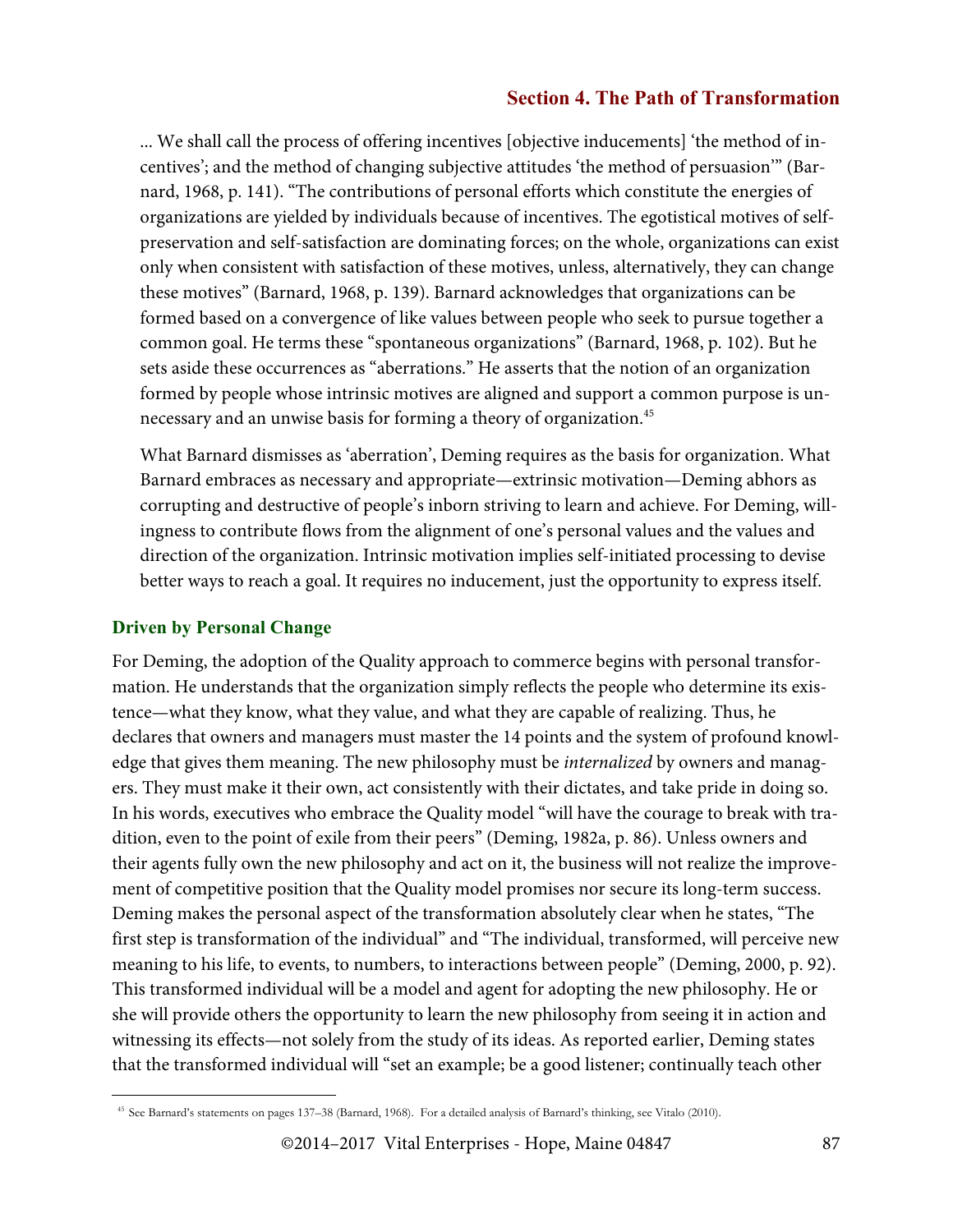# **Section 4. The Path of Transformation Knowledge**

people; and help people pull away from their current practice and beliefs and move to the new philosophy without a feeling of guilt about the past" (Deming 2000, p. 93). According to Clements (2011), Deming's emphasis on the adoption of the Quality model as representing personal change distinguishes his perspective from that of Juran's. He states that Deming's "System of Profound Knowledge represents transformation, a new paradigm. Juran's work gives glimpses of a new paradigm, but it is quite possible to embark on the Trilogy without really addressing the transformation of management style." Clements believes that one could implement Juran's detailed, technocratic approach with the perspective of making improvements "within the existing paradigm" (Clements, 2011, p. 16). A key reason for his judgment is that Juran does not share Deming's perspective on the importance of intrinsic motivation nor seem to appreciate "how people behave differently when motivated extrinsically as against intrinsically" and how essential intrinsic motivation is to realizing the transformation that Deming describes.

## **The Flow of Transformation**

The movement through the transformation process passes through three stages the order of which is as critical to success as the proper implementation of each stage.

- The *first stage* addresses ownership and its representatives, the people who implement executive functions.
- The *second stage* addresses action by ownership and its representatives to resolve people issues within the organization and the remove all barriers to continuous improvement.
- The *third stage* addresses all people working together to implement commerce according to the Quality approach (Exhibit 17, next page).

In Stage 1, leadership studies the 14 Management Points and the System of Profound knowledge that underpins it. They master its contents, experience value in its thinking, appreciate its implications for themselves as individuals and a business leaders, recognize the changes they must make to implement it, and assent to doing so. In the next stage, leadership removes all barriers to contribution and working together since these prevent the formation of an organization dedicated to quality improvement (Stage 2). This requires that ownership and its representatives embody the qualities of leadership, as defined by Deming; demonstrate constancy of purpose; remove any fear of loss of employment as a result of quality improvements; eliminate divisions between people and groups; and establish, across the enterprise, teamwork that is aligned around the common purpose of maximizing the delivery of value to customers. When properly done, these steps will require them to modify their organizational structure, human capital management systems, intracompany communication systems and practices, methods of vendor selection and relationships, and other administrative elements of the business. In the third stage, all contributors to the enterprise focus their collective efforts on conducting the business in a manner consistent with the dictates of the Quality model and strive to improve those efforts constantly and forever (Stage 3). This work involves establishing mechanisms for learning about customer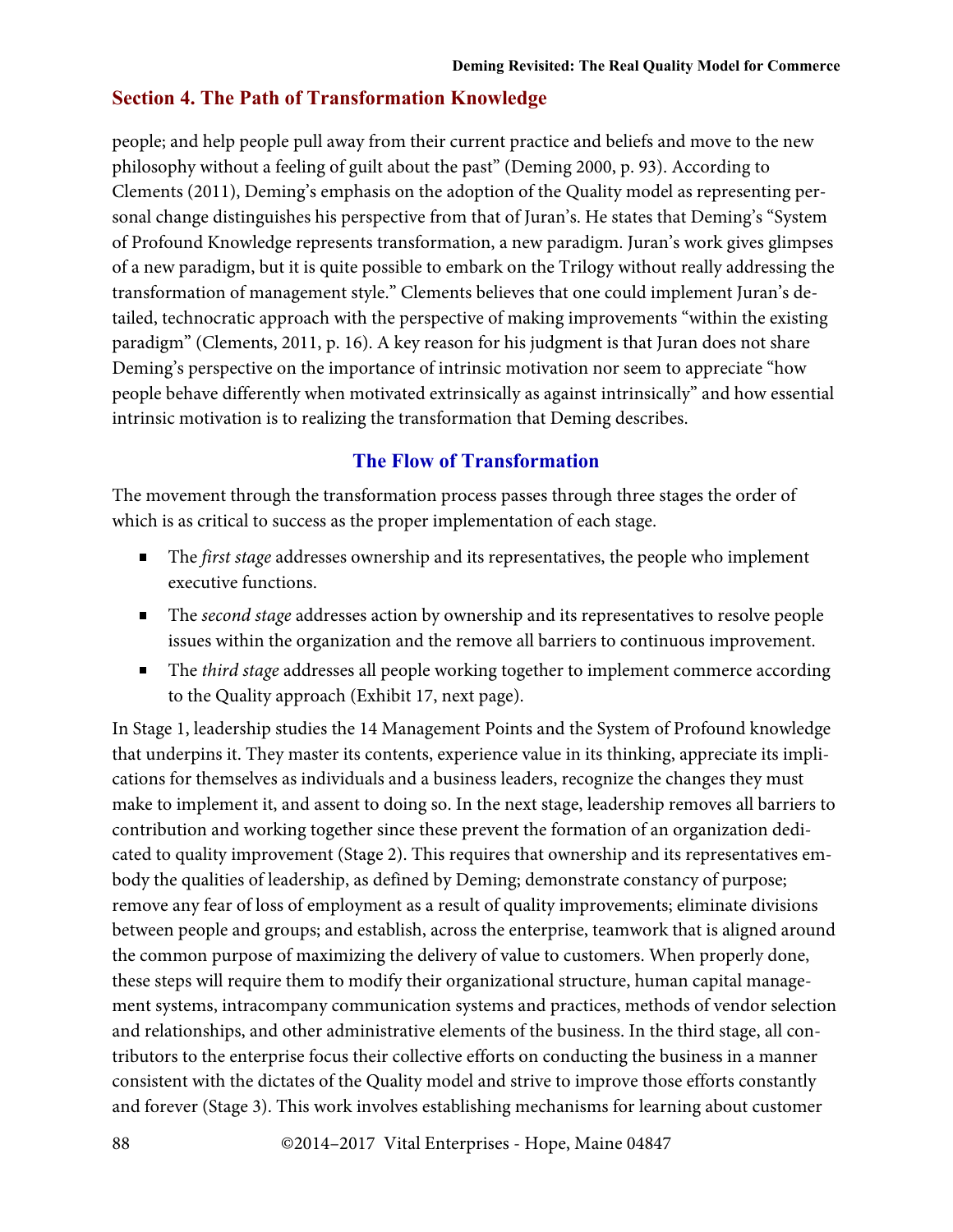## **Section 4. The Path of Transformation**

values and translating them into knowledge that guides business planning, product development, production, improvement of the extended value stream, investment in innovation, and the continuous improvement of all these activities.



#### **Model Versus Practice**

Note the differences between the progression of the transformation process as envisioned by Deming and its usual implementation. In my experience, such installations typically begin with Quality "seminars" for executives. These seminars are *didactic* at best, conveying the concepts of quality and the operating-level methods used to improve quality. The issues of radical personal change and the potential conflicts between the demands of the Quality approach and the personal values and methods used by executives and the special benefits they experience in their own roles are never confronted and resolved. Neither is there a thorough review of the business's strategic direction as represented in its goals, marketplace actions, key result areas, and bonustriggering performance indicators. Specifically, no check is made of the alignment between these facts and the actual dictates of the Quality approach to commerce. The working through of the implications for personal change and redirection of corporate action at the strategic level, therefore, is not uncovered, confronted, and resolved. Rather, the usual next step in the introduction of Quality is to choose some operating area in which to install its concepts and statistical quality control methods, train employees in the use of the seven basic tools of quality improvement and in quality improvement techniques, establish quality improvement teams, identify problems for resolving, and apply problem solving to that end. Yes, measures of process performance are introduced, control charts established, and the stability of processes is monitored. But, all the focus is on the 3% of real opportunity, as Deming describes it, whereas the 97% embedded in executive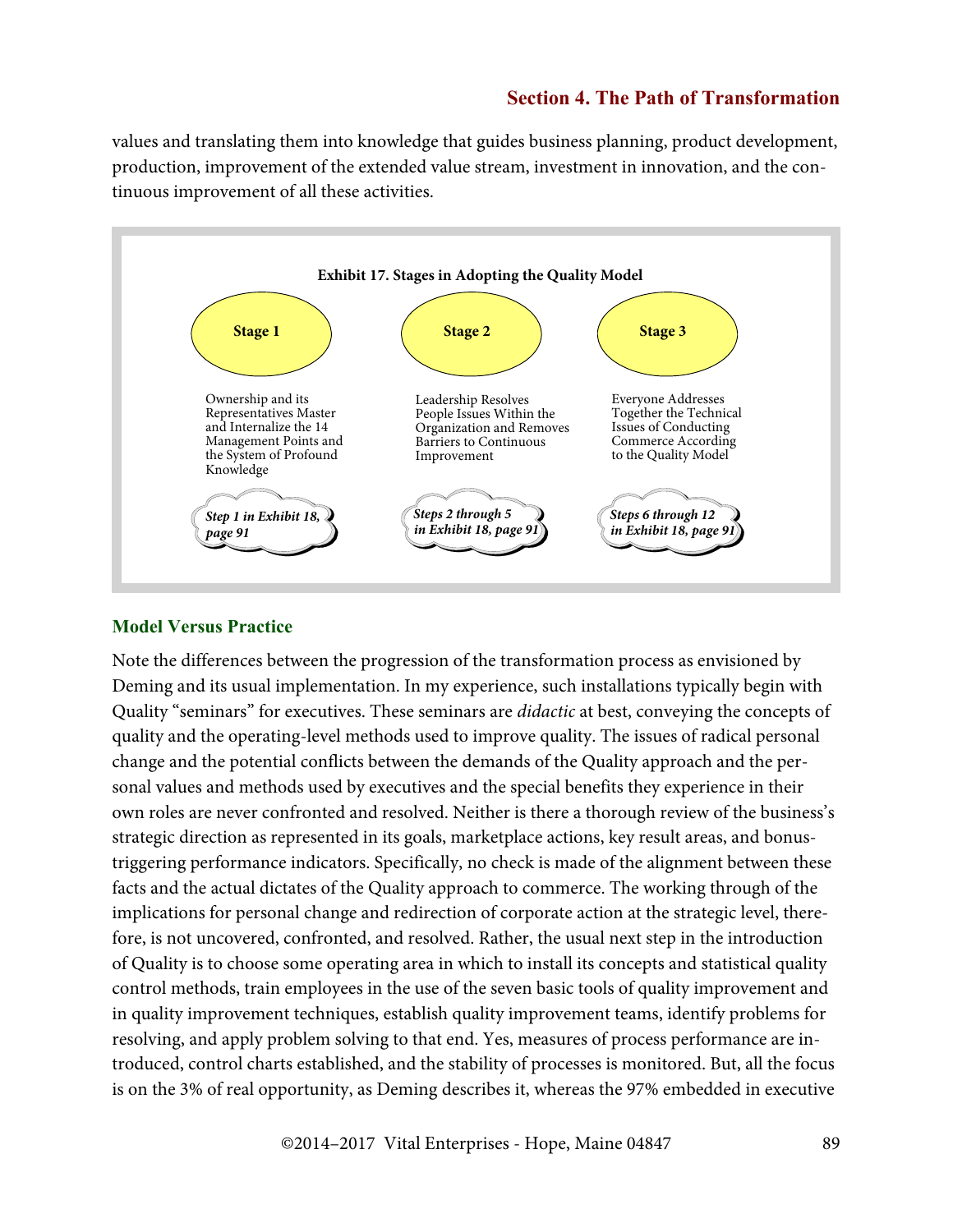## **Section 4. The Path of Transformation Knowledge**

decision making is left untouched (Deming, 2000, p. 37). Also, all the focus is on the paraphernalia of Quality (e.g., control charts, the use of descriptive techniques like Pareto charts) and not on the substance of the Quality philosophy as revealed practically in its 14 management points and theoretically in the set of knowledge Deming defines as profound.

## **The Detailed Process**

Exhibit 18, next page, maps the flow of action that accomplishes the transformation of a business from the prevalent financially-focused, profit-driven commercial model to implementing Deming's Quality model. Each step in the process has been fully explored in this monograph and requires no additional comment here.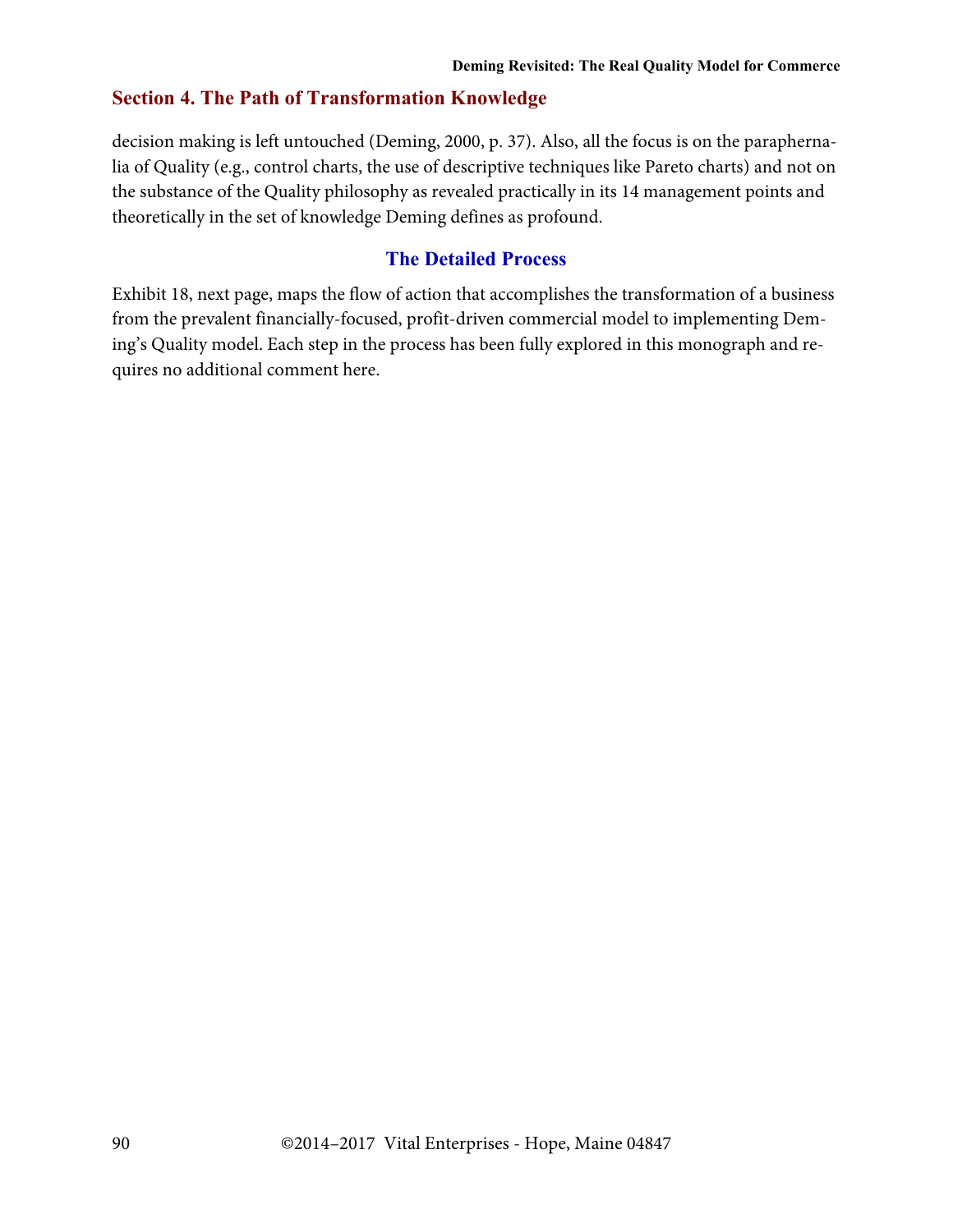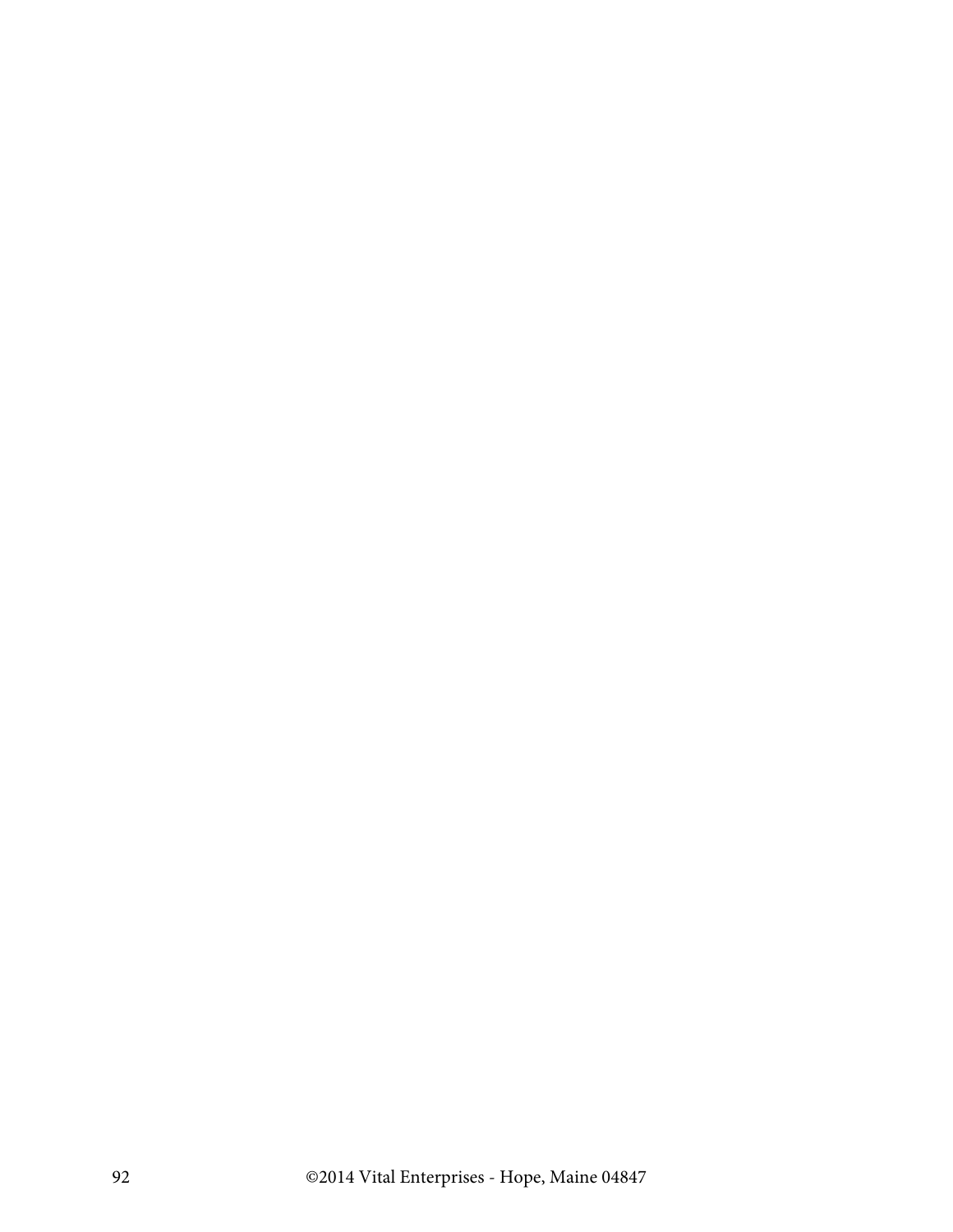#### **Introduction**

The title of this section is obviously meant to be provocative, but it does point to an interesting question—why is the Quality model not implemented as Deming prescribed it on any scale across commercial organizations today? Deming introduced the Quality model more than 60 years ago in Japan. Before that, he tried to introduce it—at least the statistical quality control aspect of it—in the United States. But, by his own assessment, it failed. It was adopted in Japan and credited with enabling that country to turn around its entire industrial sector. Twenty-one presidents of Japan's leading commercial organizations took seminars from Deming,<sup>46</sup> embraced his new philosophy, and changed their companies. Soon after, Japan began to outperform the U.S. and the rest of the world in its manufacturing sectors. Many Japanese CEOs credited Deming and his thinking for their new found success. The country itself awarded him a significant national honor (the Second Order Medal of the Sacred Treasure) in recognition of his contribution to the country's economic resurrection. It was not until the 1970s that Deming's model achieved significant attention in the U.S. despite the U.S. industrial sector's growing performance problems. Yes, there subsequently emerged a number of prominent companies that embraced some of the dictates of the Quality model—Xerox, Motorola, Ford, GE, among others. Yes, each claimed great gains from its application. But none truly transformed their executive functions and administrative systems as dictated in Stage 2 of transformation. By inference, one can conclude that neither were the goals of Stage 1 accomplished as executives who internalize the new philosophy *do* complete Stage 2 of the transformation. The changes made in U.S. commercial organizations occurred predominantly at the operating level. As stated above, Deming acknowledged this fact (Deming, 2000, p. 37). There is something profoundly odd about all this. The industries of another country adopt a commercial model created in the U.S. by a recognized scholar that enables them to outperform U.S. companies, yet U.S. companies fail to adopt it? Thus the question, "What is wrong with the Quality model?"

# **One Answer Is, "Nothing"**

One reasonable answer is, "Nothing." Deming's Quality model is a well-formed system for conducting commerce. As you have seen in this monograph, it is comprehensive and it provides actionable guidance for focusing, organizing, and implementing commerce. The system is internally consistent. The key elements underpinning the system—the knowledge called profound—have deep and broad scientific support. There is empirical evidence from research using objective performance data and incorporating controls for confounding variables that its application does deliver superior business results.<sup>47</sup> Yet, despite this empirical support for the Quality approach to commerce's effectiveness and the advantages produced by the kind of organization it creates, few if any commercial organizations embrace its approach to commerce except in

<sup>46</sup> Walton (1986, page 13).

<sup>47</sup> See, for example, Abdemoula, Musa, and Alawad, 2011; Bu, Tang, and Tian, 2012; General Accounting Office, 1991; and Hendricks and Singhal, 1997, 1999).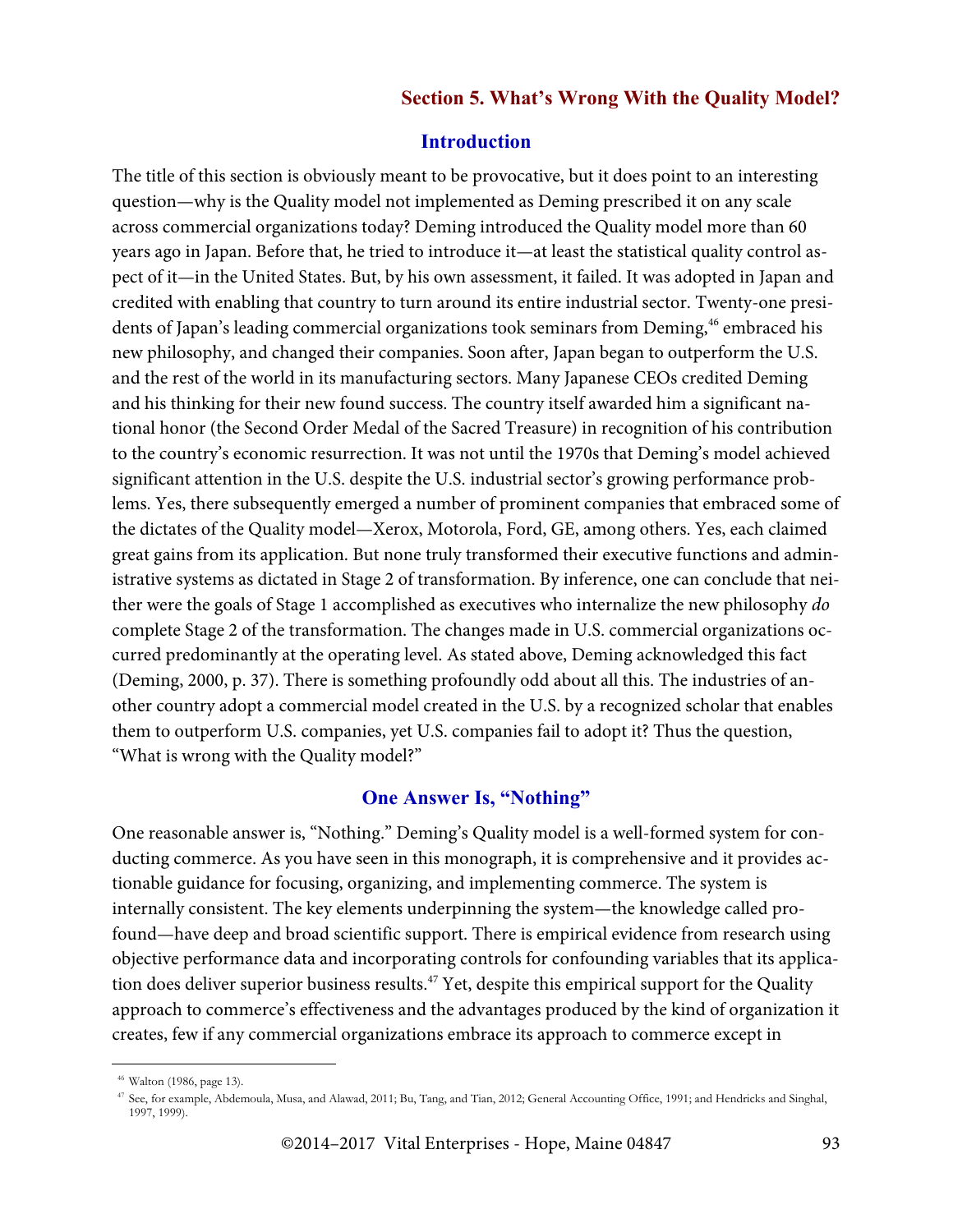restricted ways at the operating level and only with the ultimate intent of reducing costs and elevating profits.

## **Another Answer Is, "Everything"**

An alternative answer is the everything is wrong with the Quality approach to commerce when judged against the values, competencies, and customs that drive the people in charge of most businesses. These are the very people who decide what approach to commerce a company will take. The answer to "What's Wrong With the Quality Model?" expresses the fundamental dilemma that all transformational change programs face. It is that the people who must initiate and sustain transformational change are precisely the ones who benefited most from the system that is to be replaced.

#### **The Mismatch in Values**

In general, today's companies remain hierarchical in structure with the performers in the higherlevel roles holding the greater responsibility and authority. These performers commonly establish compensation and reward systems that provide them differential pay and benefits. These monetary benefits are typically one or more orders of magnitude greater than received by nonmanagerial employees—at least for the top two tiers of executives. Executive roles accrue special status to their incumbents in other ways as well. This status is conveyed by titles such as "President," "Chief Executive Officer," "Vice President," "Senior Manager," among others. It is communicated by office location, size, and decor and commonly by having special places to meet, eat, and recreate. Typically, this package of artifacts and material benefits played a significant role in attracting and retaining the holders of these roles. Such performers are, in general, extrinsically motivated. They sought the reinforcements offered by the setting within which they work and were rewarded by a similar set of people who preceded them. In essence, the succeeding waves of people who make it to the top and occupy positions in the top executive tiers of such firms value the status and special privileges and rewards that the existing system delivers. The adoption of the Quality approach to commerce means the individuals in power must find a totally new and different basis for motivation and reward. They must replace the acquisition of status, privilege, power, and special monetary gains with the rewards of learning, the satisfaction offered by enabling others to succeed, and the realization of measurable results in the marketplace. In Deming's terms, they must rediscover the intrinsic basis for striving present in all of us and relinquish the extrinsic basis that has replaced it. Such an exchange would seem, on the face of it, extremely unlikely.

#### **Competence and Custom**

The competency set and management style of the people in power within traditional commercial organizations is also a mismatch with what is required using the Quality approach to commerce.

94 ©2014–2017 Vital Enterprises - Hope, Maine 04847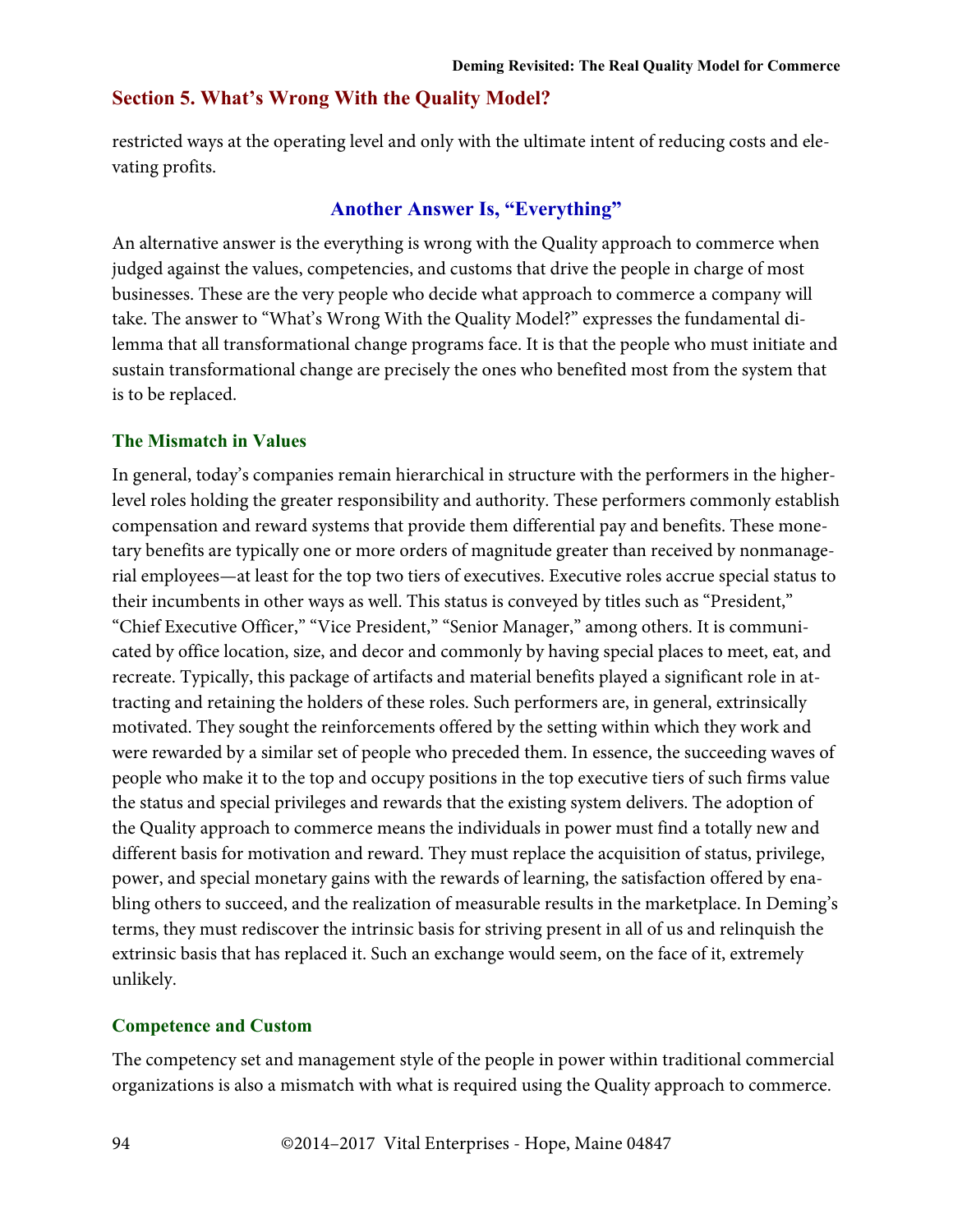Also, the basis for movement upwards on the executive ladder is discrepant between these types of firms. As to competence and advancement in executive roles, the empirical evidence suggests no relationship between these factors if one assumes that the competency set being referred to relates to producing successful organizational performance. In practice, almost all leaders are chosen using subjective judgments. They are promoted based on their perceived contribution as judged by the person doing the selection. Unfortunately, "perceived contribution" has a consistently low relationship to objective measures of the results actually produced by a performer. The average correlation coefficient for this relationship is approximately .27. This means that the subjective judgment of others accounts for less than 8% of the true variance in the results people produce as measured by objective methods (Heneman, 1986). After considering three converging directions of research on the relationship between executive career success and organizational effectiveness—Kaiser, Hogan, and Craig conclude, "The research described ... illustrates how having a successful career in management is not the same as leading an effective group, team, or organization" (2008, p. 103). They go on to conclude that the judgment of a negligible relationship between career success and leadership effectiveness is further supported by the lack of relationship between executive compensation and performance and the absence of *any* relationship at the middle management levels between career success and the performance of the teams led by the elevated manager. 'Contribution', therefore, when judged subjectively and specifically as related to selecting and elevating managers, is at best a euphemism for something else—perhaps how well the person has supported the selector's decisions and actions or simply the degree of comfort the selector feels with the person. Thus, contrary to the notion that the best and brightest rise to the top in modern corporations, research indicates that elevation to executive roles has nothing to do with competence in generating superior organizational performance. In contrast, within a Quality organization, the only basis for holding a role and advancing to new levels of responsibility is one's measurable performance in advancing the goals of the company not the agenda of one's superior. Yes, performance includes both behavior *and* results—but behavior and results are related and both are judged objectively, not subjectively. And yes, everyone is supported in succeeding either in the role they hold or in a replacement role should such a role offer the person a better chance to contribute. But, ultimately, one must contribute and that contribution is judged using observable and measurable behavior and results

As to custom as expressed in the usually applied management style, the comparison between what an executive does within a traditionally run business and a business implementing the Quality model also uncovers great discrepancies. As described in Section 3, the Quality model inverts the role of executive (see pages 85–86). It also diffuses the executive's focus and responsibility. He or she may no longer hone in on the portion of company that he or she controls seeking to ensure that it maximizes its status in the eyes of superiors. Every executive's responsibility is to promote the success of the whole not just the part that he or she controls.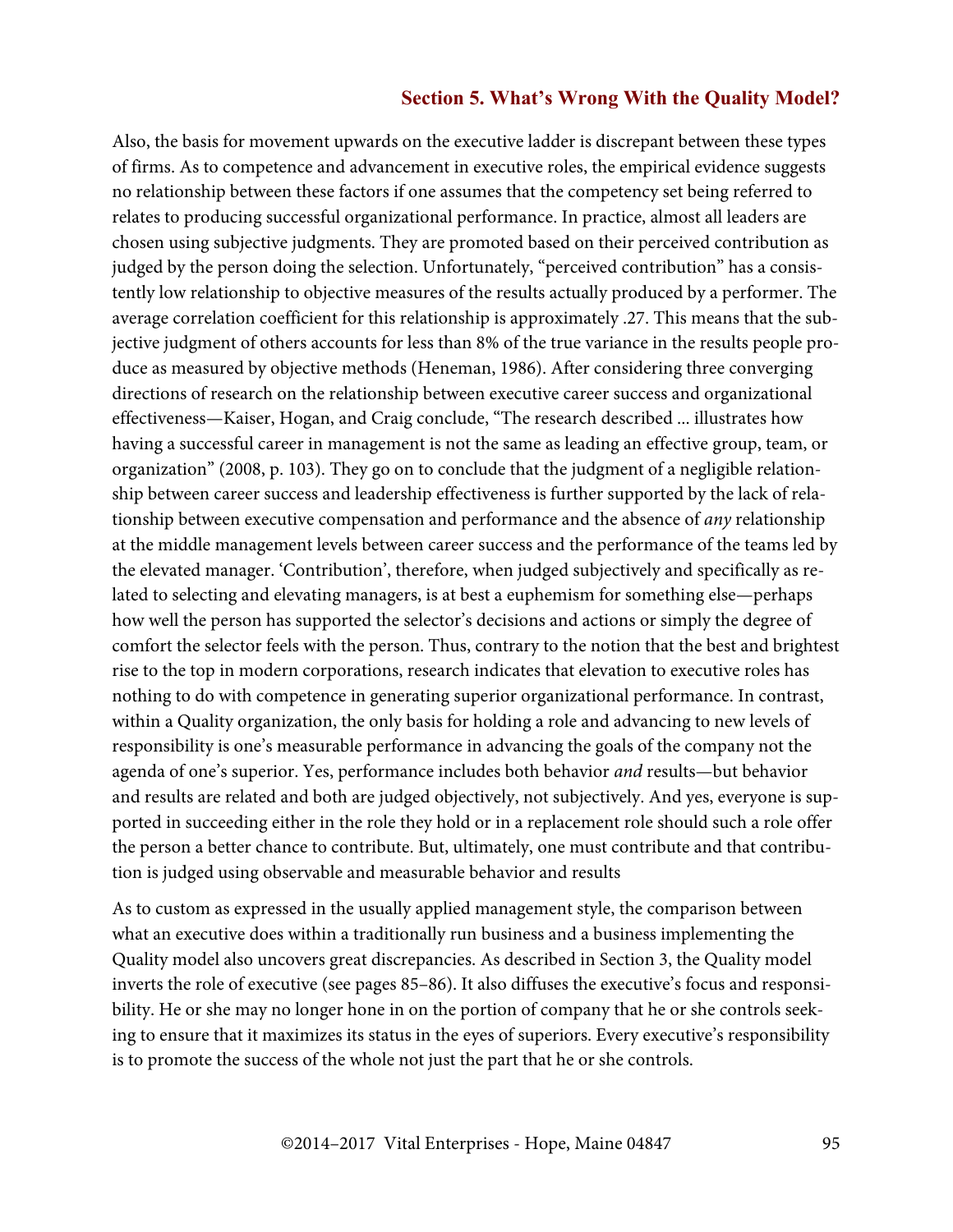Consider as well the contrast between the executive decision making skills the Quality model requires and the approach that most in-place executives use. In our earlier discussion of the role of knowledge in implementing the executive role (see *Knowledge and Management*, pages 76–78), we clarified that the Quality model requires the use of information- and knowledge-based decision-making and problem-solving methods. Only these methods permit participation by others, are explainable and teachable to others, and allow consistency in performance across an organization. Each of these features is essential to implementing the Quality approach to commerce. As stated earlier, the most prevalent decision-making methods used by business managers are, however, biologically-based (Mintzberg, 1992; Pfeffer & Sutton, 2006). These methods include reflexive action triggered by a stimulus, uncritical imitation of other people's behaviors, following the advice of people one "trusts," or acting on one's "gut feeling" or personal convictions unsupported by empirical information. Biologically-driven decision making is simply inadequate for the implementation of the Quality approach to commerce for all the reasons articulated earlier. Yet, biologically-based decision making is the custom and privilege of the executive. In fact, it is part of the mystique that enhances their status and justifies their special rewards. Moreover, it is the decision making approach most executives are competent and comfortable in doing.

#### **The End Result**

In summary, one might conclude that everything is wrong with the Quality model when its required values, competency set, and customs are compared to what prevails in businesses implementing the traditional approach to commerce. Its value base is enabling the success of others. The foundation for action is knowledge, not instinct, intuition, or one's favorite "go-to" expert's advice. Its implementation turns upside down and inside out the very systems and artifacts that maintain the rewards that executives have striven to realize. Worse, the criteria of performance it establishes is empirical, not based on satisfying the expectations of one's superior. How do people who have striven for the status and rewards they hold and who have earned them by working within the boundaries defined by those who last held them—people who research suggests lack the competencies required to implement a different approach—change the rules of the game and, in that act, place all that they have worked for in jeopardy?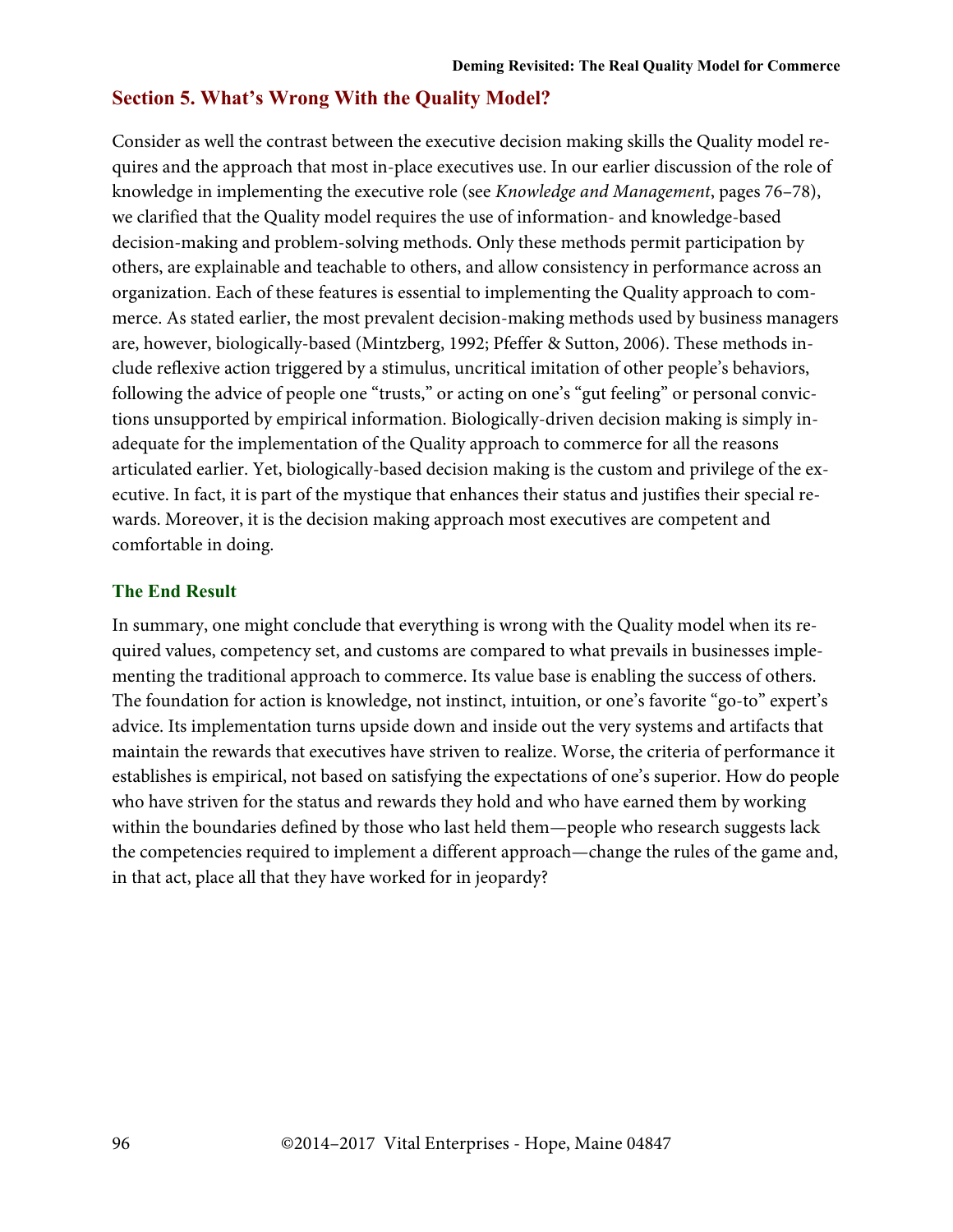- Abdemoula, E.; Musa, E.A.; & Alawad, I.K. (2011). The impact of implementation of Total Quality Management on plants' productivity: Evidence from poultry processing plants- Saudi Arabia- Central Region. *International Journal of Engineering Science and Technology*, 3 (*5*), 4426–33. Retrieved August 21, 2012, from http://scienceandnature.org/ IJEMS-Vol2%283%29-July2011/IJEMS\_V2%283%295.pdf
- Ahmed, A. & Protess, B. (2012, August 15). No criminal case is likely in loss at MF Global. *New York Times*. Retrieve August 16, 2012, http://dealbook.nytimes.com/2012/08/15/ no-criminal-case-is-likely-in-loss-at-mf-global/
- Bandura, A. (1994). Self-efficacy. In V.S. Ramachaudran (Ed.), Encyclopedia of human behavior (Vol. 4, 71-81). New York: Academic Press. Retrieved February 21, 2012, from http://www.des.emory.edu/mfp/BanEncy.html
- Bandura, A. (1997). Self-efficacy: The exercise of control. New York: NY, W.H. Freeman and Company.
- Barnard, C.I. (1968). *The functions of the executive.* Cambridge, MA: Harvard University Press.
- Brandt, A.M. (2009). The cigarette century: The rise, fall, and deadly persistence of the product that defined America. Basic Books, New York: NY.
- Bu, X; Tang, J.; & Tian, R.G. (2012). Quality award and market performance: An empirical investigation about Chinese stock market. *Journal of Applied Business and Economics*, 13(*3*),  $25 - 35.$
- Burns, A.D. (2008). Six Sigma lessons from Deming, Part 1. Retrieved February 22, 2012, from http://www.qualitydigest.com/inside/six-sigma-article/six-sigma-lessons-deming-part-1
- Burns, A.D. (2008a). Six Sigma lessons from Deming, Part 2. Retrieved February 22, 2012, from http://www.qualitydigest.com/inside/six-sigma-article/six-sigma-lessons-deming-part-2
- Campoy, A. (2012, August 10). Pipeline tests land rights. *The Wall Street Journal.* Retrieved August 16, 2012, from http://online.wsj.com/article/ SB10000872396390444900304577581541426799290
- Carkhuff, R.R. (1969). *Helping and human relations.* (2 Vols.) New York: NY, Holt, Rinehart, and Winston, Inc.
- Carkhuff, R.R. (1973). The art of problem solving. Amherst, MA: Human Resource Development Press.
- Carkhuff, R.R. (1976). Gold star schedule. Chapter in B.G. Berenson (Ed.), *Belly to Belly. Back to Back. The militant humanism of Robert R. Carkhuff* (17–19). Amherst, MA: Human Resource Development Press.
- Carkhuff, R.R. (1983). *Interpersonal skills and human productivity.* Amherst, MA: Human Resource Development Press, Inc.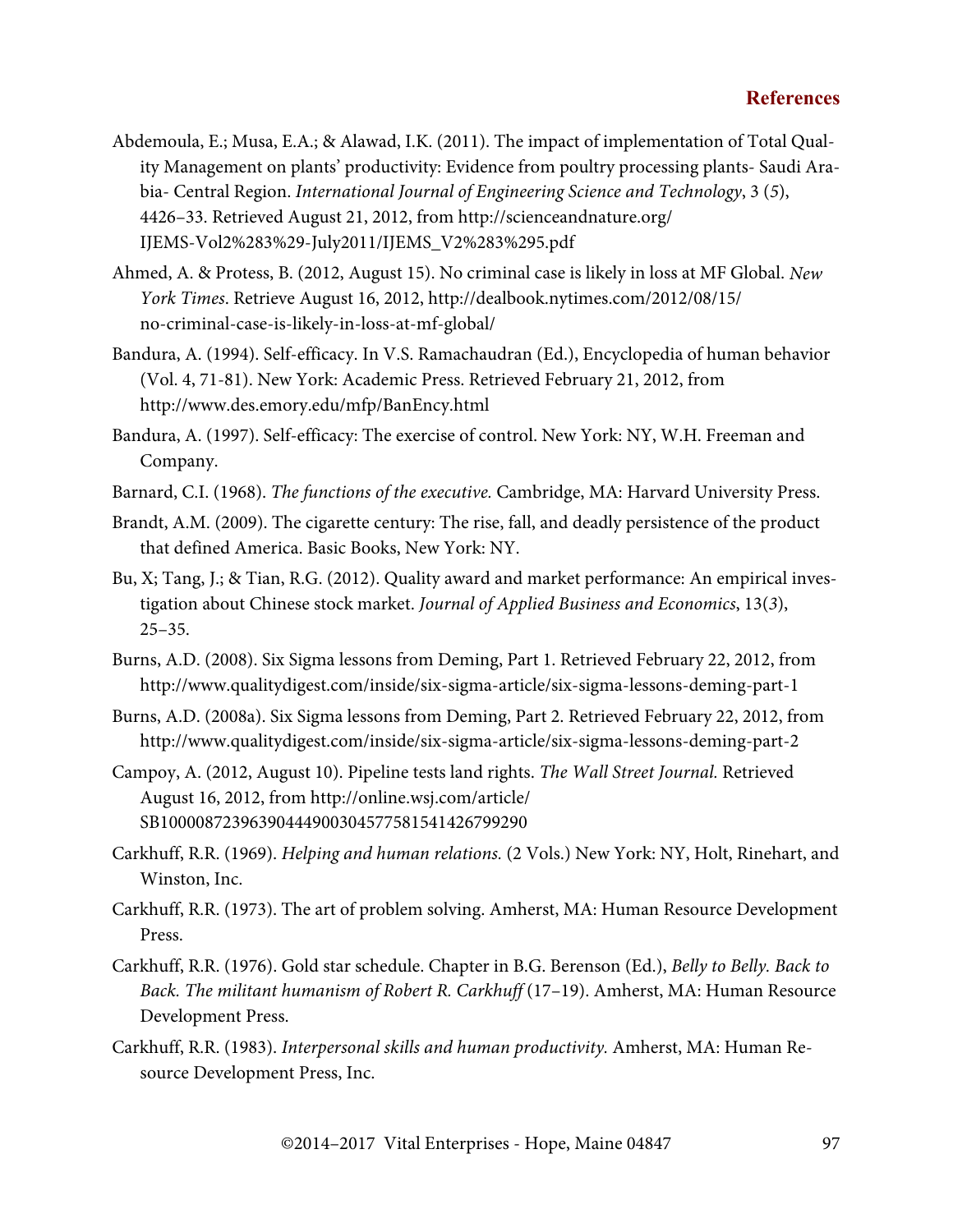### **References**

- Carkhuff, R.R. & Berenson, B.G. (1967). *Beyond counseling and psychotherapy.* New York: NY, Holt, Rinehart, and Winston, Inc.
- Clements, N. (2011). Juran & Deming. Prism Consultancy. Retrieved January 6, 2012, from http://www.prismconsultancy.com/ComparingDemingandJuran.pdf
- Deci, E.L.; Koestner, R.; & Ryan, R.M. (1999). A meta-analytic review of experiments examining the effects of extrinsic rewards on intrinsic motivation. *Psychological Bulletin*, 125 (*6*), 627-668.
- Deming, W.E. (1950). Elementary principles of the statistical control of quality. A series of lectures. Tokyo, Japan: Nippon Kagaku Gitjutsu Kemmei.
- Deming, W.E. (1975). On probability as a basis for action. *The American Statistician*, 29(*4*), 146–152.
- Deming, W.E. (1982). *Quality, productivity and competitive position*. Cambridge, MA: Massachusetts Institute of Technology Center for Advanced Engineering Study.
- Deming, W.E. (1982a). *Out of crisis.* Cambridge, MA: Massachusetts Institute of Technology Center for Advanced Engineering Study.
- Deming, W.E. (1988). Quality and the required style of management the need for change. *Journal for Quality and Participation*. Retrieved December 18, 2007, from http://deming.eng.clemson.edu/pub/den/files/reqstyle.txt
- Deming, W.E. (2000). The new economics: For industry, government, education (2nd edition). Cambridge, MA: Massachusetts Institute of Technology Center for Advanced Engineering Study.
- Deming, W.E. (2006). Letter sent to Peter Senge concerning Senge's book. In Senge, P. (2006). *The fifth discipline.* New York: Random House Business Book, p. xii.
- Denning, S. (2013). Management: Evolution or revolution? *Forbes Magazine*. Retrieved January 26, 2014, from http://www.forbes.com/sites/stevedenning/2013/11/11/ management-evolution-or-revolution
- Derakshan, N. & Eysenck, M.W. (2009). Anxiety, processing efficiency, and cognitive performance. New developments from attentional control theory. *European Psychologist*, 14(*2*), 168–176. Retrieved August 5, 2012, from www.iapsych.com/articles/derakshan2009.pdf
- Diamond, S. (1959). *Information and error. An introduction to statistical analysis.* New York, NY: Basic Books.
- Dodge v. Ford Motor Company (1919). Dodge v. Ford Motor Company, 170 N.W. 668 (Mich. 1919). Retrieved January 27, 2014, from www.businessentitiesonline.com/ Dodge%20v.%20Ford%20Motor%20Co.pdf
- Drucker, P.F. (2002). Managing in the next society. New York, NY: Truman Talley Books.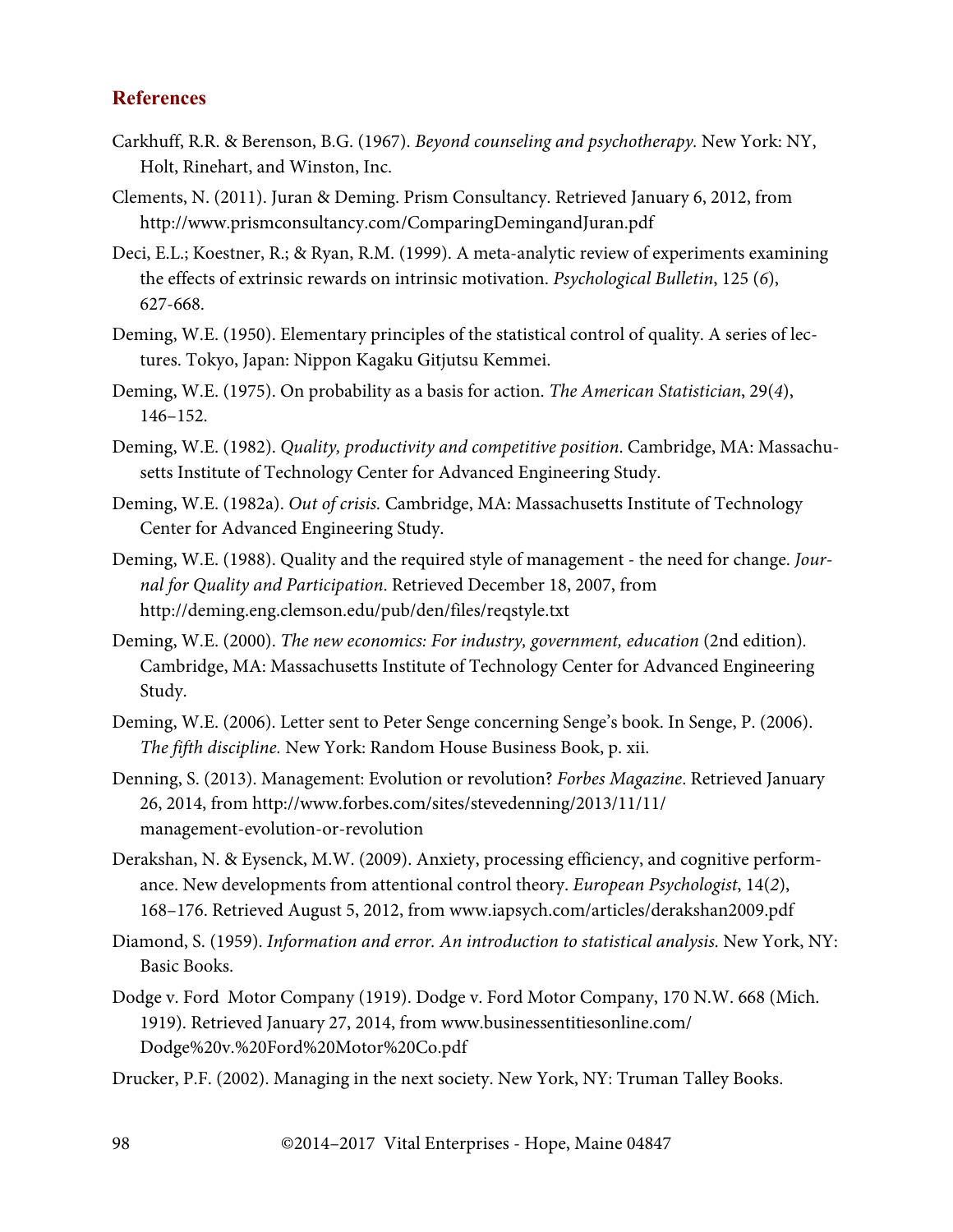- Dugan, E. (2011, May 25). The unstoppable march of the tobacco giants. *The Independent*. Retrieved August 16, 2012, from http://www.independent.co.uk/life-style/health-and-families/ health-news/the-unstoppable-march-of-the-tobacco-giants-2290583.html
- Follett, M. P. (1995). Constructive conflict. In Graham, P. (Ed.). *Mary Parker Follett profit of management* ( 67–87)*.* Washington, DC: Beard Books.
- Foss, N.J.; Lando, H.; & Thomsen, S. (1999). The theory of the firm. Retrieved January 24, 2014, from http://encyclo.findlaw.com/5610book.pdf
- Friedman, M. (1970, September 13). The social responsibility of business is to increase its profits. *The New York Times Magazine*. Retrieved February 9, 2011, from http://www.colorado.edu/studentgroups/libertarians/issues/friedman-soc-resp-business.html
- Frye, A. & Campbell, D. (2011, February 18). Buffett says pricing power beats good management. *Bloomberg News*. Retrieved April 21, 2011, from http://www.bloomberg.com/news/2011-02-18/buffett-says-pricing-power-more-important-t han-good-management.html
- Gagné, M. & Deci, E.L. (2005). Self-determination theory and work motivation. *Journal of Organizational Behavior*, 26(*4*), 331–362. Retrieved January 27, 2014, from http://www.selfdeterminationtheory.org/SDT/documents/2005\_GagneDeci\_JOB\_SDTtheory .pdf
- General Accounting Office (GAO) (1991). Management practices: US companies improve performance through Quality efforts. GAO, National Security and International Affairs Division, Washington, DC. Retrieved August 21, 2012, from http://gpsinc.us/files/GAO\_91-190.pdf
- Gibbs, M.E. (1980). The effects of extrinsic rewards on work performance, job satisfaction and intrinsic motivation. (Doctoral Dissertation, Texas Tech University). Retrieved February 21, 2014, from http://repositories.tdl.org/ttu-ir/bitstream/handle/2346/ 12332/31295000046499.pdf?sequence=1
- Guillum, J. and Bellow, M. (2011, March, 30). When standardized test scores soared in D.C., were the gains real? *USA Today.* Retrieved February 21, 2012, from http://www.usatoday.com/news/education/2011-03-28-1Aschooltesting28\_CV\_N.htm
- Henderson, M.T. (2007). Everything old is new again: Lessons from Dodge v. Ford Motor Company. John M. Olin Law & Economics Working Paper No. 373, Chicago: The University of Chicago. Retrieved August 14, 2012, from http://ssrn.com/abstract=1070284
- Hendricks, K.B. & Singhal, V.R. (1997). Does implementing an effective TQM program actually improve operating performance? Empirical evidence from firms that have won quality awards. *Management Science*, 43 (*9*), 1258-74.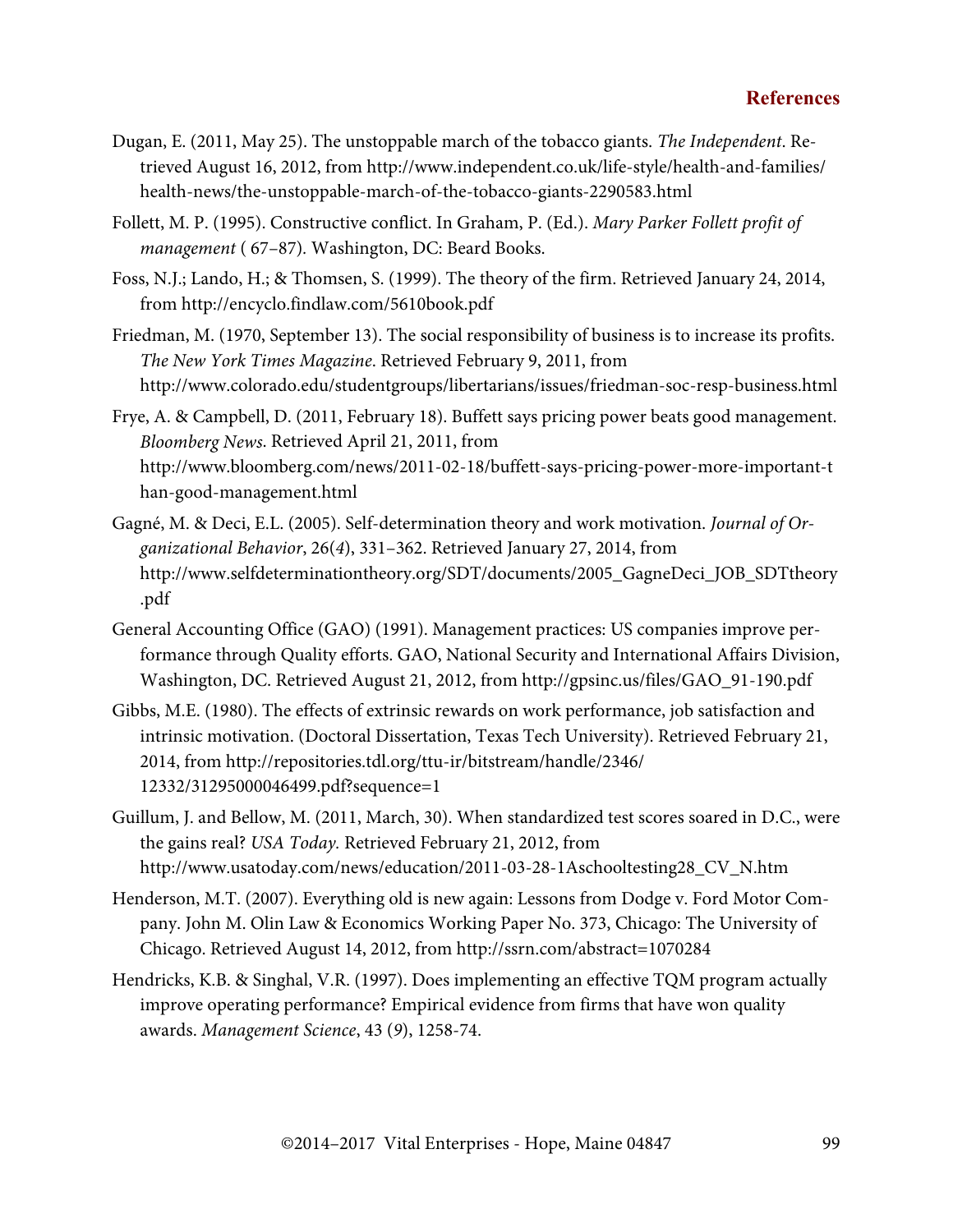#### **References**

- Hendricks, K.B. & Singhal, V.R. (1999). Don't count TQM out. *Quality Progress*, April 1999, 36–42. Retrieved August 21, 2012, from http://www.texas-quality.org/SiteImages/125/ Reference%20Library/Awards%20and%20Organizational%20Success%20-%202.pdf
- Heneman, R.L. (1986). The relationship between supervisory ratings and results-oriented measures of performance: a meta-analysis. Personnel Psychology, 39, 811-826.
- Herzberg, F. (1987). One more time: How do you motivate people? *Harvard Business Review*, September-October, Reprint 87507 (entire). Retrieved August 8, 2012, from http://www.facilitif.eu/user\_files/file/herzburg\_article.pdf
- House, J.S. (2001). Social isolation kills, but how and why? *Psychosomatic Medicine*, 63(*2*), 273-274. Retrieved August 13, 2012, from http://www.psychosomaticmedicine.org/content/ 63/2/273.full.pdf+html
- Kaiser, R.B.; Hogan, R.; & Craig, S.B. (2008). Leadership and the fate of organizations. *American Psychologist*, 63(*2*), 96-110. Retrieved August 21, 2012, from http://www.hoganassessments.com/\_hoganweb/documents/FateofOrgs\_AmPsych2008.pdf
- Keen, P.W. (1981). Information systems and organizational change. *Communications of the ACM*, 24 (*1*), 24–33.
- Kelo v. City of New London. (2012, August 12). In Wikipedia, The Free Encyclopedia. Retrieved 14:21, August 16, 2012, from http://en.wikipedia.org/w/index.php?title=Kelo\_v.\_City\_ of\_New\_London&oldid=507084850
- Los Angelos Times (1998, January 16). Big tobaccos lies. *Los Angelos Times*. Retrieved August 16, 2012, from http://articles.latimes.com/print/1998/jan/16/local/me-9038
- Leonnig, C.D. (2005, June 8). Tobacco escapes huge penalty. Washington Post. Retrieved August 16, 2012, from http://www.washingtonpost.com/wp-dyn/content/article/2005/06/07/ AR2005060702019.htm
- Liker, J. & Convis, G.L. (2011). The Toyota way to lean leadership: Achieving and sustaining excellence through leadership development. New York: NY, McGraw-Hill
- Liker, J. & Hoseus, M. (2007). The Toyota culture: The heart and soul of the Toyota way. New York: NY, McGraw-Hill.
- Locke, E.A. & Latham, G.P. (2002). Building a practically useful theory of goal setting and task motivation: A 35-Year Odyssey. *American Psychologist* 57 (*9*), 705-717. Retrieved May 21, 2012, from http://faculty.washington.edu/janegf/goalsetting.html
- Martin, A. & Powell, M. (2010, December 17). Two states sue Bank of America over mortgages. *New York Times.* Retrieved August 16, 2012, from http://www.nytimes.com/2010/12/18/ business/18mortgage.html
- Mintzberg, H. (1992). The manager's job: Folklore and fact. In John J. Garbarro (ed) Managing People and Organizations. Harvard, MA: Harvard Business School Publications.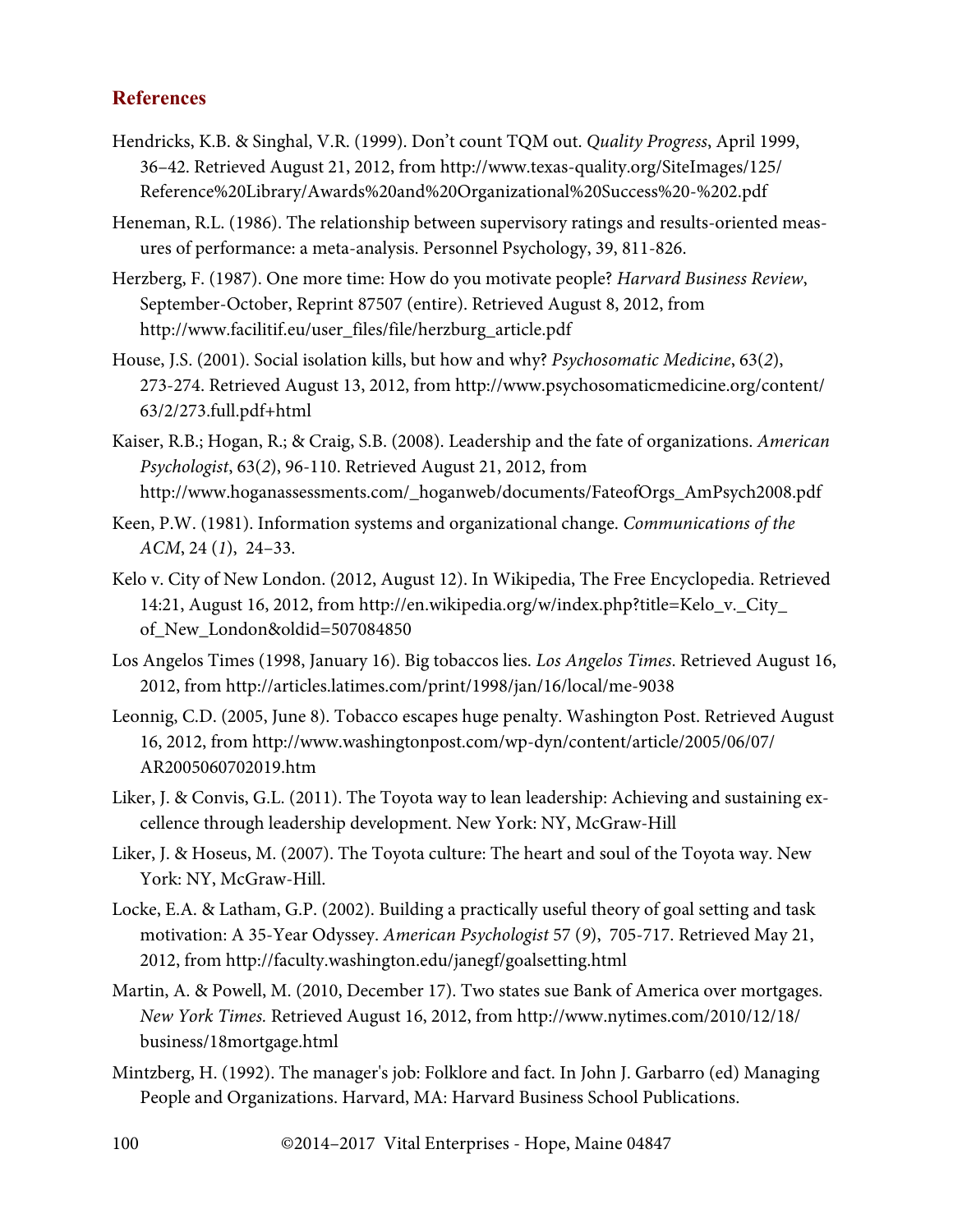- Nasirpour, S. (2011, May 16). Confidential federal audits accuse five biggest mortgage firms of defrauding taxpayers. *The Washington Post.* Retrieved August 16, 2012, from http://www.huffingtonpost.com/2011/05/16/foreclosure-fraud-audit-false-claims-act\_n\_8626 86.html
- Northern, J.J. (2010). *Anxiety and cognitive performance: A test of predictions made by cognitive interference theory and attentional control theory.* Unpublished doctoral dissertation. Graduate College of Bowling Green State University. Retrieved August 5, 2012, from http://etd.ohiolink.edu/view.cgi?acc\_num=bgsu1276557720
- Pfeffer, J. & Sutton, R.I. (2006). *Hard facts Dangerous half truths & total nonsense*. Boston, MA: Harvard Business School Press.
- Shewhart. W. (1939). *Statistical method from the viewpoint of quality control*. Washington, DC: The Graduate School, The United States Department of Agriculture.
- Silver-Greenberg, J. (2012, August 12). Problems riddle moves to collect credit card debt. *The Wall Street Journal.* Retrieved August 16, 2012, from http://dealbook.nytimes.com/2012/08/ 12/problems-riddle-moves-to-collect-credit-card-debt
- Toyoda, S. (1988). Statement about the significance of Deming for the management approach of the Toyota Motor Company. In Burns, A.D. (2008a). Six Sigma lessons from Deming, Part 2, *Quality Digest*. Retrieved February 22, 2012, from http://www.qualitydigest.com/inside/ six-sigma-article/six-sigma-lessons-deming-part-2
- Truax, C.B. & Carkhuff, R.R. (1967). *Toward effective counseling and psychotherapy.* Chicago, IL: Aldine Publishing Company.
- Vitalo, R.L.; Butz, F.; & Vitalo, J.P. (2003). The kaizen desk reference standard. O'Fallon, MO: Lowry Press.
- Vogell, H.; Judd, A.; & Torres, K. (2011, July, 5). Mayor: a complete failure of leadership in APS in testing scandal. *The Atlanta Journal-Constitution.* Retrieved February 21, 2012, from http://www.ajc.com/news/mayor-a-complete-failure-999870.html
- Walton, M. (1986). *The Deming management method.* New York, NY: The Berkley Publishing Group.
- Wilson, G. (2006). The effects of external rewards on intrinsic motivation. Retrieved November 18, 2013, from http://www.abcbodybuilding.com/rewards.pdf
- Wilson, T.D. (2002). The nonsense of 'knowledge management.' *Information Research*, 8(*1*). Retrieved April 11, 2012, from http://informationr.net/ir/8-1/paper144.html

Womack, J.P. & Jones, D.T. (2003). *Lean thinking.* (Rev. ed.) New York: Free Press.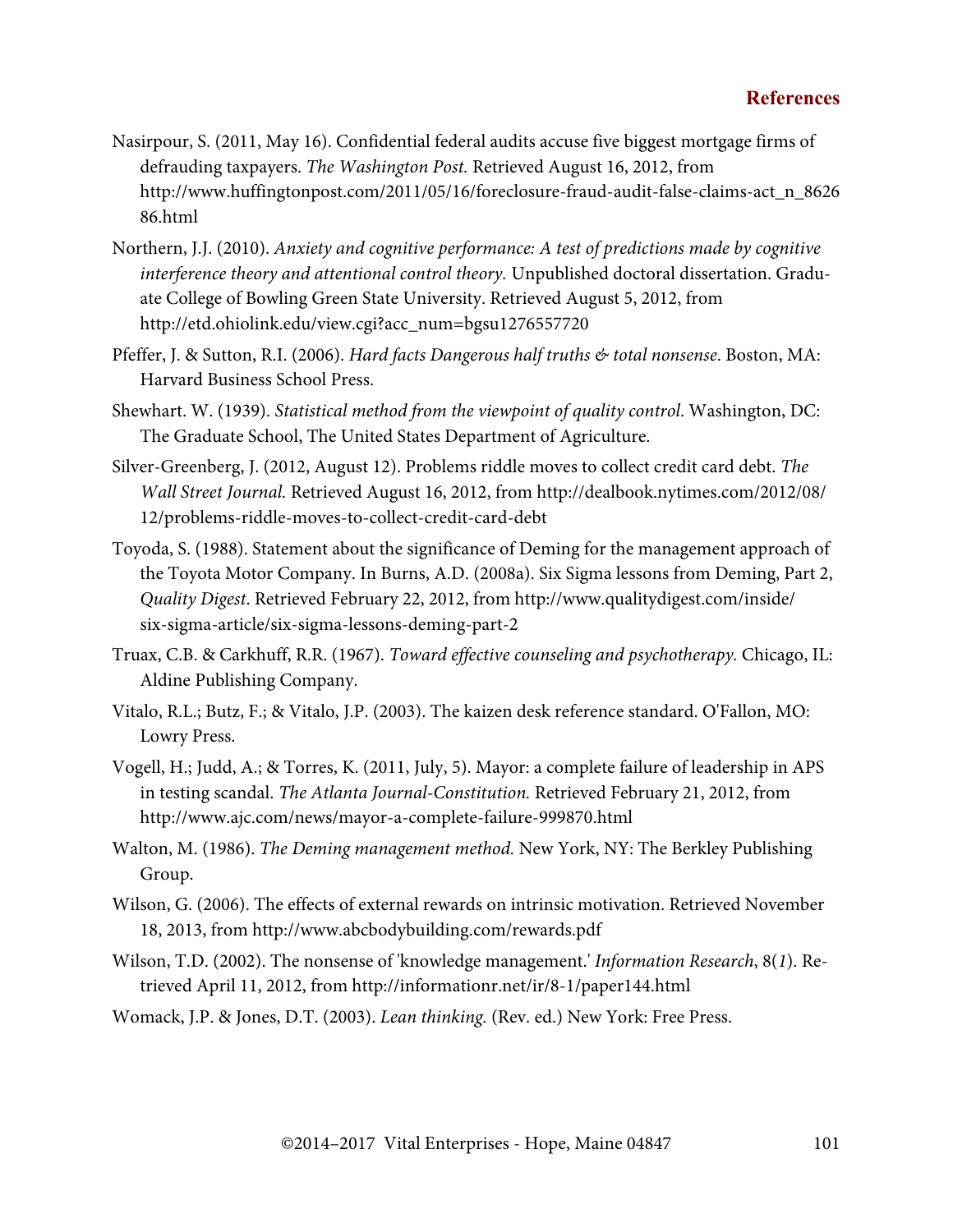©2014–2017 Vital Enterprises - Hope, Maine 04847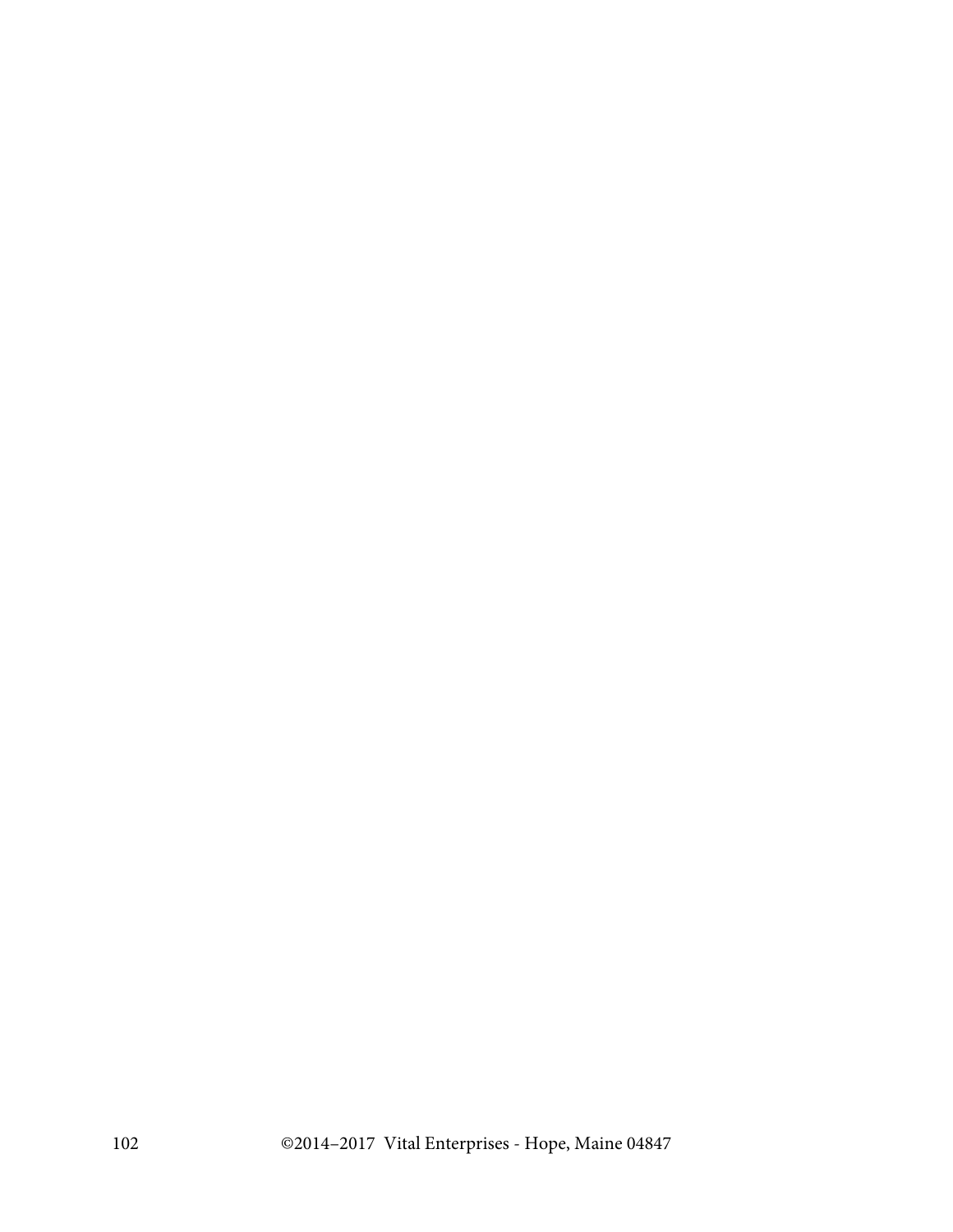|                                  |                                                                                                                                                                                                                                                                                                                                                                                                                                                                                                                                                                                                                                                                                                                                                                                                                                                                                                                                                                                                                                                                                                                                                                                                                                                                                                                                                                                                                                                                                                                                                                                                                                                                                                                            | Exhibit A1. How People Implementing the Executive Functions Realize the Purpose of Effectiveness                                                                                                                                                                                                                                                                                                                                                                                                                                                                                                                                                                                                                                                                                                                                                                                                                                                                                                                                                                                                                                                                                                                                                                                                                                                                                                                                                                                             |
|----------------------------------|----------------------------------------------------------------------------------------------------------------------------------------------------------------------------------------------------------------------------------------------------------------------------------------------------------------------------------------------------------------------------------------------------------------------------------------------------------------------------------------------------------------------------------------------------------------------------------------------------------------------------------------------------------------------------------------------------------------------------------------------------------------------------------------------------------------------------------------------------------------------------------------------------------------------------------------------------------------------------------------------------------------------------------------------------------------------------------------------------------------------------------------------------------------------------------------------------------------------------------------------------------------------------------------------------------------------------------------------------------------------------------------------------------------------------------------------------------------------------------------------------------------------------------------------------------------------------------------------------------------------------------------------------------------------------------------------------------------------------|----------------------------------------------------------------------------------------------------------------------------------------------------------------------------------------------------------------------------------------------------------------------------------------------------------------------------------------------------------------------------------------------------------------------------------------------------------------------------------------------------------------------------------------------------------------------------------------------------------------------------------------------------------------------------------------------------------------------------------------------------------------------------------------------------------------------------------------------------------------------------------------------------------------------------------------------------------------------------------------------------------------------------------------------------------------------------------------------------------------------------------------------------------------------------------------------------------------------------------------------------------------------------------------------------------------------------------------------------------------------------------------------------------------------------------------------------------------------------------------------|
| <b>Result</b><br><b>Affected</b> | <b>Required Activities</b>                                                                                                                                                                                                                                                                                                                                                                                                                                                                                                                                                                                                                                                                                                                                                                                                                                                                                                                                                                                                                                                                                                                                                                                                                                                                                                                                                                                                                                                                                                                                                                                                                                                                                                 | <b>Required Resources</b>                                                                                                                                                                                                                                                                                                                                                                                                                                                                                                                                                                                                                                                                                                                                                                                                                                                                                                                                                                                                                                                                                                                                                                                                                                                                                                                                                                                                                                                                    |
| <b>Effectiveness</b>             | 1. Ownership and management:<br>master the meaning of the 14 points;<br>Ξ<br>master the system of profound<br>knowledge;<br>internalize the new philosophy, make<br>it their own, act consistently with its<br>dictates, and take pride in it;<br>establish the continuous<br>improvement of products and<br>services as the singular focus of the<br>organization (deliver quality today and<br>improved quality tomorrow<br>continuously and forever);<br>commit to acting from a base of<br>knowledge and using only<br>evidenced-based decision making<br>and problem solving; and<br>eliminate slogans, exhortations, and<br>٠<br>the setting of numerical targets<br>thereby keeping the focus on<br>learning and the continuous<br>improvement of quality.<br>2. Educate all contributors about the new<br>direction, why it is necessary, how<br>broadly it will impact the business, and<br>what their role is in implementing it.<br>3. Establish an effective extended value<br>stream composed of member<br>businesses that work together as a team<br>to deliver quality to customers.<br>Evaluate prospective value steam<br>٠<br>members functionally in terms of:<br>• how well they contribute to the<br>production and delivery of a<br>finished product that maximally<br>satisfies customer values in use<br>(delivered quality),<br>the degree to which the supplier<br>$\blacksquare$<br>has adopted the Quality model and<br>is practicing that model within its<br>own business; and<br>• the member's capabilities to adjust<br>their activities to serve changing<br>customer needs.<br>Establish long-term, teamed<br>relationships with each vetted<br>member of the extended value<br>stream. | ■ Ownership and executives, managers,<br>and supervisors (EMS) who are open to<br>new knowledge and whose personal<br>values align with the intents of the<br>Quality model.<br>EMS who understand what waste is,<br>ш<br>how it expresses itself, and how to<br>measure correctly its impact on busi-<br>ness effectiveness<br>EMS who understand that inspection<br>ш<br>is waste and that the correct approach<br>to ensuring quality is to build it into<br>every output and process imple-<br>mented throughout the organization<br>EMS trained in the meaning of leader-<br>ш<br>ship and in the following knowledge<br>and skills.<br>Knowledge of the company and its<br>п.<br>end-to-end approach to delivering<br>value to its customers<br>Knowledge of the processes for<br>which they are responsible<br>٠<br>Knowledge of the importance of<br>setting the focus on continuous<br>improvement<br>Knowledge about variation<br>including its inherent presence in all<br>processes, its sources and detection,<br>and its mathematical and graphical<br>representation<br>Understanding of the proper locus<br>of responsibility for addressing<br>common and special cause<br>variation<br>Skill in getting and giving<br>information and ideas<br>Skill in evidenced-based decision<br>making and problem solving<br>٠<br>Skill in detecting the type of<br>variation observed<br>Skill in uncovering and removing<br>٠<br>the causes of special cause variation<br>Continued |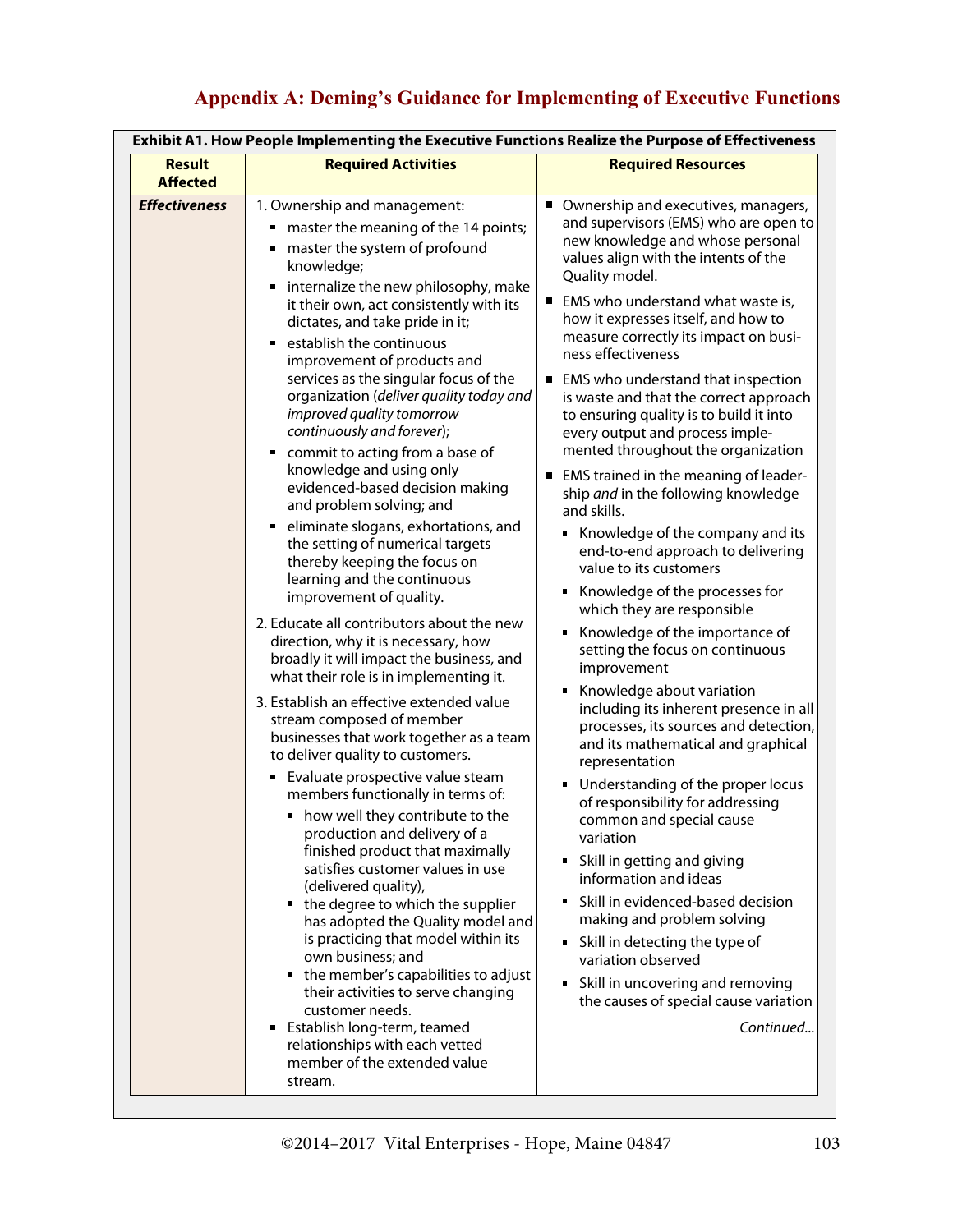| Exhibit A1. How People Implementing the Executive Functions Realize the Purpose of Effectiveness<br>(continued) |                                                                                                                                                                                                                                                                                                                                                                                                                                                                                                                                                                                                                                                                                                                                                                                                                                                                                                                                                                                                                                                                                                                                                                                                                                                                                                                                                                                                                               |                                                                                                                                                                                                                                                                                                                                                                      |  |
|-----------------------------------------------------------------------------------------------------------------|-------------------------------------------------------------------------------------------------------------------------------------------------------------------------------------------------------------------------------------------------------------------------------------------------------------------------------------------------------------------------------------------------------------------------------------------------------------------------------------------------------------------------------------------------------------------------------------------------------------------------------------------------------------------------------------------------------------------------------------------------------------------------------------------------------------------------------------------------------------------------------------------------------------------------------------------------------------------------------------------------------------------------------------------------------------------------------------------------------------------------------------------------------------------------------------------------------------------------------------------------------------------------------------------------------------------------------------------------------------------------------------------------------------------------------|----------------------------------------------------------------------------------------------------------------------------------------------------------------------------------------------------------------------------------------------------------------------------------------------------------------------------------------------------------------------|--|
| <b>Result</b><br><b>Affected</b>                                                                                | <b>Required Activities</b>                                                                                                                                                                                                                                                                                                                                                                                                                                                                                                                                                                                                                                                                                                                                                                                                                                                                                                                                                                                                                                                                                                                                                                                                                                                                                                                                                                                                    | <b>Required Resources</b>                                                                                                                                                                                                                                                                                                                                            |  |
| <b>Effectiveness</b><br>(continued)                                                                             | 4. Build-in quality to every product and<br>process implemented at its design<br>stage.<br>Continually improve understanding<br>٠<br>of customer needs and uses<br>Translate the customer's future<br>needs into measurable<br>characteristics<br>Use cross-functional teams to design<br>products and the processes with the<br>features sets that satisfy customers<br>needs and activities.<br>Ensure that, if the state of<br>knowledge dictates a needs for<br>inspection, it is done at the right<br>point with minimum total cost (e.g.,<br>by ensuring a stable and capable<br>inspection process and using<br>sampling).<br>Prove designs in the laboratory and<br>٠<br>in trial production.<br>5. Map and continuously improve the<br>process (value stream) that implements<br>every function within the business with<br>the intent of advancing the success of<br>the business as a whole.<br>Ensure that all value streams work<br>$\blacksquare$<br>together to maximize the delivery of<br>value to customers.<br>Ensure that the designed capability<br>п<br>of each process within each value<br>stream is realized (i.e., make system<br>stable).<br>Zero out the loss function for every<br>process within every value stream<br>by:<br>eliminating common cause<br>variation and<br>optimizing the alignment of<br>typical performance to the<br>performance that maximally<br>satisfies customer needs. | Skill in eliminating common cause<br>variation and raising the capabilities<br>of systems<br>The disposition to use their learned<br>knowledge and skills<br>■ EMS who:<br>" target their communications to<br>people who are capable of acting on<br>them,<br>can form a useful communication,<br>and<br>can assess whether a<br>communication has been successful. |  |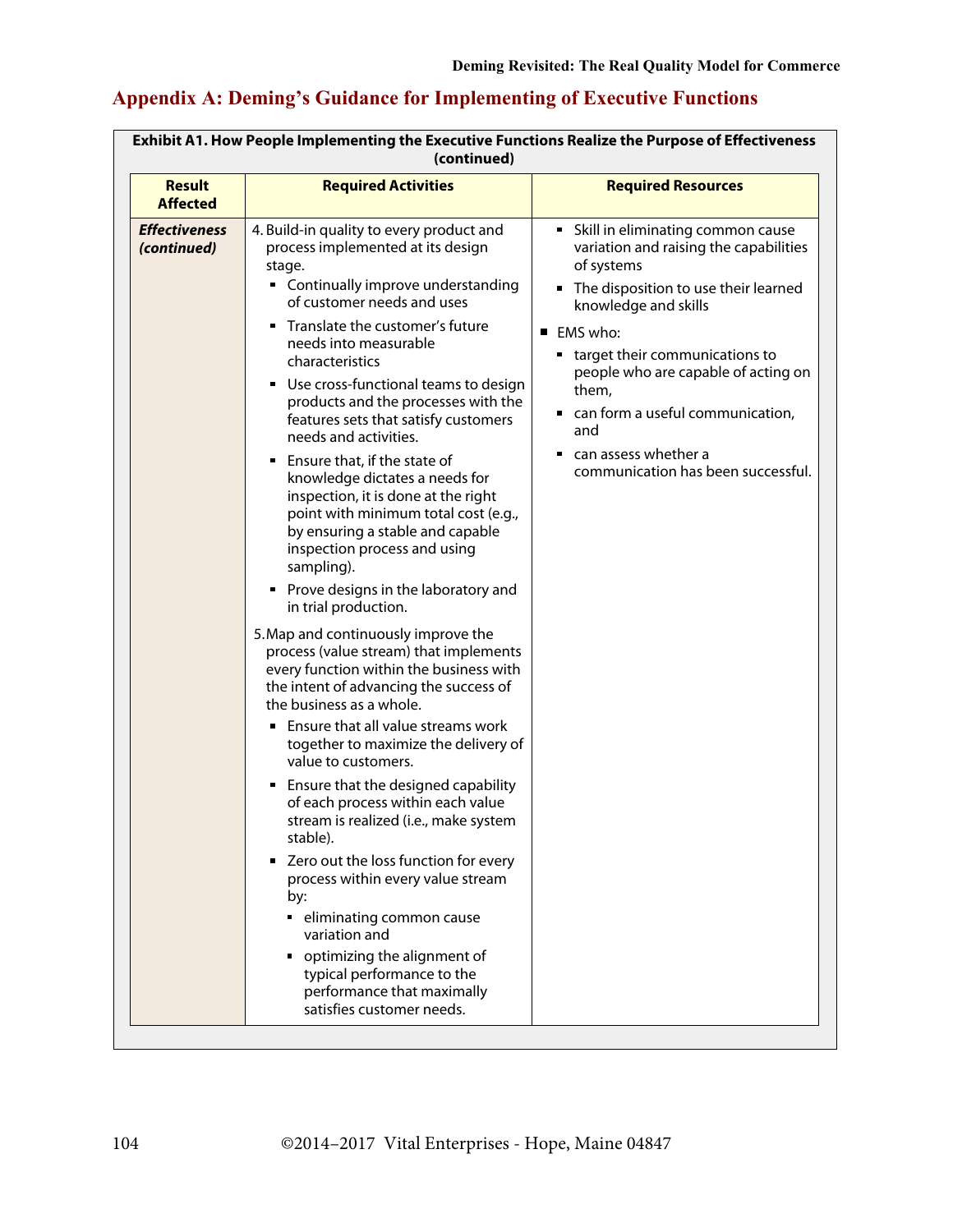| Exhibit A2. How People Implementing the Executive Functions Realize the Purpose of Sufficiency |                                                                                                                                                                                                                                                                                                                                                                                                                                                                                                                                                                                                                                                                                                                                                                                                                                                                                                                                                                                                                                                                                                                                                                                                                                                                                                                                                                                                                                                                                                                                                                             |                                                                                                                                                                                                                                                                                                                                                                                                                                                                                                                                                                                                                                                                                                                                                                                                                                                                                                                                                                                                                                                                                                                                                                                                                                                                                                                                                                                                                                                                                     |  |
|------------------------------------------------------------------------------------------------|-----------------------------------------------------------------------------------------------------------------------------------------------------------------------------------------------------------------------------------------------------------------------------------------------------------------------------------------------------------------------------------------------------------------------------------------------------------------------------------------------------------------------------------------------------------------------------------------------------------------------------------------------------------------------------------------------------------------------------------------------------------------------------------------------------------------------------------------------------------------------------------------------------------------------------------------------------------------------------------------------------------------------------------------------------------------------------------------------------------------------------------------------------------------------------------------------------------------------------------------------------------------------------------------------------------------------------------------------------------------------------------------------------------------------------------------------------------------------------------------------------------------------------------------------------------------------------|-------------------------------------------------------------------------------------------------------------------------------------------------------------------------------------------------------------------------------------------------------------------------------------------------------------------------------------------------------------------------------------------------------------------------------------------------------------------------------------------------------------------------------------------------------------------------------------------------------------------------------------------------------------------------------------------------------------------------------------------------------------------------------------------------------------------------------------------------------------------------------------------------------------------------------------------------------------------------------------------------------------------------------------------------------------------------------------------------------------------------------------------------------------------------------------------------------------------------------------------------------------------------------------------------------------------------------------------------------------------------------------------------------------------------------------------------------------------------------------|--|
| <b>Result</b><br><b>Affected</b>                                                               | <b>Required Activities</b>                                                                                                                                                                                                                                                                                                                                                                                                                                                                                                                                                                                                                                                                                                                                                                                                                                                                                                                                                                                                                                                                                                                                                                                                                                                                                                                                                                                                                                                                                                                                                  | <b>Required Resources</b>                                                                                                                                                                                                                                                                                                                                                                                                                                                                                                                                                                                                                                                                                                                                                                                                                                                                                                                                                                                                                                                                                                                                                                                                                                                                                                                                                                                                                                                           |  |
| <b>Sufficiency</b>                                                                             | 1. Ownership and management satisfy<br>Required Activity 1 with regard to<br>ensuring effectiveness (page 103).<br>2. Ownership and management establish<br>the organization's commitment to<br>quality as "unshakable" in the eyes of<br>all stakeholders. They:<br>resolve that no employee will lose<br>his or her job as a result of the<br>employee's contributions to<br>improving quality and productivity,<br>ensure that managers act as leaders<br>not judges and work as colleagues<br>with the people they supervise,<br>counseling them on a day-to-day<br>basis, enabling their success, and<br>learning from them and with them,<br>and<br>drive out fear so that everyone may<br>٠<br>work effectively for the company.<br>3. Eradicate all other barriers to quality<br>improvement including replacing<br>performance management systems<br>that undermine pride of workmanship,<br>compromise people's intrinsic striving<br>to learn and grow, distract<br>management from its role as leaders,<br>impede teamwork, or otherwise<br>compromise the aims and method of<br>the Quality model.<br>4. Implement:<br>more careful selection of people in<br>٠<br>the first place,<br>better training and education after<br>selection,<br>pay based on the performance of the<br>system within which people work<br>(e.g., as in gainsharing),<br>performance assisting interviews<br>-"three or four hours at least once a<br>year"-not to criticize but to provide<br>help to each worker in his or her<br>efforts to improve personal<br>performance, and | ■ Ownership and executives, managers,<br>and supervisors (EMS) who are open to<br>new knowledge and whose personal<br>values align with the intents of the<br>Quality model.<br>EMS trained in the meaning of leader-<br>ш<br>ship and in the following knowledge<br>and skills.<br>Knowledge of the company and its<br>end-to-end approach to delivering<br>value to its customers<br>Knowledge of the processes for<br>٠<br>which they are responsible<br>Knowledge of the importance of<br>٠<br>setting the focus on continuous<br>improvement<br>Knowledge about variation<br>٠<br>including its inherent presence in all<br>processes, its sources and detection,<br>and its mathematical and graphical<br>representation<br>Knowledge of people's intrinsic<br>desire to achieve valued outcomes<br>and grow in capability<br>Knowledge of the significance of<br>٠<br>their intrinsic striving for achieving<br>quality<br>Understanding of the proper locus of<br>responsibility for addressing<br>common and special cause variation<br>Skill in detecting the type of<br>٠<br>variation observed<br>Skill in uncovering and removing the<br>п<br>causes of special cause variation<br>" Skill in enabling people to<br>experience success and achievement<br>(pride of workmanship) including<br>how to detect and remove barriers<br>to pride of workmanship<br>• Skill in eliminating common cause<br>variation and raising the capabilities<br>of systems<br>Continued |  |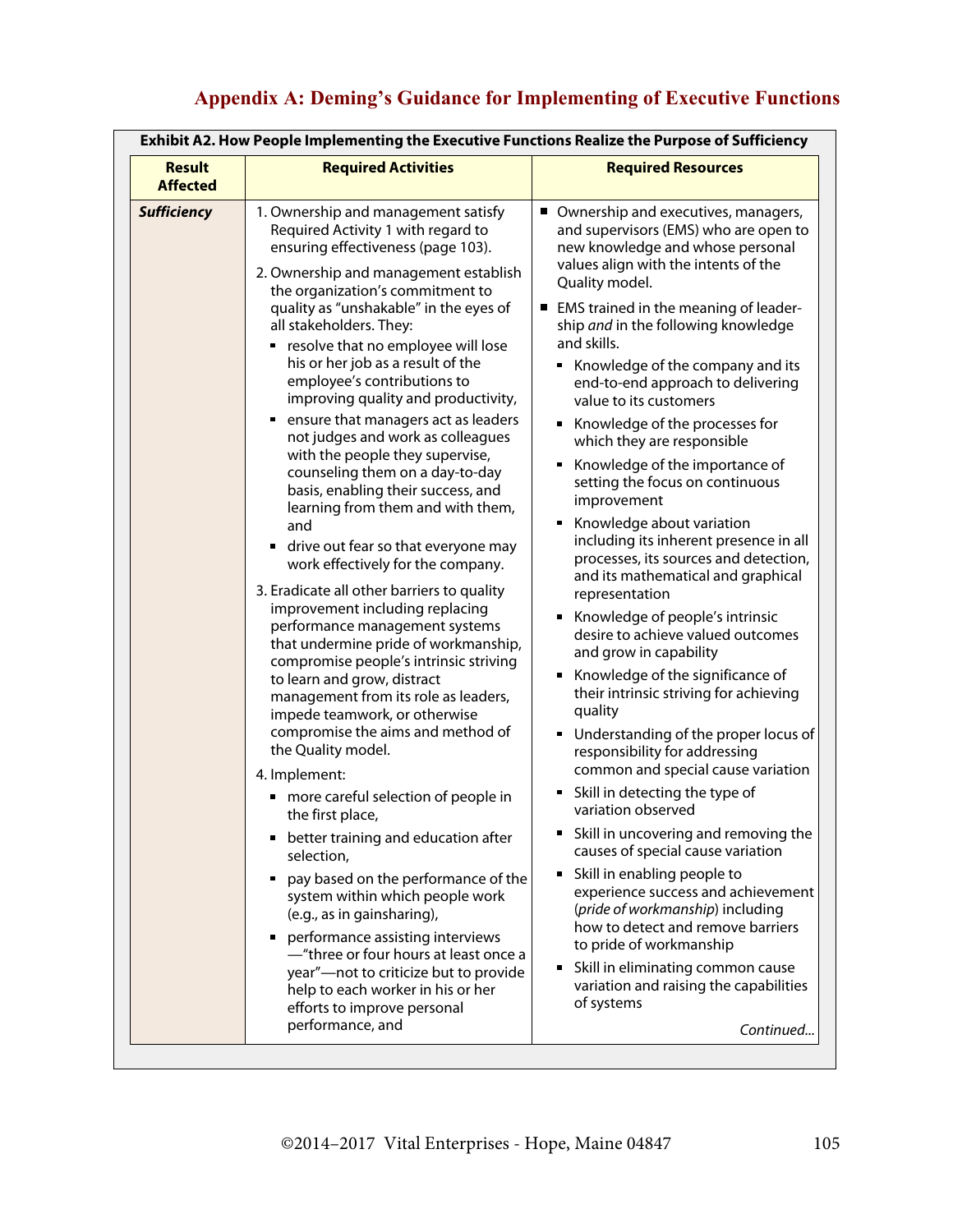| Exhibit A2. How People Implementing the Executive Functions Realize the Purpose of Sufficiency<br>(continued) |                                                                                                                                                                                                                                                                                                                                                                                                                                                                                                                                                                                                                                                                                                                                                                                                                                                                                                                                                                                                                                                                                                                                                                                                                                                                                                                                                                                                                                                                                                                                                          |                                                                                                                                                                                                                                                                                                                                                                                                                                                                                                                                                                                                                                                                                                                                                                                                                                                                                                                                                                                                                                                                                    |  |
|---------------------------------------------------------------------------------------------------------------|----------------------------------------------------------------------------------------------------------------------------------------------------------------------------------------------------------------------------------------------------------------------------------------------------------------------------------------------------------------------------------------------------------------------------------------------------------------------------------------------------------------------------------------------------------------------------------------------------------------------------------------------------------------------------------------------------------------------------------------------------------------------------------------------------------------------------------------------------------------------------------------------------------------------------------------------------------------------------------------------------------------------------------------------------------------------------------------------------------------------------------------------------------------------------------------------------------------------------------------------------------------------------------------------------------------------------------------------------------------------------------------------------------------------------------------------------------------------------------------------------------------------------------------------------------|------------------------------------------------------------------------------------------------------------------------------------------------------------------------------------------------------------------------------------------------------------------------------------------------------------------------------------------------------------------------------------------------------------------------------------------------------------------------------------------------------------------------------------------------------------------------------------------------------------------------------------------------------------------------------------------------------------------------------------------------------------------------------------------------------------------------------------------------------------------------------------------------------------------------------------------------------------------------------------------------------------------------------------------------------------------------------------|--|
| <b>Result</b><br><b>Affected</b>                                                                              | <b>Required Activities</b>                                                                                                                                                                                                                                                                                                                                                                                                                                                                                                                                                                                                                                                                                                                                                                                                                                                                                                                                                                                                                                                                                                                                                                                                                                                                                                                                                                                                                                                                                                                               | <b>Required Resources</b>                                                                                                                                                                                                                                                                                                                                                                                                                                                                                                                                                                                                                                                                                                                                                                                                                                                                                                                                                                                                                                                          |  |
| <b>Sufficiency</b><br>(continued)                                                                             | use data to understand and improve<br>systems and people's performance and<br>not to rate or rank people.<br>5. Make training on the job effective.<br>" Train management and front-line<br>workers in the knowledge and skills<br>needed to succeed in their roles (see<br>list on pages 25-27).<br>Use all modalities in training to ensure<br>$\blacksquare$<br>that it responds to people's different<br>learning styles.<br>Modify the work settings so that<br>managers and front-line workers can<br>successfully apply what they learn in<br>training.<br>6. Build-in personal success for every<br>individual by:<br>selecting people based on their skills,<br>"creating for everybody interest and<br>challenge, and the joy of work"<br>(Deming, 2000, page 125),<br>training them in the performance of<br>their jobs,<br>supporting them in stabilizing their<br>individual performance at a level that<br>matches the capabilities of the system<br>within which they work,<br>sustaining their efforts to grow in<br>capabilities by moving them to new<br>jobs when their achievement in their<br>current job asymptotes (Deming,<br>1982a, page 249), and<br>encouraging people to study, advance<br>their learning in new areas, and<br>"continue their education in colleges<br>and university for people who are so<br>inclined" (Deming, 2000, page 126).<br>7. Build-in workplace success for every<br>worker by:<br>• detecting and eliminating<br>system-caused performance problems<br>or limitations in results produced, and | Skill in detecting systems or<br>actions that deny people pride of<br>workmanship and undermine their<br>intrinsic striving to learn and grow<br>in capability<br>The disposition to use their<br>٠<br>learned knowledge and skills<br>■ EMS who:<br>" recognize the corrosive effects of<br>fear on continuous improvement;<br>have confidence in their ability to<br>learn, grow, and sustain their<br>contribution in the face of any<br>problems or challenges to status<br>quo that new ideas present; and<br>are skilled in:<br>getting and giving information<br>٠<br>and ideas,<br>evidenced-based decision<br>٠<br>making and problem solving,<br>and<br>recognizing people's feelings,<br>understanding their causes, and<br>avoiding actions that<br>inadvertently provoke fear or<br>otherwise thwart their<br>contribution and success.<br>■ EMS who:<br>target their communications to<br>٠<br>people who are capable of acting<br>on them,<br>can form a useful communication,<br>and<br>can assess whether a<br>communication has been<br>successful.<br>Continued |  |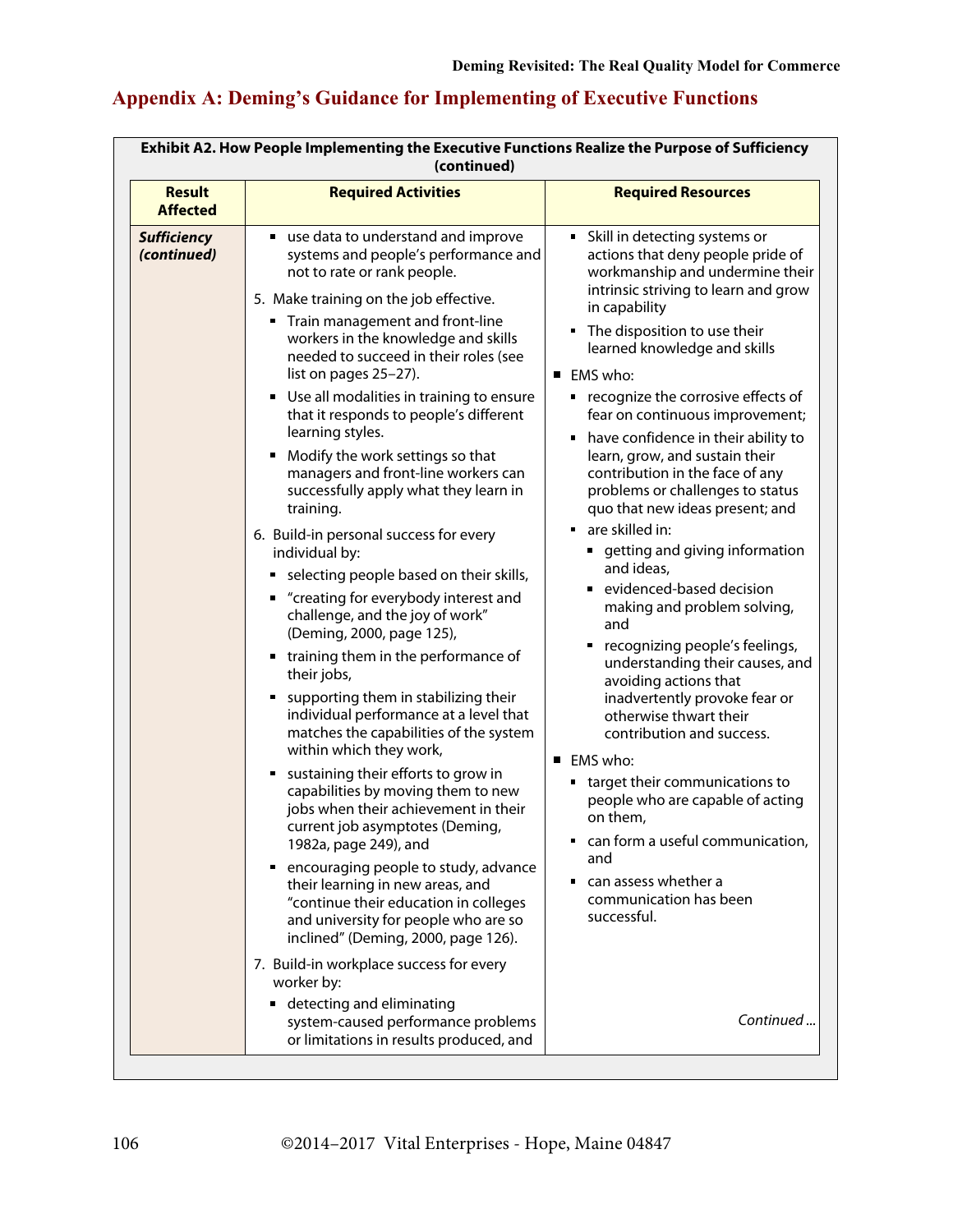| Exhibit A2. How People Implementing the Executive Functions Realize the Purpose of Sufficiency<br>(continued) |                                                                                                                                                                                                                                                                    |                           |
|---------------------------------------------------------------------------------------------------------------|--------------------------------------------------------------------------------------------------------------------------------------------------------------------------------------------------------------------------------------------------------------------|---------------------------|
| <b>Result</b><br><b>Affected</b>                                                                              | <b>Required Activities</b>                                                                                                                                                                                                                                         | <b>Required Resources</b> |
| <b>Sufficiency</b><br>(continued)                                                                             | acting to improve the system by<br>eliminating waste and elevating its<br>capabilities.                                                                                                                                                                            |                           |
|                                                                                                               | 8. Establish effective communication<br>across the enterprise.<br>Eliminate communications that<br>exhort or demand behavior the<br>recipient of the communication is<br>not capable of performing.<br>Evaluate a communication by its<br>effects, not its intent. |                           |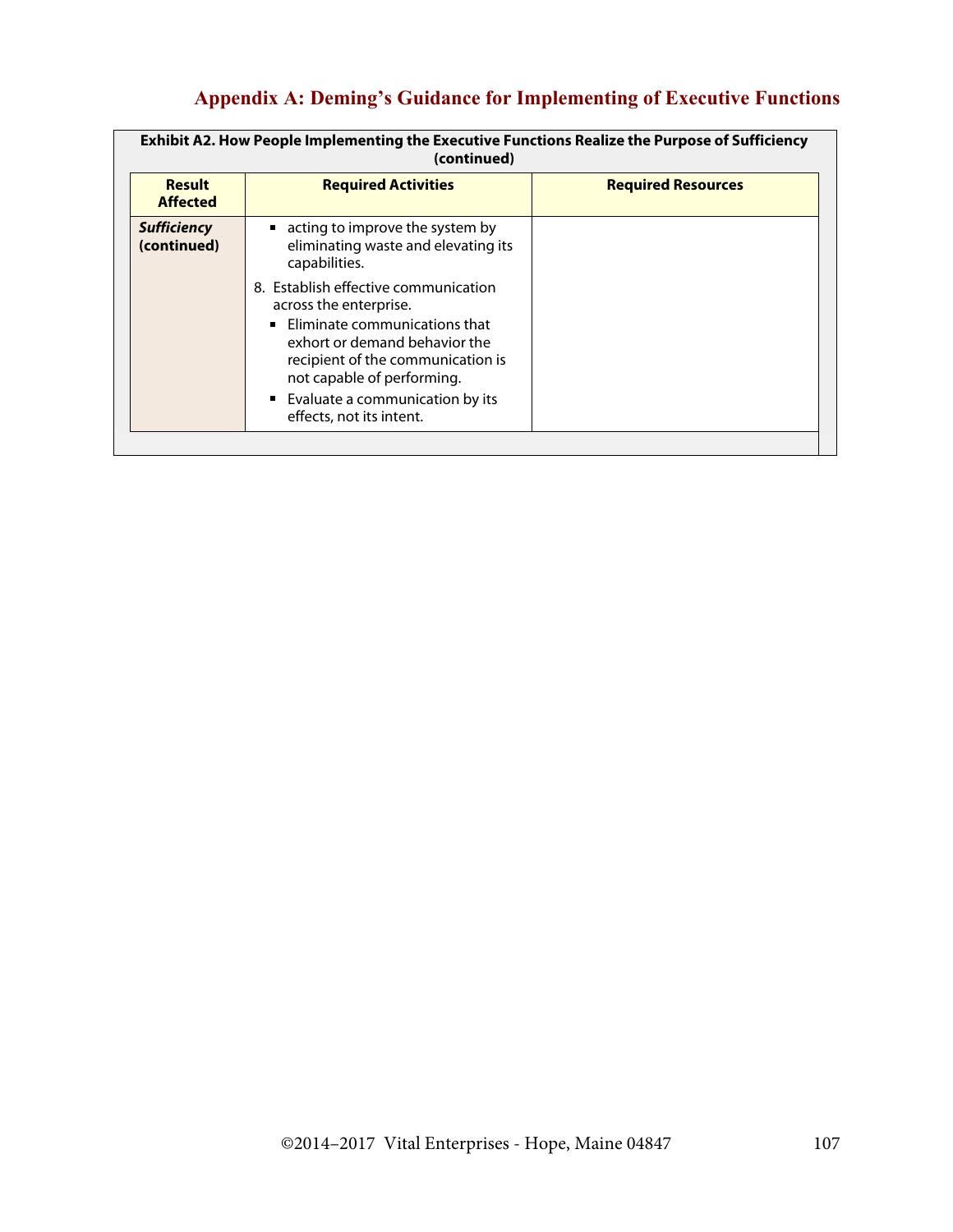|  |  | <b>Appendix A: Deming's Guidance for Implementing of Executive Functions</b> |
|--|--|------------------------------------------------------------------------------|
|  |  |                                                                              |

| <b>Result</b><br><b>Affected</b> | <b>Required Activities</b>                                                                                                                                                                                                                                                                                                                                                                                                                                                                                                                                                                                                                                                                                                                                                                                                                                                                                                                                                                                                                                                                     | <b>Required Resources</b>                                                                                                                                                                                                                                                                                                                                                                                                                                                                                                                                                                                                                                                                                                                                                                                                                                                                                                                                                                                                                                                              |
|----------------------------------|------------------------------------------------------------------------------------------------------------------------------------------------------------------------------------------------------------------------------------------------------------------------------------------------------------------------------------------------------------------------------------------------------------------------------------------------------------------------------------------------------------------------------------------------------------------------------------------------------------------------------------------------------------------------------------------------------------------------------------------------------------------------------------------------------------------------------------------------------------------------------------------------------------------------------------------------------------------------------------------------------------------------------------------------------------------------------------------------|----------------------------------------------------------------------------------------------------------------------------------------------------------------------------------------------------------------------------------------------------------------------------------------------------------------------------------------------------------------------------------------------------------------------------------------------------------------------------------------------------------------------------------------------------------------------------------------------------------------------------------------------------------------------------------------------------------------------------------------------------------------------------------------------------------------------------------------------------------------------------------------------------------------------------------------------------------------------------------------------------------------------------------------------------------------------------------------|
| <b>Synergy</b>                   | 1. Ownership and management satisfy<br>Required Activity 1 with regard to<br>ensuring effectiveness (page 103).<br>2. Drive out fear so that everyone may<br>work effectively for the company (Point<br>8).<br>3. Remove barriers to collaboration<br>between all activities within the<br>business.<br>4. Ensure that everyone understands that<br>achieving the common goal requires<br>teamwork across all contributors.<br>5. Ensure that people have the<br>knowledge and skills needed to work as<br>a team with each other.<br>6. Ensure that forums are established<br>wherein people can relate with each<br>other within and across functions to<br>share information and ideas, solve<br>problems, and otherwise stimulate and<br>support each other in the pursuit of<br>their common aim.<br>7. Establish effective communication<br>across the enterprise.<br>Eliminate communications that<br>exhort or demand behavior the<br>recipient of the communication is<br>not capable of performing.<br>Evaluate a communication by its<br>$\blacksquare$<br>effects, not its intent. | ■ Executives, managers, and supervisors<br>(EMS) who:<br>are skilled in building, leading, and<br>participating in teams,<br>can detect internal systems or<br>features of systems that undermine<br>teamwork, and<br>act to eliminate them.<br>$\blacksquare$ EMS who:<br>" recognize the corrosive effects of<br>fear on continuous improvement;<br>have confidence in their ability to<br>٠<br>learn, grow, and sustain their<br>contribution in the face of any<br>problems or challenges to status quo<br>that new ideas present; and<br>are skilled in:<br>getting and giving information<br>and ideas,<br>• evidenced-based decision making<br>and problem solving, and<br>recognizing people's feelings,<br>understanding their causes, and<br>avoid actions that inadvertently<br>provoke fear or otherwise thwart<br>their contribution and success.<br>$\blacksquare$ EMS who:<br>" target their communications to<br>people who are capable of acting on<br>them,<br>can form a useful communication,<br>and<br>can assess whether a<br>communication has been successful. |